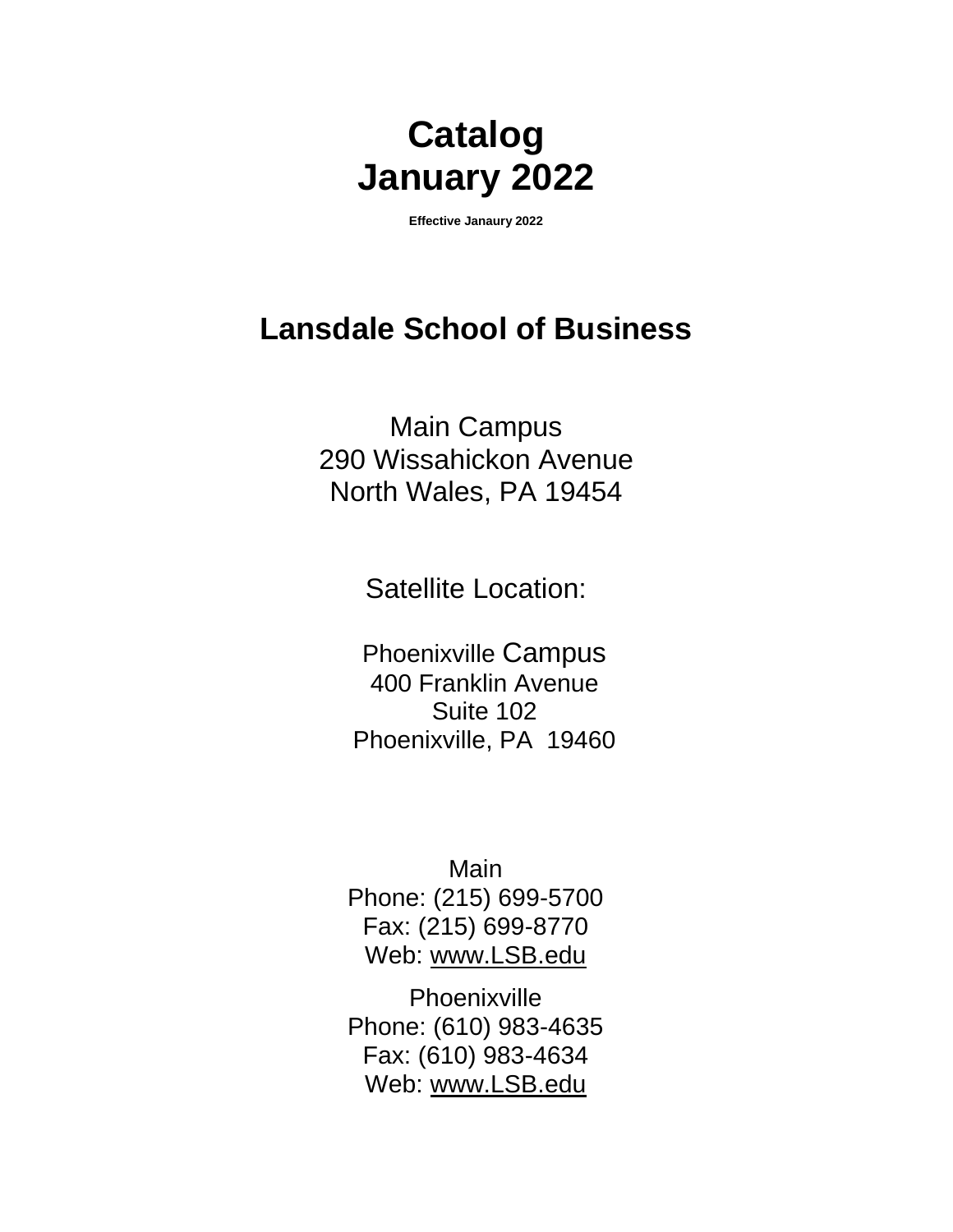# **CONTENTS**

| President's Message                               | 1  |
|---------------------------------------------------|----|
| Calendar                                          | 2  |
| General Information                               | 5  |
| Academic Resource Center and Copyright Compliance | 8  |
| Admissions                                        | 9  |
| Academic Information                              | 14 |
| <b>Tuition &amp; Fees</b>                         | 26 |
| <b>Financial Aid</b>                              | 28 |
| <b>Student and Career Services</b>                | 32 |
| <b>Student Rights and Responsibilities</b>        | 33 |
| Programs of Study                                 | 37 |
| <b>Course Descriptions</b>                        | 62 |
| Administration                                    | 79 |
| Faculty & Staff Directory                         | 80 |

Lansdale School of Business is committed to a policy of non-discrimination in compliance with all applicable Federal and State statutes. Education programs, activities, and employment at the school are provided to individuals without regard to race, color, religion, sex, sexual orientation, gender identity or expression, age, disability, marital status, citizenship, genetic information, or any other characteristic protected by law. In addition, the school endeavors to remove any barriers and to provide opportunity for education and employment of handicapped persons.

Lansdale School of Business reserves the right to amend any regulations, fees, tuition, and courses described herein as circumstances may require without prior notice to persons who might thereby be affected. The provisions of this catalog are not to be regarded as an irrevocable contract between LSB and the student.

This catalog is not complete without a copy of the current catalog supplement.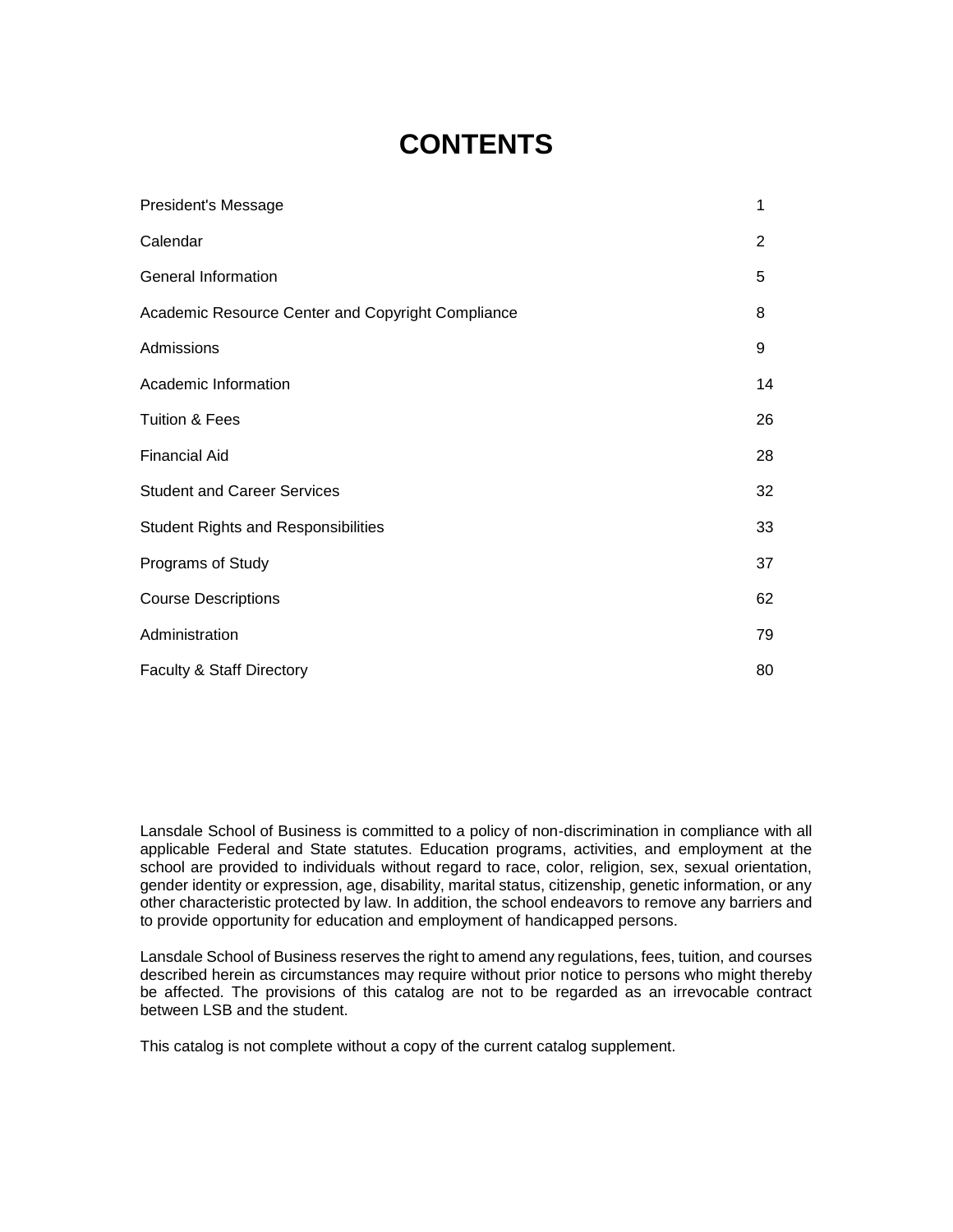# **FROM THE PRESIDENT**

I would like to take this opportunity to extend to you my personal welcome to the Lansdale School of Business. For more than 100 years, the Lansdale School of Business has helped thousands of men and women prepare for a rewarding career in the field of business. I value the opportunity to help you prepare for your chosen career as well. The decision to continue your education will be one of the most important that you will make. Your commitment to this decision will have a positive effect on nearly every aspect of your life. The faculty and staff are committed to providing you with the training and guidance you need to help you secure employment that matches your career objectives. With employers continuing to seek individuals with concrete skills, LSB has grown and now has campus locations in North Wales, and Phoenixville. A hallmark of LSB is that we provide an intimate, friendly atmosphere where students can get the individual attention they need. Again, let me welcome you and wish you unlimited success, not only during your time at LSB but also as you continue on towards a rewarding and satisfying career.

Marloy 2. Killer

Marlon D. Keller President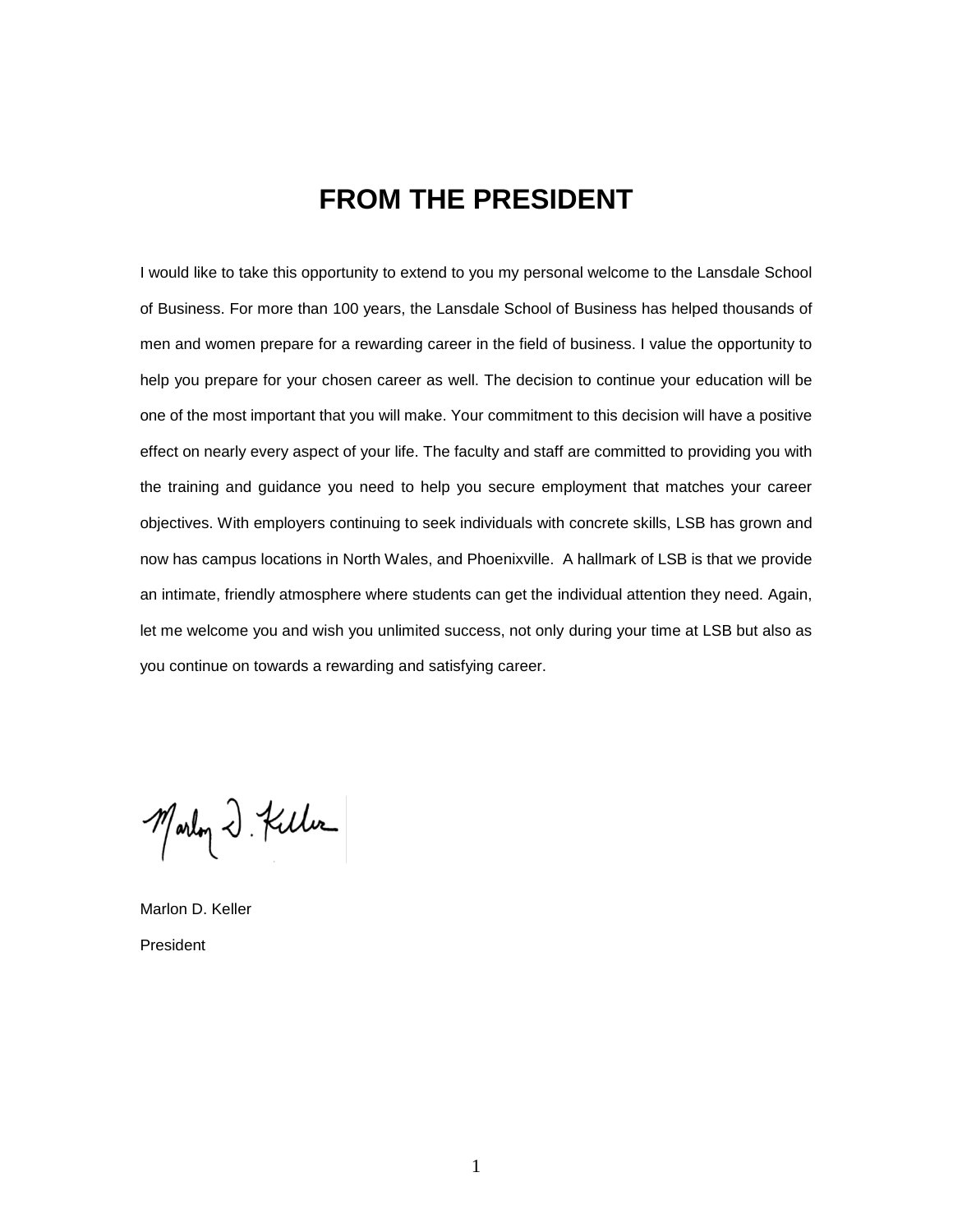# **2022 CALENDAR**

| January         | 3     | Classes resume                                                                 |
|-----------------|-------|--------------------------------------------------------------------------------|
| January         | 7     | New Year's Eve make-up classes                                                 |
| January         | 26    | Winter Session - new student Orientation - Wednesday - (Held at main campus)   |
| January         | 29    | November Session ends                                                          |
| January         | 31    | <b>Winter Session begins</b>                                                   |
| March           | 14    | <b>Practical Nursing Program begins</b>                                        |
| April           | 5     | Spring Session - new student Orientation - Tuesday - (Held at main campus)     |
| April           | 9     | <b>Winter Session ends</b>                                                     |
| April           | 11    | Spring Session begins                                                          |
| April           | 15    | Good Friday (Easter) Holiday                                                   |
| May             | 20    | Commencement ceremonies                                                        |
| May             | 30    | <b>Memorial Day Holiday</b>                                                    |
| June            | 13    | <b>Practical Nursing Program begins</b>                                        |
| June            | 14    | Summer Session - new student Orientation - Tuesday - (Held at main campus)     |
| June            | 18    | <b>Spring Session ends</b>                                                     |
| June            | 20    | <b>Summer Session begins</b>                                                   |
| July            | 4     | Independence Day Holiday                                                       |
| August          | 27    | <b>Summer Session ends</b>                                                     |
| August          | 30    | Fall Session - new student Orientation - Tuesday - (Held at main campus)       |
| September       | 5     | Labor Day Holiday                                                              |
| September       | 6     | <b>Fall Session begins</b>                                                     |
| September       | 12    | <b>Practical Nursing Program begins</b>                                        |
| November        | 9     | November Session - new student orientation - Wednesday - (Held at main campus) |
| November        | 12    | Fall Session ends                                                              |
| November        | 14    | November Session begins                                                        |
| November        | 24-25 | <b>Thanksgiving Holiday</b>                                                    |
| December        | 5     | <b>Practical Nursing Program begins</b>                                        |
| Dec 24 to Jan 1 |       | Christmas-Winter Holiday                                                       |
| 2023 January    | 2     | <b>Classes Resume</b>                                                          |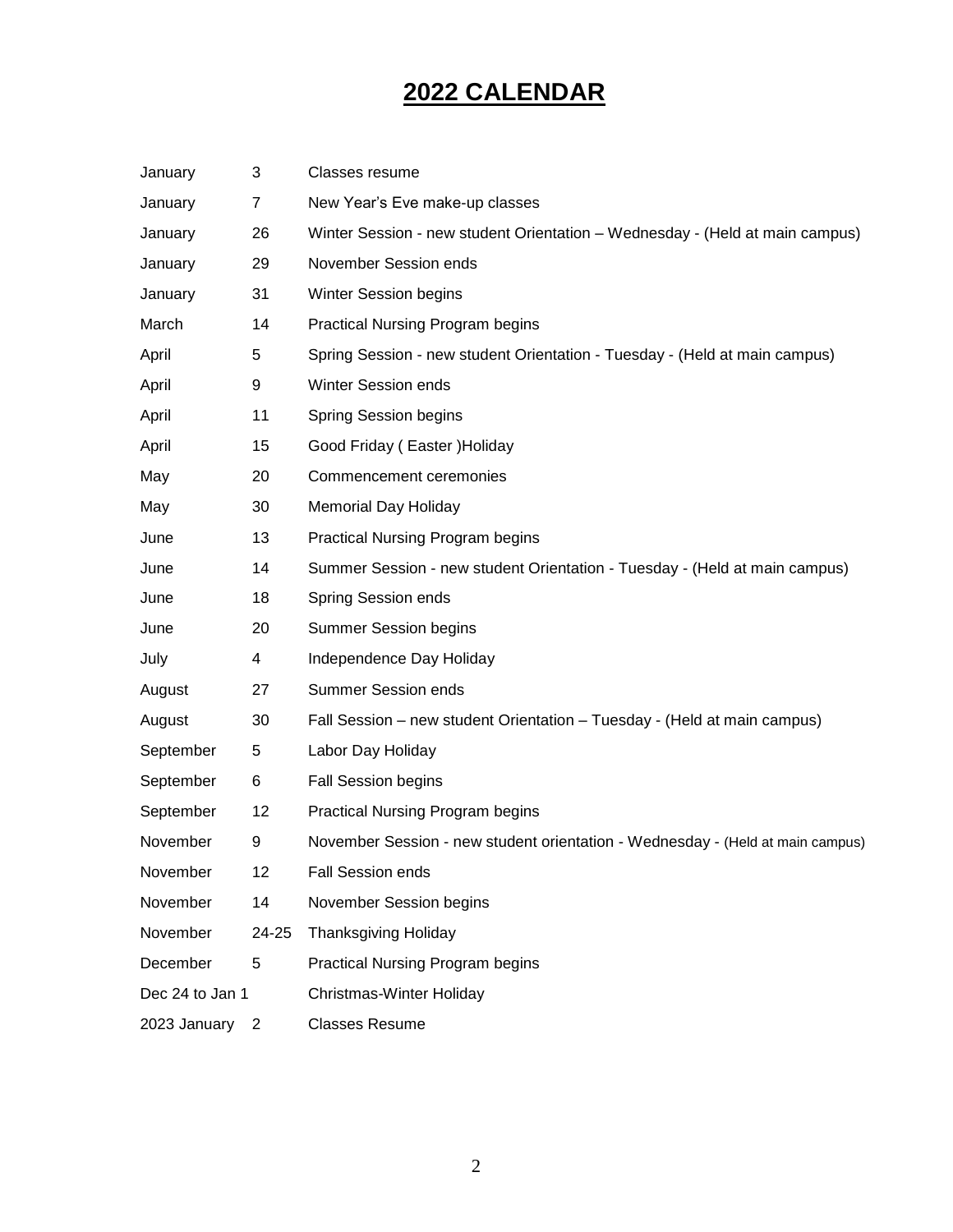# **Introduction**

### **Out of the past . . . . .**

Lansdale School of Business (LSB) was founded April 1, 1918, by Walter E. Wireback and Wilbur M. Frantz. Founded to help prepare servicemen to re-enter the job force after military service, the school offered bookkeeping and secretarial skills classes. By updating and adding courses in business, management, economics, psychology and small business management, the school continued to grow. In 1967 Lansdale School of Business was granted accreditation by the Association of Independent Colleges and Schools. Throughout the '80s LSB, strengthened its evening division and established diploma programs in several career fields. In 1981, we received approval to grant the Associate in Specialized Business (ASB) degree. Course offerings were expanded to include word processing, paralegal studies, and medical assisting. Continuing enrollment required further expansion and LSB relocated to a modern facility in 1990. Although times have changed, LSB's philosophy has remained the same: to prepare students for the rapidly changing world of business. Lansdale School of Business has experienced increasing enrollment since 1918 and has moved several times to accommodate the growing needs of the students and expanding curricula

### **Into the future . . . . .**

The continuing development of new courses helps our graduates be prepared to meet the needs of their future employers in our footprint of Bucks, Chester and Montgomery counties. As the needs of employers change, Lansdale School of Business responds to those changes by preparing our students for the workplace of today. The students benefit from a selection of a variety diploma and specialized associate (ASB) degree programs as well as individual classes. Smaller classes, especially in their concentration courses, allow our students to receive individualized attention from their instructors. The friendly atmosphere at LSB is appreciated by those students who recently graduated from high school as well as adults returning for continuing education. In 2008, Lansdale School of Business established a satellite location at the Phoenixville Education Center. The school acquired The National Academy of Massage Therapy and Healing Sciences from founder Janet B. Leidy in 2008. We are confident that the addition of the satellite locations and the introduction of a massage therapy program at the North Wales campus will provide more opportunities for our students to pursue their career goals. Because of the up-to-date skills training each student receives at LSB, the graduate is educated to succeed in the business world of today and tomorrow. In the Spring of 2018, Lansdale School of Business made the decision to change accreditors. The school is now accredited by (ACCSC) Accrediting Commission of Career Schools and College. Lansdale School of Business will continue into the next 100 years as a growing dynamic career college.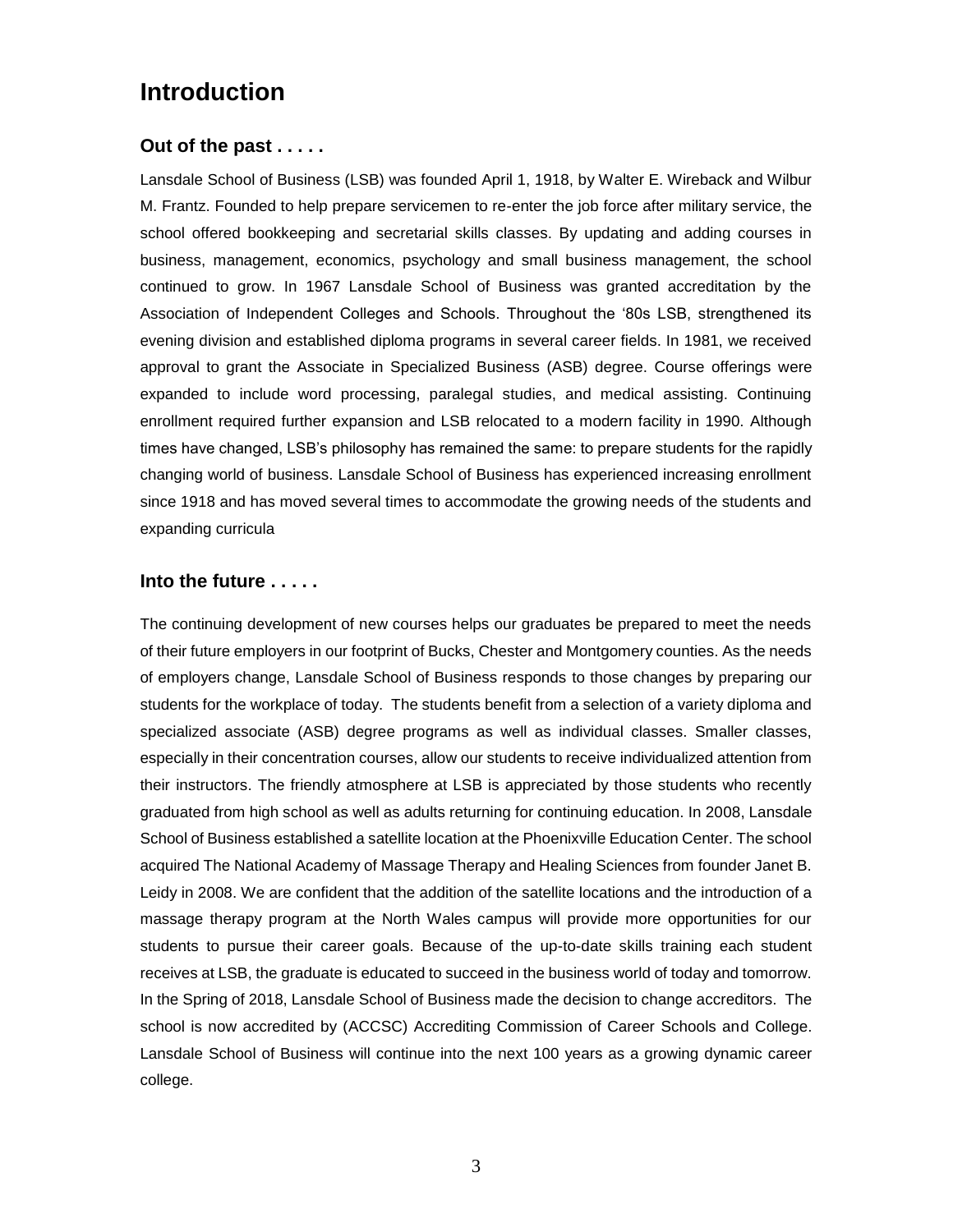# **Memberships**

Lansdale School of Business and/or its faculty or staff are members of the following organizations:

American Association of Medical Assistants American Academy of Physician Assistants American Association of University Women American Medical Certification Association American Library Association Associated Bodywork and Massage Professionals Business Networking International Mid Atlantic Associations of Career Schools National Association of Health Professionals National Business Education Association National Center for State Courts National Certification Board for Therapeutic Massage and Bodywork National Council of Teachers of English Pennsylvania Association of Practical Nursing Administrators Pennsylvania Association of Student Financial Aid Administrators Pennsylvania Bar Association Pennsylvania Institute of Certified Public Accountants Pennsylvania Library Association The Chamber of Commerce for Greater Montgomery County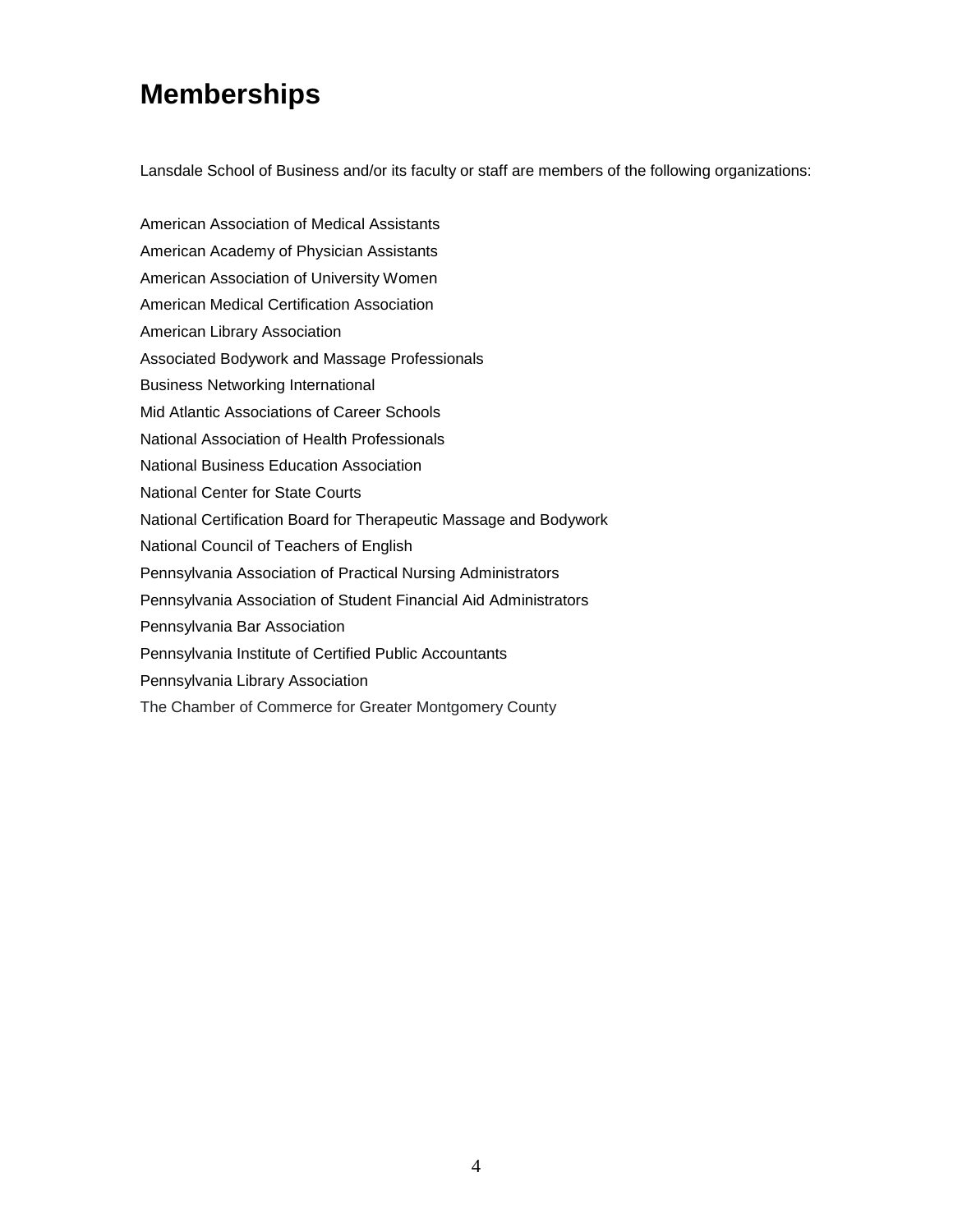# **GENERAL INFORMATION**

#### **Mission Statement**

It is the mission of Lansdale School of Business to provide a quality education in a professional and personal atmosphere with a focus on a contemporary curriculum. It is our goal to empower individuals to develop their talents and skills to their fullest potential, improve their confidence level, and maintain the positive attitude that is necessary to be employable so they can enrich their quality of life and benefit themselves, their families, and their communities.

#### **Philosophy and Objectives**

Lansdale School of Business is a private, coeducational post-secondary institution dedicated to offering practical career education in allied health, business administration, computer technology, and massage therapy. Our primary focus is to promote the occupational competence, professional awareness, and personal growth of our students. Lansdale School of Business assists students in selecting a career path best suited to their goals and interests. In order to prepare students for entry into a successful career, LSB offers Diploma, and Associate in Specialized Business Degree programs. Rapid changes in the workplace require greater skills, knowledge, and proficiencies for our students to be successful. Lansdale School of Business is dedicated to training our students to meet the challenges they will encounter upon graduation.

Lansdale School of Business adheres to the following objectives:

- Provide specialized training in each program for specific employment skills in the student's chosen program of study
- Provide general education courses which are designed to enable students to become socially aware as members of their communities
- Provide relevant curricula offered in a positive learning environment
- Provide qualified instructors who teach and inspire their students
- Provide continual evaluation of individual courses and programs

#### **Licensing and Accreditations**

Lansdale School of Business is accredited by the Accrediting Commission of Career Schools and College (ACCSC) to award diplomas and specialized associate degrees. ACCSC is recognized by the Council for Higher Education Accreditation. The address and phone number for ACCSC is: 2101Wilson Boulevard, Suite 302, Arlington, VA 22201, Phone: (703)247-4212.

Lansdale School of Business is approved to grant the Associate in Specialized Business Degree by the State Department of Education of Pennsylvania.

Lansdale School of Business is licensed by the Pennsylvania State Board of Private Licensed Schools.

Lansdale School of Business is approved for training benefits under the following programs: the Office of Vocational Rehabilitation, the Trade Rehabilitation Act, and the U.S. Department of Veterans Affairs G.I. Bill.

Lansdale School of Business is an Authorized Training Center of the American Safety & Health Institute.

The Practical Nursing program is approved by the Pennsylvania State Board of Nursing

#### **Locations**

Our main campus in North Wales is located in the heart of historic Montgomery County, minutes from the Lansdale Exit of the Pennsylvania Turnpike. The area is host to thriving businesses and family-oriented communities. This convenient location is within easy commuting distance for students from Bucks, Chester and Philadelphia counties. The North Wales campus is within walking distance of the Pennbrook station of the SEPTA R5 suburban train line and is also served by the SEPTA bus system (Route 94).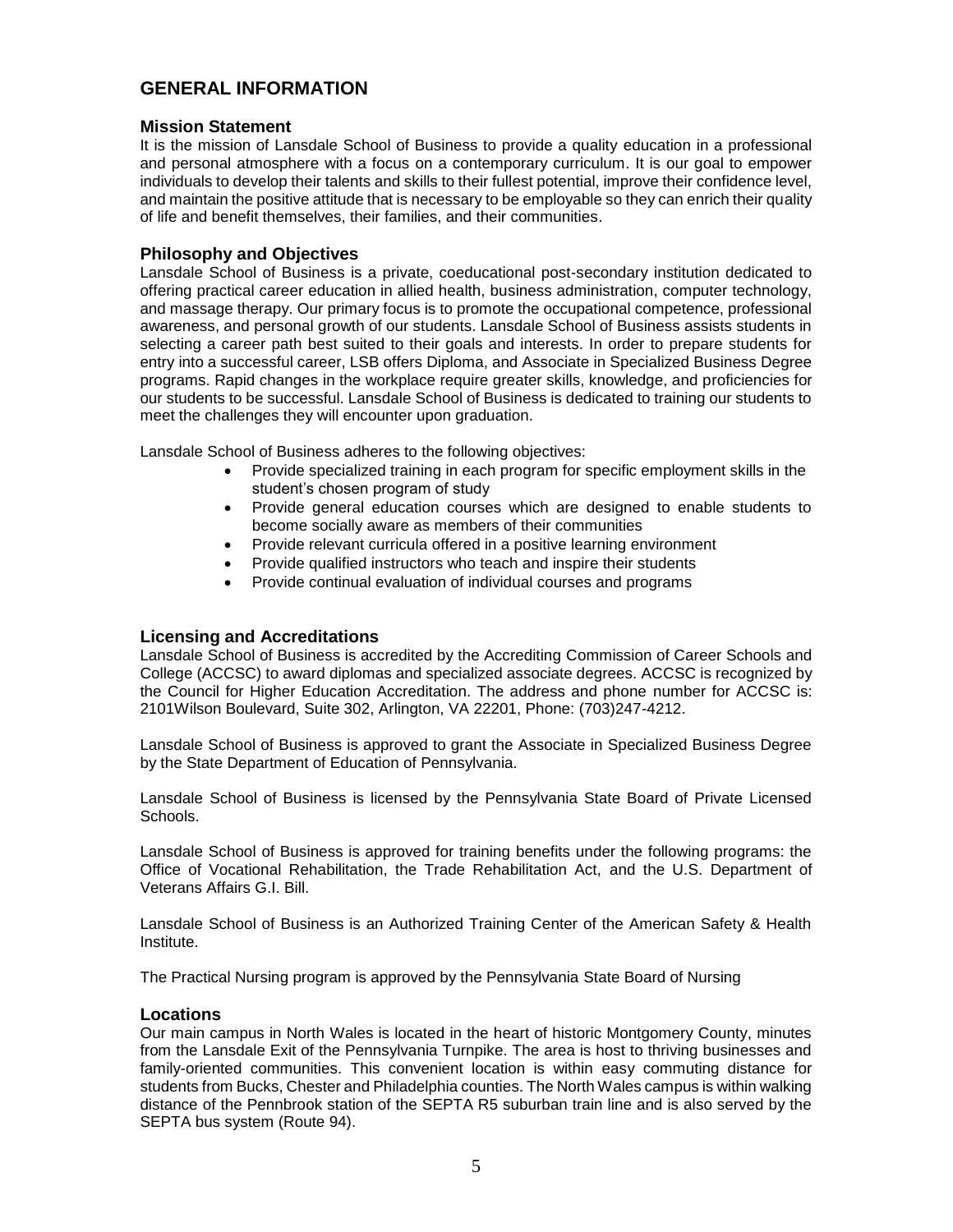The Phoenixville site is located in the Franklin Commons Education Center just minutes away from downtown Phoenixville. This location is convenient to students from Montgomery and Chester counties.

#### **Facilities**

Students attend classes in a comfortable setting. Classrooms reflect the needs of each specialized program. Lansdale School of Business strives to provide easy access to all handicapped persons. Each locations is equipped for WIFI access. Each site has convenient, well-lit parking lots adjacent to the buildings. Lecture rooms are equipped to seat thirty two students, computer labs twenty four students, medical lab is eighteen and the massage therapy is eighteen.

#### **Laboratories**

Laboratories are arranged and equipped to provide students with environments conducive to effective learning and skills practice. The computer laboratories contain a variety of up-to-date equipment and are utilized during classes. The computer labs are also available for student use before and after scheduled classes Monday through Thursday and on Friday at the main campus between 8:30 a.m. and 3:30 p.m. All computer labs have Internet access. The medical laboratories provide medical assistant students with equipment and related supplies for dissection activities and clinical practice.

#### **Student Lounge**

Students are invited to relax and socialize in the student lounge called Café LSB at North Wales. The Phoenixville site offers an indoor open space lunch area and an outdoor sculpture garden where students cab congregate in informal study groups or meet with their classmates for break. Vending machines are provided for a quick snack or on-the-go meal in Phoenixville and North Wales.

#### **School Semesters**

Credit hour programs are scheduled by the semester. School semesters are twenty weeks in length. Each semester is divided into two ten-week sessions. Students can attend in either day or night classes. At LSB a student is considered full-time when scheduled for 12 credits, or more, in a 18 week semester. Part-time students are scheduled for 8 credits or less. The starting and ending date for each 9 week session is listed on the school calendar. Students enrolled in an Associate Degree with complete the program full-time in thirty months. A Diploma student will complete their full-time program in fifteen to twenty months.

Massage Therapy is a clock-hour program. Successful completion of this program requires a student to attend 600 hours of instruction. Students enrolled full-time complete the 600 clock hour program over 26 weeks during the day or 52 weeks part-time in the evening. The start and end dates for this program is listed on the school calendar.

#### **School Sessions**

Day classes for credit hour programs are offered Monday through Thursday from 8:00 a.m. to 2:05 p.m. **Evening classes** are offered Monday through Thursday from 6:00 to 10:10 p.m. **Saturday Classes** are only held at the main campus in North Wales from 8:30 a.m. until 12:40 p.m. These classes follow the regular academic calendar of the institution. Students wishing to take Saturday classes should notify Student Services of their interest. Saturday classes are not offered during the summer term.

Day Classes for the Massage Therapy program are offered Monday through Thursday from 9:00 am to 2:00 p.m. Evening classes are offered Monday through Thursday from 5:00pm to 10:00pm. Students in Massage Therapy participate in a Bodyworks practicum in the LSB Spa as part of their required clinical experience.

Instructors are generally available before and/or after class hours to help students on an individual basis. LSB's main campus facility is open on Fridays for student use from 8:30 a.m. – 3:30 p.m.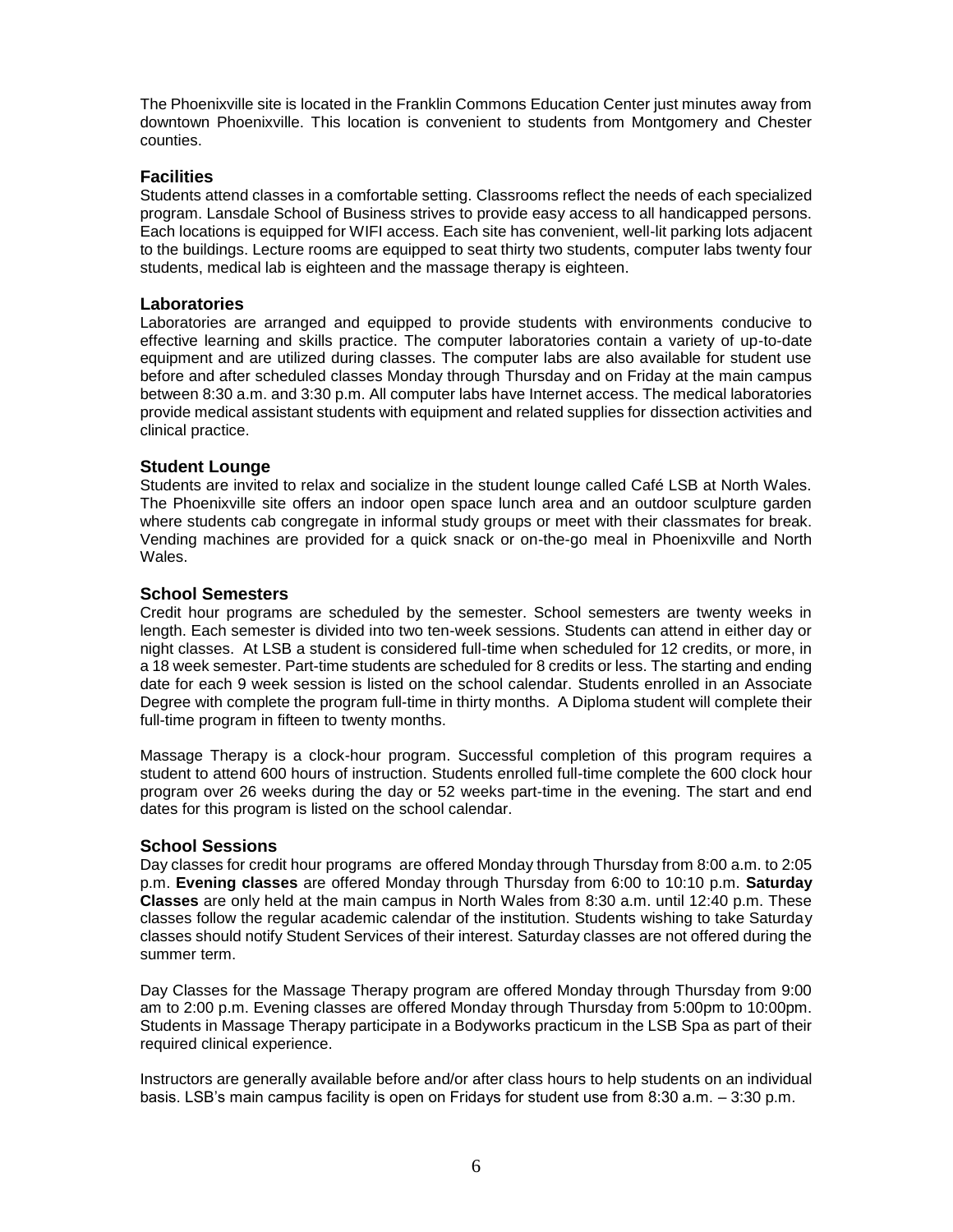#### **Family Educational Rights and Privacy Act**

The Family Educational Rights and Privacy Act (FERPA) is a Federal law that protects the privacy of student education records. The law applies to all schools that receive funds under certain applicable programs of the U.S. Department of Education. LSB participates in several of these programs.

FERPA gives both custodial and non-custodial parents certain rights with respect to their children's education records. These rights transfer to the student when he or she reaches the age of 18 or attends a school beyond the high school level. He or she becomes an "eligible student," and all rights under FERPA transfer from the parent to the student

Parents or eligible students have the right to inspect and review the student's education records maintained by LSB. We are not required to provide copies of records unless, for reasons such as great distance, it is impossible for parents or eligible students to review the records. Schools may charge a fee for copies. Parents or eligible students have the right to request that LSB correct records which they believe to be inaccurate or misleading. If the school decides not to amend the record, the parent or eligible student then has the right to a formal hearing with the Executive Director. After the hearing, if the school still decides not to amend the record, the parent or eligible student has the right to place a statement with the record setting forth his or her view about the contested information.

Generally, LSB must have written permission from the parent or eligible student in order to release any information from a student's education record. However, FERPA allows us to disclose those records, without consent, to the following parties or under the following conditions:

- School officials with legitimate educational interest,
- Other schools to which a student is transferring,
- Specified officials for audit or evaluation purposes,
- Appropriate parties in connection with financial aid to a student,
- Oganizations conducting certain studies for or on behalf of the school,
- Accrediting organizations,
- To comply with a judicial order or lawfully issued subpoena,
- Appropriate officials in cases of health and safety emergencies and state and local authorities, within a juvenile justice system, pursuant to specific state law

Lansdale School of Business may disclose, without consent, "Directory Information". The following information has been designated as public or "Directory Information", and may be disclosed by the school. "Directory information" is defined by the Department of Education under FERPA as information contained in the education records of a student that would not generally be considered harmful or an invasion of privacy if disclosed. "Directory Information" could include information such as the student's name, address, e-mail address, telephone listing, date and place of birth, major field of study, participation in officially recognized activities and sports, weight and height of members of athletic teams, dates of attendance, degrees and awards received, the most recent previous educational agency or institution attended, photograph, grade level (e.g., undergraduate or graduate; full-time, half-time, part-time).

Any student who objects to the school's release of any of the above listed "directory information" should contact the school registrar and indicate their preference on the LSB FERPA Waiver form.

Once a year students are notified of their FERPA rights and reminded to update their waiver information.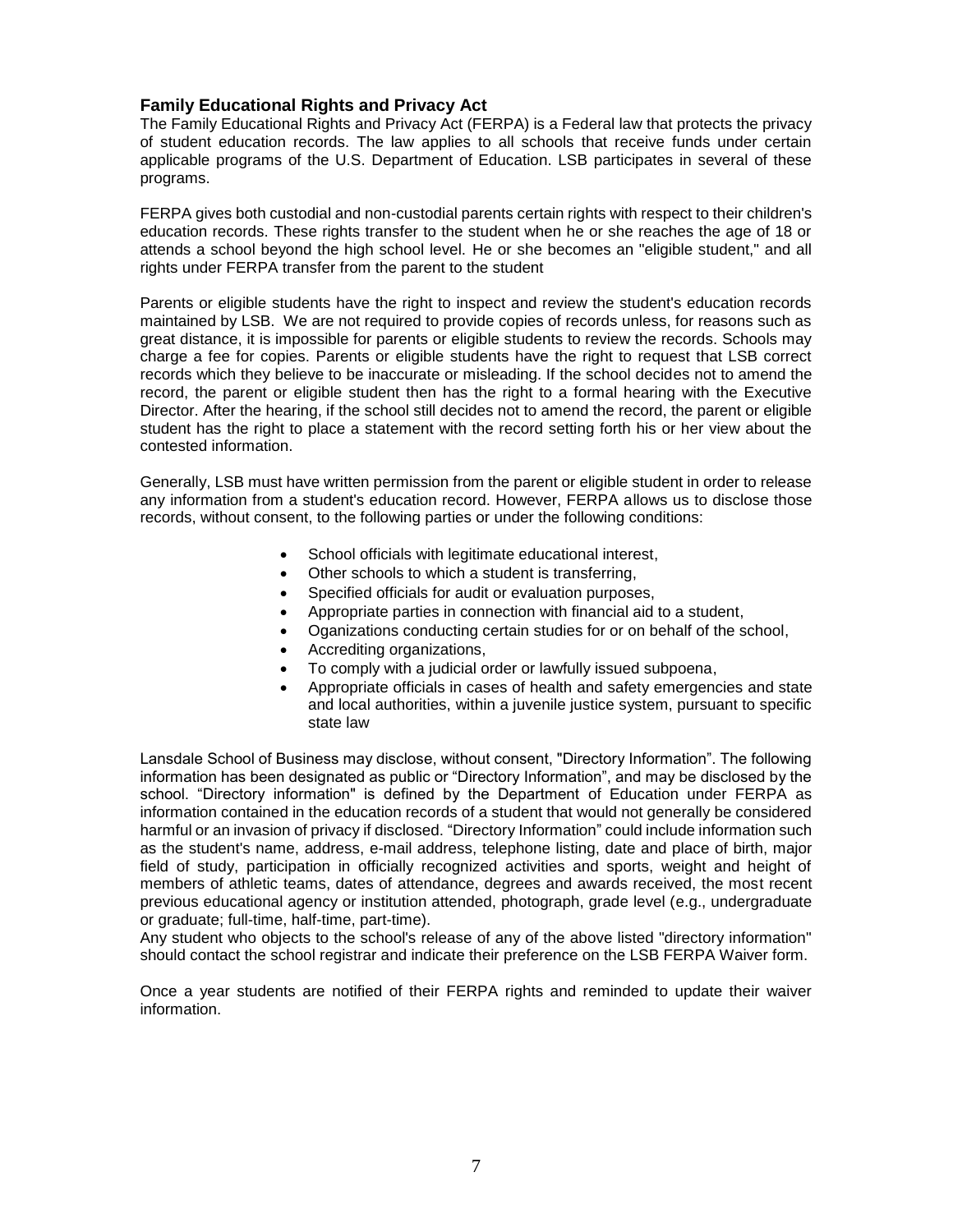# **ACADEMIC RESOURCE CENTER**

Use of the resources and services of the Lansdale School of Business Academic Resource Center (ARC), housed at the main campus, becomes a critical component in the learning process. The LSB ARC is an attractive and comfortable room that is open daily for student research, individual and small-group study. Students are encouraged to use the print and electronic resources of the library, which include books, periodicals, on-line resources, and remote access to subscription databases. Students are encouraged to use the computer workstations to access network software. Lansdale School of Business subscribes to two online database collections: The LIRN collection provides students with millions of peer-reviewed and full-text journal, magazine, and newspaper articles, e-books, podcasts, audio, and video resources to support their academic studies from Gale Cengage, ProQuest, EBSCO, Gale Virtual Reference, eLibrary, Books 24x7, and more, covering topics for general education, business, computer applications and technology and allied health programs. Fastcase is a legal database that offers access to full text federal and state documents such as case law, statutory law, constitutions, administrative law, court rules and other authority for all 50 states and D.C. and U.S. Supreme Court cases and rules, U.S. Code. Remote access to the LIRN collection of databases and LOIS Law is available to current students with a User ID/ Password provided by the librarian. These electronic resources are also available online for students attending the North Wales and Phoenixville locations.

In addition to the online database subscriptions, students are encouraged to use appropriate Internet resources. Instruction is provided for researching, evaluating, and using information found on the Internet. Books in the general collection and back issues of periodicals may be borrowed. There are no fines assessed for overdue materials; however, a fee will be charged for lost materials or materials not returned within the term. That fee consists of the replacement cost of the book or periodical and a \$10 service charge for ordering, cataloging, and processing. A professional staff provides reference services, assists students in developing skills in library use and research techniques, and offers individualized and class instruction concerning materials and resources in specific subject areas. In addition to utilizing the resources of the LSB Library, students are urged to explore the many college, public, and special libraries in the area. Information on these libraries and guidance in using their collections is provided by the ARC staff.

Students are required to respect intellectual property and to follow the guidelines for fair use of print and electronic materials as stated in the Lansdale School of Business Copyright Compliance Policy: Library and Classroom. The complete policy is available in the LSB ARC folder on the T:/drive.

8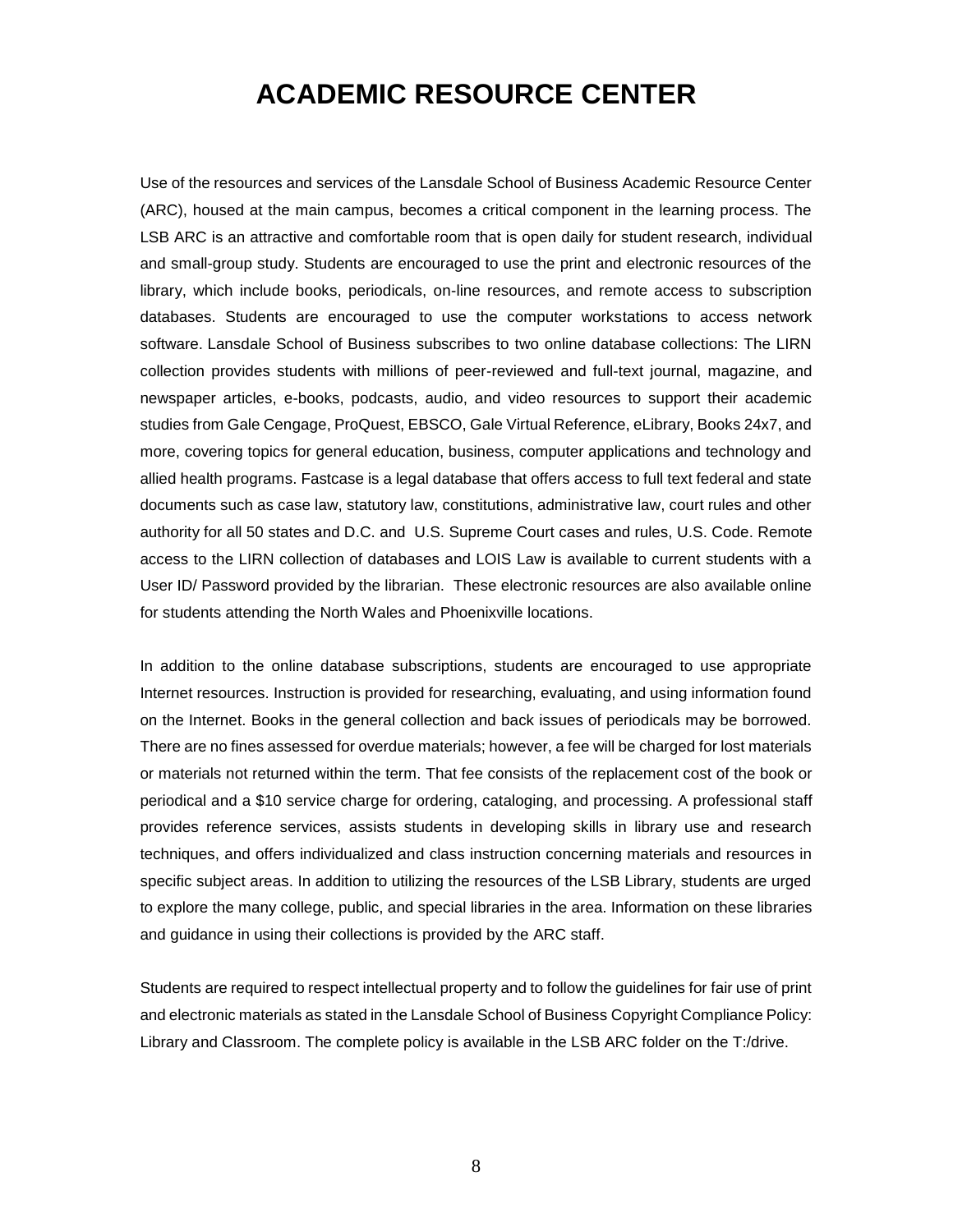# **ADMISSIONS**

Lansdale School of Business is committed to a policy of nondiscrimination in compliance with all applicable Federal and State statutes. Education programs and activities, at the School are provided to individuals without regard to race, color, religion, sex, sexual orientation, gender identity or expression, age, disability, marital status, citizenship, genetic information, or any other characteristic protected by law. In addition, LSB endeavors to remove any barriers and to provide equal opportunities in our programs to handicapped persons.

A \$40 application fee is required with your application. This fee is fully refundable if acceptance is cancelled with within five days from the application date.

A tuition deposit is required to reserve a seat in class after the application is accepted. The tuition deposit is \$100. This \$100 deposit is deducted from the initial tuition bill during your first semester. For the prospective student who cancels after the fifth calendar day following the date of application but prior to the beginning of classes, all tuition paid to the school shall be refunded except the application fee, which is nonrefundable. The tuition deposit submitted with the application is fully refundable prior to the start of classes.

#### **Acceptance Requirements**

Prospective students are invited to visit an LSB with a parent, guardian, or spouse for an admissions interview. Each applicant will participate in a career evaluation at their interview.

To qualify for acceptance all applicants must meet the following requirements:

- Be interviewed by an Admissions Representative on location.
- Document their graduation from high school or provide acceptable GED equivalency results. An applicant may also provide evidence of successful completion of an accredited postsecondary program of study or other evidence that may satisfy these criteria subject to the approval of our Acceptance Committee
- Complete on location testing. This test is administered to all applicants to assist in determining the applicant's readiness for school.
- Read, complete and sign the Student Disclosure Form.

Applicants enrolling in the Massage Therapy Program are required to provide a signed Physician Release Form. In order to gain Licensure as a Massage Therapist, students must undergo a criminal background check. Students who have a prior criminal background may be unable to complete licensing or gain employment in the field. Students who have been convicted of a felony cannot be accepted in this program.

Acceptance is based upon meeting the above requirements, a review of the applicant's previous education records, and an appraisal of the applicant's career interests. Students who have failed to adequately meet certain requirements may be eligible for conditional acceptance. In order to be granted a conditional acceptance, a student must have the approval of the Acceptance Committee. The student accepted conditionally will be closely monitored and advised during their first semester of classes. The student will be eligible for financial aid during this conditional period.

#### **Validity of High School Credentials**

Students must provide evidence that they possess a high school diploma, recognized equivalency certificate (GED or an acceptable homeschooling certificate) or transcript from a homeschooling program that is equivalent to high school level courses.

In the event the validity of the high school diploma questionable, LSB will u cross check the granting institution with a list of schools from the State of Pennsylvania's Department of Education or state from which the diploma was issued.

If a diploma is present from a foreign country and not translated into English, the applicant is responsible for obtaining a translated copy to verify the authenticity of the document prior to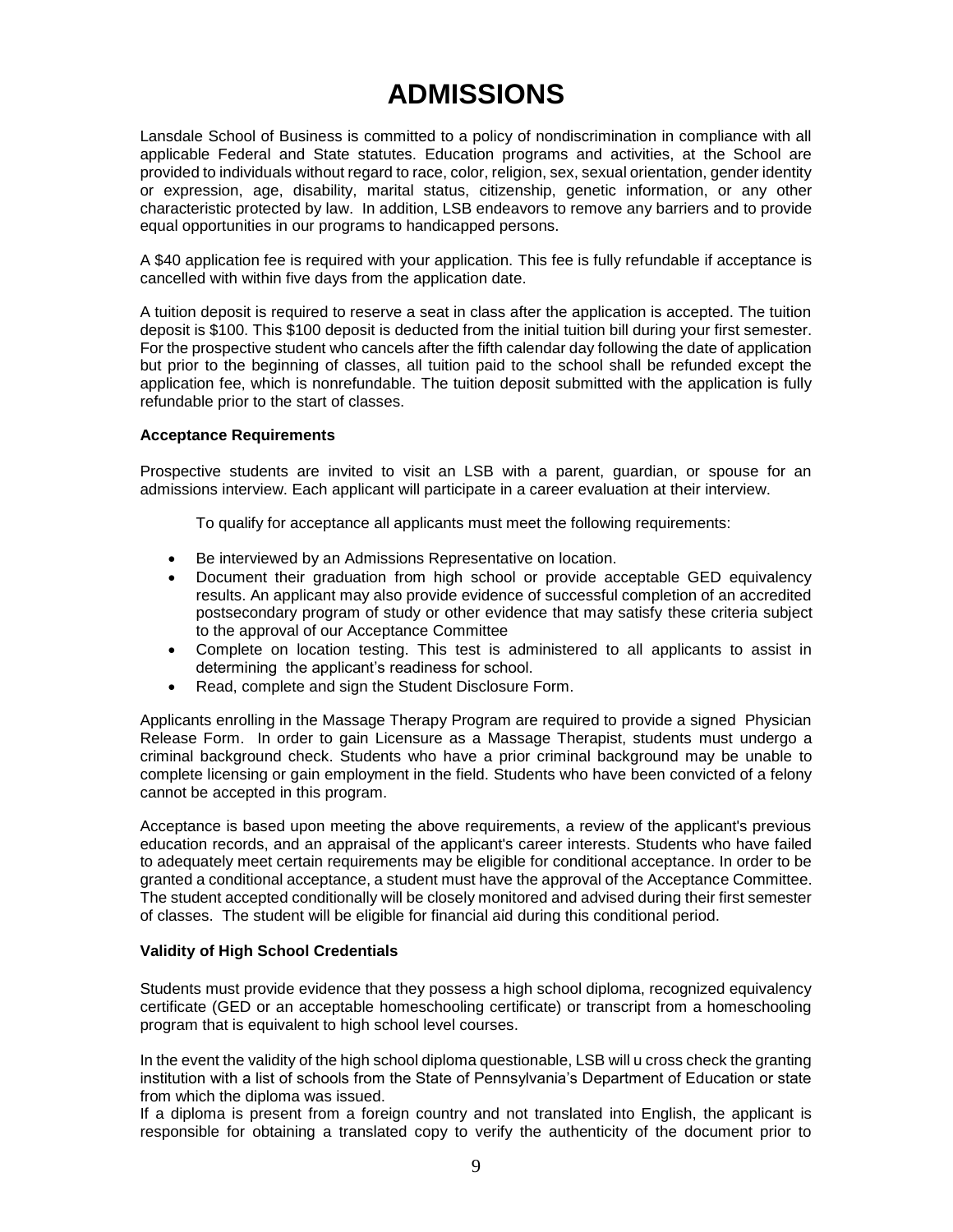acceptance. The prospective student must use a credential evaluation service from the list provided below. If this cannot be done, the applicant will have to attain their GED or a valid high school diploma from the United States.

Approved companies for translation: [www.foxtranslate.com](http://www.foxtranslate.com/) [www.translation-services-usa.com](http://www.translation-services-usa.com/) [www.mycertifiedtranslations.com](http://www.mycertifiedtranslations.com/)

### **Readmission Policy for Students "In Good Standing"**

Students who previously attended LSB and at the time of separation were "in good standing" i.e. a grade point average of 2.0 or higher and a successful course completion percentage of 65 percent or more, may request an application from the Admissions Department to be submitted on behalf of the returning student. This application is reviewed for approval by the Executive Director and a representative from Fiscal Services for review and consideration The decision regarding readmission will be made on a determination that the student can make progress towards completion of their program and the satisfaction of any financial obligation to the school. All classes/credits from the previous enrollment(s) remain on their transcript. These same credits are used in the calculation for their cumulative grade point average and counted as credits attempted if the students re-enrolls in the same program of study.

A student who wishes to return in a different major will have all courses applied for credit only if the course is required in the new program of study. The courses will be indicated with a transfer credit indicator of # in lieu of the grade earned. These courses will count as credits attempted and credits earned. They will not be factored in to the student's Cumulative Grade Point Average (GPA). Courses with a grade of C- (1.7) or lower must be repeated to complete the new program.

A student who has completed a program and is interested in earning an additional ASB degree or diploma should refer to section **Graduating with Additional ASB Degrees/Diplomas on page 26**  for the requirements.

# **Readmission Policy for Students "Not In Good Standing"**

Students who attended LSB and at the time of withdrawal were" not in good standing", i.e., those with a grade point average less than 2.0 and/or did not meet the benchmarks for Satisfactory Academic Progress (SAP) required at the 50 percent checkpoint or higher, are invited to direct a request to the Admissions Department for an application. This readmission request will be submitted on behalf of the student to the Executive Director and representative from Fiscal Service for review and consideration. A decision regarding readmission will be made based on satisfaction of any financial obligation to the school, the determination that the student can make progress towards completion of their program and upon meeting the criteria as described below. Students may not enroll in the same program of study if, when they were dismissed, they had exceeded the maximum time frame to earn the diploma or ASB degree, or could not earn the diploma or ASB degree upon return without exceeding the maximum time frame.

If the application for readmittance is approved, all courses taken previously will remain on the student's permanent transcript. However, only those courses in which the student earned a grade of C (2.0) or higher are counted for credit upon readmission. They will be treated the same as a transfer credit and will receive a TC indicator of # in lieu of the grade earned and be counted as credits attempted and credits earned. Courses in which the student received a grade of C- (1.7) or lower are not counted towards credit hours attempted. Credit hours that were previously earned through a credit by exam will not apply. Transfer credits from other institutions will be reevaluated at time of reenrollment.

For applicants whose readmission is approved and who resume their studies in a different academic program, do so with no cumulative grade point average for the period to which this readmission policy applies. The student is subject to the conditions of probation and dismissal that govern all students. For the purpose of scholastic action and advising, however, the student is initially subject to the same scholastic standing as when the student last attended Lansdale School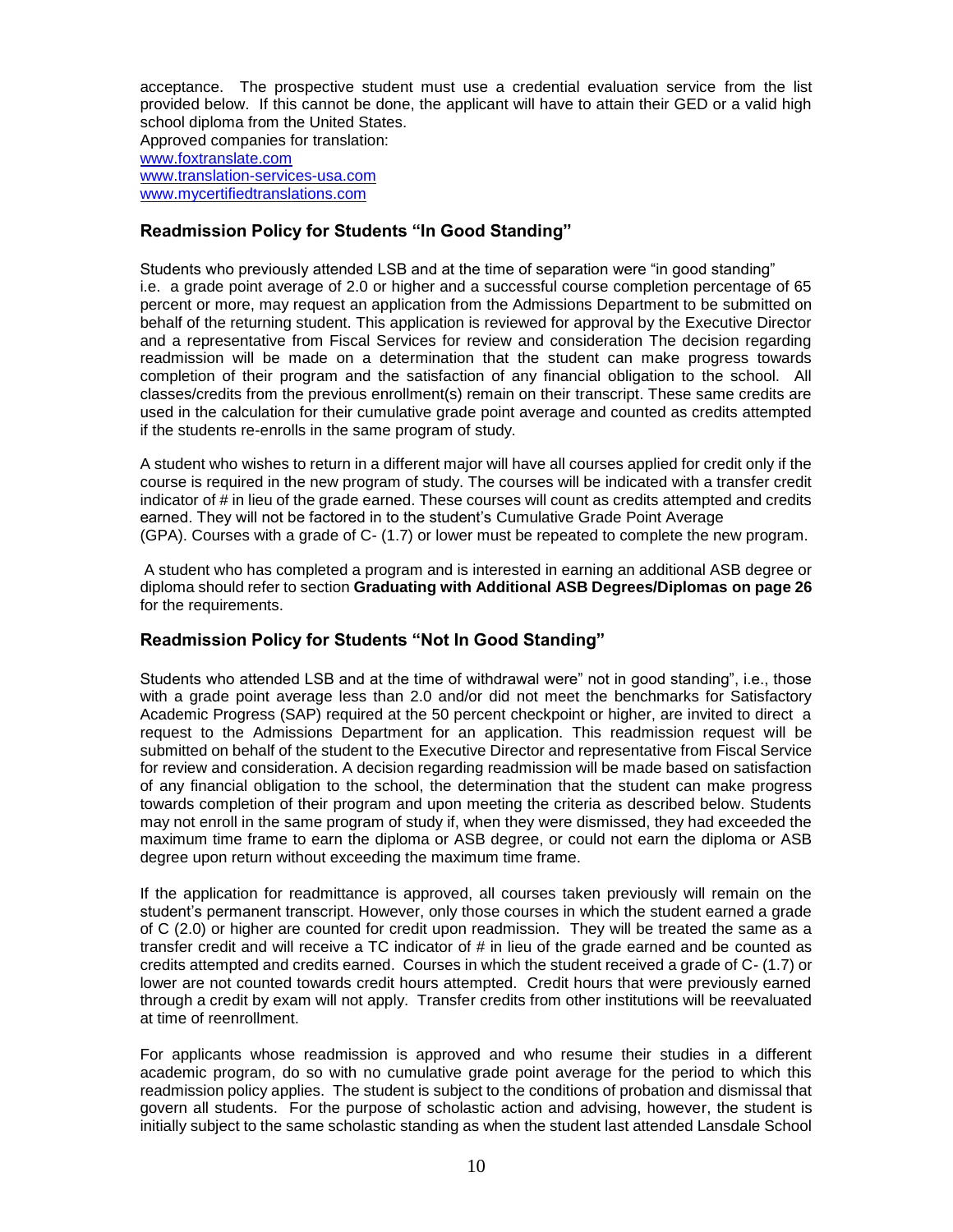of Business. Students who were not in good standing and have been readmitted are not eligible for awards and honors, other than the Dean's List.

Students who have been readmitted in a different program of study from what they were in when they withdrew from LSB, will have the following statement placed on their transcript beginning with the semester in which the student has been readmitted.

*"This student has been readmitted to Lansdale School of Business. A re-evaluation of the student's previous academic record has been granted. Prior grades have not been used to calculate the student's current cumulative grade point average and will not count as credits attempted. All courses that received a grade less than a C- (1.7) have been removed from the cumulative credit hours earned. Courses for which the students previously earned a grade of C or higher are treated the same as a transfer credit and will receive a TC indicator (#) for the course grade."*

On rare occasions, the reevaluation procedure described above will not be advantageous to the student. The student may then request the Executive Director readmitted them with the same academic record as when they withdrew.

### **Transfer Students**

Transfer students must complete a minimum of 50% of the required credits for graduation at Lansdale School of Business. Transfer students must also complete a minimum of 50% of the Division and concentration requirements at Lansdale School of Business. Receiving transfer credits will not necessarily reduce the total length of time needed to complete a program of study.

Students who have less than 50% of their credits transferred from another institution or program at Lansdale School of Business may earn additional credits through credit by exam, not to exceed 50 percent of the total credits required for their program of study.

Students who opt to take a course, in which they received a transfer credit, or credit by exam credits, will not receive double credit. Students who opt to take a course even though they earned a transfer credit or credit by examination, will have the grade earned for the course taken calculated in the student's grade point average. All credits that are transferred or earned by a credit by exam are counted as classes completed and as credits attempted.

It is the student's responsibility to provide official, sealed transcripts to the Executive Director for transfer credit consideration. Normally, transfer credits will not be awarded after the end of the student's second semester. Students should not take a course that is scheduled for which they have requested a transfer of credit. Once they have attended the class, they can no longer receive transfer credits. They should see the Student Services Coordinator to request a schedule change.

### **Transfer of Credit from Other Institutions**

Lansdale School of Business considers credits for transfer from accredited business schools, colleges, and universities. Credits are considered for transfer provided the courses are similar in objectives and content to those offered at LSB and the letter grade (or equivalent) of the course is a "C" or better. Transcripts submitted to meet entrance requirements by transfer students are evaluated by the Executive Director. The transcript will be evaluated officially only after the applicant has been formally admitted to the school. Transfer credits awarded are not calculated in the student's GPA. Transfer credits are counted as credits attempted and credits earned.

Earned academic credits from accredited schools that did not result in a terminal degree cannot be over ten years old to qualify for transfer. However, any credits over ten years old that were used to complete a degree and are deemed appropriate by the Executive Director may be considered.

Transfer credits may not be earned while enrolled as an LSB student, except when special circumstances would warrant a waiver of this policy by the Executive Director. An example of when a waiver might be granted would be for a student who was near completion of their program of study and the student moved from the area, or entered the armed forces. The student would have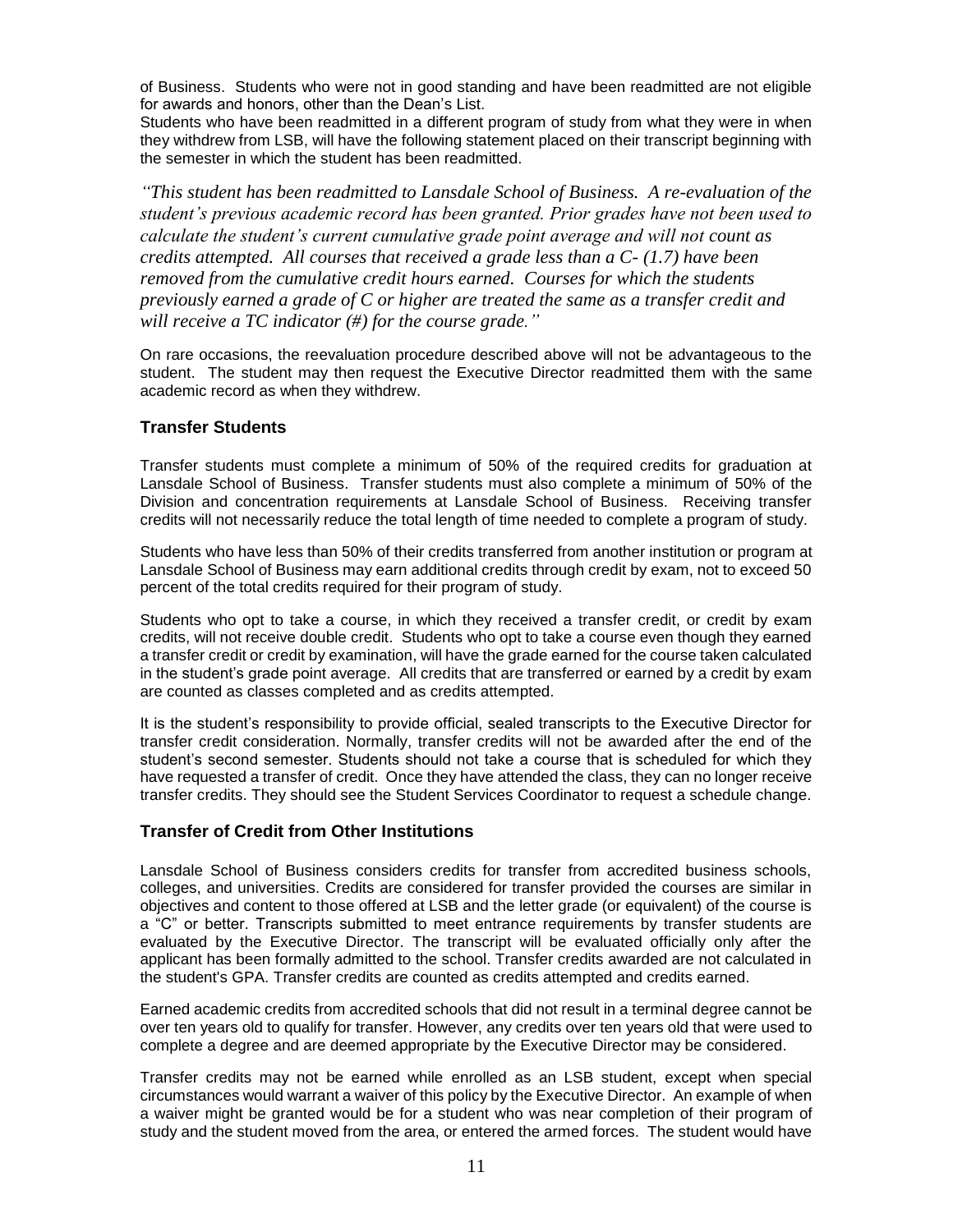to be in good academic standing and close to completing their program of study at Lansdale School of Business.

To Summarize:

- An official transcript of the student's course work must be furnished to Lansdale School of Business directly by the institution where the course work was completed.
- The credits must have been earned in courses offered at an accredited institution acceptable to Lansdale School of Business.
- A grade of "C" or "2.0" or higher must be designated to each course completed to be eligible for transfer. Only courses in which credit has been awarded will be considered for transfer. No courses with a pass or fail grade are eligible for transfer.
- No more than 50 percent of the credits necessary to complete your program from Lansdale School of Business will be accepted for credit..
- All such transfer credits will count as credits attempted and credits earned. They will not affect a student's CGPA.
- •

Any questions about transfer of credits/clock hours should be discussed with the Executive Director

# **Transfer of Credit to Other Institutions**

Information regarding other schools which may accept LSB credits toward their programs can be obtained by contacting the Student Services Office. However, Lansdale School of Business does not guarantee transferability of credits to any other college, university, or institution. Any decision on the comparability, appropriateness, and applicability of credits and whether they should be accepted is the decision of the receiving institution. It should not be assumed that any courses or programs described in this catalog can be transferred to another institution.

#### **Proficiency Exams**

Proficiency exams are provided to the students for a \$30 administrative fee. The student may challenge a course for which proficiency exams are available, but will not receive credit hours for the course. Currently, CIS130 – *Beginning Keyboarding* is the only proficiency exam available.

#### **Credit by Examination/Proficiency Exam**

Credits may be awarded to students who successfully challenge a course through a credit by exam. Credit by exam and proficiency exams must be taken during the student's first two semesters at Lansdale School of Business. No exams may be taken after the student has completed their second semester at LSB. Exams not passed or completed may not be retaken. A student who is scheduled for a class they want to challenge is to contact the Student Services Coordinator immediately to be rescheduled. Once a student attends a class, the student can no longer challenge it.

Successful completion of the examination will earn course credits that will be applied toward required credits for graduation and count as credits attempted and credits earned for SAP calculations. Successfully passing an exam will not necessarily reduce the total length of time needed to complete a program of study. Students who have received 50 percent of their credits from transfer credits are not eligible to earn additional credits through credit by exams. In this case, a student may still challenge the class but would need to take another course to earn the credits needed for program completion.

Please contact the person named below to schedule an exam. There is a \$30 administrative fee for all exams except for *CIS140, Introduction to Word Processing.* The administrative fee for *CIS140* is \$60. In addition, for each class successfully challenged tuition will be charged at 25 percent of the current tuition rate. The exam fee must be paid at least one business day prior to the exam. The fee is non-refundable. A student can pay in person, or they can make a credit or debit card payment over the phone. A student who has scheduled an exam and needs to reschedule it may do so one time without penalty. A student who does not keep an appointment for a scheduled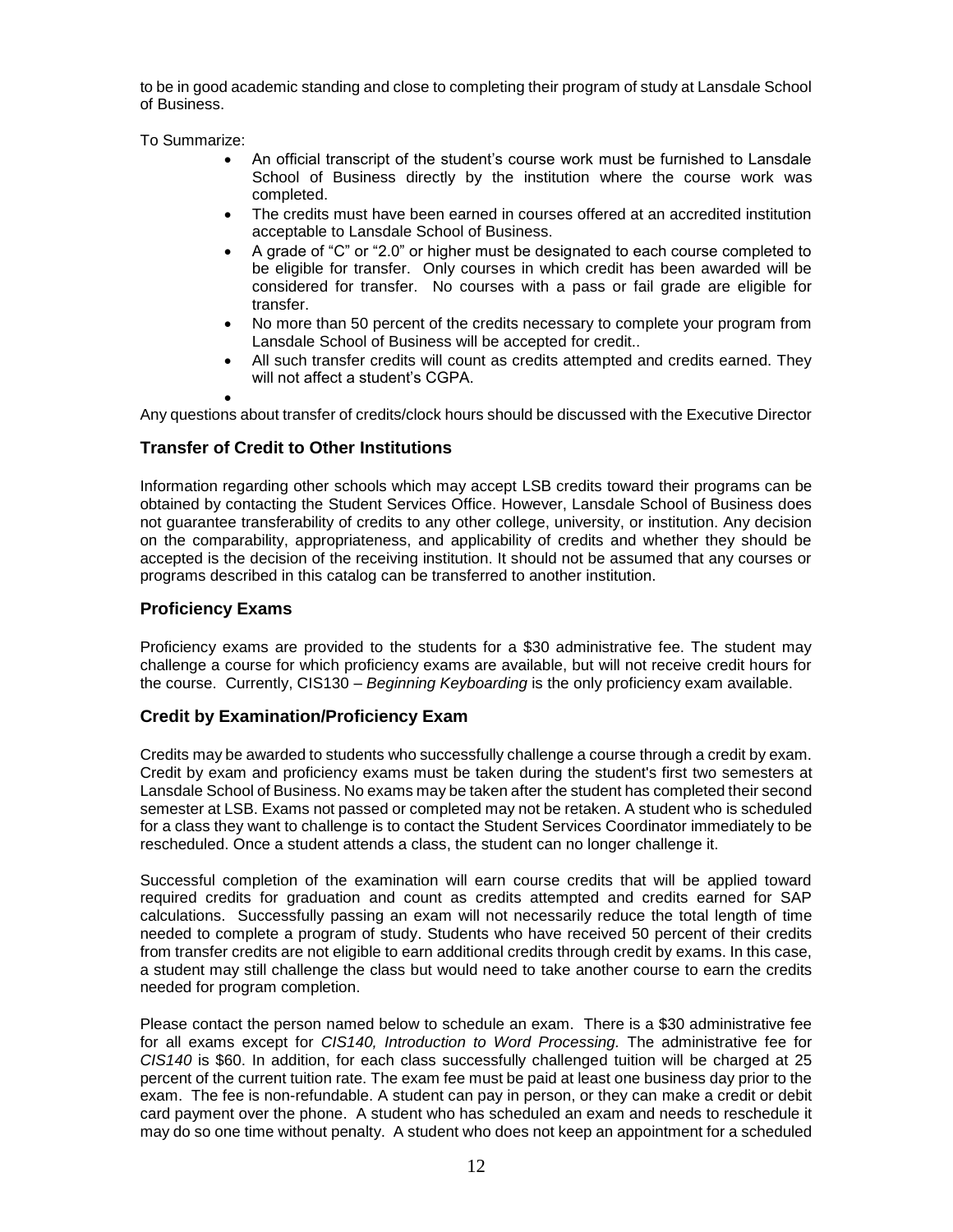exam and does not notify the exam administrator at least one business day in advance will be reassessed the administrative fee upon rescheduling for the exam.

# **CREDIT BY EXAMS/PROFICIENCY EXAMS AVAILABLE**

(two credits unless otherwise noted).

To schedule for the following exams contact **Sharon Yocum – [syocum@lsb.edu](mailto:syocum@lsb.edu)**

- CIS130 *Beginning Keyboarding* (no credits proficiency exam)<br>■ CIS140 *Introduction to Word Processing*
- **Introduction to Word Processing**

To schedule for the following exams contact **Kathy Ruggieri – [kruggieri@lsb.edu](mailto:kruggieri@lsb.edu)**

- CIS101 *Introduction to Computers* (MS Office Suite)
- CIS150 *Electronic Spreadsheets* (Excel)<br>■ CIS160 Database Management (Access)
- ◼ CIS160 *Database Management* (Access)
- CIS170 *Presentation Graphics* (PowerPoint)

To schedule for the following exams contact **Jackie Wheeler – [jwheeler@lsb.edu](mailto:jwheeler@lsb.edu)**

- ◼ ACC101 *Introduction to Accounting (4 credits)*
- MED110 *Medical Terminology* (4 credits)
- MAT101 *Business Mathematics*
- ◼ MAT103 *Principles of Mathematics*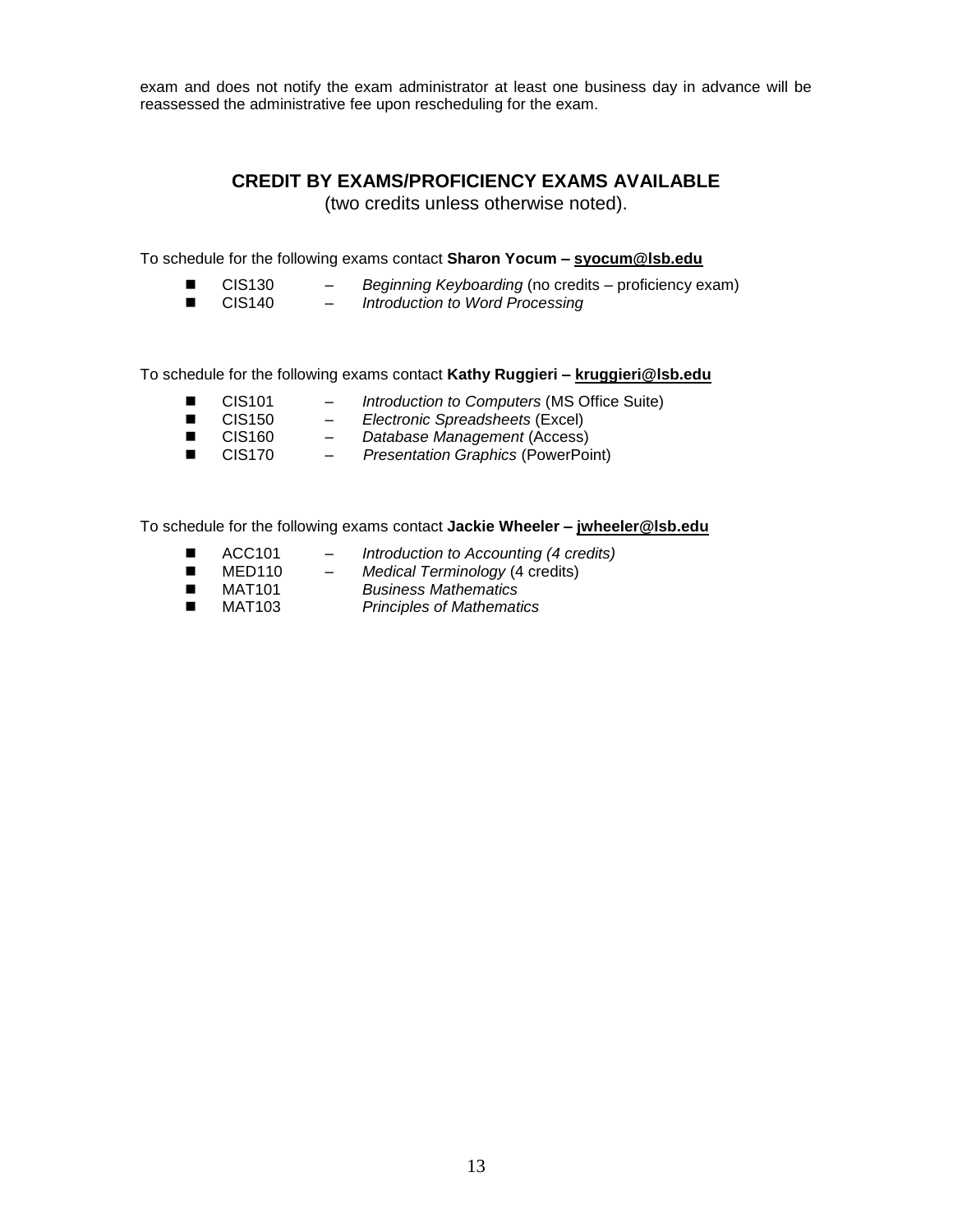# **ACADEMIC INFORMATION**

### **Registration**

New students must register at orientation on the dates listed in the college calendar. Before registration, new students should have completed all necessary enrollment papers through the Admissions Department. The school reserves the right to cancel courses for which there is insufficient registration. Continuing students will be notified of their registration date for the next session.

#### **Student Schedules**

All students are pre-scheduled by the Academic department to ensure that they will complete the necessary requirements for their course of study in the shortest possible time. Normally, a student is scheduled for the same number of credits each semester unless the student contacts the Student Services Coordinator to increase or decrease the course load. This requires the approval of the student's financial aid advisor. It is the student's responsibility to keep track of their courses completed to ensure that they are scheduled for all the courses needed for program completion. Students choosing to take courses out of the suggested sequence may find themselves short of the required courses prior to their desired graduation date. Many courses are sequential and a student can not be placed in an advanced course without taking the prerequisite course. Program completion is dependent on the number of credit hours taken each semester and fulfilling all the requirements for the diploma or ASB degree sought.

### **Course Substitution**

The school reserves the right to substitute courses to ensure that a student will complete their program of studies on time. Substitutions occur when a program course is not offered in time for a student to graduate and a related course is offered. These course substitutions need the approval of the Executive Director. A student who requests a course substitution must meet with the Executive Director to justify the request. Approval may be granted if the requested course meets the vocational objectives of the program. Substitutions are not permitted for state mandated courses, i.e. general education courses or courses that are deemed critical to the successful completion of the program of study. Normally, a diploma program student will be allowed to make no more than two subject substitutions during the course of their program, and a ASB degree program student three.

# **Course Changes**

A student who desires to change or drop a course may do so within the first week of each session. No student may enter a course after the first week of class without permission of the Executive Director. Students must complete the necessary Drop/Add form and check with the business office and/or financial aid coordinator to ascertain what effect this action will have on the student's financial obligations if the number of credit hours increases or decreases. No student will be permitted into a course after the conclusion of the second week of classes, unless approved by the the instructor.

#### **Change of Major**

Students who wish to change their program of study, or add an additional major must submit a request for a change using the appropriate LSB form. Students are to contact the Student Services Coordinator to initiate a program change or addition. The change must be approved by the Executive Director and the student's Financial Aid Coordinator. Refer to the section on graduating with additional ASB degrees or diplomas for further information. The Executive Director will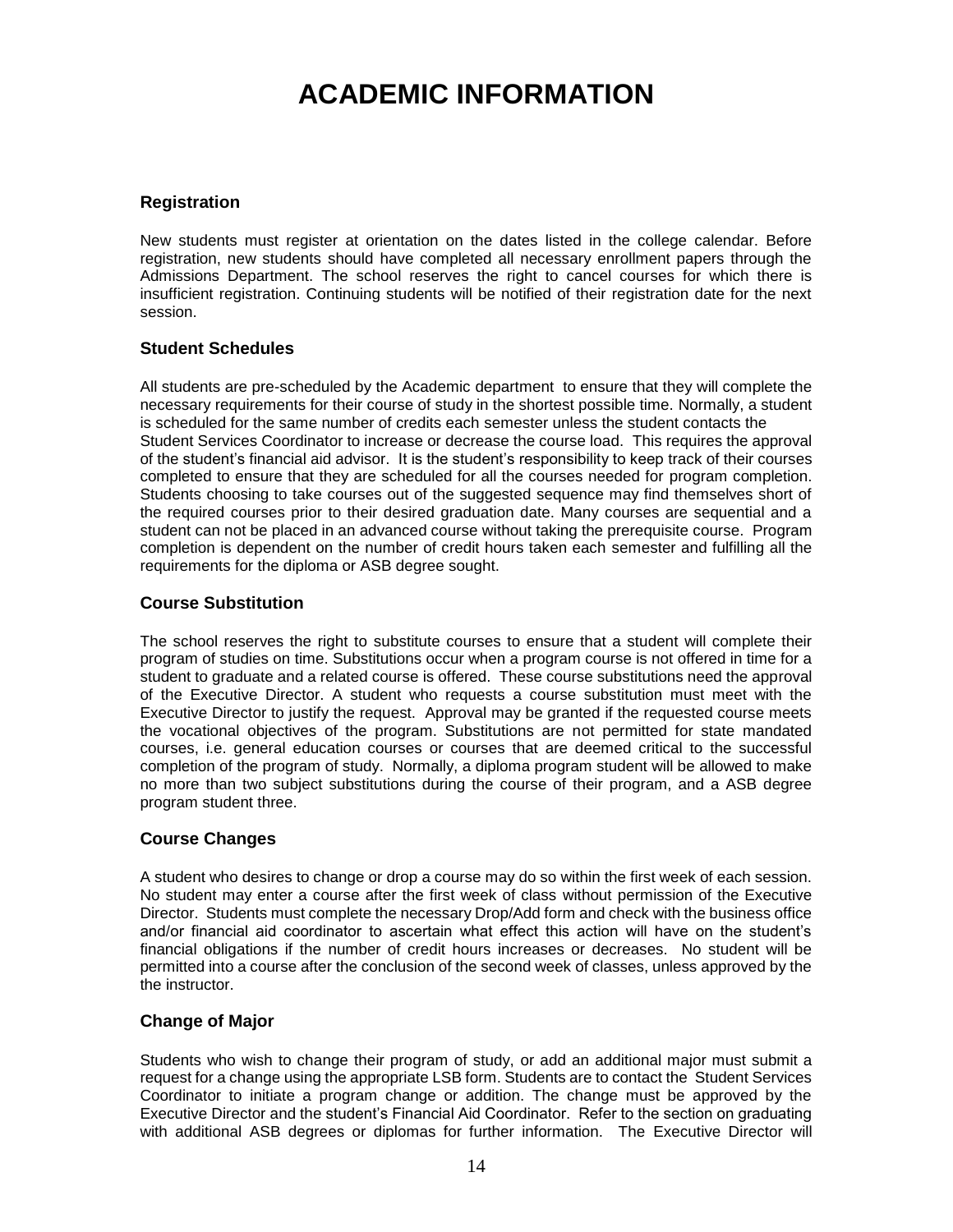determine which credits will transfer to the new program of study and how many credits remain to be completed.

Students experiencing academic difficulties and wanting to continue their education in a new program of study may do so with the permission of the Executive Director and their financial aid advisor. Grades that are a C- (1.7) or less will not count for the new program and must be repeated if required for the new program of study. Grades of a C (2.0) or higher will transfer if part of the new program of study. These courses will be indicated with a transfer credit indicator (#) in lieu of the grade earned and they will count as credits attempted and credits earned. The credits will not be factored in to the student's CGPA. A student may change their program of study two times because of academic difficulties. Transfer credits previously received from another school will not automatically count. These transfer credits will need to be reevaluated to ensure their relevance in the program of study. Students will need to meet all the requirements of SAP at the end of each semester. All courses previously taken and grades earned will remain on the student's official transcript.

#### **Final Examinations**

Final examinations are held the last week of each session. No student is excused from these examinations. Some courses have final projects or presentations in lieu of final examinations.

#### **Incomplete Policy**

A grade of "I" (Incomplete) is given at the discretion of the instructor for any student who has a valid and documented reason for not completing assignments. Students who were negligent in completing their work will receive the grade they earned. An incomplete grade must be made up by the end of the first week of the following session. However, if the course is a pre-requisite course, the student may not take the next level course. Incomplete grades can adversely affect a student's projected completion date.

In special cases a student may request an extension of time to complete the assignments. This request must be made in writing on the appropriate form and have the approval of the instructor and the Executive Director. Under normal circumstances no incomplete grade will be carried past the end of week seven of the following session and never past week ten. The final due date to satisfy an incomplete grade is determined by the instructor.

Incomplete grades not satisfactorily completed within the time allowed will result in the permanent grade being recorded based on the following criteria:

A grade of "F" will be recorded for any student who does not submit or complete *required exams, tests or projects* as listed in the course syllabus/outline.

If all required components have been satisfied, or if there are none for the course, then the grade recorded will be determined by the student receiving a grade of "0" for work not completed.

Incomplete grades are not counted as credits attempted or credits earned. Incomplete grades must be satisfied within the time limits set forth above at which time the student's Satisfactory Academic Progress will be checked.

#### **Grade Changes**

The School provides an appeal process for students who believe that a recorded grade for a course is not the one earned. Students must first attempt to resolve the matter with the course instructor. If a resolution cannot be reached, the student may appeal to the Executive Director using the student Grievance form. The grievance should state the session and year, the course number and title and the instructor. The reason for the appeal and evidence that supports the student's challenge of the grade is to be included The course syllabus, course outline and class policies are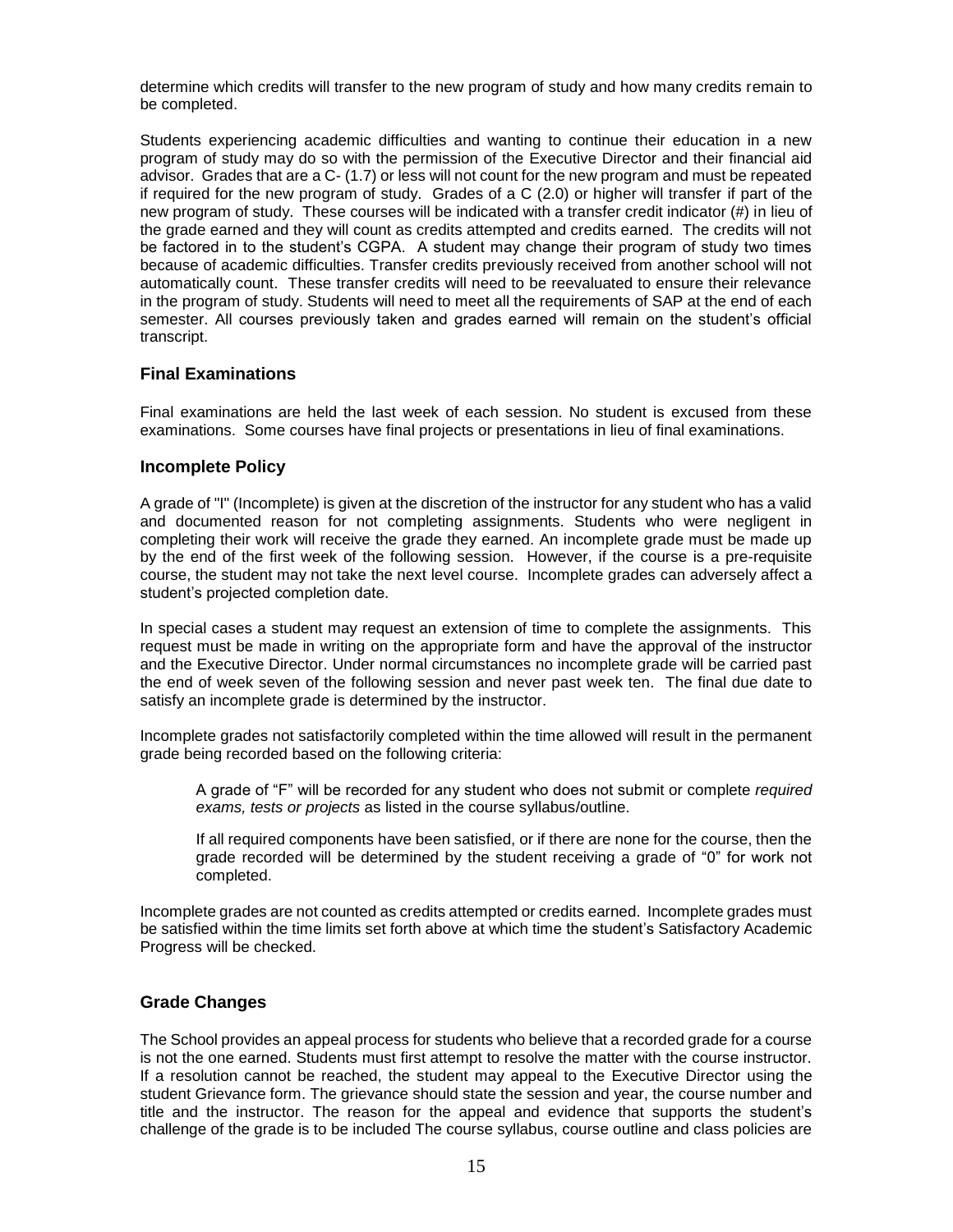to be included with the appeal The Executive Director will review the evidence submitted by the student and that of the instructor. Students must challenge a grade within one session (ten weeks) following the end of the session of the contested grade. Challenges made after that time period will not be accepted. The student shall be notified in writing as to the result of the appeal. Grades may also be changed by an instructor if the instructor sends a grade change to the registrar and documents the reason for the grade change. The student's Satisfactory Academic Progress will be adjusted when a grade change is made.

#### **Class Assignments and Homework**

Class assignments are due on the date designated by the instructor. A minimum of one hour of out-of-class student work is required for each hour of class lecture. It is the student's responsibility to contact the instructor when they will be absent from class and obtain any missed assignments. Should a student not be able to attend the first week of a session, the student is to notify the Student Services Office in advance. Not notifying the Student Services Office may result in a student's removal from the course if another student is on the waiting list for the course.

# **Credit Definition**

A clock hour is equal to a minimum of 50 minutes of instruction. Academic credit is measured in semester credit hours. An academic semester credit hour is defined as an amount of work represented in intended learning outcomes and verified by evidence of student achievement for academic activities as established by the institution comprised of the following units: didactic learning environment, supervised laboratory setting of instruction, and out-of-class work/preparation. The following are the measures of these units for establishing credit hour awards: One semester credit hour equals 45 units comprised of the following academic activities:

One clock hour in a didactic learning environment  $= 2$  units

One clock hour in a supervised laboratory setting of instruction  $= 1.5$  units

One hour of externship  $= 1$  unit

One hour of out-of-class work and/or preparation for the didactic learning environment or supervised laboratory setting of instruction that are designed to measure the student's achieved competency relative to the required subject matter objectives  $= 0.5$  unit

# **Credit Load**

The part-time academic credit load consists of four to ten credits per semester; the full-time academic credit load consists of twelve to twenty credits per semester. A student will be permitted to exceed the standard full-time load only in exceptional cases with approval by the Executive Director.

#### **Attendance**

Lansdale School of Business is a non-attendance taking institution. Attendance is the responsibility of the instructors for their own record keeping. Students are expected to attend all classes. In the uncontrollable event of being absent, it is expected and the responsibility of the student to contact their instructors. The exception to this policy is the Massage Therapy Program. Students enrolled in Massage Therapy are required to attend and successfully complete 600 clock hours. Attendance is monitored by the instructors and forwarded to the business office.

#### **Make-up Work**

Students are noted as absent by the instructor for any time missed from class. Students are responsible to contact the faculty member for materials presented, Assignments given in the class, and any work or evaluation missed during the absence.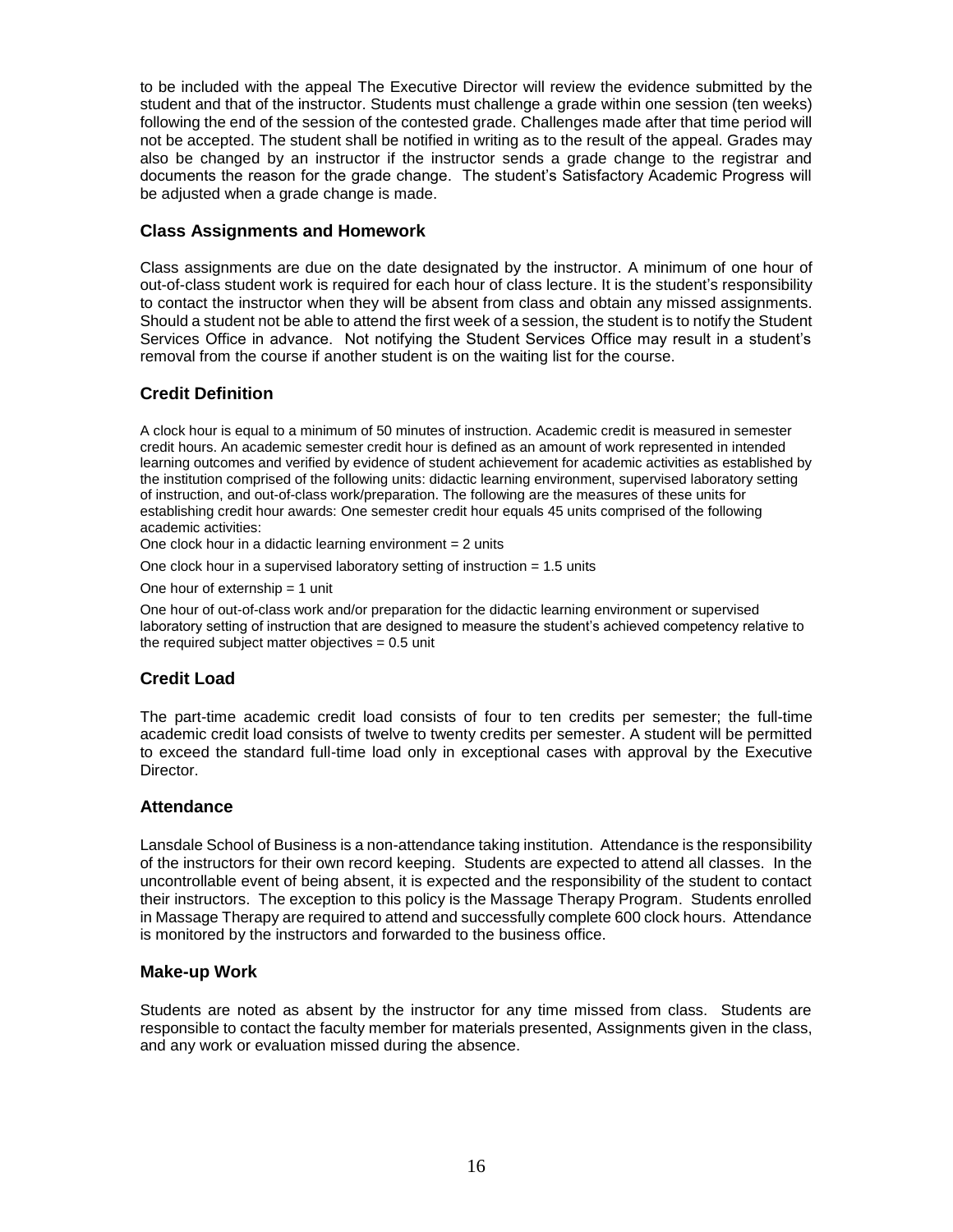# **Grading System**

Final grades in courses are A, A-, B+, B, B-, C+, C, C-, D+, D, D-, F, W, WF, I, \*, CR, NC, #, \$. The key to grades is as follows:

| A, A-        | Excellent-Sustained mastery of course.                                                                                                                                                                                                                                                                                                                                                                                                                                      |
|--------------|-----------------------------------------------------------------------------------------------------------------------------------------------------------------------------------------------------------------------------------------------------------------------------------------------------------------------------------------------------------------------------------------------------------------------------------------------------------------------------|
| $B+, B, B-$  | Good-Displayed accurate knowledge of course.                                                                                                                                                                                                                                                                                                                                                                                                                                |
| $C+, C, C$   | Satisfactory-- Continuation competency--Defined to mean that the student has<br>achieved a level of proficiency so that he or she is prepared to take any subsequent<br>course that has this course as a prerequisite, except for medical courses which require<br>a minimum grade of a C.                                                                                                                                                                                  |
| $D+, D, D-$  | Unsatisfactory, but passing—Defined to mean that the student has achieved a minimum<br>level of proficiency so that the course may be applied towards graduation except for<br>medical and massage therapy courses which require a minimum grade of a C. If the<br>course is a prerequisite course the student must usually retake the course, unless in the<br>estimation of the instructor the student showed progress and is permitted to take the next<br>level course. |
| F            | Failure-Course may not be used towards graduation.                                                                                                                                                                                                                                                                                                                                                                                                                          |
| W            | Withdraw -To be given to a student who voluntarily withdraws from a course before the<br>midpoint of that particular course. This grade is also given to a student who officially<br>withdraws from the school prior to the midpoint and the grade at the time of withdrawal<br>is a passing grade. This grade has no effect on the student's cumulative grade point<br>average.                                                                                            |
| WF           | Withdraw/Fail—To be given to a student who withdraws from a course after the midpoint<br>of a particular course, regardless of the grade at the time of withdrawal. A WF is also<br>given to a student who withdraws from the school if the student does not have a passing<br>grade in the course, at the time of withdrawal. This grade is entered into the student's<br>grade point average as an "F."                                                                   |
| $\mathbf{I}$ | Incomplete—a grade of "I" (Incomplete) is given to a student as a temporary grade when<br>all required coursework is not completed due to medical or other unforeseen and<br>verifiable reasons.                                                                                                                                                                                                                                                                            |
| $\star$      | Indicates midpoint of course— To be given at the end of the session to indicate the<br>midpoint of a two-session course. This symbol has no effect on the student's grade point<br>average.                                                                                                                                                                                                                                                                                 |
| CR           | Credit Earned—Student given credit for the course, usually through a placement exam,<br>but no grade given.                                                                                                                                                                                                                                                                                                                                                                 |
| <b>NC</b>    | No Credit Earned—Student not given credit for a course. An example is a proficiency<br>exam, or a credit by exam for which the student does not want credit.                                                                                                                                                                                                                                                                                                                |
| #            | Courses Repeated and Transfer Credits are all noted with a pound (#) sign. If a course<br>is repeated for which credits have been awarded, the quality points of the highest grade<br>are calculated in computing the cumulative average.                                                                                                                                                                                                                                   |
| \$           | Credits earned for passing a credit by exam test.                                                                                                                                                                                                                                                                                                                                                                                                                           |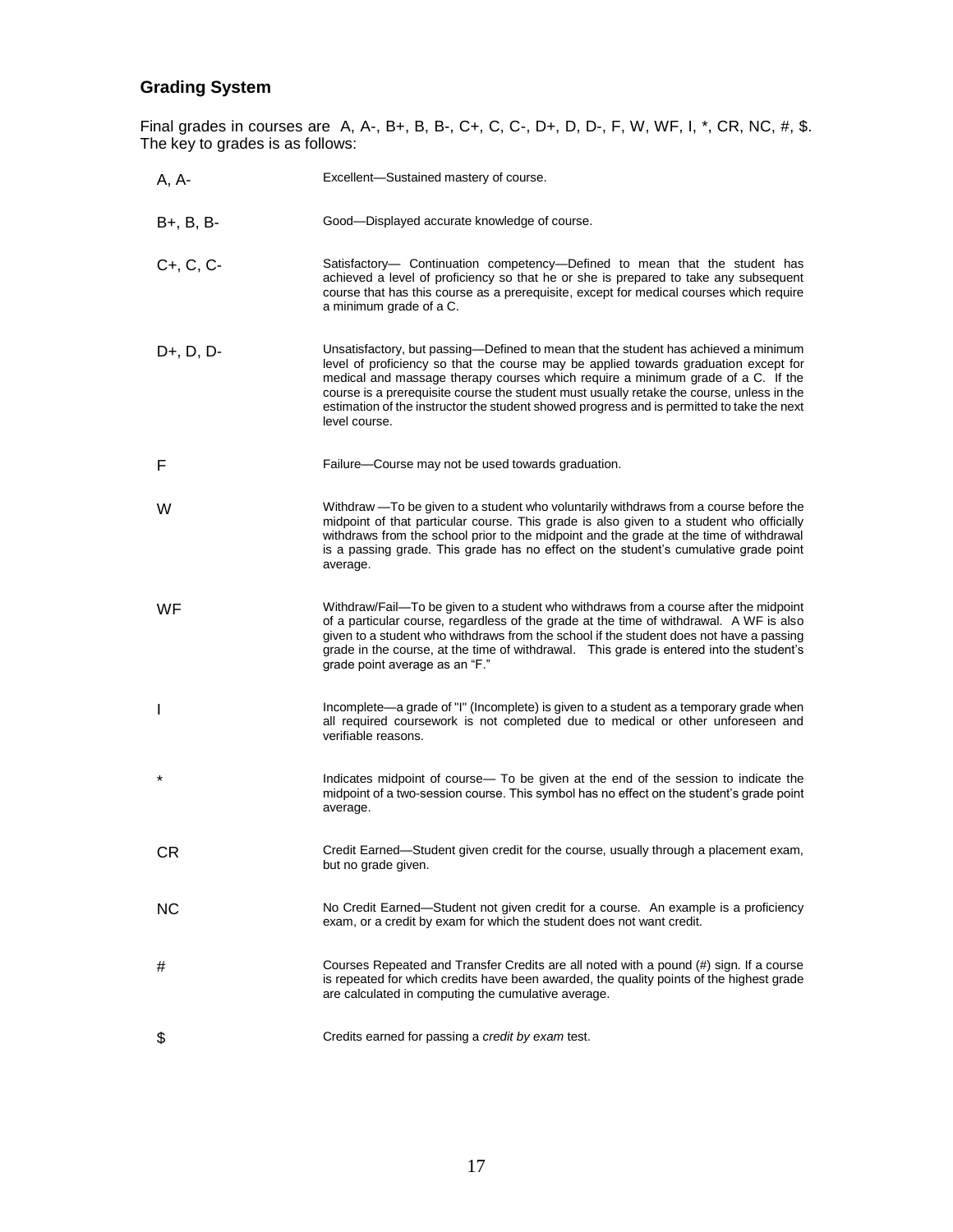### **Grade Point Average**

Grades correspond with quality points as follows:

| <b>Definition</b>                      | <b>Grade Points Per Credit</b> |
|----------------------------------------|--------------------------------|
| Excellent                              | 4.0                            |
|                                        | 3.7                            |
|                                        | 3.3                            |
| Good                                   | 3.0                            |
|                                        | 2.7                            |
|                                        | 2.3                            |
| Satisfactory                           | 2.0                            |
|                                        | 1.7                            |
|                                        | 1.3                            |
| Unsatisfactory                         | 1.0                            |
|                                        | 0.7                            |
| Failure                                | 0.0                            |
| Incomplete                             | 0.0                            |
| Withdraw                               | 0.0                            |
| Withdraw/Failing                       | 0.0                            |
| No Credit Earned                       | 0.0                            |
| <b>Credit Earned</b>                   | 0.0                            |
| Indicates mid-part of course           | 0.0                            |
| Indicates mid-point of repeated course |                                |
| Course not in GPA                      | 0.0                            |
| Credit by exam                         | 0.0                            |
|                                        |                                |

To calculate the quality points for each course, credits are multiplied by the quality points for the grade given. The GPA is then determined by dividing the total number of quality points by the number of credits. Credits for grades of F and WF are included in the calculation. A student's transcript reflects both the GPA earned for the individual session and a cumulative average.

#### **Sample GPA Computation**

| <b>Grade Points</b> |    |               | Credits |     | Grade<br>Point Total |
|---------------------|----|---------------|---------|-----|----------------------|
| ACC 101             | Α  | 4.0           | 4       |     | 16.0                 |
| <b>BUS 111</b>      | С  | $2.0^{\circ}$ | っ       | $=$ | 4.0                  |
| <b>ENG 101</b>      | B+ | 3.3           | 4       | $=$ | 13.2                 |
| 101<br>CIS          | C- | 1.7           | າ       | $=$ | 3.4                  |
|                     |    |               |         |     |                      |

12 36.6

 $GPA = 36.6$  divided by  $12 = 3.05$ 

#### **LSB Standard Grading Scale**

| A             | $93 - 100$    |
|---------------|---------------|
| $A-$          | $90 - 92.9$   |
| $B+$          | $88 - 89.9$   |
| B             | $83 - 87.9$   |
| $B -$         | $80 - 82.9$   |
| $C+$          | 78 - 79.9     |
| $\mathcal{C}$ | 73 - 77.9     |
| $C-$          | $70 - 72.9$   |
| $D+$          | $68 - 69.9$   |
| D             | $63 - 67.9$   |
| $D-$          | $60 - 62.9$   |
| F             | 59.9 or below |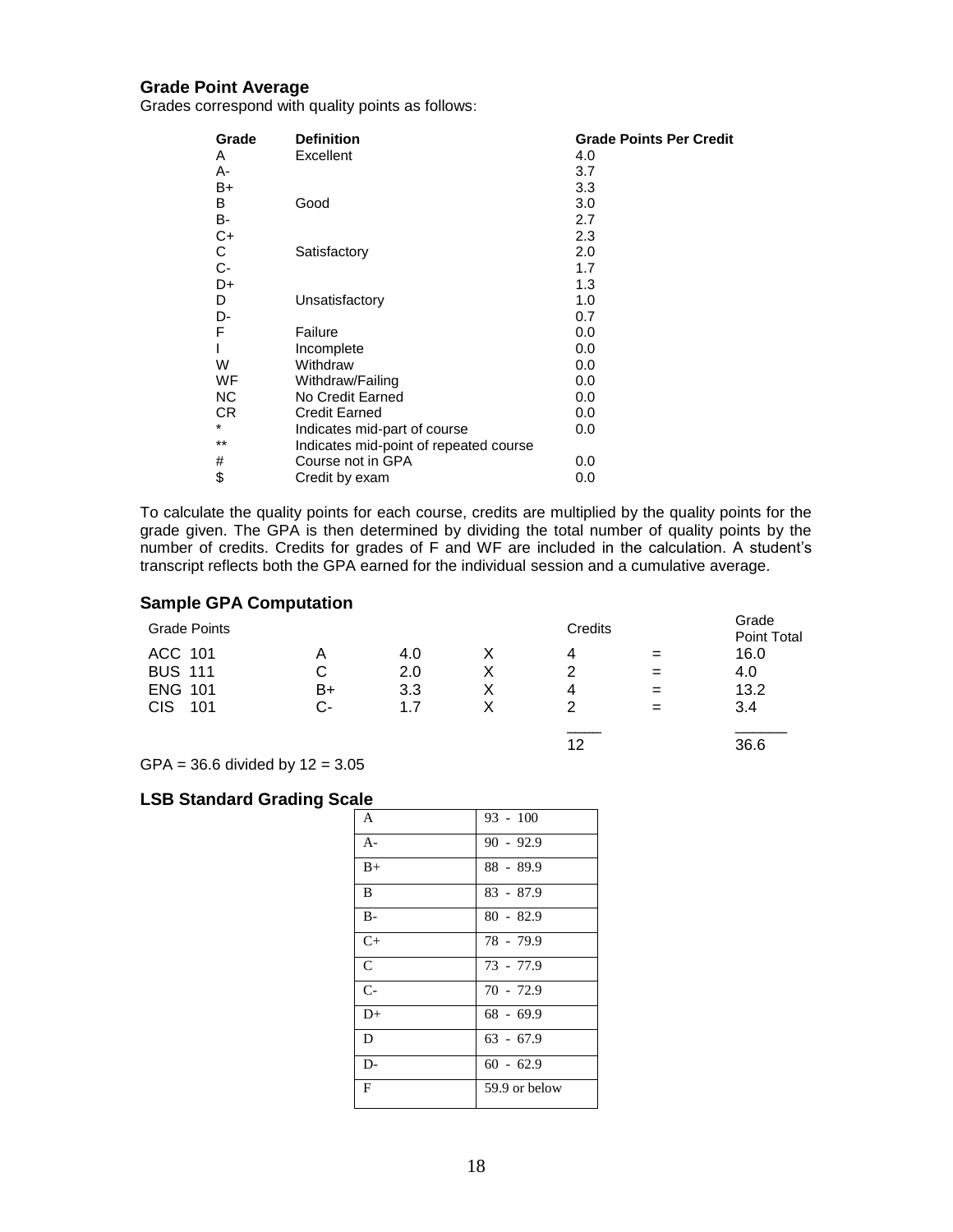### **Dean's List**

In order to qualify for the Dean's List, students enrolled in a program must have completed courses totaling a minimum of six credits for the session and have a session GPA of at least 3.5. Courses completed in that session only will be used to determine a student's eligibility. Students with incomplete grades will not be eligible for the Dean's List. Transfer credits and credits-by-exam are not counted to determine eligibility for the Dean's List.

#### **Withdrawal from School**

If a student wishes to withdraw from school, they must first notify the Student Services Coordinator and should complete a Withdrawal Form. The notification to the school by the student may be in writing (by post or email) or by phone. The date the notification is received is the recorded date of determination. Courses a student withdraws from are counted as credits attempted.

This is a withdrawal in accordance with Federal Regulations and LSB is required to complete a Return to Title IV calculation and remit refunds in a timely fashion.

#### **Temporary Interruption in Attendance (TIA)**

A student who begins taking a class or classes during the first session of their semester and then advises LSB that they cannot finish the session but wants to confirm attendance for the second session of the semester must complete a Temporary Interruption In Attendance (TIA) form. The effective date of the TIA is the day on which the student notifies LSB of their inability to complete the first session and also provides confirmation of attendance for the second session of their current semester.

This is not a withdrawal in accordance with Federal Regulations and LSB is not required to complete a Return to Title IV calculation.

A student who stops attending class after they have attended a class during the session will be considered as an active student until the end of that session unless they notify the school that they are withdrawing from school or taking a TIA. If the student does not register for the following session, the student will be withdrawn from school with an effective date as of the last date of the previous session or in the case of a TIA the effective date of withdraw will be the recorded date on the TIA. Classes a student withdraws from are counted as credits attempted.

#### **Exit Interviews**

Students who want to discontinue their education for any reason are required to schedule exit counseling with their financial aid advisor. This meeting can help the school correct any problems and may assist students with their plans. In many cases, the problem hindering successful completion of the educational objective can be resolved during an exit interview.

#### **Satisfactory Academic Progress Standards for Federal Aid**

These standards apply to all students: part time; full time; cash paying students and those receiving any form of financial assistance.

A student must meet the minimum standards of academic achievement and successful course completion as outlined in the Satisfactory Progress Table while enrolled to receive federal financial aid. Students who are placed on financial aid warning (see below), or who have submitted a successful appeal to a determination of unsatisfactory progress also remain eligible for federal financial aid.

#### **Veterans Satisfactory Academic Progress Policy**

All students receiving Veterans Educational Benefits not meeting the Lansdale School of Business SAP requirements will be withdrawn and the VA will be contacted immediately.

#### **Evaluation Points for Federal Financial Aid**

A student's progress will be evaluated at the end of each student's enrollment period. Students need to meet the requirements as listed in the Satisfactory Progress Table at the 30% checkpoint or higher.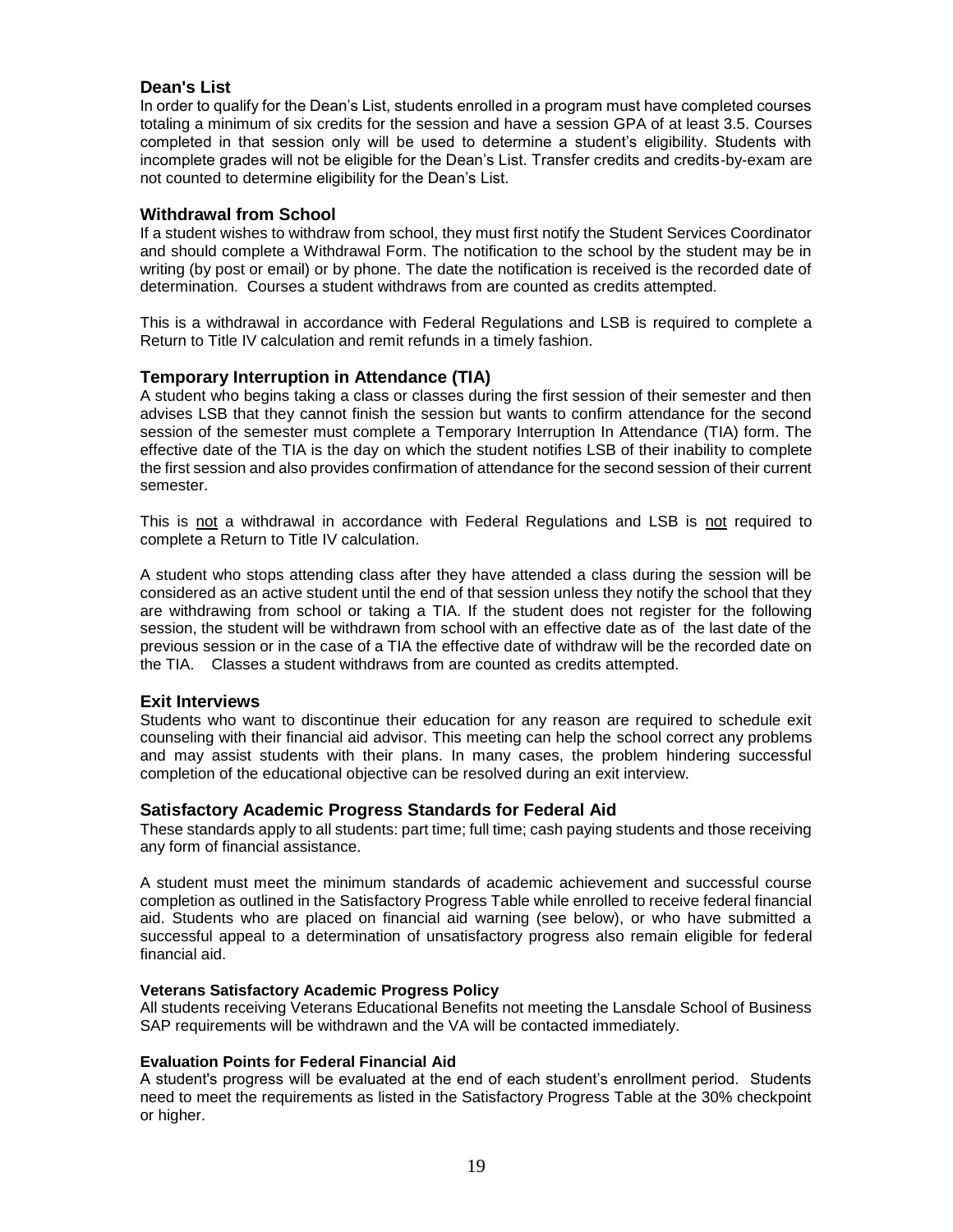#### **Federal Financial Aid Keyed To Academic Performance**

A student who does not achieve the required CGPA or who is not completing his or her educational program at the required pace of completion is no longer eligible to receive assistance under the title IV, HEA programs.

#### **Financial Aid Warning - (FAW)**

A student who fails to make satisfactory academic progress at the end of their payment period and who is at the 30% checkpoint on the Satisfactory Progress Table is placed on FAW. The student may receive financial aid for one more payment period without filing an appeal. All courses taken while on FAW count towards a student's Cumulative Grade Point Average (CGPA) and the student's Successful Completed Percentage (SCP). Repeated courses count as credits attempted, but not for credits earned if credit was previously awarded. Repeated courses will only have the highest grade earned count for CGPA.

A student may not be placed on FAW for consecutive payment periods. A student who does not meet the standards at the end of the subsequent payment period is ineligible for further federal aid unless a successful appeal is granted.

#### **Appeal of Financial Aid Warning**

A student not meeting the satisfactory progress academic standards and having had his or her federal financial aid revoked may request a reconsideration in order to continue receiving assistance under the Title IV, HEA programs. A student must submit their appeal in writing to the Executive Director within two weeks of the determination of unsatisfactory academic progress. The appeal must document the circumstances that led to the student's failure to meet the required academic standards. The student must demonstrate that these unusual circumstances had an adverse impact on the student's satisfactory progress such as poor health, family crises, or other significant occurrences outside the control of the student, The student needs to include a statement as to what has changed in their situation that will result in successful completion of their program of study. The student may be granted a "probationary" period not to exceed one payment period, or the appeal may be denied. The decision of the Executive Director will be issued in writing and is final. Courses taken while appealing a FAW are factored in a student's Cumulative Grade Point Average (CGPA). The credits are also applied towards the student's Successful Completed Percentage (SCP). Repeated courses will only have the highest grade earned count for CGPA and will count as credits attempted.

#### **Financial Aid Probation**

A student who fails to make satisfactory academic progress at the end of a payment period, and who was placed on financial aid warning is ineligible for further financial aid unless the student has successfully appealed and is granted financial aid probation. The student will then have his or her eligibility reinstated for the subsequent payment period.

#### **Reinstatement of Federal Financial Aid**

Federal student financial aid that was suspended for a student not meeting SAP standards may be reinstated when the student improves their SAP to the minimum standards required at their checkpoint. A student may receive further assistance if the student met the requirements established by the academic plan; failure to meet the school's satisfactory progress standards within the time frame established will result in the denial of further federal financial aid. A student who was not making SAP at the beginning of the payment period but has made SAP by the end of the payment period will be eligible for federal aid for that payment period.

#### **Minimum Academic Achievement**

A cumulative grade point average of 2.00 or better overall is required to graduate. A student must achieve the required CGPA and SCP benchmarks at the specified evaluation points as found in the Satisfactory Progress Table below in order to remain enrolled as a regular student. Additional requirements apply to some Allied Health and the Massage Therapy program as described in the Programs of Study section.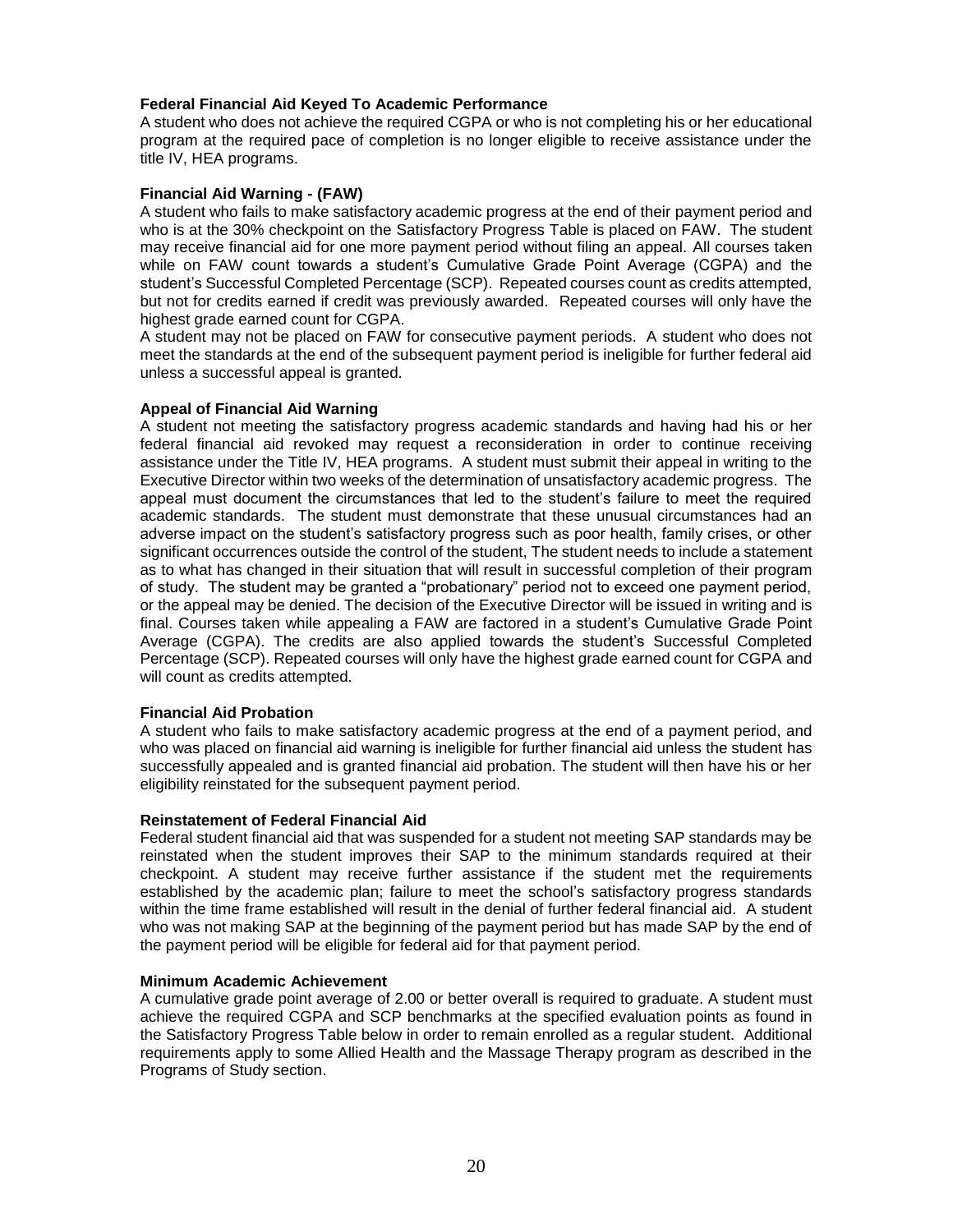#### **Maximum Time Frame**

A student who does not successfully complete their program of study with the minimum number of courses required will have to continue to attend beyond the standard length of the program to complete the program. Under no circumstances can a student receive a ASB degree or diploma if it exceeds one-and-a-half times the specified normal program length. The Maximum Time Frame (MTF) is one-and-a-half times (1.5) times the student's normal program length in terms of credit hours. Transfer credits and credits received by exam count as credits attempted and credits completed. Failure to complete the program during the MTF may result in the dismissal of the student from the institution. A student who does not complete their program of study in the MTF may not be reenrolled in the same program of study in the future.

#### **Successful Course Completion**

A student must successfully complete the specified minimum percentages of the courses attempted in order to remain enrolled as a regular student. The following criteria apply to determine a course successfully completed:

- **Course repetitions** a course that is repeated is counted as credits attempted. A student who wants to repeat a course to improve their CGPA if the original grade received met the minimum grade needed to satisfy program completion requirements may do so one time and still receive federal financial aid. Students who did not meet the requirements needed may repeat a course as often as necessary until the minimum required grade is achieved. All repeated courses affect satisfactory progress calculations. All attempts will be a part of the student's permanent record. A student who receives a transfer credit or a credit by exam and subsequently takes the course at LSB will have the grade earned for the course calculated in their GPA.
- **Course withdrawal** Students who withdraw from school after the first week of a session will have those courses treated as credits attempted.
- **Credit by exam**  a course that was successfully challenged counts towards successful course completion and credits attempted if the student elects to receive credit for the course.
- **Incomplete grade** a course is not considered complete until a final grade is recorded. When a grade is submitted it will be factored into the student's CGPA and the course will affect the SCP.
- **Transfer credits** a course for which transfer credits were awarded count towards successful course completion and credits attempted.

| <b>Evaluation Points</b><br><b>Attempted Credits</b> | <b>Minimum</b><br>GPA<br>Required | Pace - Minimum Successful Course Completion of<br>Credit Hours percentage required at designated<br>evaluation point (cumulative number of hours<br>successfully completed divided by the cumulative<br>number of hours attempted) |
|------------------------------------------------------|-----------------------------------|------------------------------------------------------------------------------------------------------------------------------------------------------------------------------------------------------------------------------------|
| 20% of maximum time<br>frame                         | 1.00                              | 40%                                                                                                                                                                                                                                |
| 30% of maximum time<br>frame                         | 1.25                              | 55%                                                                                                                                                                                                                                |
| 50% of maximum time<br>frame                         | 1.50                              | 60%                                                                                                                                                                                                                                |
| 75% of maximum<br>time<br>frame                      | 1.75                              | 65%                                                                                                                                                                                                                                |
| 100% of maximum time<br>frame                        | 2.00<br>overall                   | 67%                                                                                                                                                                                                                                |

#### **Satisfactory Academic Progress Table (S.A.P.)**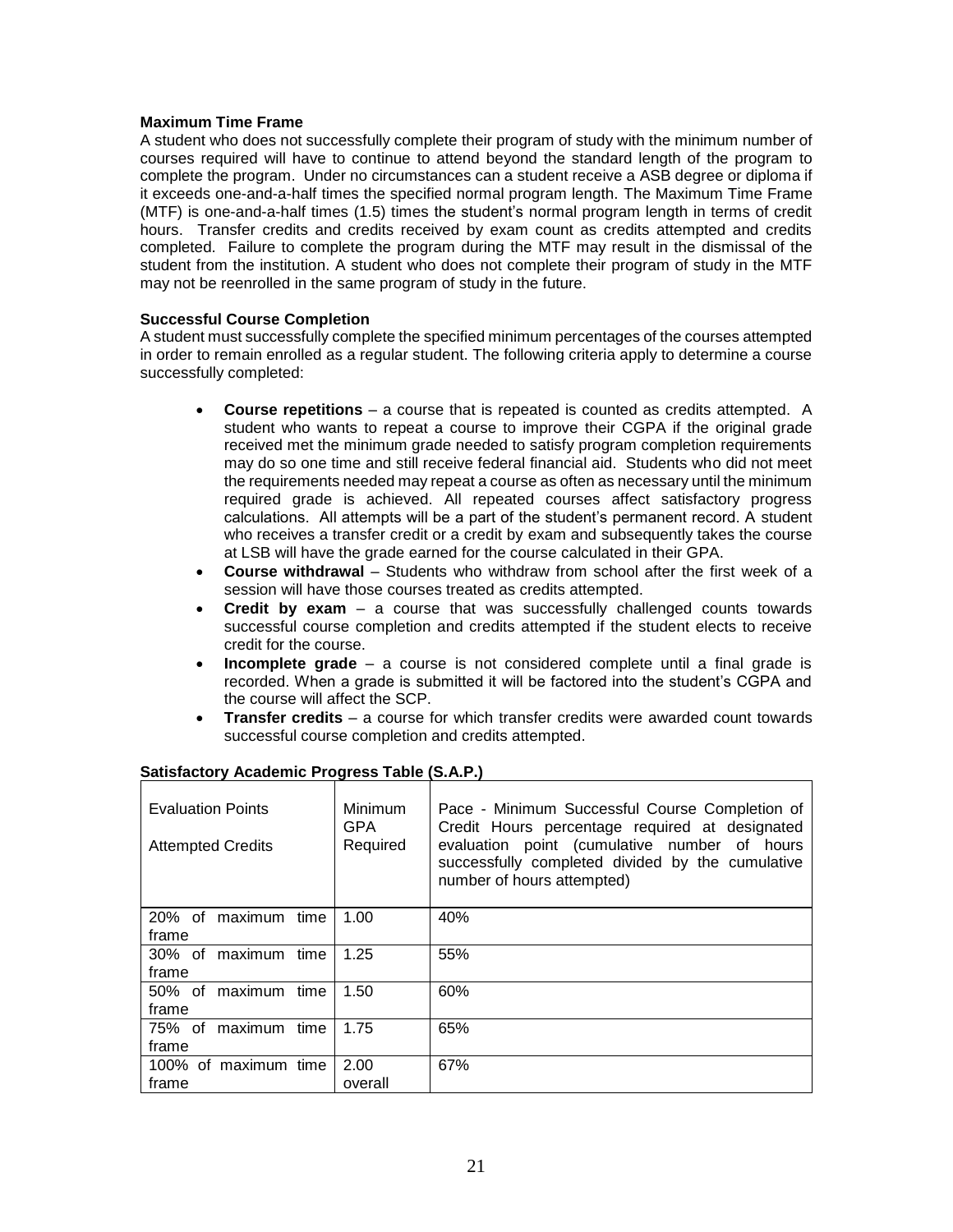### **STANDARDS OF SATISFACTORY ACADEMIC PROGRESS TABLES (S.A.P.) Credit Hour Degree and Diploma Programs**

A student who does not meet any one of the required benchmarks at the 50% or higher checkpoint is subject to academic dismissal and could lose their financial aid.

| 70 Credit Program *<br>Maximum Program Length<br>104 credits |                |      |      |      |      |      |
|--------------------------------------------------------------|----------------|------|------|------|------|------|
|                                                              | <b>Student</b> | 20%  | 30%  | 50%  | 75%  | 100% |
| <b>Credits Attempted:</b>                                    | 34             | 20   | 30   | 52   | 78   | 104  |
| <b>Credits Earned:</b>                                       | 32             | 14   | 22   | 36   | 54   | 70   |
| <b>Quality Points:</b>                                       | 86.40          | 1.00 | 1.25 | 1.50 | 1.75 | 2.00 |
| <b>Credits for GPA:</b>                                      | 44             |      |      |      |      |      |
| <b>Cumulative GPA:</b>                                       | 2.70           |      |      |      |      |      |
| <b>Completion</b><br><b>Successful</b>                       |                |      |      |      |      |      |
| Percentage (SCP)                                             | 94%            | 40%  | 55%  | 60%  | 65%  | 67%  |

\*In this example of a student in a 70 credit program, the student attempted 34 credits. The student is at the 30% checkpoint. At this checkpoint, the student must have earned 22 credits, have a minimum GPA of 1.25 and a 55% SCP. The student meets all of the criteria at the 30% checkpoint.

| 40 Credit Program**                    |                |            |      |      |      |      |
|----------------------------------------|----------------|------------|------|------|------|------|
| Maximum Program Length                 |                |            |      |      |      |      |
| 60 credits                             |                |            |      |      |      |      |
|                                        | <b>Student</b> | <b>20%</b> | 30%  | 50%  | 75%  | 100% |
| <b>Credits Attempted:</b>              | 34             | 12         | 18   | 30   | 44   | 60   |
| <b>Credits Earned:</b>                 | 34             | 8          | 12   | 20   | 30   | 40   |
| <b>Quality Points:</b>                 | 44.20          | 1.00       | 1.25 | 1.50 | 1.75 | 2.00 |
| <b>Credits for GPA:</b>                | 34             |            |      |      |      |      |
| <b>Cumulative GPA:</b>                 | 1.30           |            |      |      |      |      |
| <b>Successful</b><br><b>Completion</b> |                |            |      |      |      |      |
| Percentage (SCP)                       | 100%           | 40%        | 55%  | 60%  | 65%  | 67%  |

\*\*In this example of a student in a 40 credit program, the student attempted 34 credits which places the student at the 50% checkpoint. At this checkpoint, the student must have earned 20 credits, have a minimum GPA of 1.50 and a 60% SCP. The student has a GPA is1.30, earned 34 credits and also has a SCP of 100%. While the credits earned and the SCP is exemplary, the student will be academically dismissed if he or she is at the end of his or her semester. Why? Because the student is at the 50% checkpoint and the student's GPA is 1.30, below the 1.50 required. If the student was in the mid-point of a semester (end of a session), the student would be counseled and could recover.

| 30 Credit Program***<br>Maximum Program Length |                |      |      |      |      |      |
|------------------------------------------------|----------------|------|------|------|------|------|
| 44 credits                                     |                |      |      |      |      |      |
|                                                | <b>Student</b> | 20%  | 30%  | 50%  | 75%  | 100% |
| <b>Credits Attempted:</b>                      | 22             | 8    | 12   | 22   | 33   | 44   |
| <b>Credits Earned:</b>                         | 12             | 6    | 8    | 16   | 24   | 30   |
| <b>Quality Points:</b>                         | 50.6           | 1.00 | 1.25 | 1.50 | 1.75 | 2.00 |
| <b>Credits for GPA:</b>                        | 22             |      |      |      |      |      |
| <b>Cumulative GPA:</b>                         | 2.30           |      |      |      |      |      |
| <b>Completion</b><br><b>Successful</b>         |                |      |      |      |      |      |
| Percentage (SCP)                               | 55%            | 40%  | 55%  | 60%  | 65%  | 67%  |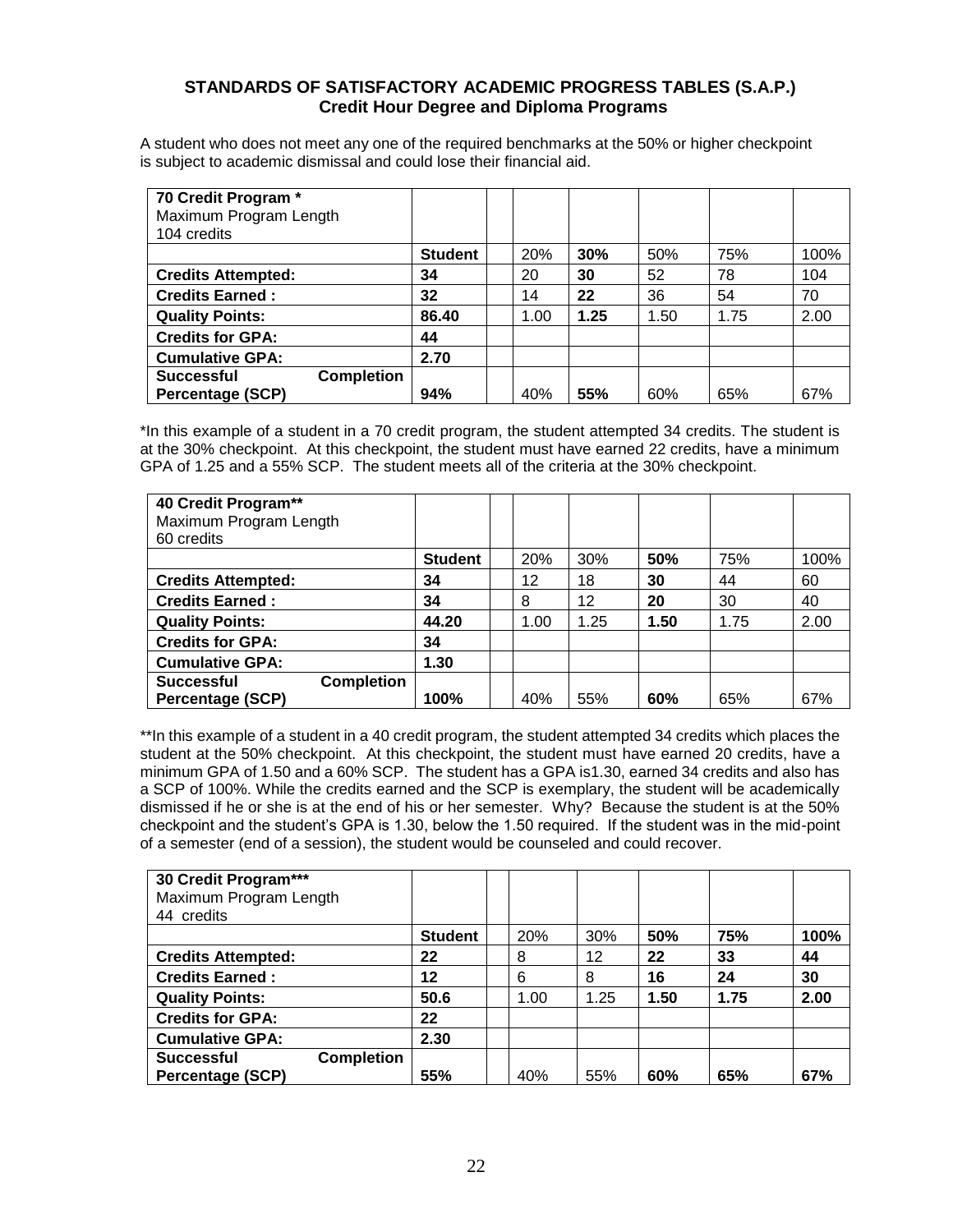\*\*\*In this example of a student in a 30 credit program, the student attempted 22 credits which places the student at the 50% checkpoint. At this checkpoint, the student must have earned 16 credits, have a minimum GPA of 1.50 and a 60% SCP. The student's GPA is fine at 2.30, however the student has only earned 12 credits and also has a SCP of 55%, both of which fall below the bench marks. This means the student will be academically dismissed if he or she is at the end of their semester. If the student was in the mid-point of a semester (end of a session), the student would be counseled and could recover.

#### **STANDARDS OF SATISFACTORY PROGRESS TABLES Clock Hour Program – Massage Therapy**

The massage therapy program is a clock hour program and the basic standards are the same as for the credit hour program above, except the benchmarks fall in place at clock hours attempted. The student needs to have the minimum grade at each checkpoint in order to continue in the program. For example, a student who has attempted 270 hours and less than 450 hours must have a minimum grade of 67% or face academic dismissal.

#### **MASSAGE THERAPY 600 clock hours**

| <b>HOUR</b><br>600     |     |            |     |     |      |  |
|------------------------|-----|------------|-----|-----|------|--|
| <b>PROGRAM</b>         | 20% | 30%        | 50% | 75% | 100% |  |
| <b>Hours attempted</b> | 180 | 270        | 450 | 675 | 900  |  |
| <b>Hours needed</b>    | 120 | <b>180</b> | 300 | 450 | 600  |  |
| <b>Grade needed</b>    | 60% | 67%        | 69% | 71% | 73%  |  |

#### **In addition to the above:**

#### **All Massage Therapy students needs to meet the following criteria:**

Achieve a minimum grade of a C (73%-77.9%) in the following courses, as well as cumulatively, in order to successfully complete the program.

MTH101 – Muscle Therapy Theory and Technique *MTH 101 is a pre-requisite and requires a minimum grade of 73% to enroll in MTH 107 and MTH 200*

MTH108 – Anatomy, Physiology, Kinesiology & Pathology for Massage

MTH200 – Clinical Rotations for Massage

*See Clinical handbook for requirements to start rotations.*

Failure to meet the required minimum grade of 73% in any of these courses will require the student to either repeat the course(s) before they can complete the program, or withdraw from the Massage Therapy Program.

#### **PART TIME students need to meet the following criteria:**

Achieve a minimum grade of a C (73%-77.9%) in the following pre-requisite courses:

MTH101 – Muscle Therapy Theory and Technique

MTH108 – Anatomy, Physiology, Kinesiology & Pathology for Massage

These classes are completed prior to the 20% benchmark. Failure to meet the pre-requisite grade for one or both of these courses will require the student to either repeat the course(s) before they can proceed to the next level course for which the class is a pre-requisite, or withdraw from the Massage Therapy Program.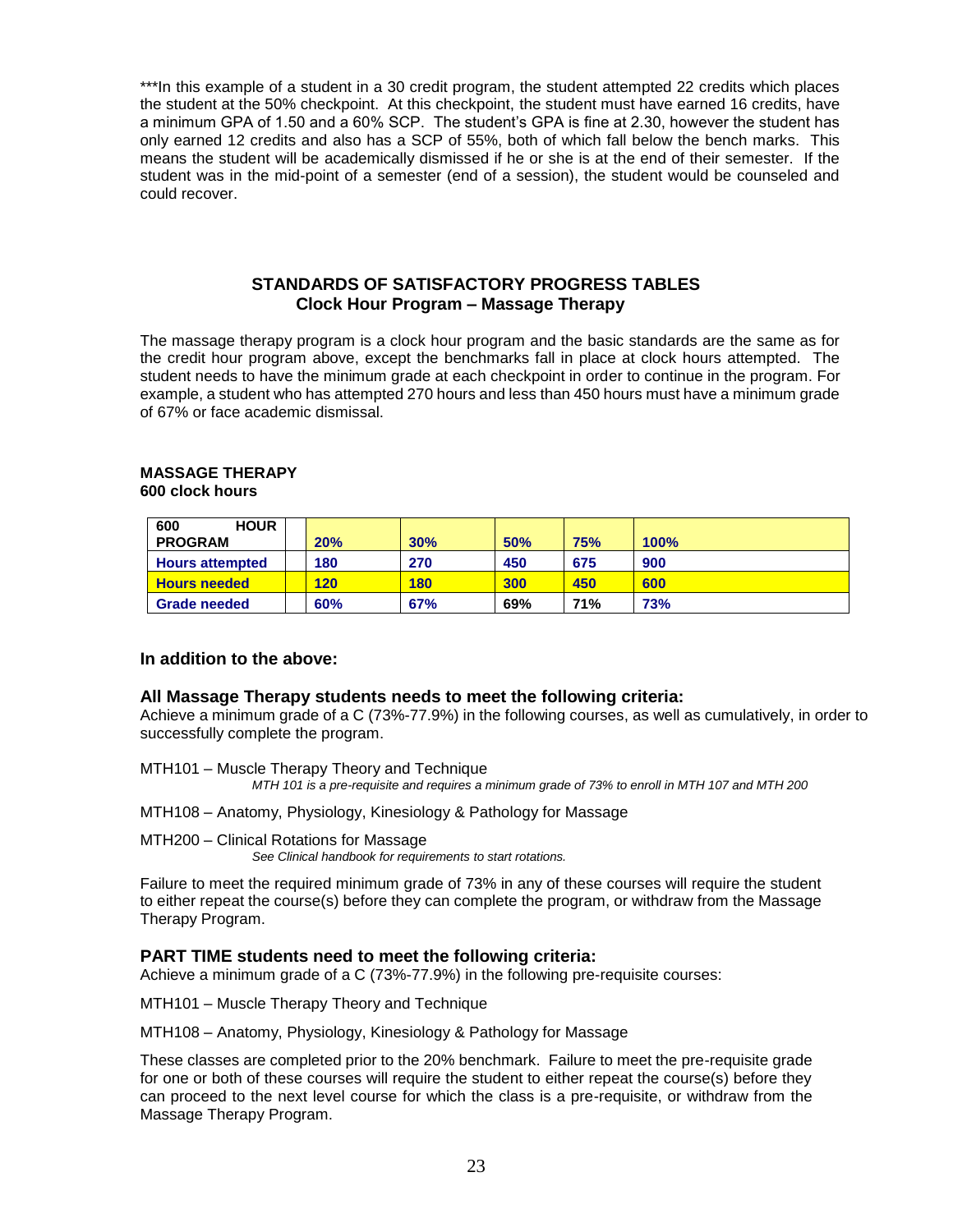#### **Maximum Time Frame**

(MTF)- One-and-a-half times (1.5) times normal program length in terms of clock hours. The Massage Therapy program is 600 hours in length and students must have completed the program within 900 clock hours.

#### **Massage Therapy Division**

The massage division adheres to the same benchmarks as listed in the Satisfactory Progress Table above, but the time frame is based on clock hours.

#### **Academic Counseling**

A student who is not meeting satisfactory Academic Progress Standards will receive academic counseling.

#### **Academic Probation**

Even though a student exceeds the minimum standards for academic achievement described in the Standards, the student will be placed on probation if the student's GPA at the 30% evaluation point or higher is less than what is required for graduation. All students placed on probation will be notified. Students will remain on probation until their CGPA is improved to 2.00 or better, or until they are dismissed from the school for not meeting the published standards. A student placed on Academic Probation will remain eligible for federal financial aid during the probation period if they meet the Satisfactory Academic Progress Standards for Federal Aid.

#### **Academic Dismissal**

A student is academically dismissed from school as a regular student when their academic criteria do not meet the benchmarks required at the 50% evaluation point or above following the end of the student's semester in which they fail to meet those standards. This includes cumulative grade point average, credits earned and successful completion percentage. Students dismissed may be able to continue their studies at LSB without financial aid as described in the *Continuation as a nonregular student* section that follows.

#### **Continuation as a non-regular student**

If a student fails at the 50% evaluation point or above to meet either the minimum academic achievement or successful course completion standards previously described above, the student may no longer continue at Lansdale School of Business as a regular student and is no longer eligible for government student aid. The student is academically dismissed from the program of study; however, if approved by the Executive Director, the student may continue as a non-regular student for a period of time not greater than one semester and will not be eligible for Federal and State student aid in order to retake courses or to practice skills at which the student was previously unsuccessful. All courses taken as a non-regular student count towards a student's Cumulative Grade Point Average (CGPA). The credits are also applied towards the student's Successful Completed Percentage (SCP). Repeated courses will have the highest grade earned count for CGPA. During this period the student will be charged tuition consistent with stated tuition fees.

#### **Course withdrawals**

A student who withdraws from a course prior to the midpoint of the class will receive a grade of "W", unless the student was failing at the time of withdrawal which will result in a grade of "WF". A student who withdraws from a course after the midpoint of a session will have a grade of "WF" recorded at the time of the withdrawal regardless of the grade at the time of withdrawal. The course(s) will also be calculated as credits attempted which affect the student's SCP. A "WF" grade will affect a student's CGPA. The midpoint of a session is defined as the end of week five.

#### **Appeal of notice of academic dismissal**

A student must submit their appeal in writing to the Executive Director within two weeks of receiving notification of academic dismissal. The circumstances, such as poor health, family crises, or other significant occurrences outside the control of the student, must be documented, and the student must demonstrate that they had an adverse impact on the student's satisfactory progress. The student needs to include a statement as to what has changed in his/her situation that will result in successful completion of his/her program of study.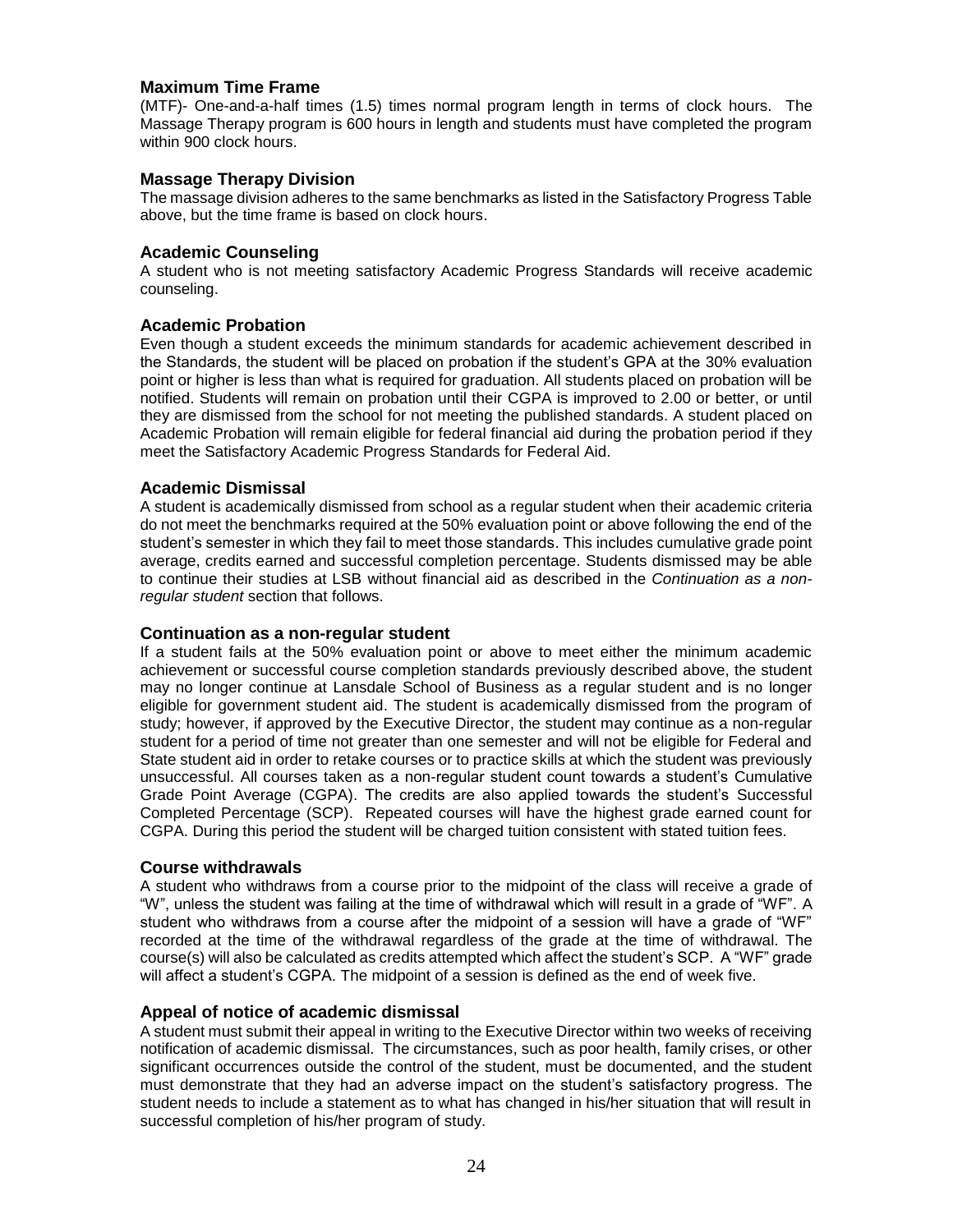The student may be granted a "probationary" period not to exceed one payment period, or the appeal may be denied. The decision of the Executive Director will be issued in writing and is final. No waivers will be provided for ASB degree completion or graduation requirements.

### **Application of standards**

These satisfactory progress standards apply to all students, part time and full time, cash paying students or those receiving financial assistance.

#### **Graduation Requirements**

A student cannot graduate or participate in the graduation ceremony unless:

- All academic requirements are fulfilled with a 2.00 or better GPA overall: Medical Assistant ASB degree student must earn a minimum grade of a "C" in all medical courses; Massage Therapy students must earn a minimum grade of a "C".
- Any and all disciplinary action concluded and /or served.
- All financial obligations met
- Graduate paperwork and federally mandated Direct Loan Exit Counseling submitted

#### **Graduating with Additional ASB Degrees/Diplomas**

Students who are currently enrolled in a program and want to add an additional ASB degree or diploma must make his or her request on a change of major form. Likewise, students who have completed their ASB degree or diploma and want continue at LSB to earn an additional ASB degree or diploma will need to complete a change of major form.

Students earning an additional ASB degree or diploma will have all of the courses that apply transferred to the new program The grades earned from the first program of study are part of the student's CGPA. Likewise these credits will be utilized in computing the student's SCP. The remaining courses taken to complete the additional program will count towards the CGPA and SCP for the added program.

- 1. A student who desires a second specialized associate's degree from Lansdale School of Business must complete a minimum of 20 additional credits at LSB and fulfill all of the course requirements as outlined in the most recent school catalog for each ASB degree desired.
- 2. A student, who was enrolled as a diploma student, has completed 50% of the requirements for the diploma and then desires to continue on for the ASB degree in the same discipline can earn the diploma and the ASB degree when all the requirements for the ASB degree are satisfied.
- 3. A student, who enrolled as or earned a ASB degree and then wants a diploma in a different program, must take a minimum of ten additional credits and satisfy all of the requirements for the diploma.
- 4. A student, who was enrolled as a diploma student and desires a second diploma, must take a minimum of ten additional credits and satisfy all of the requirements for the second diploma.
- 5. A student cannot enroll as a ASB degree student, complete the requirements for the ASB degree and also receive a diploma derived from any other program of study.
- 6. A student cannot be enrolled in more than two programs of study concurrently.

#### **Commencement Exercises**

Students complete programs and graduate at the end of each session. Commencement exercises are held once a year, normally the first Friday of May. All students who have completed graduation requirements are expected to attend commencement. Students must have met all requirements for the diploma or ASB degree in order to participate in the commencement ceremony. Students are reminded that diplomas and transcripts will be held and not released until all financial and other obligations to the school have been met.

#### **Graduation Honors**

To graduate from Lansdale School of Business's ASB degree programs with honors, a student must have achieved a cumulative GPA of:

| $3.90 - 4.00$ | Summa Cum Laude | Graduate with Highest Hone |
|---------------|-----------------|----------------------------|
| 3.70 - 3.89   | Magna Cum Laude | Graduate with High Honors  |

- 
- 3.50 3.69 Cum Laude Graduate with Honors
- ate with Highest Honors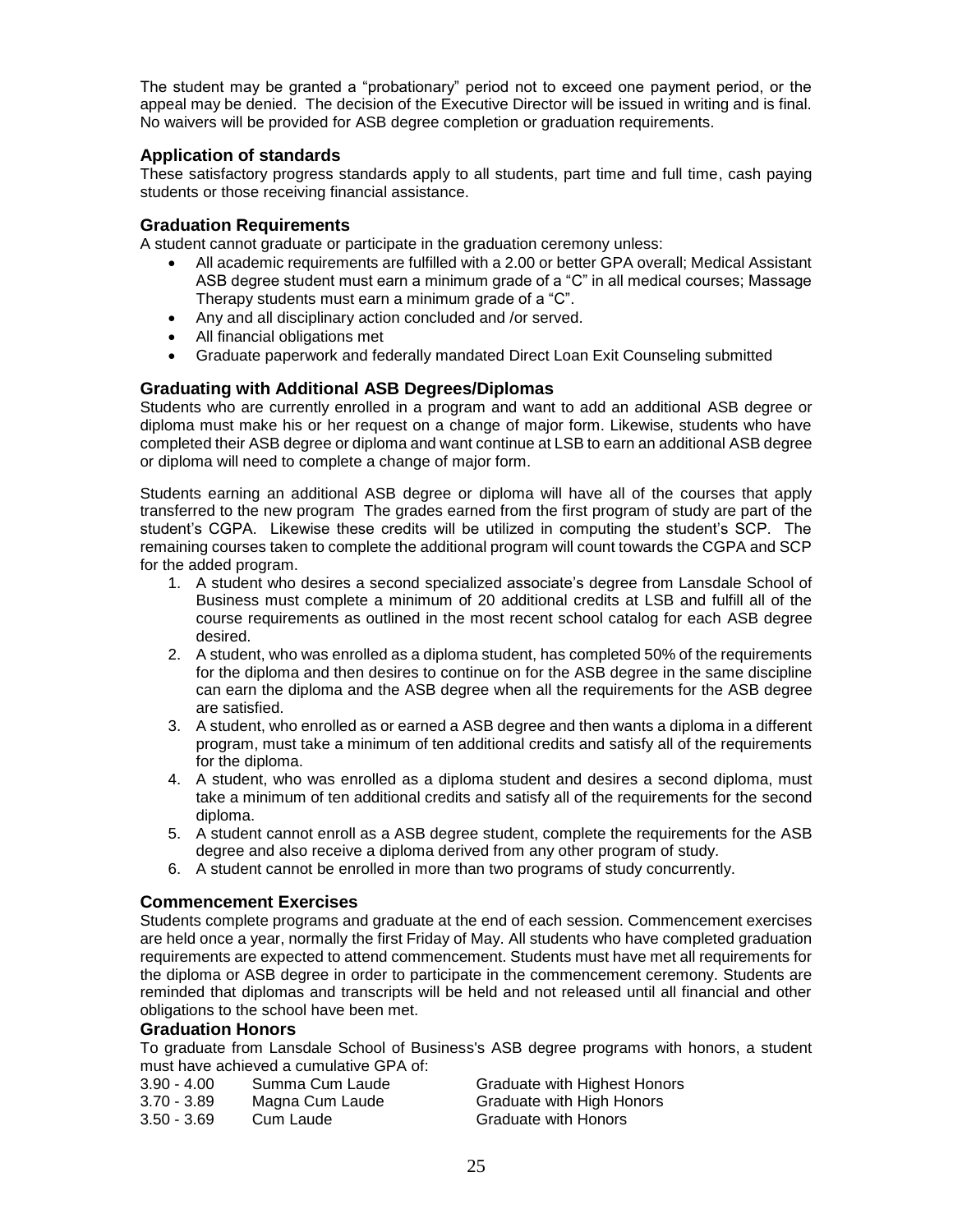# **TUITION & FEES**

### **Payment Policy**

Tuition and fees are billed on a semester basis for all programs except Massage Therapy. The Massage Therapy program is billed the entire tuition at the start of the program. All payments are due and payable at registration or prior to the first day of class. A semester is 18 weeks in length and is divided into two 9 week sessions. Students will be charged per credit hour for each semester. A current schedule of tuition and fees can be found in the Tuition Supplement to this catalog.

#### **Payment Options**

- 1. Cash
- 2. Check or money order made payable to Lansdale School of Business.
- 3. Debit or Credit card—VISA, Discover, and Master Card are accepted.

4. Tuition Reimbursement or billing your employer—please bring an Authorization-to-Enroll form from the employer at the time of registration. This form should include a statement that the employer is willing to accept the charges and the address to which an invoice should be sent.

Full tuition payment is required at registration. Students who are unable to make complete payment at that time must sign a payment plan from the Business Office that specifies detailed payment arrangements.

A student will be denied entry to classes until their financial obligations have been met to the satisfaction of the school. No grades, transcripts, records of graduation, ASB degrees, diplomas, and related materials will be released to the student, potential employer, or other institutions until all financial obligations have been met.

#### **Cancellations and Refund Policy**

A prospective student may cancel their application without any penalty or obligation with in five calendar days of acceptance. This notice to cancel should be sent in writing either by posted mail or email. The five day window to cancel starts on the date the application is signed. The application fee is fully refundable within this time frame. Any other payments received during this five day period will be fully refunded, including the tuition deposit.

If a student withdraws or ceases to participate in class, the refund calculation is made on the billed tuition, not on the amount paid. If after calculating the refund the student still has an unpaid balance, this amount becomes payable immediately.

The date for refund computation purposes will be the date the student notifies Lansdale School of Business in writing that he or she will be withdrawing. If the student does not provide notification to Lansdale School of Business, it will be the date the institution becomes aware that the student is no longer attending. Refunds will be made within 30 calendar days of the date the student fails to enter classes, leaves the programs or fails to return from a leave of absence.

A billing period is defined as the 18-week semester and applies to all program students, except massage students. Massage Therapy students' billing period is defined as the length of the program from start to completion.

Refunds on student accounts will be made at the full value of the unused balance, no refunds will be made for balances less than \$1.00.

#### **Tuition Refund Schedule for Credit Hour Programs and Practical Nursing**

For a student canceling after the fifth calendar day following the date of enrollment but prior to the beginning of classes, all tuition paid to the school shall be refunded

For semester based programs after the last day of the drop and add period for each session, no refunds or adjustments will be made to students dropping individual classes but otherwise enrolled at the Lansdale School of Business.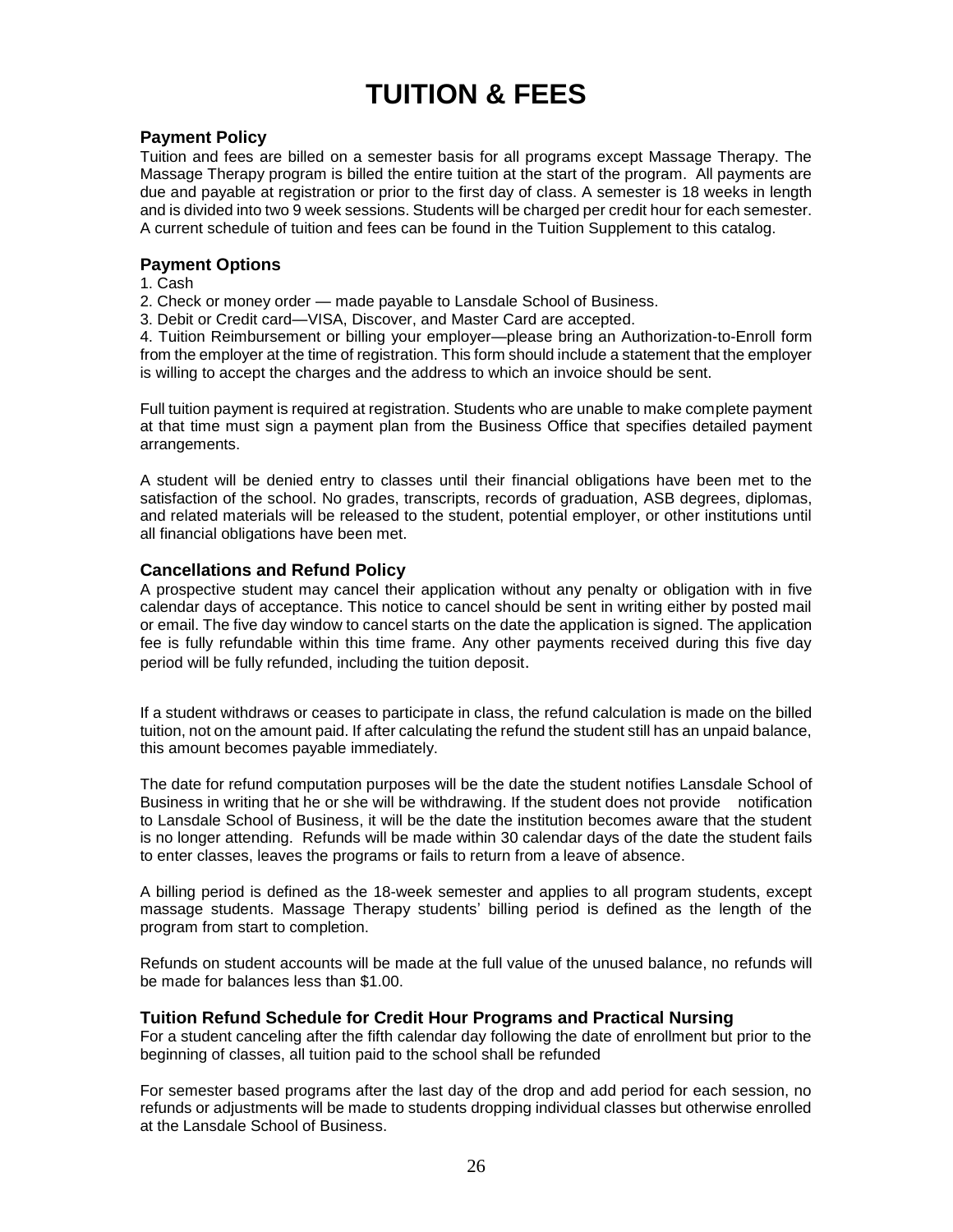For semester based programs if a student registers for classes and withdraws or discontinues after the semester has begun but prior to completion of the semester, minimum refunds apply.

 For a student withdrawing from or discontinuing the program during the first seven calendar days of the billing period, the tuition refunded by the school shall be 90% of the tuition billed (not the amount paid).

 For a student withdrawing from or discontinuing the program after the first seven calendar days, but within the first 10% of the billing period, the tuition refunded by the school shall be 75% of the tuition billed (not the amount paid).

 For a student withdrawing from or discontinuing the program after 10% but within the first 25% of the billing period, the tuition refunded by the school shall be 55% of the tuition billed (not the amount paid).

 For a student withdrawing from or discontinuing the program after 25% but within the first 50% of the billing period, the tuition refunded by the school shall be 30% of the tuition billed (not the amount paid).

No refund shall be made once a student completes 50% of the semester or billing period.

A student who withdraws and then returns within the same semester must return all refunds.

#### **Tuition refund schedule for Massage Therapy**

Tuition refunds for the clock hour Massage Therapy diploma program is based on two equal thirteen week increments for full time students and four equal thirteen week increments for part time students. A refund calculation is prepared for each separate thirteen week increment.

 For a student withdrawing from or discontinuing the program during the first seven calendar days the tuition refunded by the school shall be 90% of the tuition billed (not the amount paid) for those thirteen weeks.

 For a student withdrawing from or discontinuing the program after the first seven calendar days, but within the first 10% of a thirteen week increment, the tuition refunded by the school shall be 75% of the tuition billed for those thirteen weeks.

 For a student withdrawing from or discontinuing the program after 10% but within the first 25% of a thirteen week increment, the tuition refunded by the school shall be 55% of the tuition billed for those thirteen weeks.

 For a student withdrawing from or discontinuing the program after 25% but within the first 50% of a thirteen week increment, the tuition refunded by the school shall be 30% of the tuition billed for those thirteen weeks.

No refund shall be made once a student completes 50% of each thirteen week increment.

#### **Books and Supplies**

Books and supplies can be purchased after the Business Office has acknowledged all tuition and fee responsibilities have been fulfilled. Tuition payments and bookstore purchases **should be paid with separate checks**.

#### **Miscellaneous Fees**

- Bad Check Fee: \$35
	- $\circ$  Once a student has had a check returned from the bank, only cash, credit card, money order, or certified check will be accepted for future transactions.
- Graduation Fee: \$75 for all programs, billed with the last billing period.
- Late Registration Fee: \$10
- Massage Therapy Diploma student fees see most recent catalog supplement
- Medical Assistant ASB degree student fees see most recent catalog supplement.
- Parking Violation: \$10
- Replacement I.D. Cards: \$10
- Transcript Fee: \$5 (For graduates, this fee is included in the graduation fee)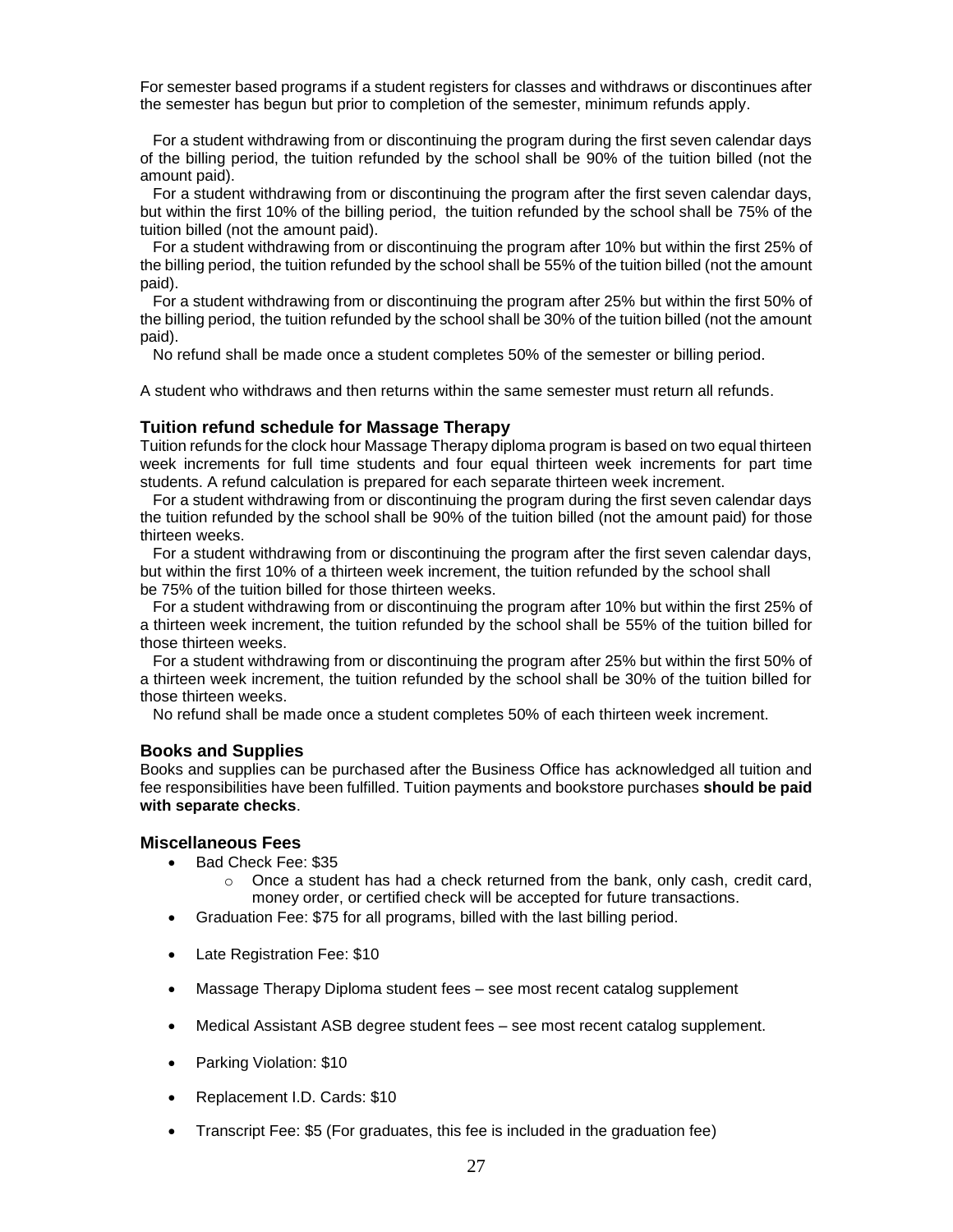# **FINANCIAL AID**

Lansdale School of Business administers a variety of assistance programs to help students finance their education. Financial aid is offered through a package which consists of some combination of grants and loans. Federal assistance programs are administered through the U.S. Department of Education and Pennsylvania state programs are administered through Pennsylvania Higher Education Assistance Agency *(*PHEAA*).*

Our philosophy is to:

- assist all eligible students who elect to participate in any Financial Aid program
- assist in maintaining their eligibility for Federal and State aid
- help our students manage their potential educational indebtedness
- provide exceptional customer service

#### **Application Procedures**

To initiate the financial aid process at LSB, a student must first complete the LSB Preliminary Financial Assistance Application and create a Federal Student Assistance (FSA) User ID and Password for access to the U.S. Department of Education's websites. You create your ID and Password at https://studentloans.gov

Once you receive confirmation of you access you can complete the following processes online:

 The Free Application for Federal Student Aid (FAFSA) Entrance Counseling A Master Promissory Note (MPN) If you are unable to complete these processes online, computers and printers are available on location for your convenience.

The following signed documents are also required:

A Statement of Selective Service Registration Status (All male student between the ages of 18 & 26) Acknowledgement of the LSB Withdraw and Return to Title IV statement Credit Balance Authorization statement

A student may also be required to complete a verification worksheet and submit a signed copy of their current year tax return transcript. Depending on your financial aid dependency status, you may need to submit a copy of your parent's tax return transcript..

Things to know:

- The Lansdale School of Business **School Code** (OPEID) is: **007779**
- You must be enrolled at least half time to borrow under the Direct Loan program
- All male students over the age of 18 must be registered with Selective Service
- You must complete a new FAFSA every year that you are enrolled
- To be eligible for student assistance you cannot be in default on any prior loans
- Loans are legal obligations and must be repaid regardless of your educational outcome
- Loans are borrowed monies that must be repaid just like car loans and home mortgages
- Your financial aid is a private matter and should not be discussed with classmates
- Parents who wish to borrow under the Direct Loan PLUS program must contact a Financial Aid Officer and submit a signed, dated PLUS loan request form.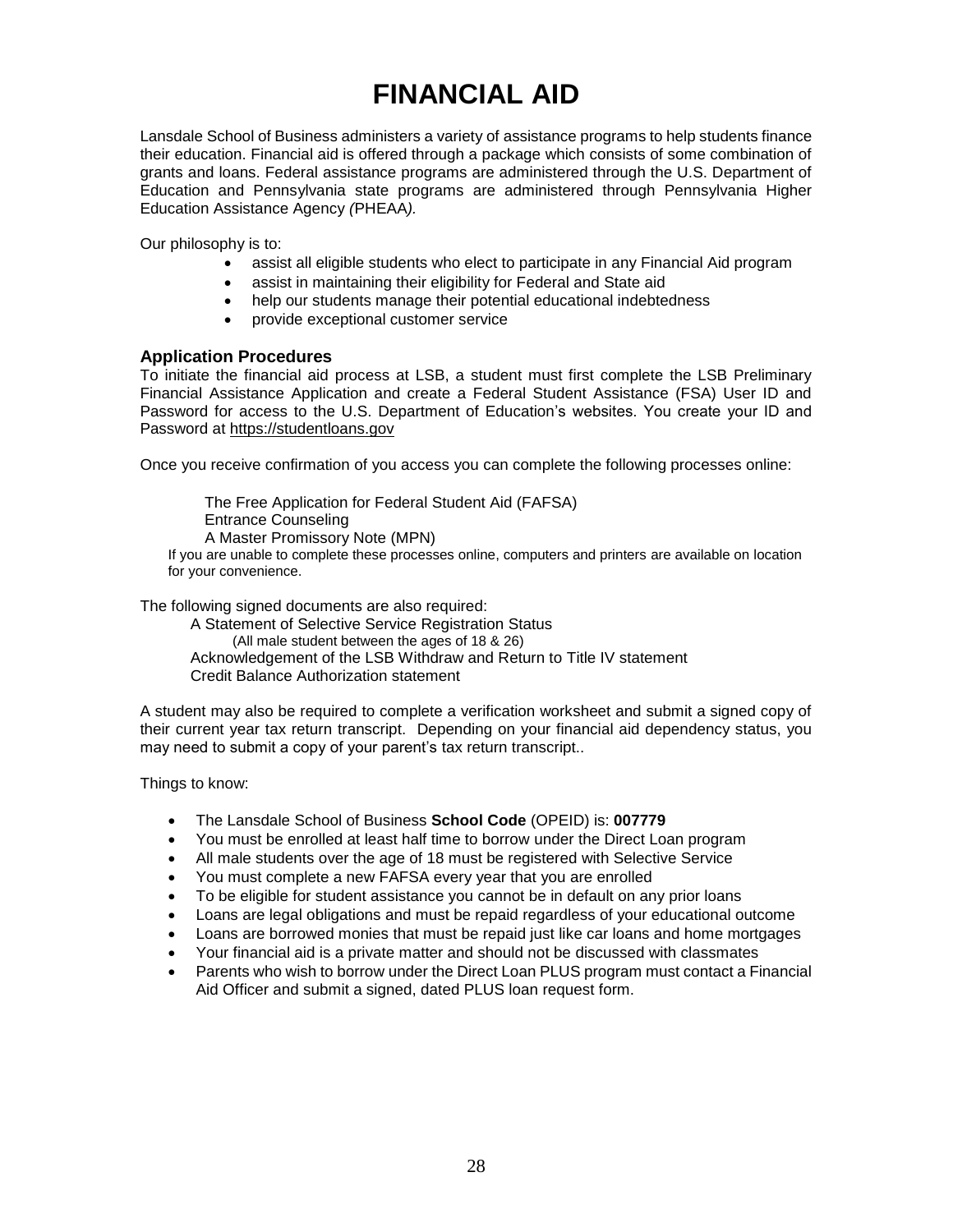# **Financial Aid Programs**

Any U.S. citizen, national, eligible noncitizen or person in the United States for other than temporary reasons who is enrolled or accepted for enrollment on at least a half-time basis may apply for these programs. Lansdale School of Business does not guarantee eligibility in these programs.

Programs of financial aid described herein are subject to change due to Federal, State, and local regulations or funding fluctuations. LSB, through the Department of Education and the State of Pennsylvania, participates in the following financial aid programs: Pell Grant, Direct Stafford Undergraduate Loan Programs and PHEAA state grants.

### **Federal PELL Grant**

Pell Grants are federally funded awards, which, unlike loans, do not have to be repaid. The amount of the award depends upon the determination of the student's eligibility or EFC (expected family contribution), enrollment status, the cost of attendance, and the payment schedule issued annually by the U.S. Department of Education. The application for the Federal PELL grant is the FAFSA (Free Application for Federal Student Aid). Each student requesting consideration for aid is required to complete this form once during each academic year of enrollment.

### **Federal Direct Stafford Loan (DL) Programs - Subsidized, Unsubsidized and PLUS**

#### **Subsidized Stafford Loans (DL Sub)**

The Subsidized Direct Stafford Loan is based on financial need in accordance with federal methodology. These low-interest loans are borrowed directly from the U. S. Department of Education. Interest on this type of loan is paid by (subsidized) the Federal Government while the student is enrolled and during the initial six month grace period. Payment begins six months after a student leaves school.

#### **Unsubsidized Stafford Loans (DL Unsub)**

The Unsubsidized Federal Stafford loan is available to both dependent and independent students with a different eligibility criteria set for each. Eligibility for this loan type is also determined by the students expected family contribution (EFC) as established by the Federal government. The interest rate is set by congress each year. The interest on an unsubsidized loan is accrued and capitalized throughout the life of the loan. Students may elect to pay the accruing interest prior to the repayment period to reduce the total amount of indebtedness. There is a six month grace period before payment begins.

Students whose parents are denied a PLUS Loan may be eligible to borrow additional unsubsidized Federal Direct Stafford Loan funds. To be considered for these additional unsubsidized funds, the parent should submit a PLUS Loan Request Form and copy of the parent's PLUS Loan denial letter.

#### **Federal Parent's Loan for Undergraduate Students (DL PLUS)**

The Parent's Loan for Undergraduate Students (PLUS) is for parent borrowers. This type of loan requires the parent to apply online using their individual FSA ID and Password. The Federal DL PLUS is credit based with the credit worthiness decision made by the Federal Government. A parent can borrow up to the cost of attendance less any anticipated aid.

#### **Loan Exit Counseling**

If you have received Federal Stafford Loans while attending Lansdale School of Business through the Federal government you are required to complete Exit Counseling. This process must be completed online: at www.studentloans.gov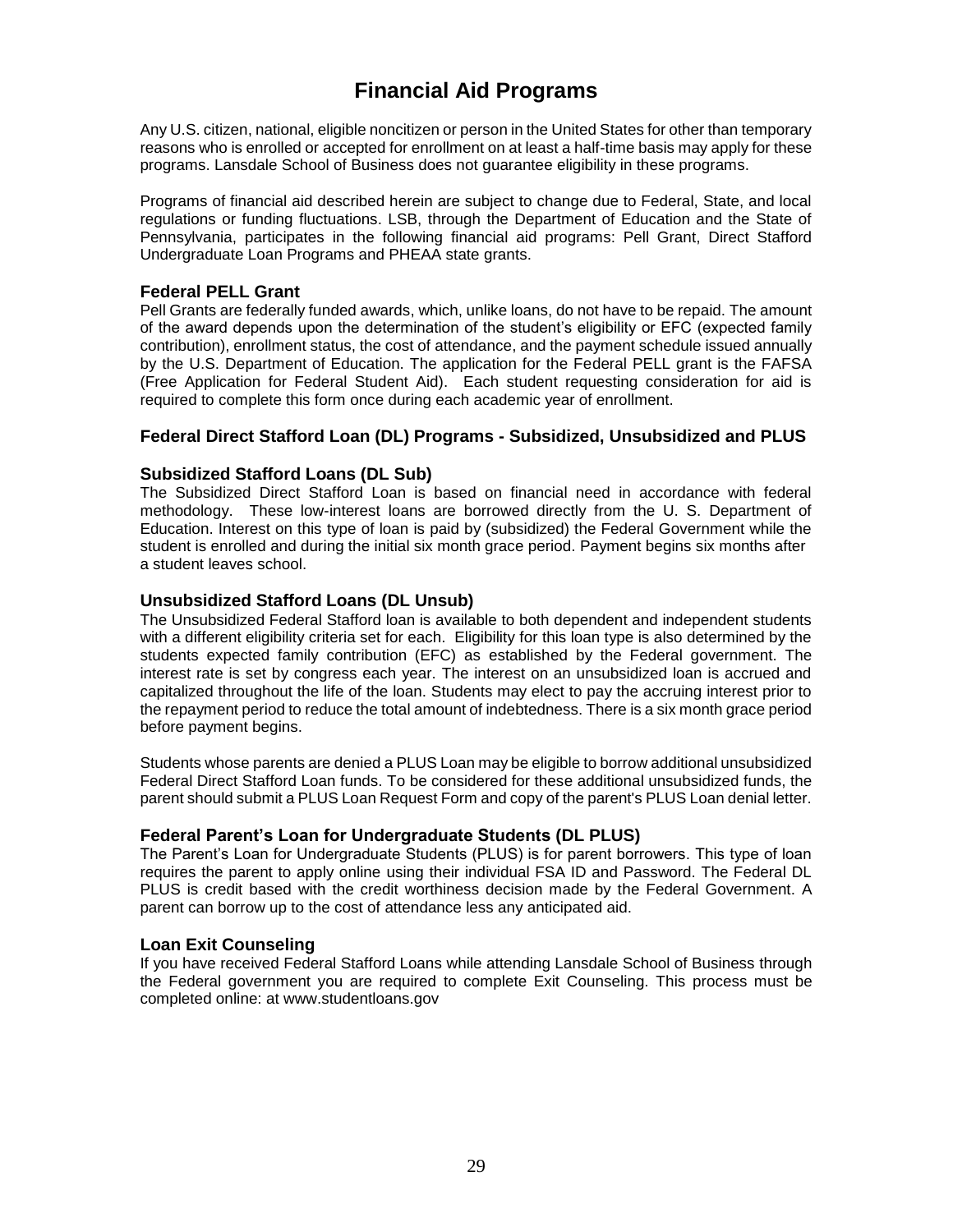#### **Pennsylvania Higher Education Assistance Agency PHEAA State Grant**

The Pennsylvania Higher Education Assistance Agency (PHEAA) provides aid to eligible state residents. PHEAA grant applicants must first apply for aid in the Federal Pell Grant program. The Free Application for Federal Student Aid application is available online at: [http://fafsa.ed.gov](http://fafsa.ed.gov/) . The amount of the PHEAA grant is determined on the basis of the financial need of the applicant, funds available, and the number of eligible applicants. Summer applicants must complete a separate application for consideration each year. Students must be enrolled in a degree program to be eligible for these grant funds. The online applications can be accessed on: [www.PHEAA.org.](http://www.pheaa.org/) Students are encouraged to apply early to meet all state and federal deadlines.

#### **Veterans' Benefits**

Lansdale School of Business has been approved by the state of Pennsylvania for training through certain academic programs under the U.S. Department of Veterans' Affairs GI Bill® provision.

*\*"GI Bill® is a registered trademark of the U.S. Department of Veterans Affairs (VA). More information about education benefits offered by VA is Available at the official U.S. government Web site at http:/www.benefits.va.gov/gibill."*

#### **Office of Vocational Rehabilitation**

The state Office of Vocational Rehabilitation (OVR) provides financial assistance for qualified students. Eligibility requirements must be discussed with a local service office. The office that generally services LSB is located at: 1875 New Hope Street, Norristown, PA 19401-3146

#### **Return of Title IV Funds Policy**

Federal PELL Grants, Federal Direct Stafford Subsidized and Unsubsidized Loans, Federal Direct PLUS Loans and Academic Competitiveness Grants are classified as Title IV funds. If a student leaves school for any reason, other than graduation, a "Return of Title IV Funds" calculation must be performed.

#### **How a Withdrawal Affects Financial Aid**

Title IV (TIV/Federal Student Aid) financial aid funds are awarded under the assumption that a student will maintain classroom participation for the entire period (semester) for which the funds were awarded.

When a student withdraws from all courses, regardless of the reason, they may no longer be eligible for the full amount of TIV funds originally awarded. The return of funds to the federal government is based on the premise that a student earns financial aid in proportion to the length of time during which they remain enrolled. A pro-rated schedule determines the amount of federal student aid funds they will have earned at the time of full withdrawal. Once the 60 percent point in the semester is reached, a student is considered to have earned all of the financial aid originally awarded and a return of funds will not be required.

Federal regulations require a recalculation of financial aid eligibility if a student completely withdraws or stops attending before the 18 week semester ends.

LSB students who receive federal financial aid and who do not participate through the end of the semester could be responsible for repaying a portion of the financial aid originally received.

Students who do not sign-in on for consensus in class are not eligible for federal financial aid and must repay all aid originally received.

NOTE: LSB's institutional tuition refund policy is separate from federal regulations to return unearned aid. Receiving a tuition/fee refund from LSB will have no impact on the amount the student must repay to the federal aid programs.

#### **How Earned Financial Aid is Calculated**

LSB is required to determine the percentage of TIV aid "earned" by the student and return the "unearned" portion to the appropriate federal aid programs. LSB is required to perform this calculation within 30 days of the date the school determines that a student has completely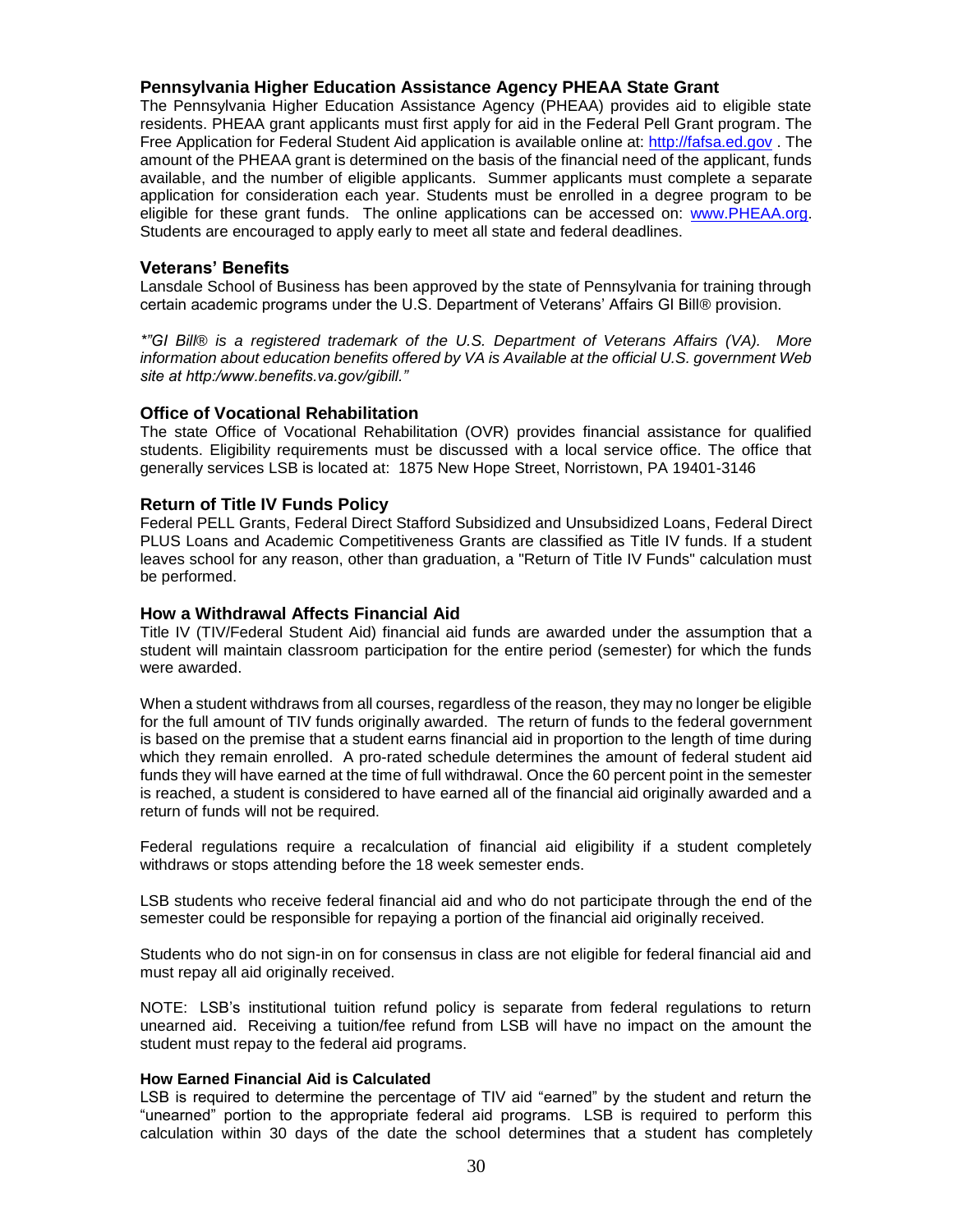withdrawn. The school must return the TIV funds within 45 days of the calculation. The R2T4 calculation is completed by the Financial Aid Office.

#### **For Students Enrolled in Modules**

A student is considered withdrawn if the student does not complete all of the days in the payment period that the student was scheduled to complete. LSB tracks enrollment in each module that doesn't span the entire 18 week semester and combines them to form a semester. If a student withdraws from a course in a later module while still attending a current module, the student is not considered as withdrawn based on not attending the later module. However, a recalculation of aid based on the change in enrollment status may be required.

If a student provides written notice (TIA Form) to LSB at the time of withdrawal from a current module that s/he plans to attend a later module in the same payment period, s/he is not considered a withdrawal. If the student does not provide that written confirmation, the R2T4 recalculation of aid will be done. However, if the student does return in a later module in the same payment period, regardless of whether prior written confirmation was received, the R2T4 process will be reversed and the student will be awarded the funds that s/he is eligible to receive at the time of return.

#### **Withdrawal from a Clock Hour Program**

The program administrator provides the student's last date of attendance, the number of clock hours completed as of the last date of attendance, and the number of clock hours expected to have been completed as of the last date of attendance. These data elements are used by the Financial Aid Office in completing the R2T4.

#### **Order of Return to Federal Aid Programs**

In accordance with federal regulations, unearned aid will be returned to the federal programs in the following order:

- Federal Direct Loans: Unsubsidized, then Subsidized
- Federal Direct Parent Loans
- Federal Pell Grant

Please Note: Students should also be aware of the financial ramifications caused by withdrawing from a class, or withdrawing from school. Therefore, the student should contact the business office to inquire about the financial status of their account based on their intended actions.

#### **Miscellaneous Information**

#### **Scheduling**

Credit hour students are normally scheduled for the same number of credits each session. A student who desires more or less credits in the next session needs to notify the Student Services. A student who is receiving financial aid also needs the approval of their financial aid counselor.

#### **Definitions in Financial Aid**

#### **Diploma and Degree programs**

Academic Year: 2 semesters and the completion of 24 credits for all semester based programs Semester: 18 week semesters consisting of 2 nine week sessions

Terms; January/Winter, April/Spring, June/Summer, September/Fall and November/November Full-time enrollment: 12 credits/ 18 week semester

Part-time enrollment: 6 to 10 credits / 18 week semester

Second Level loan eligibility: Once 30 credits have been earned for these programs, eligibility for an increase in the loan amount for the second year's subsidized loan will be reviewed. Second level student loans are only available to degree seeking students.

Our Massage Therapy diploma program is a clock hour program and is funded at 600 clock hours. Eligibility for additional funds is reviewed for disbursement after 300 hours

Further information on policy and procedures regarding financial aid programs can be found in the Federal Student Aid Handbook published by the U. S. Department of Education.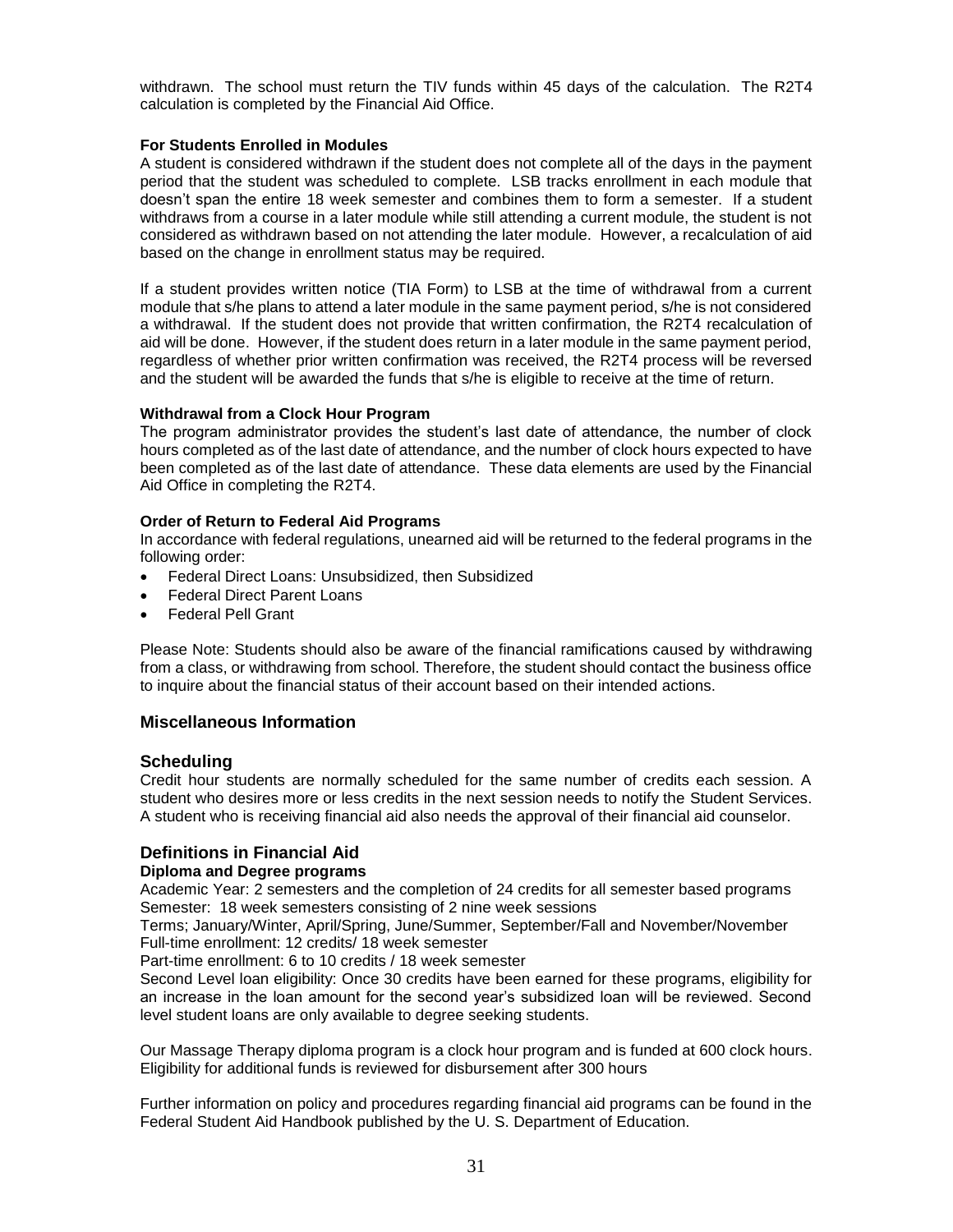# **STUDENT and CAREER SERVICES**

#### **Student Services**

The Student Services department offers various services to students of Lansdale School of Business. Students officially meet the Student Services Coordinator at the new student orientation session. During this meeting, the Student Services Coordinator reviews an orientation packet designed to inform students of information they need to be aware of in the first few weeks of class. In addition, recommendations on how to be a successful student are reviewed. At this time, it is stressed that if at any time a student has a question or concern, each student should feel comfortable to contact the Student Services Coordinator for assistance.

While students are attending Lansdale School of Business, they may benefit from many services provided by Student Services. Such services include but are not limited to: academic advising on programs of study or specific classes; assistance in navigating interpersonal issues with faculty or classmates; support with personal issues, particularly those which may hinder success in school; referral to community resources; assistance with class schedules, schedule changes and changes of status; arrangements for and proctoring of Credit by Exam testing; interim report meetings to strategize ways to improve grades in particular classes though personal peer tutors. The Student Services Office is a liaison between the students, faculty and staff and serves as a resource and support center for various student concerns.

In addition to the services listed above, the Student Services department attempts to establish a level of community within the student body by planning and providing activities for student involvement and interaction. Such activities may include but are not limited to: holiday parties and events; hosting community speakers and businesses; sponsoring food drives or collections of necessary items which will benefit community resource centers locally and throughout our country; holding contests for the student body and participation in community events

#### **Career Services**

The Career Services department assists students and graduates of Lansdale School of Business to identify and achieve meaningful career objectives that combine their specialized education and experiences. The Career Services Coordinator provides high-quality advising, mock interview opportunities, resume writing resources and programs for ongoing career development that include: exposure to a broad range of career fields; assessing career interests, skills and values; gaining experience to clarify and achieve career goals; developing and practicing presentation skills that integrate information about themselves, their academic skills, extra-curricular activities, and work experience; and learning and implementing effective job search strategies for internships, employment, and postgraduate education.

The Career Services Coordinator can also assist students interested in part-time employment through weekly job listings. Full-time and part-time employment placement assistance is offered to all Lansdale School of Business graduates. Graduates benefit from services that include: defining career goals; resume creation/critique support, mock interviewing, professional behavior modification and/or enrolling in our full- or part-time job-lead generation program.

LSB's strong corporate relationships and excellent reputation among local employers ensures a flow of prospective positions in a variety of professional sectors. The department takes great care to match candidates based on talents and interests. While the securing of positions cannot be guaranteed, the vast majority of graduates committed to their career process find employment success.

In compliance with PA ACT 153, signed by Governor Wolf, graduates seeking employment in a medical facility will now be required to present evidence of an FBI criminal background check and finger-printing, and a clear Child Abuse Clearance from the State of Pennsylvania Department of Human Services. Graduates of other programs may also be required to present the same documentation depending on child interaction of a given position.

#### *LANSDALE SCHOOL OF BUSINESS MAKES NO GUARANTEE OF EMPLOYMENT UPON GRADUATION*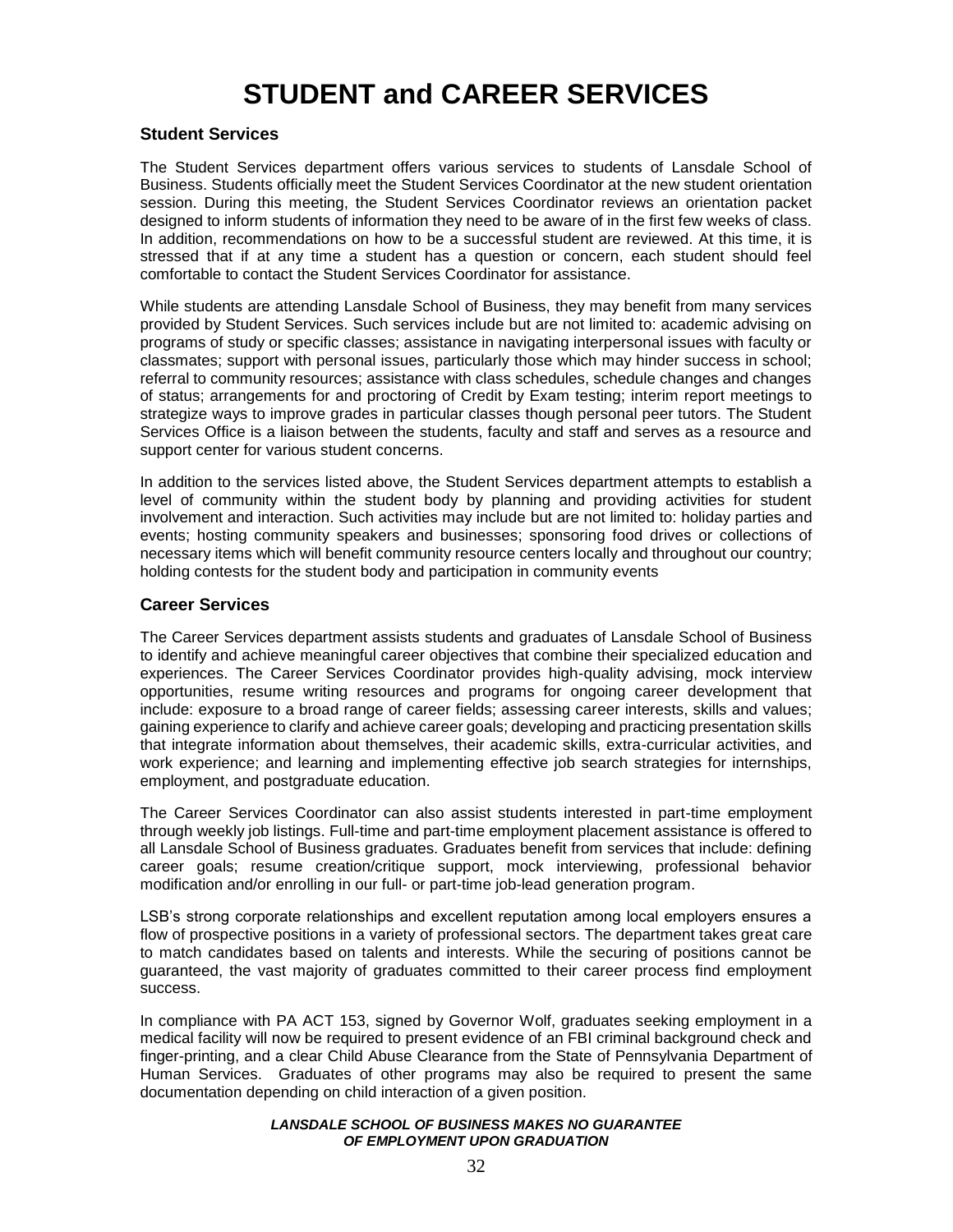# **STUDENT RIGHTS AND RESPONSIBILITIES**

# **Student Rights**

Lansdale School of Business affirms all students' constitutional rights

### **Rights**

1. Freedom of expression in the classroom.

- 2. Protection against improper academic evaluation.
- 3. Freedom of personal association.
- 4. Freedom to exercise all those rights associated with citizenship.

5. Confidentiality of student records as outlined by the FERPA (see general information section of the catalog).

6. Guarantee of due process in all disciplinary hearings and proceedings.

# **Student Responsibilities**

### **Cell Phones**

The use of cell phones in classroom is prohibited. Other electronic devices such as tablets and laptops may be approved for by individual instructors.

#### **Change to Personal Identifying Information**

#### **Name, Address, Telephone Numbers, or E-mail address**

Students are requested to submit changes in name, address, or phone numbers or e-mail addresses as soon as possible through the Business Office. Official correspondence or other communication is based upon current data on file in the student account database.

#### **Visitors**

All visitors to the school must sign in the visitors log in the main lobby. This includes guest speakers, guest patients and family members, If a visitor is not signed in they will be asked to leave the school property. Persons loitering in the parking lot will be asked to either sign in or leave. Upper Gwynedd Township Police will be called in the event of suspicious activity

#### **Children**

Children are not permitted to attend classes. Children may accompany their parent(s) to and from conducting business in the administrative area; however, the children may not stay in the building for an extended period. Anyone who for any reason brings a child under age 16 to the school must supervise the child at all times. Children must be signed is as a visitors.

#### **Class Policies**

Students need to become familiar with each instructor's class policies. These policies have the instructor's contact information, required projects for the class and other information relevant to the class. The format is the same for each class, but the content changes from class to class.

#### **Dress Code**

Lansdale School of Business has maintained a high standard of professionalism since 1918. The wearing of inappropriate attire is discouraged. Students wearing clothing that reflects discredit to the standards of the school may be asked to leave the location.

#### **Lost and Found**

Any found textbooks and personal property should be turned in to the Business Office and can be claimed there. The school is not responsible for lost or stolen property. It is advisable to mark personal items with your name.

#### **Mail**

LSB is not responsible for student mail. Students should not give the school's address as their mailing address.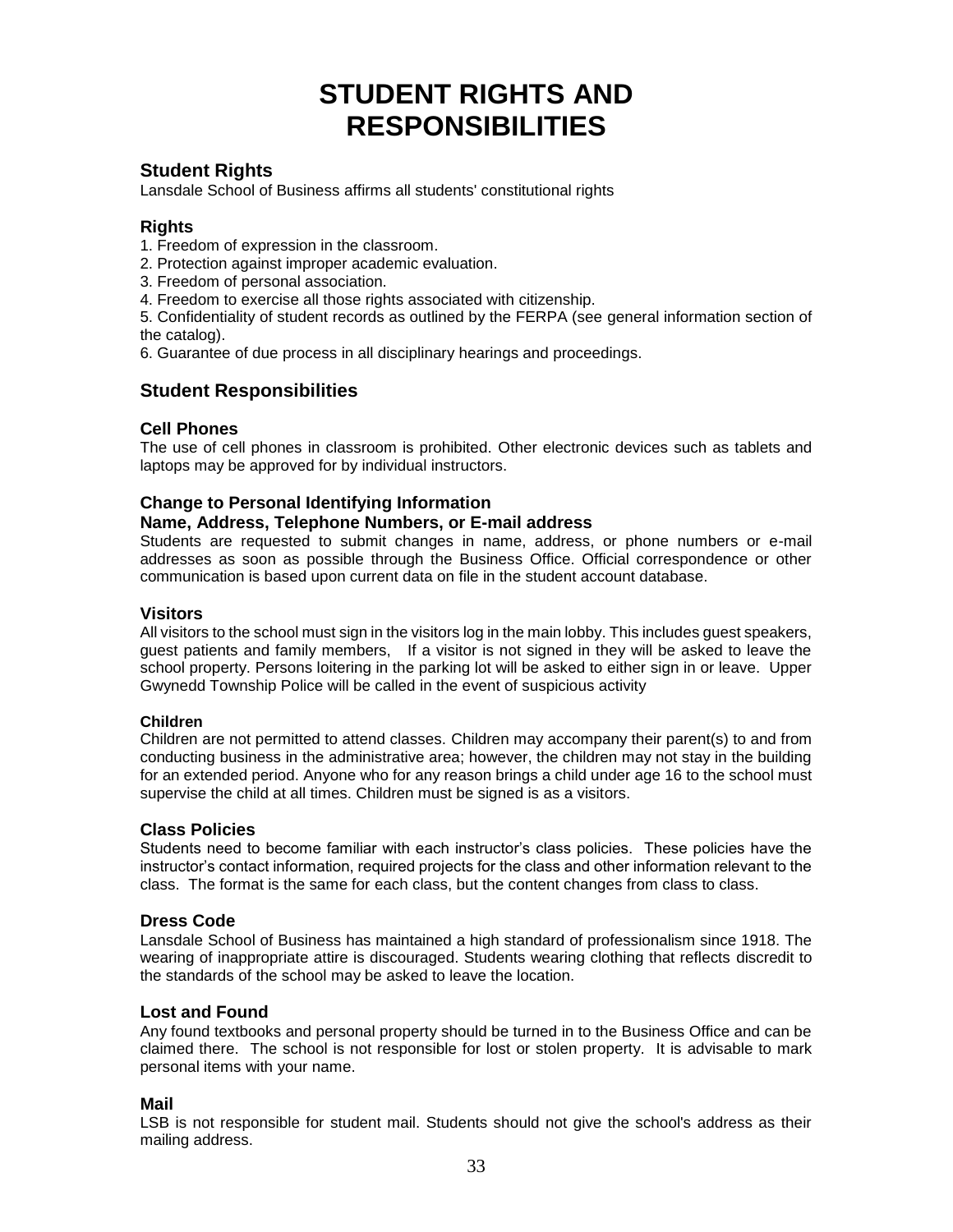# **Parking**

Student parking is provided at the North Wales campus in the large parking lots on the side and behind the building. There are marked parking spots for handicapped (both in the front and back parking lots) and for visitors (front parking lot). Faculty and staff parking spots are marked "reserved". At the Phoenixville location the parking is located in the North Parking Lot of Franklin Commons. There are marked spots for handicapped in this parking lot.

#### **Smoking on Campus**

Lansdale School of Business is committed to providing a smoke-free environment for everyone at each LSB location. All school facilities are designated as non-smoking. This policy will be enforced according to established school policies and procedures. Smoking, though not encouraged, is permitted in designated smoking areas.

#### **Telephone/Messages**

Students are not permitted to use the administrative telephones in the front offices. These phones are for official business only. Classes will not be interrupted to deliver personal messages unless they are of an urgent nature at which time there will be every effort made to locate the student.

#### **Student Code of Conduct**

Students at LSB are subject to all laws governing public behavior and civil authority. Any student who exhibits conduct not in keeping with the established standards of the school is subject to penalty with possible sanctions including disciplinary action, restitution, suspension, or expulsion.

#### **Violations of the Code of Conduct**

Any student who believes that their rights have been violated should submit this assertion in writing with supporting documentation to the Student Services Office.

Violations of the Code of Conduct include:

- 1. Deliberate destruction of, damage to, misuse of, or abuse of college property.
- 2. Theft of college property or the property of private individuals associated with the college.
- 3. Physical or psychological abuse against another student, faculty, or staff member at any site or during LSB sponsored events. This would include physical, sexual, or verbal harassment.
- 4. Unauthorized use, possession, or sale of firearms or other dangerous weapons at any location.
- 5. The use of alcohol on or off campus or satellite location, arriving at any site impaired, causing disruption or obstruction of teaching, research, administration, disciplinary proceedings, or other LSB activities.
- 6. The illegal use of drugs on or off campus or satellite location, arriving at any location impaired, causing disruption or obstruction of teaching, research, administration, disciplinary proceedings, or other LSB activities.
- 7. Disruption or obstruction of teaching, research, administration, disciplinary proceedings, or other LSB activities.
- 8. All forms of dishonesty including cheating, plagiarism, forgery, and intent to defraud through falsification, alteration, or misuse of LSB documents.
- 9. Failure to comply with a LSB employee acting within the scope of their employment responsibilities.
- 10. Violation of any regulation not contained in official LSB publications, but announced as administrative edict by a LSB official or other person authorized by the president of the college.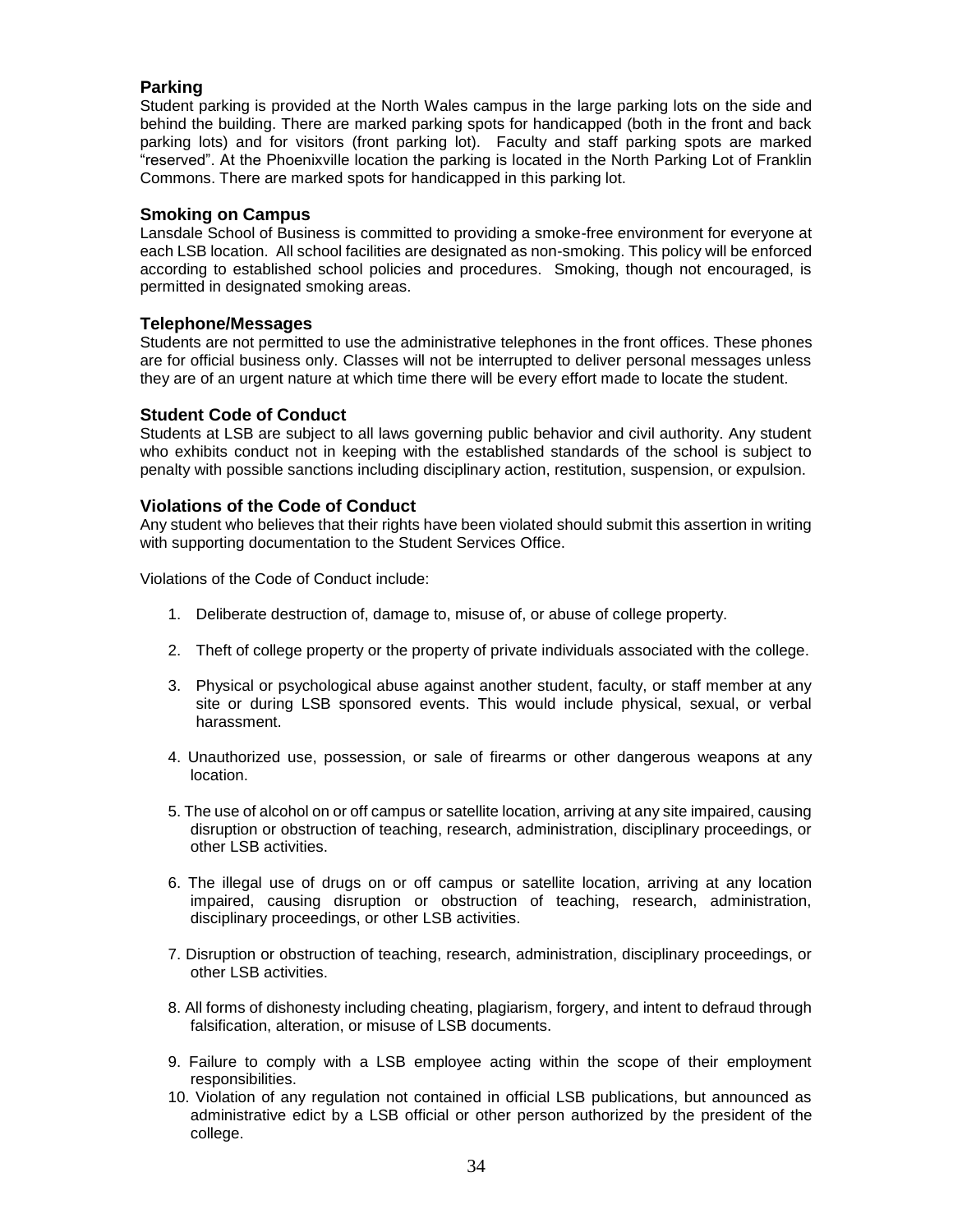- 11.The Academic Resource Center (ARC) computers connected to the Internet are for academic purposes only. Use for personal business and visits to inappropriate web sites are prohibited.
- 12. Use of any electronic gaming or communication devices in the classrooms is prohibited.

Lansdale School of Business reserves the right to suspend or dismiss any student for one of the violations of the Code of Conduct. If suspended, the student will be given written notification of the duration of the suspension. Should the school have evidence of further misconduct, the right to dismiss the student is reserved. Dismissal is a terminal action. A student who has been dismissed is not permitted to reenter the school.

### **Procedures**

Any member of the LSB community may charge any other member of the LSB community with a code violation. Charges must be in writing and directed to the appropriate school official. Upon the filing of a charge alleging a violation of the code, the individual being charged will have the opportunity to defend himself or herself.

### **Enforcement**

The ultimate responsibility for enforcement of the code of conduct rests with the School President or the President's delegated officials. Chief enforcement of academic violations rests with the Executive Director. Day-to-day enforcement responsibility rests with all members of the school community including students, faculty, administrators, and staff members.

### **Cheating and Plagiarism**

It is generally assumed that all academic work done on campus is done without unauthorized aids by the person who claims to do the work. Academic cheating and plagiarism are serious offenses and are a violation of the Student Code of Conduct.

## **Penalties for Cheating and Plagiarism**

- Step 1. When detected, the student will receive no credit for the work in question; that is, an automatic zero (0) for the quiz, essay, exam, etc. The Executive Director will be informed of the occurrence.
- Step 2. If a second offense occurs, the student will automatically fail the course and face possible suspension from the school. No record of the offense shall be kept beyond the student's enrollment at the school, and no information about the offense shall be passed on to other schools or employers. Appeals of any instructor's actions must be done in writing and submitted to the Executive Director within three school days. All decisions of the Executive Director are final.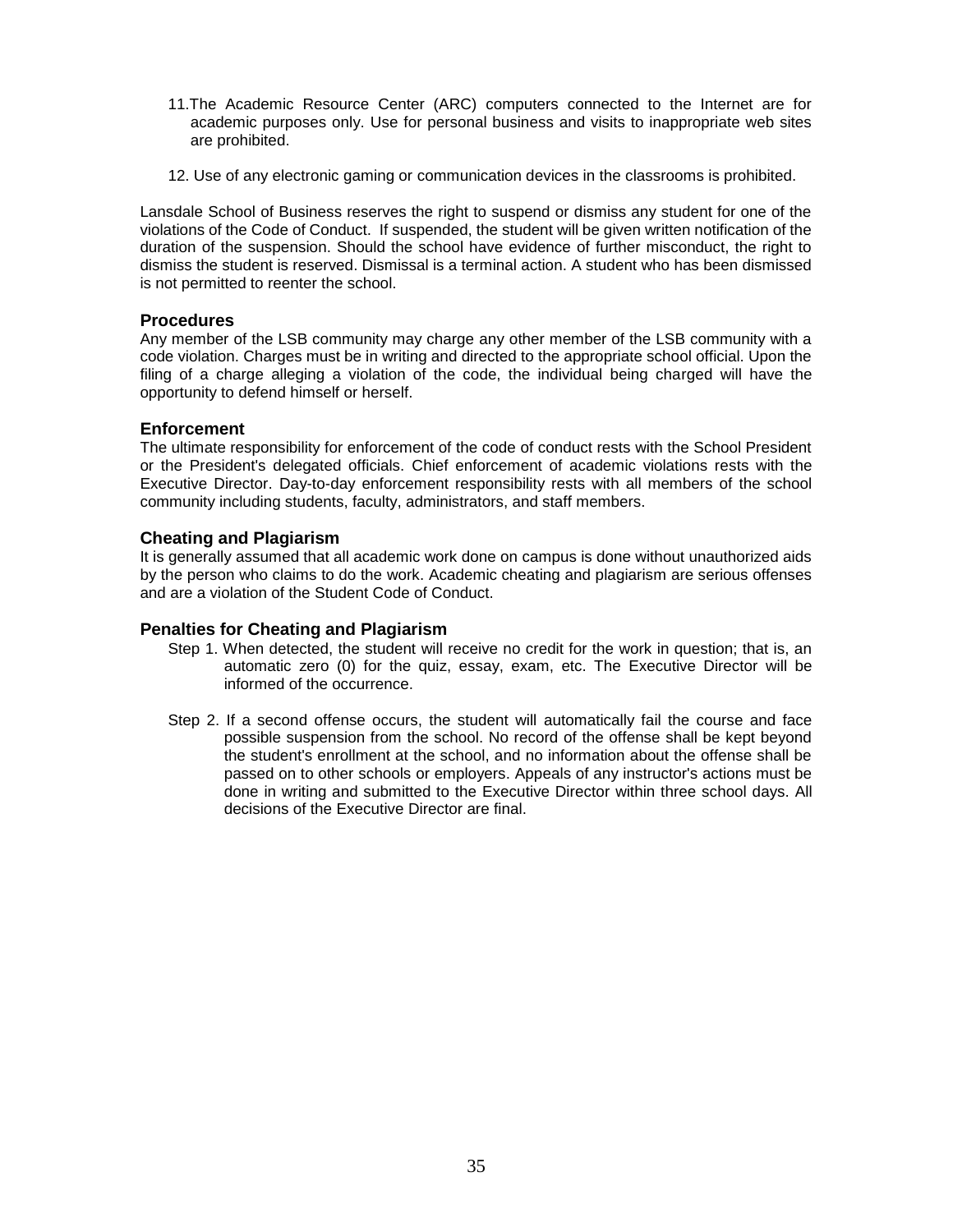# **Questions and Concerns**

Any questions, concerns, or grievances a student has about LSB may be directed to the appropriate person. Concerns should first be raised on an informal basis with the instructor, or staff member with whom the student has a concern. In most cases the concern can be resolved in this manner. If this approach does not resolve the concern, students may begin the formal grievance procedure by presenting a written description of the complaint to the instructor or staff member with whom the student has a grievance. This written complaint should include as much information as possible to help in addressing the concern and must include the student's name, address, email address along with mobile and landline numbers.

In the event that a resolution is not achieved at this first level, the student must request that the concern be considered at the next level. There are four levels in the formal grievance process. At the first level the instructor or staff member addresses the concern. At the second level the Student Services Office addresses the concern. At the third level the Director of Admissions, or Director of Student Finance addresses the concern, where appropriate. At the fourth level the Executive Director addresses the concern. The student and institution both agree that any grievance still remaining will be finally resolved concern. The student and institution both agree that any grievance still remaining will be finally resolved through binding arbitration. Any concerns not acceptably resolved by the Executive Director may be brought to the attention of the State Board of Private Licensed Schools at the following address: Pennsylvania Department of Education, 333 Market Street 12<sup>th</sup> Floor, Harrisburg, PA 17126-0333.

### **STUDENT COMPLAINT PROCEDURE**

Schools accredited by the Accrediting Commission of Career Schools and Colleges must have a procedure and operational plan for handling student complaints. If a student does not feel that the school has adequately addressed a complaint or concern, the student may consider contacting the Accrediting Commission. All complaints reviewed by the Commission must be in written form and should grant permission for the Commission to forward a copy of the complaint to the school for a response. This can be accomplished by filing the ACCSC Complaint Form. The complainant(s) will be kept informed as to the status of the complaint as well as the final resolution by the Commission. Please direct all inquiries to: **Accrediting Commission of Career Schools & Colleges**

**2101 Wilson Boulevard, Suite 302 Arlington, VA 22201 (703) 247-4212**

**www.accsc.org**

A copy of the ACCSC Complaint Form is available at the school and may be obtained by contacting (Marianne Johnson/Executive Director) or online at www.accsc.org.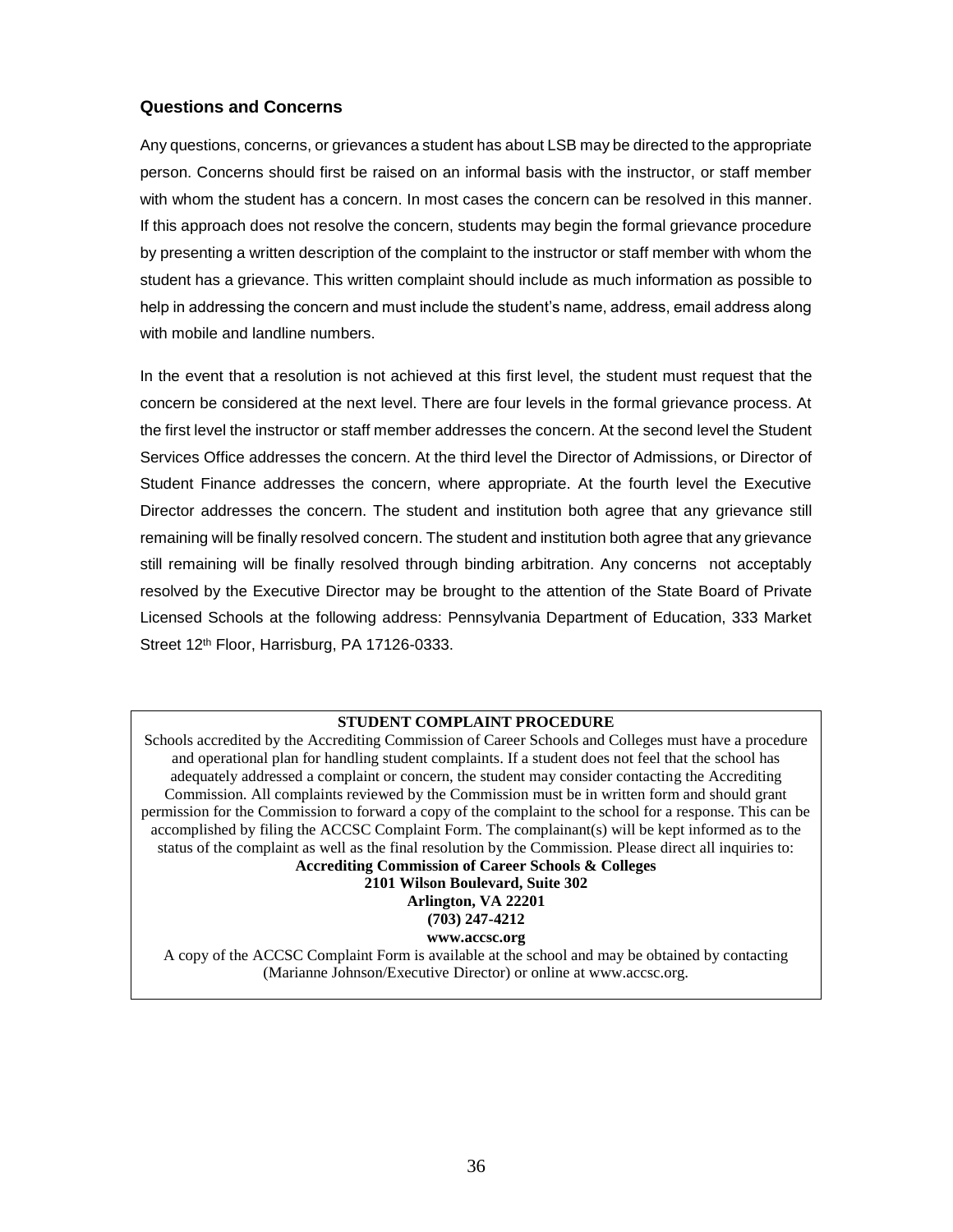# **PROGRAMS OF STUDY**

The programs at Lansdale School of Business are organized into four divisions as follows:

# **ALLIED HEALTH BUSINESS ADMINISTRATION COMPUTER TECHNOLOGIES MASSAGE THERAPY**

Each division consists of several programs of study. These programs are organized into either Associate in Specializes Business Degree programs or Diploma programs.

### **Associate in Specializes Business Degree Programs**

To achieve the curriculum goals and objectives, the ASB degree programs have been divided into four separate components. The centerpiece of the academic program is the core curriculum. This consists of 20 credits of courses which the institution has determined is critical to successful employment in the fields of study offered and is required of all ASB degree graduates.

An additional 16 credits of general education courses is required in order to provide a well-rounded curriculum for all graduates. Eight of these credits are specific in requirement with the remaining eight being comprised of any remaining general education courses, one of which must be a psychology course. All general education courses are identified with an asterisk in the course description section of the catalog.

An additional four credits are maintained as division requirements. These courses are the same for all ASB degree programs within the division.

The remaining 30 credits are allocated to specific requirements of the program. These courses are designed to provide skills and knowledge directed to success in the program of study.

### **Diploma Programs**

Diploma programs are 30, 40 or 42 credits and consist mostly of concentration courses.

### **Applicable to All Credit-Hour Programs**

All credit-hour programs contain a component listed as related course requirement. A related course requirement is a required course that is related to the student's career objective. This course can be satisfied by any credit hour course listed in the LSB catalog. The Executive Director guides the student in making a choice that will best satisfy the student's personal or career goals. The final decision rests with the Executive Director.

### **Satellite Location Students**

All students attending Lansdale School of Business will graduate from the main campus, located in North Wales. Students who request to attend the Phoenixville location will be scheduled for classes at both the main and the Phoenixville location depending on the particular courses offered each term. For those students enrolled in an ASB degree program, most of the Core and General Education courses will be offered at the Phoenixville location and the Division and Concentration courses will be scheduled at the main campus, unless otherwise noted by the Executive Director. In addition, all Phoenixville students must take ENG105, *Skills for Academic Success*, at the main campus. All satellite location students will complete 49% of their program at the satellite location and the other 51% at the main campus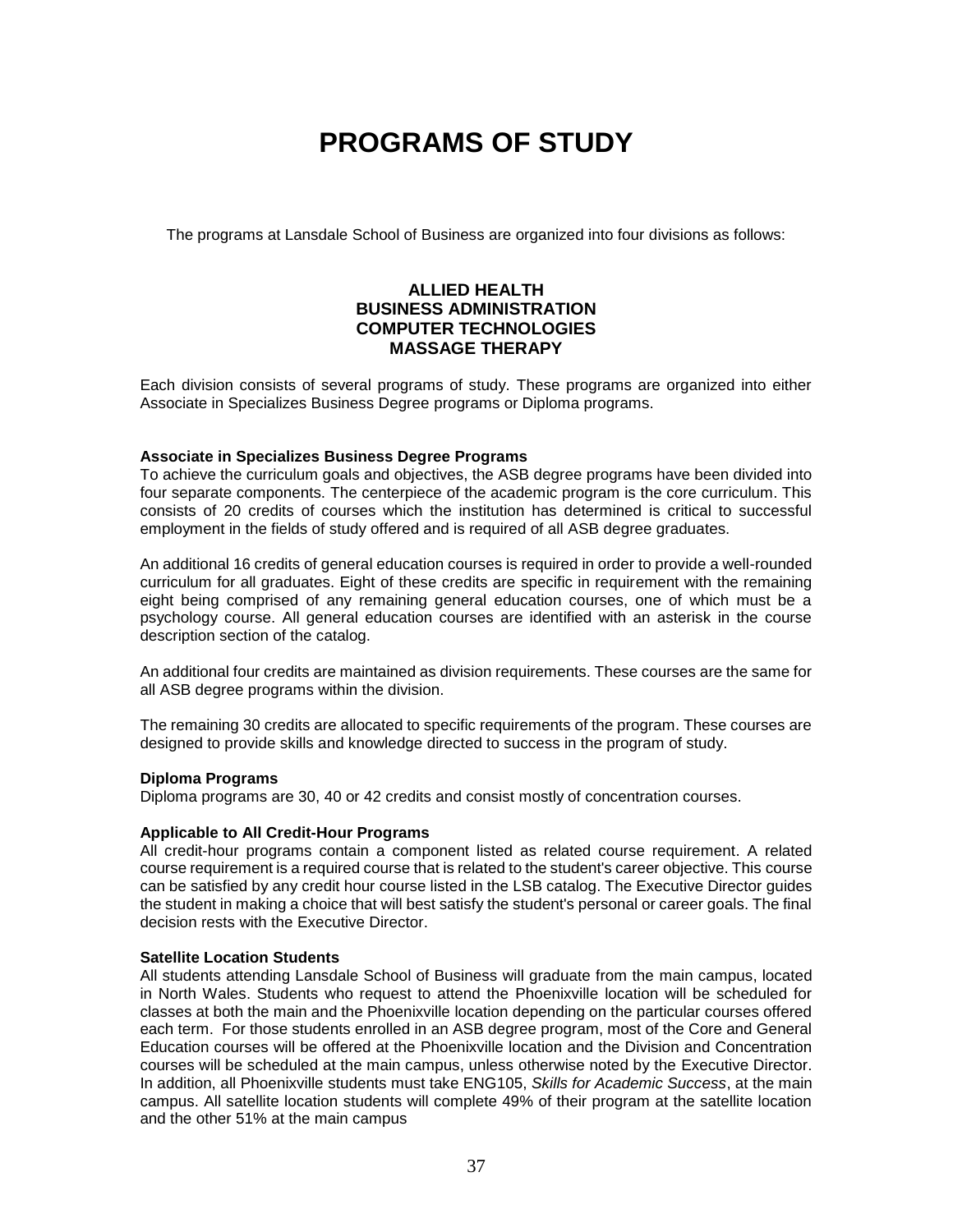# **ALLIED HEALTH DIVISION**

The programs in the Allied Health Division are organized as follows:

### **ASSOCIATE IN SPECIALIZED BUSINESS PROGRAM**

ALLIED HEALTH - MEDICAL ASSISTANT

## **DIPLOMA PROGRAMS**

### **Medical Administrative Specialist**

This diploma program requires 30 credits for successful completion.

### **Billing and Coding Specialist**

This diploma program requires 42 credits for successful completion.

### **Practical Nursing**

This diploma requires 1500 clock hours for successful completion

### **Allied Health - Medical Assistant**

The Medical Assistant ASB degree requires 70 credits for successful completion. The completion time is dependent upon the number of credits a student successfully completes each semester. Students in this program must have a grade of C (2.0) or higher in each medical class in order to qualify for the externship and graduation. Criminal background checks and child abuse clearances along with updated immunizations, current CPR certification and student liability insurance are required components for Externship.

### **Additional Requirements for Medical Assistant ASB degree Students**

Students in the Medical Assistant program perform a variety of clinical skills including injections and phlebotomy. Prior to taking any clinical courses, students are required to have the appropriate insurance coverage, Hepatitis B series immunizations, required equipment, and LSB uniform and name tag. Insurance coverage and Hepatitis B series proof must be submitted to the designated instructor prior of any clinical class.

Students in this program are required to have professional background checks prior to placement in externship and for employment in any medical facility. Refer to the link below on required professional clearances.

While on externship students will have direct patient contact. Therefore, students entering the concentration section of the Medical Assistant program are required to pass a physical exam stating that they are in good physical health and have current immunizations and boosters. Externship prerequisites must be to the Externship Coordinator 45 days prior to the start of the assigned term externship.

Applications for insurance are available at [www.proliability.com.](http://www.proliability.com/)

Child Abuse Clearance and FBI Background Check can be competed at: www.pa.cogentid.com this information is also available on the ARC resources page on the LSB websit**e**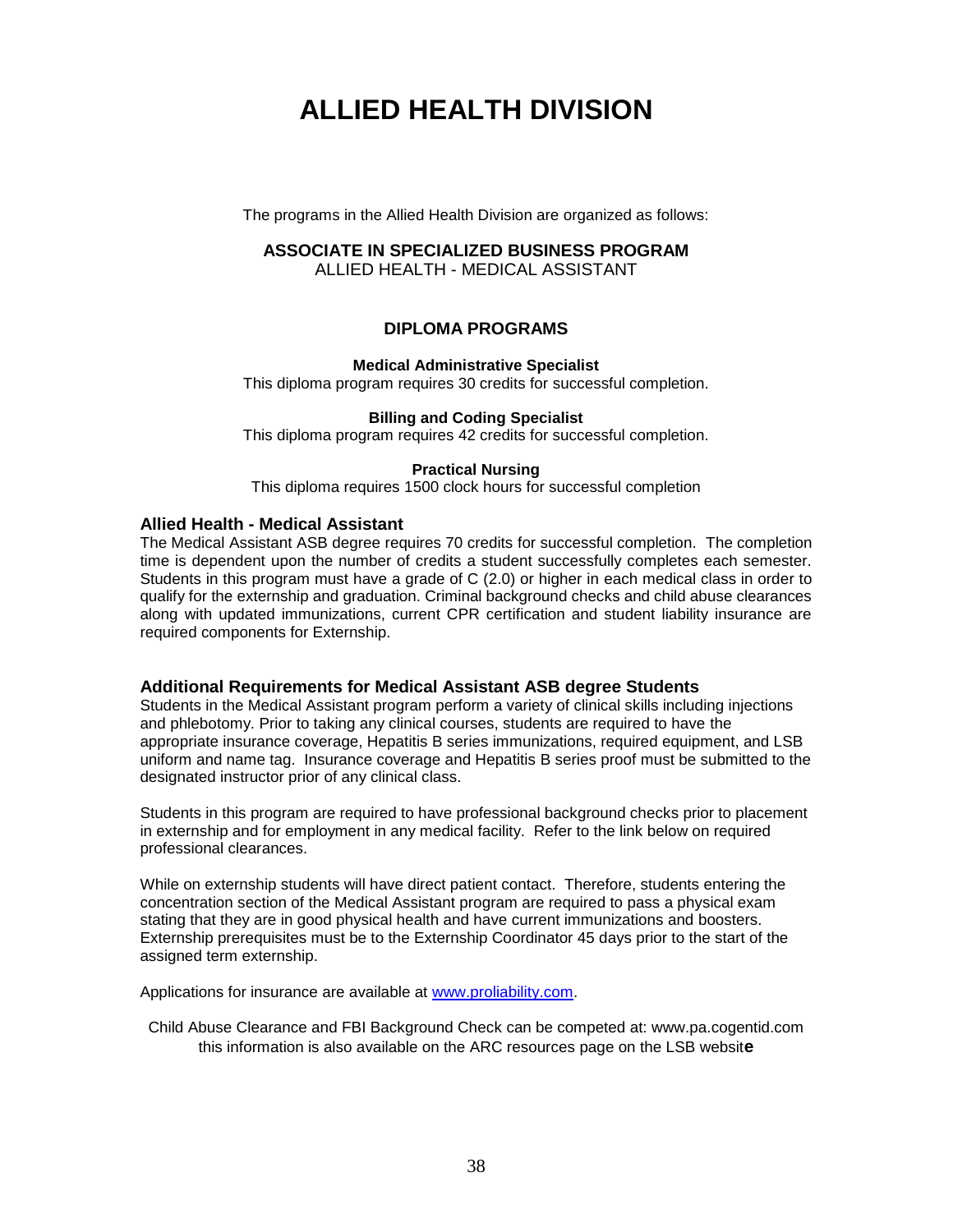# **Associate in Specialized Business ASB degree ALLIED HEALTH Medical Assistant Concentration**

| <b>Core Requirements</b> | <b>Credits</b> |                                                               |                         |
|--------------------------|----------------|---------------------------------------------------------------|-------------------------|
| <b>ACC</b>               | 101            | Introduction to Accounting                                    | 4                       |
| <b>BUS</b>               | 120            | <b>Office Procedures</b>                                      | $\overline{2}$          |
| CIS                      | 101            | Introduction to Computers                                     |                         |
| <b>CIS</b>               | 130            | <b>Beginning Keyboarding</b>                                  |                         |
| <b>CIS</b>               | 140            | Introduction to Word Processing                               | $222$<br>$22$           |
| <b>ENG</b>               | 103            | <b>Written Communications</b>                                 |                         |
| <b>ENG</b>               | 105            | <b>Skills for Academic Success</b>                            | $\overline{2}$          |
|                          |                | (Phoenixville Students - ENG105 must be taken at Main Campus) |                         |
| MAT                      | 101            | <b>Business Mathematics</b>                                   | 2                       |
| MAT                      | 102            | <b>Personal Finance</b>                                       | $\overline{2}$          |
|                          |                | <b>General Education Requirements</b>                         |                         |
| <b>ENG</b>               | 101            | <b>English Fundamentals</b>                                   | 4                       |
| ENG                      | 104            | <b>Speech Communications</b>                                  | $\overline{\mathbf{c}}$ |
| MAT                      | 103            | <b>Principles of Mathematics</b>                              | $\overline{2}$          |
|                          |                | <b>Related General Education Requirements</b>                 | 8                       |
|                          |                | <b>Division Requirements</b>                                  |                         |
| MED                      | 110            | <b>Medical Terminology</b>                                    | 4                       |
|                          |                | <b>Concentration Requirements</b>                             |                         |
| <b>MED</b>               | 103            | <b>Fundamentals of Health Care</b>                            | $\overline{2}$          |
| MED                      | 121            | Anatomy & Physiology I                                        | 4                       |
| MED                      | 122            | Anatomy & Physiology II                                       | 4                       |
| <b>MED</b>               | 130            | <b>Beginning Clinical Procedures</b>                          | $\overline{c}$          |
| MED                      | 205            | Pharmacology                                                  | 4                       |
| MED                      | 206            | Medical Insurance and Billing                                 | $\frac{2}{2}$           |
| MED                      | 208            | <b>Computerized Medical Office</b>                            |                         |
| MED                      | 220            | <b>Laboratory Procedures</b>                                  | 4                       |
| MED                      | 230            | <b>Advanced Clinical Procedures</b>                           | $\frac{2}{2}$           |
| MED                      | 290            | <b>Medical Assistant Externship</b>                           |                         |
|                          |                | <b>Related course Requirements</b>                            | $\overline{2}$          |
| <b>Total Credits</b>     |                |                                                               | 70                      |

This Medical Assistant program prepares the graduate to become an important member of the allied health team. Students become skilled in many aspects of medical assisting including essential elements of clinical and laboratory skills combined with medical office administration . Graduates of the Medical Assistant ASB degree program are prepared for front-end and clinical responsibilities within healthcare settings such as physician offices, outpatient clinics, and other health care facilities.

An externship is required for every student enrolled in the Medical Assistant program. Students must maintain a cumulative 2.00 grade point average in all subjects and earn a C (2.0) or better in all medical courses to qualify for the externship. For other requirements for externship, please see "Additional Requirements for Medical Assistants."

Medical Assistant students take classes in anatomy & physiology, medical terminology and pharmacology. They learn laboratory and clinical skills which include phlebotomy, urinalysis, vital signs, sterilization techniques, dressing changes, EKG, and medication administration.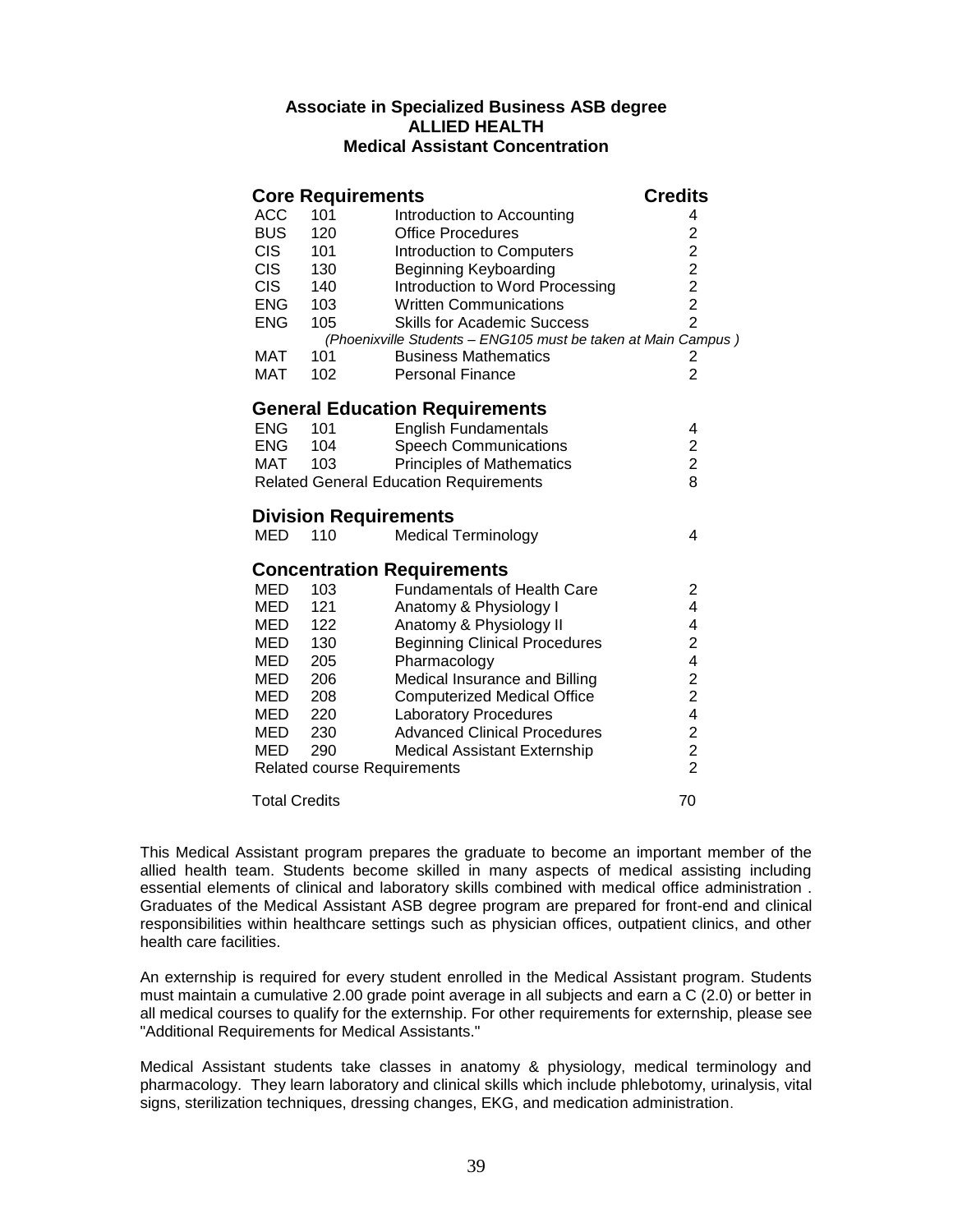# **Medical Administrative Specialist**

# **Credits**

| <b>ACC</b> | 101                  | Introduction to Accounting         | 4              |    |
|------------|----------------------|------------------------------------|----------------|----|
| <b>CIS</b> | 101                  | Introduction to Computers          | 2              |    |
| <b>CIS</b> | 130                  | Beginning Keyboarding              | 2              |    |
| <b>CIS</b> | 140                  | Introduction to Word Processing    | 2              |    |
| <b>ENG</b> | 101                  | <b>English Fundamentals</b>        | 4              |    |
| MED        | 103                  | <b>Fundamentals of Health Care</b> | 2              |    |
| MED        | 110                  | <b>Medical Terminology</b>         | 4              |    |
| MED        | 206                  | Medical Insurance and Billing      | 2              |    |
| MED        | 208                  | <b>Computerized Medical Office</b> | $\overline{2}$ |    |
| MED        | 250                  | Introduction to Medical Coding     | 2              |    |
| <b>PSY</b> | 101                  | Introduction to Psychology         | $\overline{2}$ |    |
|            |                      | *Related Course Requirements       | 2              |    |
|            | <b>Total Credits</b> |                                    |                | 30 |

\* *Phoenixville Students – ENG105 must be taken at the Main Campus as a related course requirement.*

The Medical Administrative Specialist diploma program builds a firm foundation of office procedures in a medical setting. An understanding of insurance and coding practices is included to create an all-around skill level and competency. Courses in medical terminology, medical insurance and billing, as well as medical coding provide the knowledge needed for employment. Graduates of this program are prepared for entry-level positions such as a Medical Receptionist, Medical Records Scanner, Medical Data-Entry Clerk, Ophthalmic Technician, Admissions Coordinator, or Insurance Call-Center Representative in a physician's office or other healthcare environments.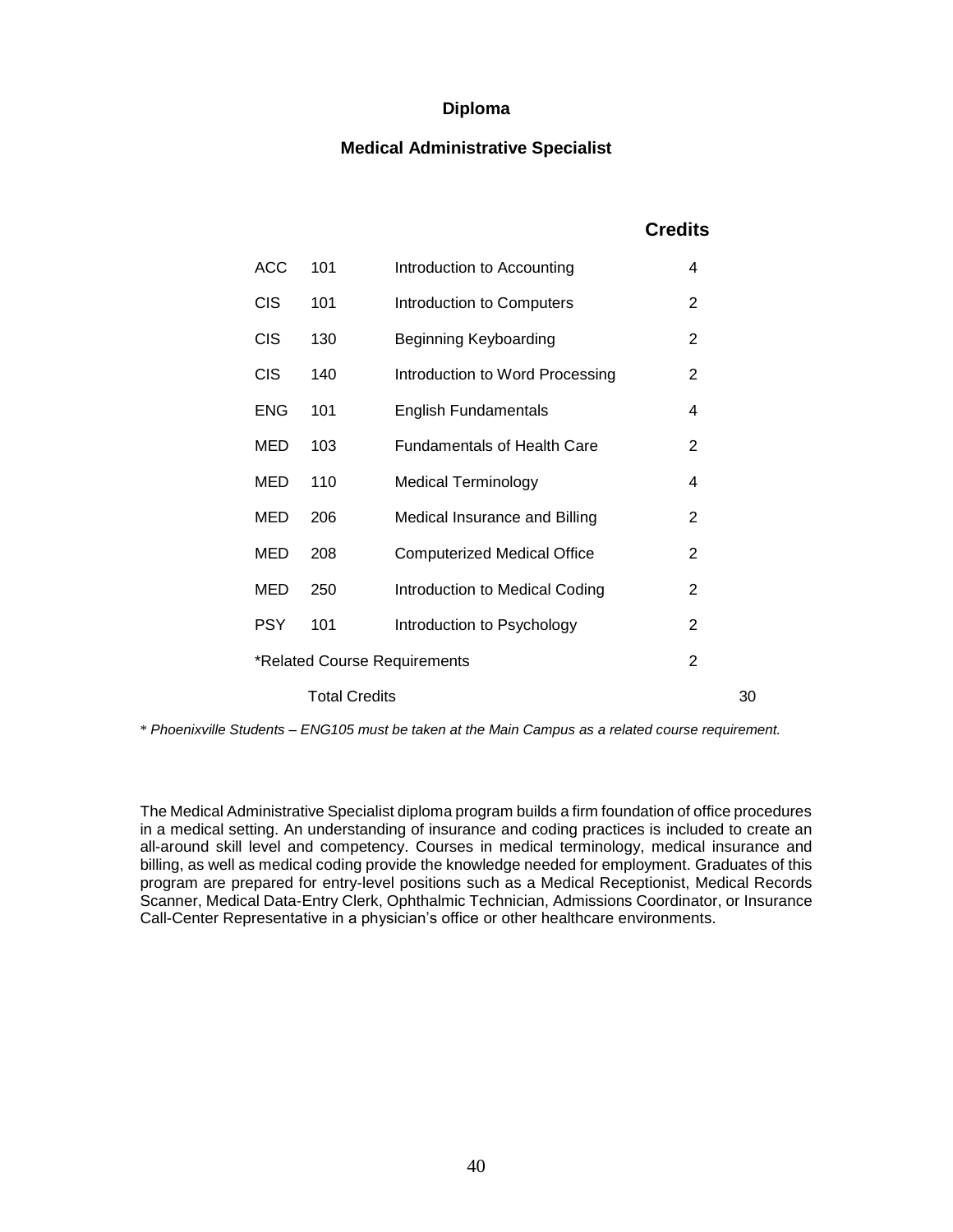# **Billing and Coding Specialist**

# **Credits**

| <b>CIS</b> | 130                          | Beginning Keyboarding                | $\overline{2}$ |    |
|------------|------------------------------|--------------------------------------|----------------|----|
| <b>CIS</b> | 140                          | Introduction to Word Processing      | $\overline{2}$ |    |
| <b>ENG</b> | 101                          | <b>English Fundamentals</b>          | 4              |    |
| <b>MED</b> | 103                          | <b>Fundamentals of Health Care</b>   | 2              |    |
| MED        | 110                          | <b>Medical Terminology</b>           | 4              |    |
| <b>MED</b> | 121                          | Anatomy & Physiology I               | 4              |    |
| MED        | 122                          | Anatomy & Physiology II              | 4              |    |
| <b>MED</b> | 130                          | <b>Beginning Clinical Procedures</b> | $\overline{2}$ |    |
| MED        | 205                          | Pharmacology                         | 4              |    |
| MED        | 206                          | Medical Insurance and Billing        | $\overline{2}$ |    |
| <b>MED</b> | 208                          | <b>Computerized Medical Office</b>   | $\overline{2}$ |    |
| MED        | 250                          | Introduction to Medical Coding       | 2              |    |
| <b>MED</b> | 251                          | Intermediate Medical Coding          | $\overline{2}$ |    |
| <b>PSY</b> | 101                          | Introduction to Psychology           | 2              |    |
|            | *Related course Requirements |                                      | 4              |    |
|            | <b>Total Credits</b>         |                                      |                | 42 |

\* *Phoenixville Students – ENG105 must be taken at the Main Campus as a related course requirement.*

The Billing and Coding Specialist diploma program is designed to provide students with the medical & clerical skills needed to be successful in a physician's office or hospital. The Billing and Coding Specialist builds a firm foundation of office procedures in the medical setting. An understanding of insurance and coding practices is included to create an all-around skill level and competency. Courses in medical terminology and anatomy classes add to the knowledge needed for employment. Graduates of this program are prepared for entry-level positions such as a medical receptionist, medical records scanner, medical data-entry clerk, ophthalmic technician, admissions coordinator, or insurance call-center representative in a physician's office, or other healthcare environment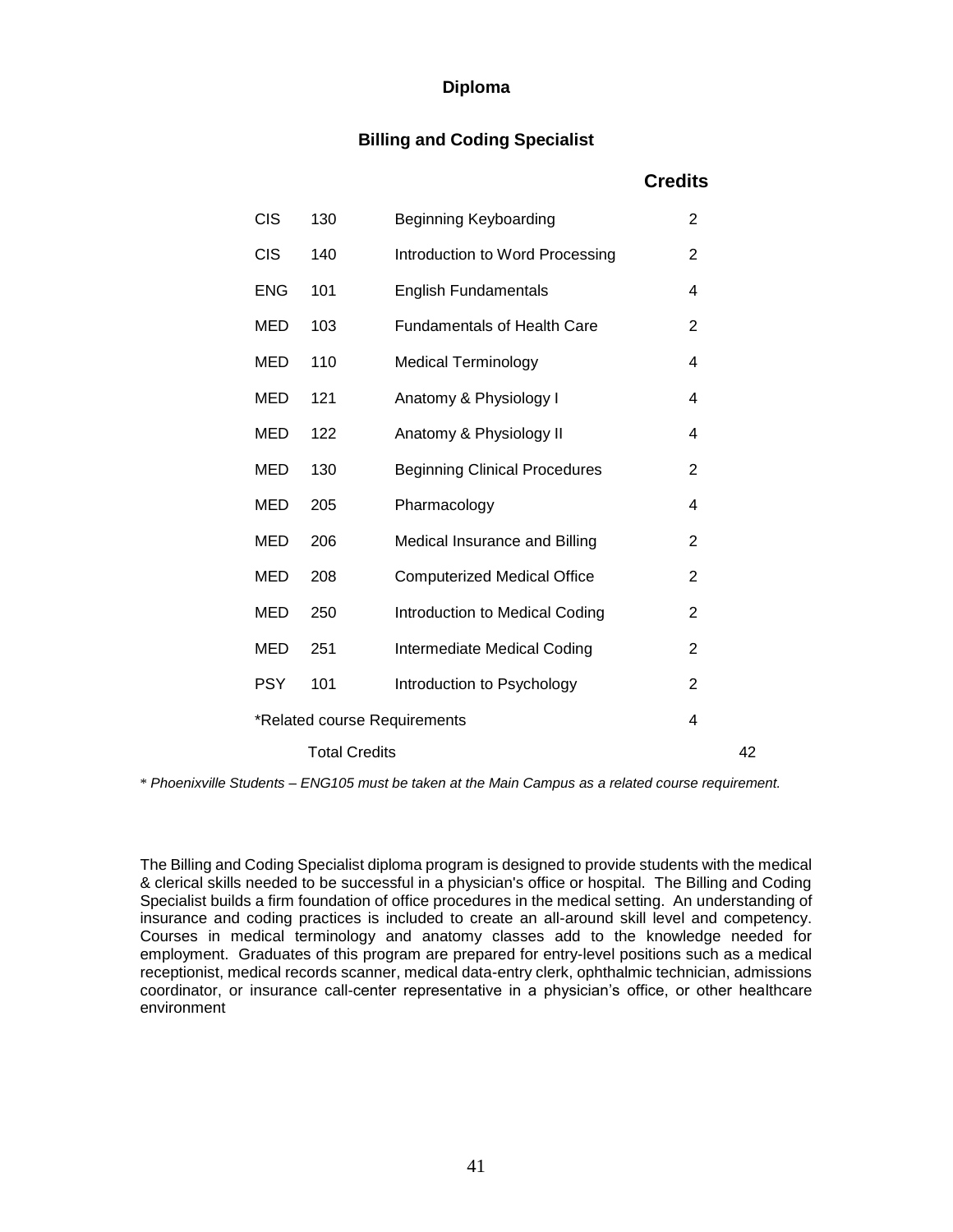# **Practical Nursing**

 **Hours**

|               |                                   | 1 IVUI 5 |
|---------------|-----------------------------------|----------|
| <b>NUR111</b> | Human Anatomy & Physiology        | 96       |
| <b>NUR112</b> | <b>Fundamentals of Nursing I</b>  | 120      |
| <b>NUR113</b> | <b>Medical Terminology</b>        | 36       |
| <b>NUR114</b> | <b>Professional Concepts</b>      | 36       |
| <b>NUR115</b> | <b>Clinical Application</b>       | 175      |
| <b>NUR121</b> | <b>Fundamentals of Nursing II</b> | 48       |
| <b>NUR122</b> | <b>Geriatrics Nursing</b>         | 30       |
| <b>NUR123</b> | Pharmacology                      | 78       |
| <b>NUR124</b> | <b>IVTherapy</b>                  | 30       |
| <b>NUR125</b> | <b>Clinical Application II</b>    | 180      |
| <b>NUR131</b> | <b>Adult Nursing</b>              | 1120     |
| <b>NUR132</b> | <b>Maternal Newborn Nursing</b>   | 48       |
| <b>NUR133</b> | <b>Pediatric Nursing</b>          | 48       |
| <b>NUR135</b> | <b>Clinical Application III</b>   | 150      |
| <b>NUR141</b> | <b>Adult Nursing II</b>           | 90       |
| <b>NUR145</b> | <b>Clinical Application IV</b>    | 315      |
| Total Hours   |                                   | 1500     |

The Practical Nursing program is designed to prepare students with the necessary knowledge, skills, abilities and attitude to obtain entry-level employment as a Practical Nurse. Work settings could include hospitals, physician offices, long-term care facilities, clinical offices, schools, and government agencies. This program will emphasize the values of caring, professional accountability, and professional ethics.

The program consists of lecture courses, labs, and clinical experiences that must be taken in sequence. Material learned in the classroom is practiced in the on-site laboratory and applied to the care of patients in the clinical settings. Hours for clinical rotations will be outside of normal class times and attendance is mandatory. Students are responsible for their own transportation to and from clinical sites.

Graduates of the program are eligible to sit for the NCLEX-PN licensure examination. After passing the exam, graduates may apply for licensure to become a Licensed Practical Nurse (LPN). The school cannot guarantee licensure or certification.

Please review Pratcial Nursing Handbook in its entireity for additional requirements and policies regarding Practical Nursing.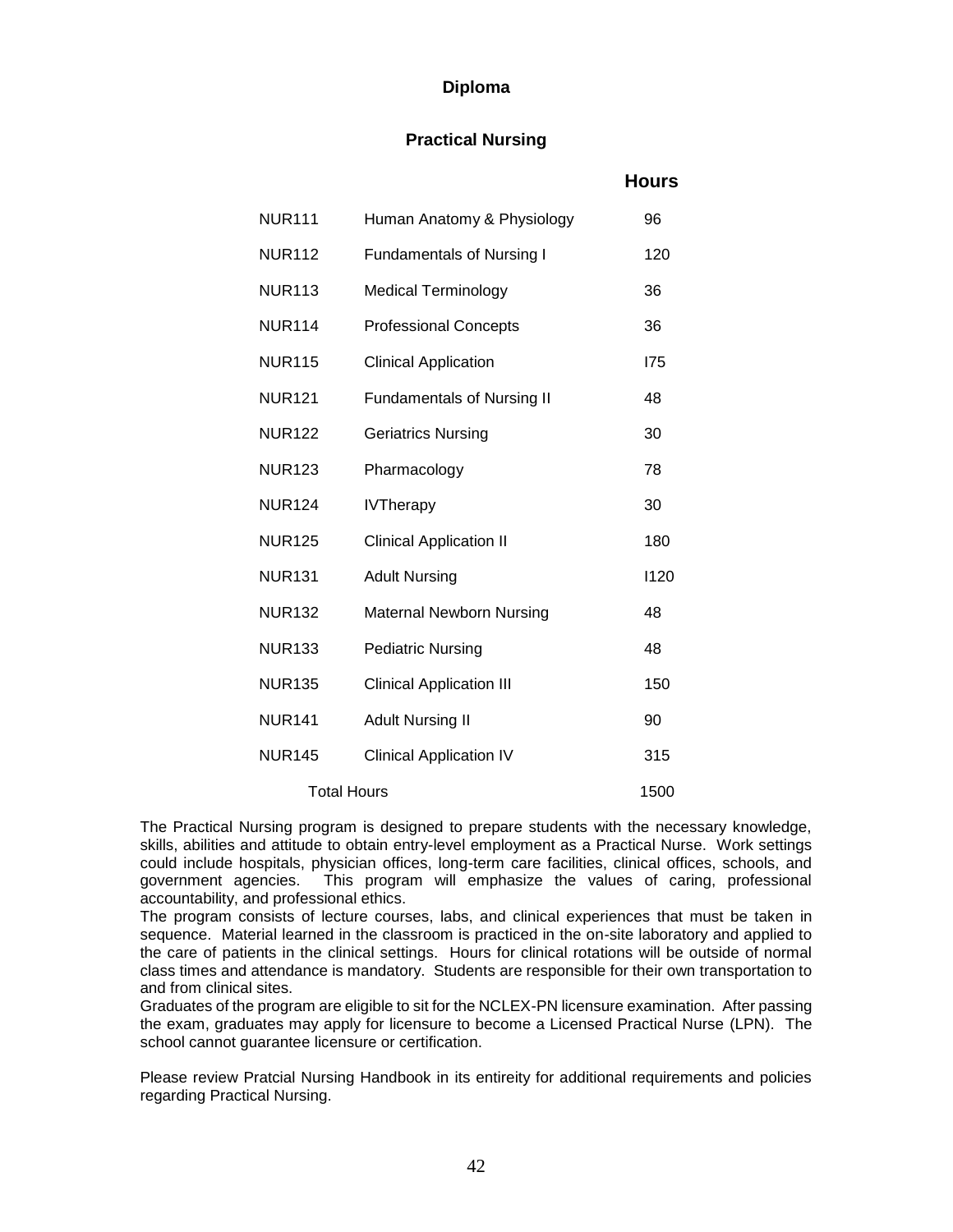# **BUSINESS ADMINISTRATION DIVISION**

The programs in the Business Administration Division are organized as follows:

# **ASSOCIATE IN SPECIALIZED BUSINESS PROGRAMS**

The Business Administration Division ASB degree program are divided into core requirements, general education requirements, division requirements, and courses in the student's area of concentration. These programs require 70 credits for successful completion. The completion time is dependent upon the number of credits a student successfully completes each semester.

# BUSINESS ADMINISTRATION – ACCOUNTING / MANAGEMENT

### BUSINESS ADMINISTRATION – MARKETING / MANAGEMENT

BUSINESS ADMINISTRATION - OFFICE OPERATIONS MANAGEMENT *Office Operations Management program features three office specializations* Accounting Office Medical Office Word Processing Office

# BUSINESS ADMINISTRATION – PARALEGAL STUDIES

### **DIPLOMA PROGRAMS**

**Accounting Specialist Diploma**

This diploma requires 30 credits for successful completion.

### **Administrative Office Specialist Diploma**

This diploma requires 40 credits for successful completion.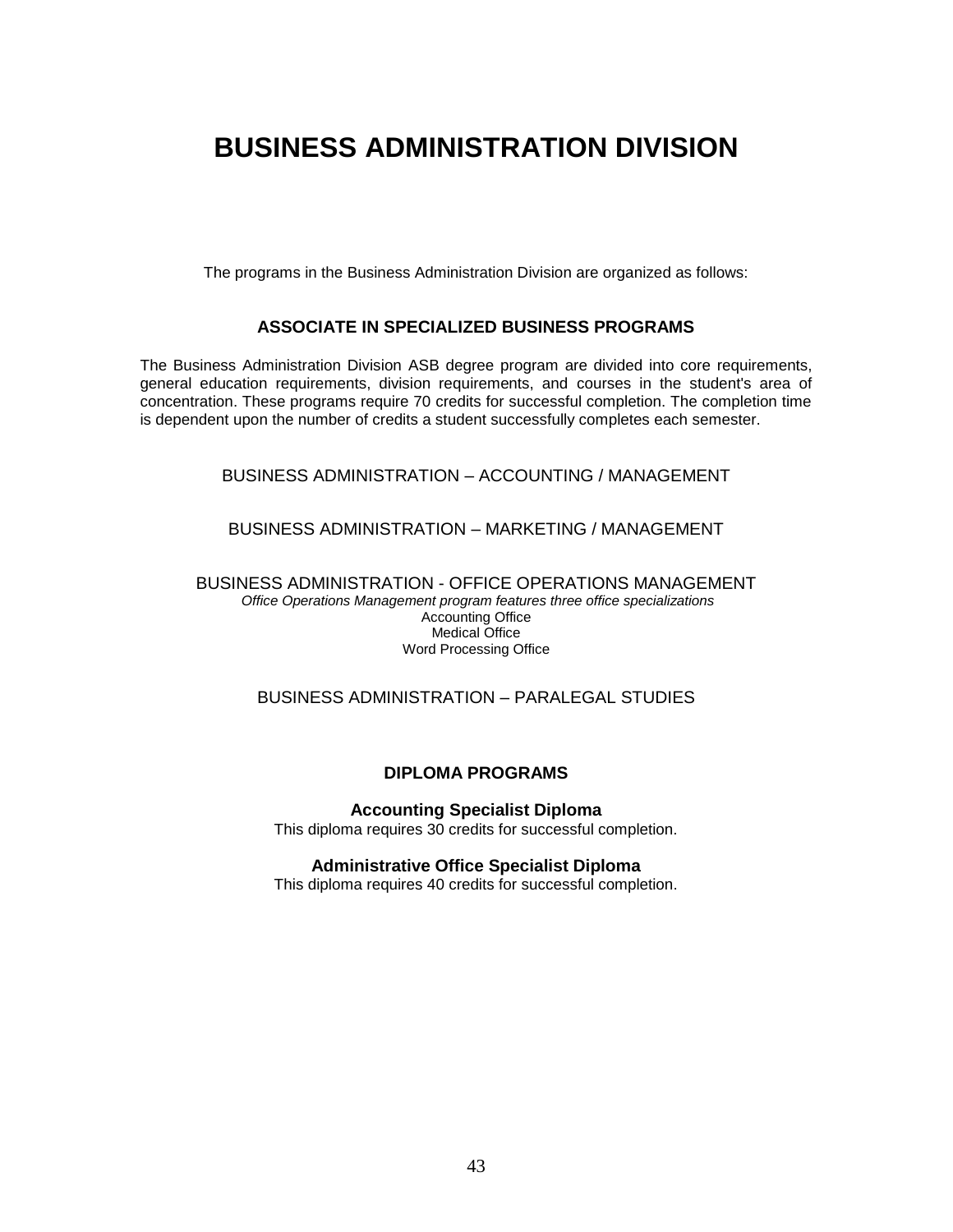# **Associate in Specialized Business ASB degree BUSINESS ADMINISTRATION Accounting/Management Concentration**

|                      |     | <b>Core Requirements</b>                                      | <b>Credits</b>          |
|----------------------|-----|---------------------------------------------------------------|-------------------------|
| <b>ACC</b>           | 101 | Introduction to Accounting                                    | 4                       |
| <b>BUS</b>           | 120 | <b>Office Procedures</b>                                      |                         |
| CIS <sub>.</sub>     | 101 | Introduction to Computers                                     | 222222                  |
| <b>CIS</b>           | 130 | <b>Beginning Keyboarding</b>                                  |                         |
| <b>CIS</b>           | 140 | Introduction to Word Processing                               |                         |
| <b>ENG</b>           | 103 | <b>Written Communications</b>                                 |                         |
| <b>ENG</b>           | 105 | <b>Skills for Academic Success</b>                            |                         |
|                      |     | (Phoenixville Students - ENG105 must be taken at Main Campus) |                         |
| MAT                  | 101 | <b>Business Mathematics</b>                                   | 2                       |
| <b>MAT</b>           | 102 | <b>Personal Finance</b>                                       | $\overline{2}$          |
|                      |     | <b>General Education Requirements</b>                         |                         |
| <b>ENG</b>           | 101 | <b>English Fundamentals</b>                                   | 4                       |
| <b>ENG</b>           | 104 | <b>Speech Communications</b>                                  | $\overline{c}$          |
| MAT 103              |     | <b>Principles of Mathematics</b>                              | $\overline{2}$          |
|                      |     | <b>Related General Education Requirements</b>                 | 8                       |
|                      |     | <b>Division Requirements</b>                                  |                         |
| <b>BUS</b>           | 111 | <b>Business Law</b>                                           | $\overline{\mathbf{c}}$ |
| <b>BUS</b>           | 210 | Organizational Management                                     | $\overline{2}$          |
|                      |     | <b>Concentration Requirements</b>                             |                         |
| <b>ACC</b>           | 200 | <b>Computerized Accounting</b>                                | $\overline{c}$          |
| <b>ACC</b>           | 201 | <b>Payroll Accounting</b>                                     | 4                       |
| <b>ACC</b>           | 202 | Intermediate Accounting                                       | 4                       |
| <b>ACC</b>           | 207 | <b>Federal Income Taxes</b>                                   | 4                       |
| <b>ACC</b>           | 222 | <b>Advanced Computerized Accounting</b>                       |                         |
| <b>BUS</b>           | 103 | <b>Marketing Principles</b>                                   | 222224                  |
| <b>BUS</b>           | 220 | Human Resource Management                                     |                         |
| <b>CIS</b>           | 150 | <b>Electronic Spreadsheets</b>                                |                         |
| <b>CIS</b>           | 244 | <b>Applied Word Processing</b>                                |                         |
| <b>CIS</b>           | 250 | <b>Advanced Electronic Spreadsheets</b>                       |                         |
|                      |     | <b>Related Course Requirements</b>                            |                         |
| <b>Total Credits</b> |     |                                                               | 70                      |

Accountants play key roles in the successful operation and management of businesses and organizations. The basic knowledge of accounting theory and practice, including computerized applications, will qualify graduates for accounting careers. A hands-on practical approach is utilized to teach accounts payable, accounts receivable, payroll, and taxes. LSB's Accounting/Management ASB degree program is designed to enable students to compile, analyze, and audit business records, prepare financial reports, develop budgets and projections, and provide financial advice and direction to management.

The program provides students with a diverse background in professional accounting and fundamental business knowledge and skills to function comfortably in a business environment. Graduates of this program are prepared for entry-level positions such as Junior Accountants, Auditors, Tax Processors, Payroll Managers and Inventory Control Coordinators.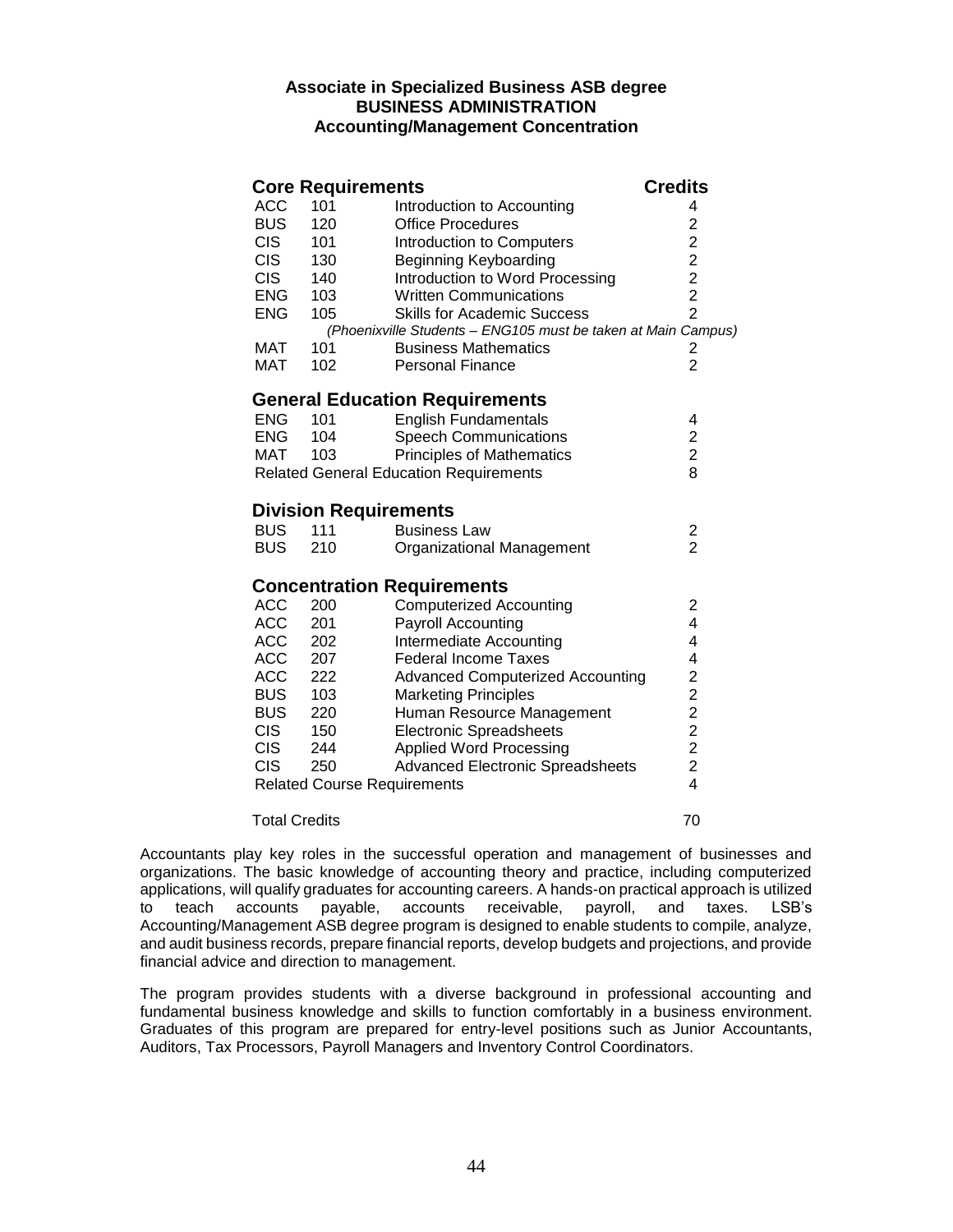# **Associate in Specialized Business ASB degree BUSINESS ADMINISTRATION Marketing/Management Concentration**

|                      |     | <b>Core Requirements</b>                                      | <b>Credits</b>          |
|----------------------|-----|---------------------------------------------------------------|-------------------------|
| <b>ACC</b>           | 101 | Introduction to Accounting                                    | 4                       |
| <b>BUS</b>           | 120 | <b>Office Procedures</b>                                      |                         |
| <b>CIS</b>           | 101 | Introduction to Computers                                     | 2222                    |
| <b>CIS</b>           | 130 | <b>Beginning Keyboarding</b>                                  |                         |
| <b>CIS</b>           | 140 | Introduction to Word Processing                               |                         |
| <b>ENG</b>           | 103 | <b>Written Communications</b>                                 |                         |
| <b>ENG</b>           | 105 | <b>Skills for Academic Success</b>                            | $\overline{2}$          |
|                      |     | (Phoenixville Students - ENG105 must be taken at Main Campus) |                         |
| MAT                  | 101 | <b>Business Mathematics</b>                                   | 2                       |
| <b>MAT</b>           | 102 | <b>Personal Finance</b>                                       | $\overline{2}$          |
|                      |     | <b>General Education Requirements</b>                         |                         |
| <b>ENG</b>           | 101 | <b>English Fundamentals</b>                                   | 4                       |
| <b>ENG</b>           | 104 | <b>Speech Communications</b>                                  | $\overline{\mathbf{c}}$ |
| <b>MAT</b>           | 103 | <b>Principles of Mathematics</b>                              | $\overline{2}$          |
|                      |     | <b>Related General Education Requirements</b>                 | 8                       |
|                      |     | <b>Division Requirements</b>                                  |                         |
| <b>BUS</b>           | 111 | <b>Business Law</b>                                           | $\overline{\mathbf{c}}$ |
| <b>BUS</b>           | 210 | Organizational Management                                     | $\overline{2}$          |
|                      |     | <b>Concentration Requirements</b>                             |                         |
| <b>BUS</b>           | 103 | <b>Marketing Principles</b>                                   | $\overline{\mathbf{c}}$ |
| <b>BUS</b>           | 105 | Salesmanship                                                  |                         |
| <b>BUS</b>           | 107 | <b>Advertising Principles</b>                                 |                         |
| <b>BUS</b>           | 109 | Design Principles                                             |                         |
| <b>BUS</b>           | 141 | <b>Small Business Management</b>                              | 22222222                |
| <b>BUS</b>           | 204 | Applied Marketing Management                                  |                         |
| <b>BUS</b>           | 205 | Social Media Marketing                                        |                         |
| <b>BUS</b>           | 207 | <b>Advertising Campaigns</b>                                  |                         |
| <b>CIS</b>           | 150 | Electronic Spreadsheets                                       |                         |
| <b>CIS</b>           | 170 | <b>Presentation Graphics</b>                                  |                         |
| <b>CIS</b>           | 180 | Digital Publishing                                            | $\overline{c}$          |
| <b>CIS</b>           | 182 | <b>Computerized Drawing</b>                                   |                         |
| <b>CIS</b>           | 285 | Photo Editing & Design                                        | $\frac{2}{2}$           |
|                      |     | <b>Related Course Requirements</b>                            | $\overline{4}$          |
| <b>Total Credits</b> |     |                                                               | 70                      |

Marketing is an exciting, fast-paced and contemporary business discipline. Organizations engage in marketing and advertising activities on a daily basis and need trained individuals to support their goals. The Marketing/Management ASB degree program offers students opportunities to plan and prepare advertising and promotional materials used in campaigns. Critical communications and creative problem-solving skills will be developed to enable graduates to more clearly portray their company or clients' message. Graduates of this program are prepared for entry-level positions such as Account Executive, Assistant Marketing Manager, Human Resource Coordinator, Sales Associate, Sales Engineer and Customer Service Representative.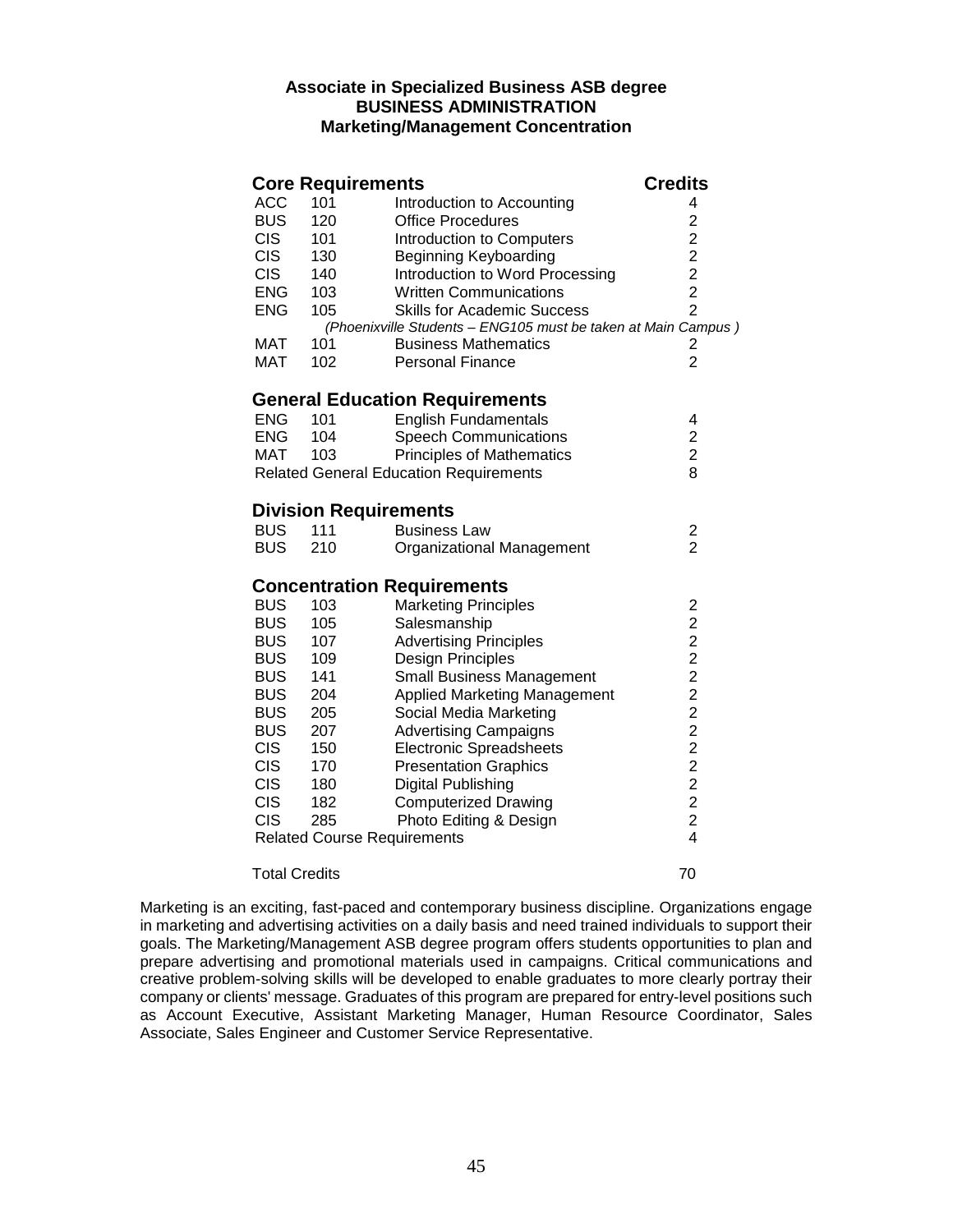# **Associate in Specialized Business ASB degree BUSINESS ADMINISTRATION Office Operations Management**

| <b>ACC</b><br>101<br>Introduction to Accounting<br>4<br><b>BUS</b><br>120<br><b>Office Procedures</b><br>$\overline{c}$<br>$\overline{2}$<br><b>CIS</b><br>101<br>Introduction to Computers<br>$\overline{c}$<br><b>CIS</b><br>130<br>Beginning Keyboarding<br>$\overline{c}$<br><b>CIS</b><br>Introduction to Word Processing<br>140<br>$\frac{2}{2}$<br>ENG<br>103<br><b>Written Communications</b><br>105<br><b>ENG</b><br><b>Skills for Academic Success</b><br>(Phoenixville Students - ENG105 must be taken at Main Campus)<br>101<br>MAT<br><b>Business Mathematics</b><br>$\overline{c}$<br>$\overline{2}$<br><b>MAT</b><br>102<br><b>Personal Finance</b><br><b>General Education Requirements</b><br><b>ENG</b><br><b>English Fundamentals</b><br>101<br>4<br>104<br><b>Speech Communications</b><br>$\overline{2}$<br><b>ENG</b><br>MAT<br>103<br><b>Principles of Mathematics</b><br>$\overline{2}$<br><b>Related General Education Requirements</b><br>8<br><b>Division Requirements</b><br><b>BUS</b><br>111<br><b>Business Law</b><br>2<br>$\overline{2}$<br>210<br>BUS<br>Organizational Management<br><b>Office Specialization Requirements</b><br>See next page for course requirements<br><b>Related Course Selections</b><br>12<br>Selected in consultation with the Academic Department<br><b>Total of Requirements</b> |  |    | <b>Core Requirements</b> | <b>Credits</b> |    |  |  |  |
|----------------------------------------------------------------------------------------------------------------------------------------------------------------------------------------------------------------------------------------------------------------------------------------------------------------------------------------------------------------------------------------------------------------------------------------------------------------------------------------------------------------------------------------------------------------------------------------------------------------------------------------------------------------------------------------------------------------------------------------------------------------------------------------------------------------------------------------------------------------------------------------------------------------------------------------------------------------------------------------------------------------------------------------------------------------------------------------------------------------------------------------------------------------------------------------------------------------------------------------------------------------------------------------------------------------------------------------------|--|----|--------------------------|----------------|----|--|--|--|
|                                                                                                                                                                                                                                                                                                                                                                                                                                                                                                                                                                                                                                                                                                                                                                                                                                                                                                                                                                                                                                                                                                                                                                                                                                                                                                                                              |  |    |                          |                |    |  |  |  |
|                                                                                                                                                                                                                                                                                                                                                                                                                                                                                                                                                                                                                                                                                                                                                                                                                                                                                                                                                                                                                                                                                                                                                                                                                                                                                                                                              |  |    |                          |                |    |  |  |  |
|                                                                                                                                                                                                                                                                                                                                                                                                                                                                                                                                                                                                                                                                                                                                                                                                                                                                                                                                                                                                                                                                                                                                                                                                                                                                                                                                              |  |    |                          |                |    |  |  |  |
|                                                                                                                                                                                                                                                                                                                                                                                                                                                                                                                                                                                                                                                                                                                                                                                                                                                                                                                                                                                                                                                                                                                                                                                                                                                                                                                                              |  |    |                          |                |    |  |  |  |
|                                                                                                                                                                                                                                                                                                                                                                                                                                                                                                                                                                                                                                                                                                                                                                                                                                                                                                                                                                                                                                                                                                                                                                                                                                                                                                                                              |  |    |                          |                |    |  |  |  |
|                                                                                                                                                                                                                                                                                                                                                                                                                                                                                                                                                                                                                                                                                                                                                                                                                                                                                                                                                                                                                                                                                                                                                                                                                                                                                                                                              |  |    |                          |                |    |  |  |  |
|                                                                                                                                                                                                                                                                                                                                                                                                                                                                                                                                                                                                                                                                                                                                                                                                                                                                                                                                                                                                                                                                                                                                                                                                                                                                                                                                              |  |    |                          |                |    |  |  |  |
|                                                                                                                                                                                                                                                                                                                                                                                                                                                                                                                                                                                                                                                                                                                                                                                                                                                                                                                                                                                                                                                                                                                                                                                                                                                                                                                                              |  |    |                          |                |    |  |  |  |
|                                                                                                                                                                                                                                                                                                                                                                                                                                                                                                                                                                                                                                                                                                                                                                                                                                                                                                                                                                                                                                                                                                                                                                                                                                                                                                                                              |  |    |                          |                |    |  |  |  |
|                                                                                                                                                                                                                                                                                                                                                                                                                                                                                                                                                                                                                                                                                                                                                                                                                                                                                                                                                                                                                                                                                                                                                                                                                                                                                                                                              |  |    |                          |                |    |  |  |  |
|                                                                                                                                                                                                                                                                                                                                                                                                                                                                                                                                                                                                                                                                                                                                                                                                                                                                                                                                                                                                                                                                                                                                                                                                                                                                                                                                              |  |    |                          |                |    |  |  |  |
|                                                                                                                                                                                                                                                                                                                                                                                                                                                                                                                                                                                                                                                                                                                                                                                                                                                                                                                                                                                                                                                                                                                                                                                                                                                                                                                                              |  |    |                          |                |    |  |  |  |
|                                                                                                                                                                                                                                                                                                                                                                                                                                                                                                                                                                                                                                                                                                                                                                                                                                                                                                                                                                                                                                                                                                                                                                                                                                                                                                                                              |  |    |                          |                |    |  |  |  |
|                                                                                                                                                                                                                                                                                                                                                                                                                                                                                                                                                                                                                                                                                                                                                                                                                                                                                                                                                                                                                                                                                                                                                                                                                                                                                                                                              |  |    |                          |                |    |  |  |  |
|                                                                                                                                                                                                                                                                                                                                                                                                                                                                                                                                                                                                                                                                                                                                                                                                                                                                                                                                                                                                                                                                                                                                                                                                                                                                                                                                              |  |    |                          |                |    |  |  |  |
|                                                                                                                                                                                                                                                                                                                                                                                                                                                                                                                                                                                                                                                                                                                                                                                                                                                                                                                                                                                                                                                                                                                                                                                                                                                                                                                                              |  |    |                          |                |    |  |  |  |
|                                                                                                                                                                                                                                                                                                                                                                                                                                                                                                                                                                                                                                                                                                                                                                                                                                                                                                                                                                                                                                                                                                                                                                                                                                                                                                                                              |  |    |                          |                |    |  |  |  |
|                                                                                                                                                                                                                                                                                                                                                                                                                                                                                                                                                                                                                                                                                                                                                                                                                                                                                                                                                                                                                                                                                                                                                                                                                                                                                                                                              |  |    |                          |                |    |  |  |  |
|                                                                                                                                                                                                                                                                                                                                                                                                                                                                                                                                                                                                                                                                                                                                                                                                                                                                                                                                                                                                                                                                                                                                                                                                                                                                                                                                              |  |    |                          |                |    |  |  |  |
|                                                                                                                                                                                                                                                                                                                                                                                                                                                                                                                                                                                                                                                                                                                                                                                                                                                                                                                                                                                                                                                                                                                                                                                                                                                                                                                                              |  |    |                          |                |    |  |  |  |
|                                                                                                                                                                                                                                                                                                                                                                                                                                                                                                                                                                                                                                                                                                                                                                                                                                                                                                                                                                                                                                                                                                                                                                                                                                                                                                                                              |  |    |                          |                | 18 |  |  |  |
|                                                                                                                                                                                                                                                                                                                                                                                                                                                                                                                                                                                                                                                                                                                                                                                                                                                                                                                                                                                                                                                                                                                                                                                                                                                                                                                                              |  |    |                          |                |    |  |  |  |
|                                                                                                                                                                                                                                                                                                                                                                                                                                                                                                                                                                                                                                                                                                                                                                                                                                                                                                                                                                                                                                                                                                                                                                                                                                                                                                                                              |  |    |                          |                |    |  |  |  |
|                                                                                                                                                                                                                                                                                                                                                                                                                                                                                                                                                                                                                                                                                                                                                                                                                                                                                                                                                                                                                                                                                                                                                                                                                                                                                                                                              |  |    |                          |                |    |  |  |  |
|                                                                                                                                                                                                                                                                                                                                                                                                                                                                                                                                                                                                                                                                                                                                                                                                                                                                                                                                                                                                                                                                                                                                                                                                                                                                                                                                              |  | 70 |                          |                |    |  |  |  |

Administrative professionals are in high-demand in all industries. The Office Operations Management ASB degree program provides students with fundamental skills for managing daily operations within general corporate, accounting or medical environments. Coursework for the three specializations includes a core understanding of business math principles, personal finance, office procedures and word processing. Graduates of this program are prepared for entry-level positions in a variety of environments such as a Customer Service Manager, Human Resource Manager, Warehouse Manager, Office Supervisor, Medical Admissions Manager, Patient Service Advocate, Home Healthcare Administrator, Financial Office Manager, or Business Manager among others.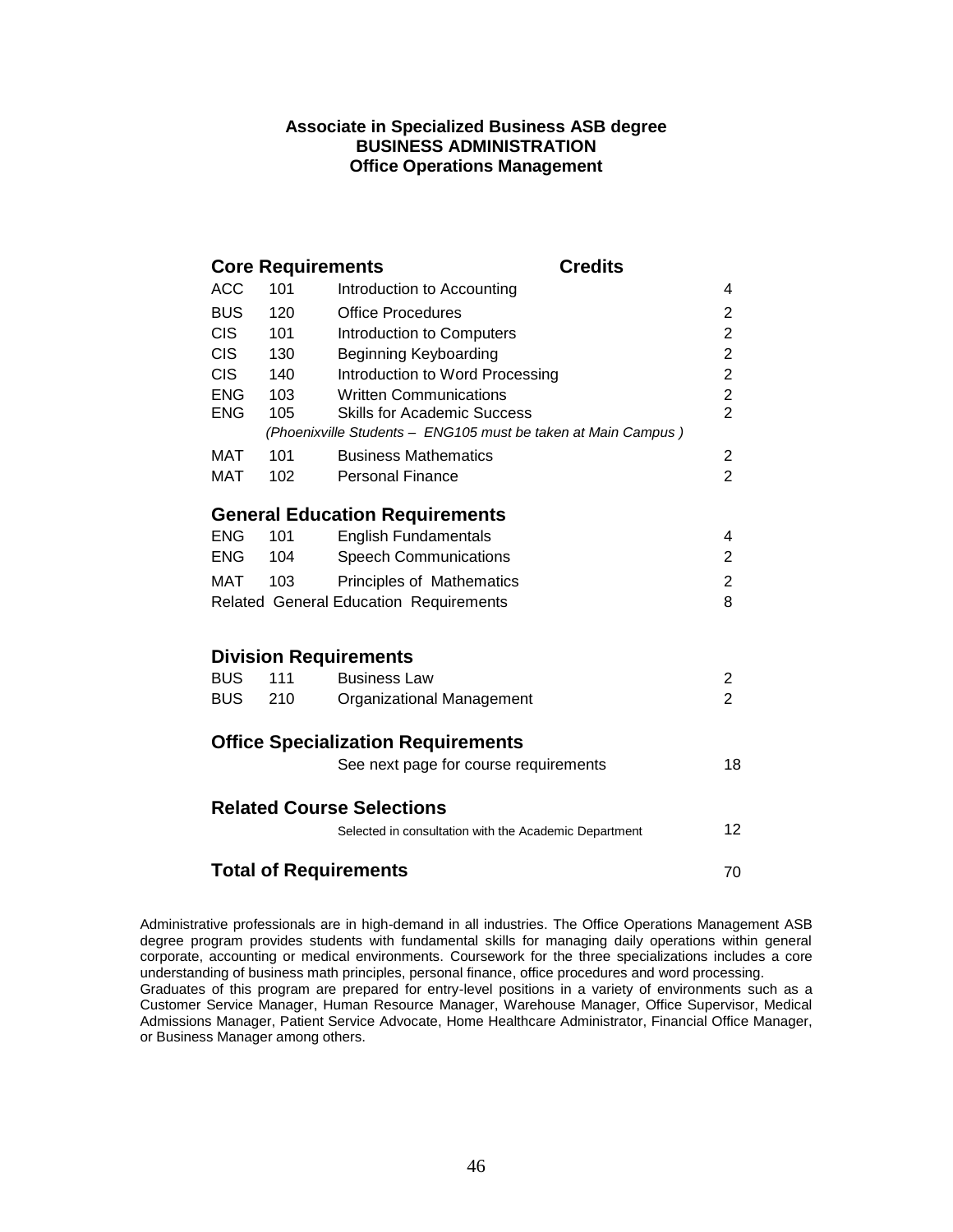# **BUSINESS ADMINISTRATION Office Operations Management**

Students are to choose one of the following office specializations

# **Accounting Office Specialization**

| ACC        | 200                                       | <b>Computerized Accounting</b> |   |
|------------|-------------------------------------------|--------------------------------|---|
| ACC        | 201                                       | <b>Payroll Accounting</b>      | 4 |
| ACC        | 202                                       | Intermediate Accounting        | 4 |
| ACC        | 207                                       | <b>Federal Income Taxes</b>    | 4 |
| <b>CIS</b> | 150                                       | <b>Electronic Spreadsheets</b> | 2 |
| <b>CIS</b> | 160                                       | Database Management            |   |
|            | 18<br><b>Total Specialization Credits</b> |                                |   |

# **Medical Office Specialization**

| <b>CIS</b> | 150 | <b>Electronic Spreadsheets</b>      | 2  |
|------------|-----|-------------------------------------|----|
| MED        | 103 | <b>Fundamentals of Health Care</b>  | 2  |
| MED        | 110 | <b>Medical Terminology</b>          | 4  |
| <b>MED</b> | 206 | Medical Insurance and Billing       | 2  |
| MED        | 208 | <b>Computerized Medical Office</b>  | 2  |
| <b>MED</b> | 250 | Introduction to Medical Coding      | 2  |
| MED        | 251 | Intermediate Medical Coding         | 2  |
| MED        | 252 | <b>Advanced Medical Coding</b>      | 2  |
|            |     | <b>Total Specialization Credits</b> | 18 |

# **Word Processing Office Specialization**

| <b>CIS</b> | 150                                       | <b>Electronic Spreadsheets</b>          | 2 |  |
|------------|-------------------------------------------|-----------------------------------------|---|--|
| <b>CIS</b> | 160                                       | Database Management                     | 2 |  |
| <b>CIS</b> | 170                                       | <b>Presentation Graphics</b>            | 2 |  |
| <b>CIS</b> | 180                                       | Digital Publishing                      | 2 |  |
| <b>CIS</b> | 201                                       | <b>Systems Management</b>               | 2 |  |
| <b>CIS</b> | 244                                       | Applied Word Processing                 | 2 |  |
| <b>CIS</b> | 250                                       | <b>Advanced Electronic Spreadsheets</b> | 2 |  |
| <b>CIS</b> | 280                                       | <b>Advanced Digital Publishing</b>      | 2 |  |
| <b>CIS</b> | 285                                       | Photo Editing & Design                  | 2 |  |
|            | <b>Total Specialization Credits</b><br>18 |                                         |   |  |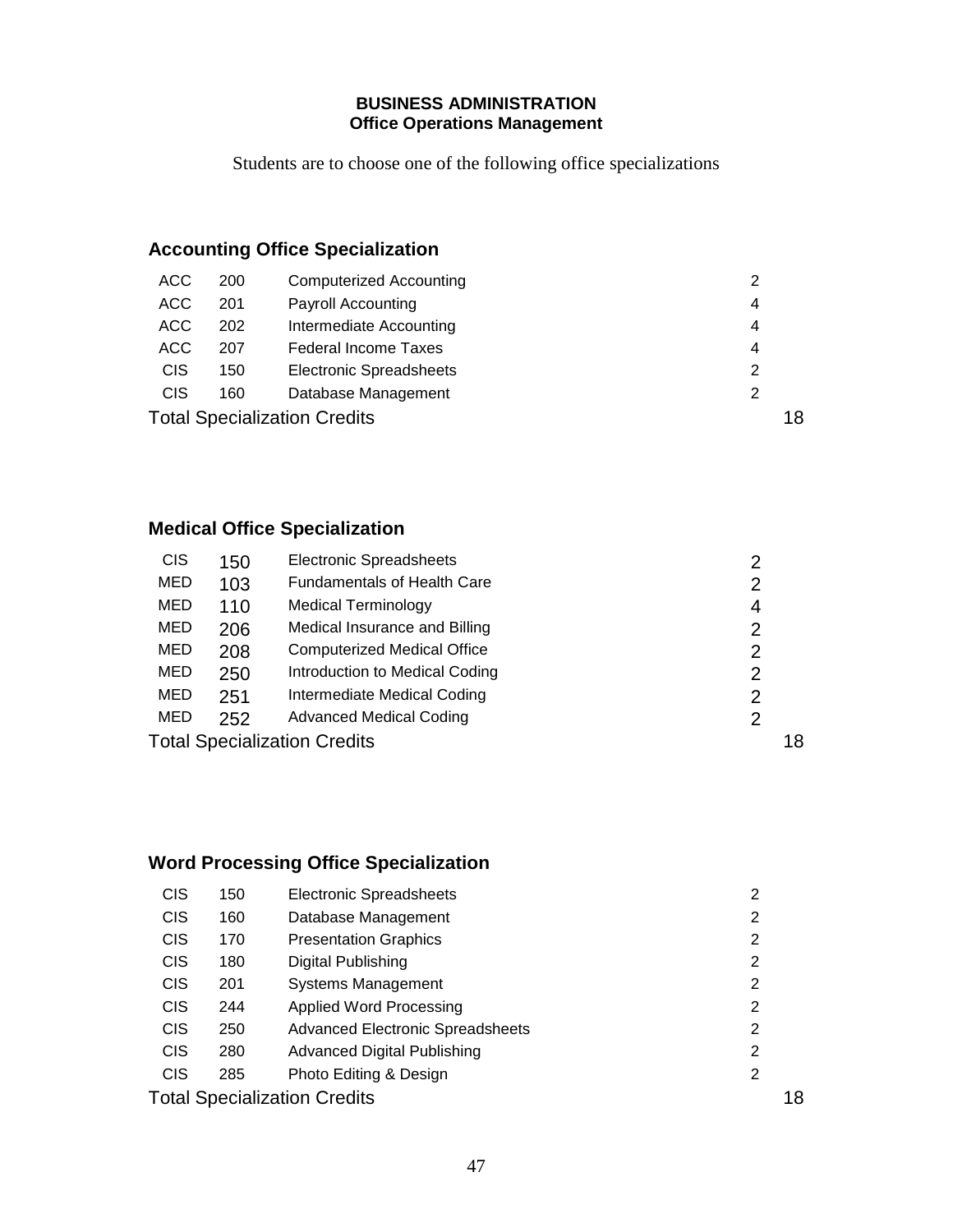# **Associate in Specialized Business ASB degree BUSINESS ADMINISTRATION Paralegal Studies**

|                          | <b>Core Requirements</b>           |                                                                                              | <b>Credits</b>                             |
|--------------------------|------------------------------------|----------------------------------------------------------------------------------------------|--------------------------------------------|
| <b>ACC</b>               | 101                                | Introduction to Accounting                                                                   | 4                                          |
| <b>BUS</b>               | 120                                | <b>Office Procedures</b>                                                                     | $\overline{c}$                             |
| <b>CIS</b>               | 101                                | Introduction to Computers                                                                    | $\overline{2}$                             |
| <b>CIS</b>               | 130                                | Beginning Keyboarding                                                                        |                                            |
| <b>CIS</b>               | 140                                | Introduction to Word Processing                                                              | $\begin{array}{c} 2 \\ 2 \\ 2 \end{array}$ |
| ENG                      | 103                                | <b>Written Communications</b>                                                                |                                            |
| <b>ENG</b>               | 105                                | <b>Skills for Academic Success</b>                                                           | $\overline{2}$                             |
| MAT                      | 101                                | (Phoenixville Students - ENG105 must be taken at Main Campus)<br><b>Business Mathematics</b> |                                            |
| <b>MAT</b>               | 102                                | <b>Personal Finance</b>                                                                      | 2<br>$\overline{2}$                        |
|                          |                                    |                                                                                              |                                            |
|                          |                                    | <b>General Education Requirements</b>                                                        |                                            |
| ENG                      | 101                                | <b>English Fundamentals</b>                                                                  | 4                                          |
| <b>ENG</b>               | 104                                | <b>Speech Communications</b>                                                                 | $\overline{c}$                             |
| MAT                      | 103                                | <b>Principles of Mathematics</b>                                                             | $\overline{c}$                             |
|                          |                                    | <b>Related General Education Requirements</b>                                                | 8                                          |
|                          | <b>Division Requirements</b>       |                                                                                              |                                            |
| <b>BUS</b>               | 111                                | <b>Business Law</b>                                                                          | $\overline{\mathbf{c}}$                    |
| <b>BUS</b>               | 210                                | Organizational Management                                                                    | $\overline{2}$                             |
|                          |                                    |                                                                                              |                                            |
|                          |                                    | <b>Concentration Requirements</b>                                                            |                                            |
| <b>ACC</b>               | 200                                | <b>Computerized Accounting</b>                                                               |                                            |
| <b>BUS</b>               | 103                                | <b>Marketing Principles</b>                                                                  |                                            |
| <b>CIS</b>               | 244                                | <b>Applied Word Processing</b>                                                               |                                            |
| <b>PLS</b>               | 120                                | Legal Research                                                                               |                                            |
| <b>PLS</b>               | 140                                | Legal Writing                                                                                |                                            |
| <b>PLS</b>               | 160                                | Civil Procedure & Litigation                                                                 |                                            |
| <b>PLS</b>               | 180                                | <b>Bankruptcy Law</b>                                                                        |                                            |
| <b>PLS</b>               | 210                                | Wills, Estates, and Trusts                                                                   |                                            |
| <b>PLS</b><br><b>PLS</b> | 230<br>250                         | Domestic Relations/Family Law<br><b>Tort Law</b>                                             |                                            |
| <b>PLS</b>               | 260                                | <b>Commercial and Employment Law</b>                                                         |                                            |
| <b>PLS</b>               | 270                                | Real Estate Law                                                                              |                                            |
| <b>PLS</b>               | 290                                | <b>Criminal Law</b>                                                                          | 2 2 2 2 2 2 2 2 2 2 2 2                    |
|                          | <b>Related Course Requirements</b> |                                                                                              | $\overline{4}$                             |
|                          |                                    |                                                                                              |                                            |
| <b>Total Credits</b>     |                                    |                                                                                              | 70                                         |
|                          |                                    |                                                                                              |                                            |

The Paralegal ASB degree program provides the critical thinking skills necessary to assist attorneys and administratively manage a legal office. A wide variety of career opportunities is available when you decide to enter one of today's fastest growing occupations. A Paralegal will research, analyze information, and prepare written reports. Paralegals may also interview witnesses, obtain affidavits, and administratively support the attorney during the trial. Computer research, course work in a variety of legal specialties, and practical legal skills are among the highlights of this program. Students enrolled in the Paralegal program during the day should be aware that they will be required to attend evening classes to complete the program.

Graduates of this program are prepared for entry-level positions such as a Paralegal, Court Clerk, Office Manager and Compliance Agent in private law firms, government agencies and municipalities, real estate and insurance firms, banks, and corporate law departments.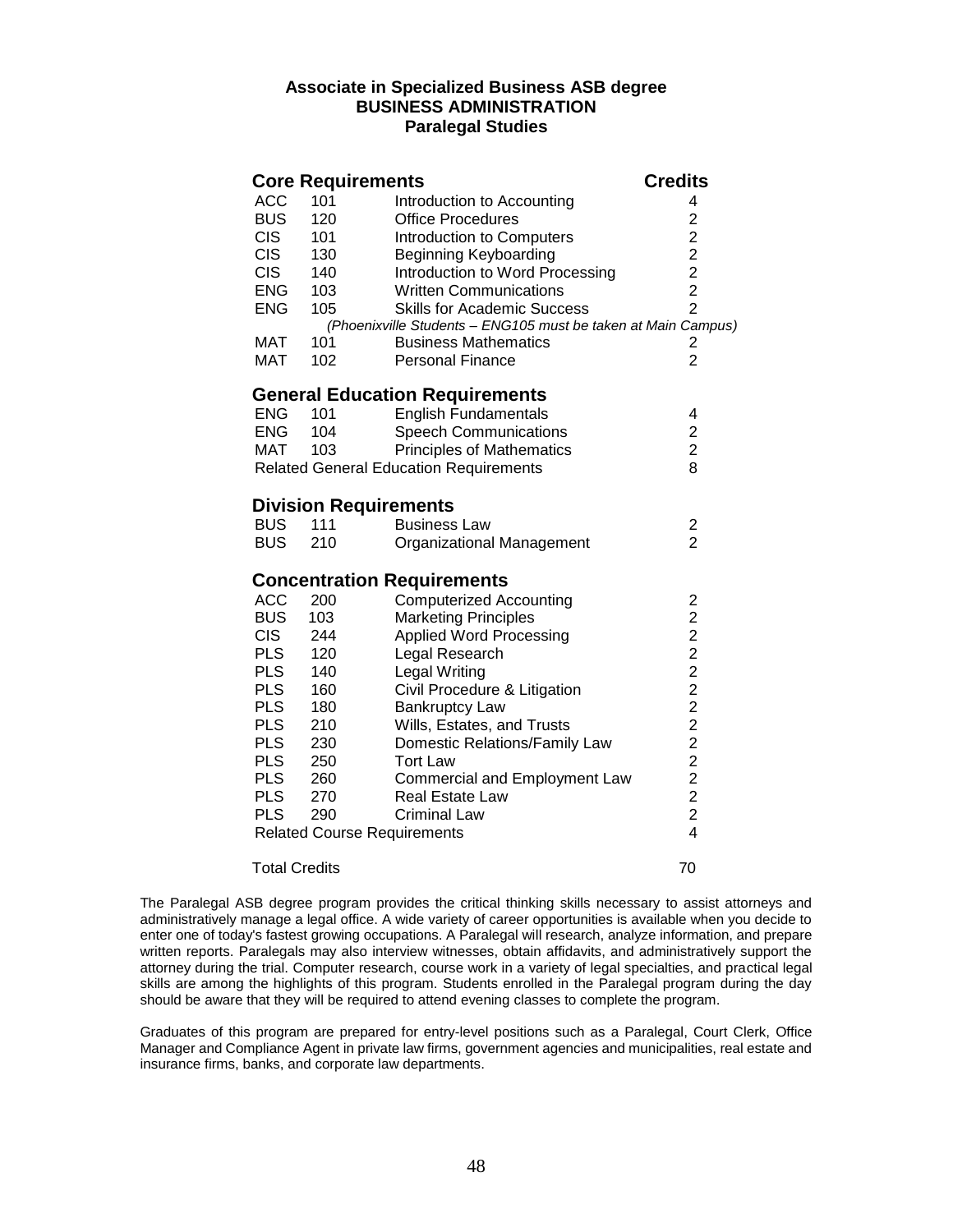# **Diploma Accounting Specialist**

# **Credits**

| <b>ACC</b>                 | 101 | Introduction to Accounting       | 4 |  |
|----------------------------|-----|----------------------------------|---|--|
| <b>ACC</b>                 | 200 | <b>Computerized Accounting</b>   | 2 |  |
| ACC                        | 201 | Payroll Accounting               | 4 |  |
| <b>ACC</b>                 | 202 | Intermediate Accounting          | 4 |  |
| <b>CIS</b>                 | 101 | Introduction to Computers        | 2 |  |
| <b>CIS</b>                 | 130 | Beginning Keyboarding            | 2 |  |
| MAT                        | 101 | <b>Business Mathematics</b>      | 2 |  |
| MAT                        | 103 | <b>Principles of Mathematics</b> | 2 |  |
| <b>ENG</b>                 | 101 | <b>English Fundamentals</b>      | 4 |  |
| <b>PSY</b>                 | 101 | Introduction to Psychology       | 2 |  |
|                            |     | *Related Course Requirements     | 2 |  |
| <b>Total Credits</b><br>30 |     |                                  |   |  |
|                            |     |                                  |   |  |

\* *Phoenixville Students – ENG105 must be taken at the Main Campus as a related course requirement.*

The Accounting Specialist diploma program opens the door to employment in an accounting office or in a general office setting with a strong accounting component. Accounting courses include introductory and intermediate levels, with Payroll Accounting and Computerized Accounting as an extra focus. Accounting Specialists also learn basic computer skills to build competency in a business environment. Graduates of this program are prepared for entry-level positions such as an Accounts Payable/Receivable Clerk, Accounting Assistant, Payroll Clerk, Bank Teller, or Collections Representative.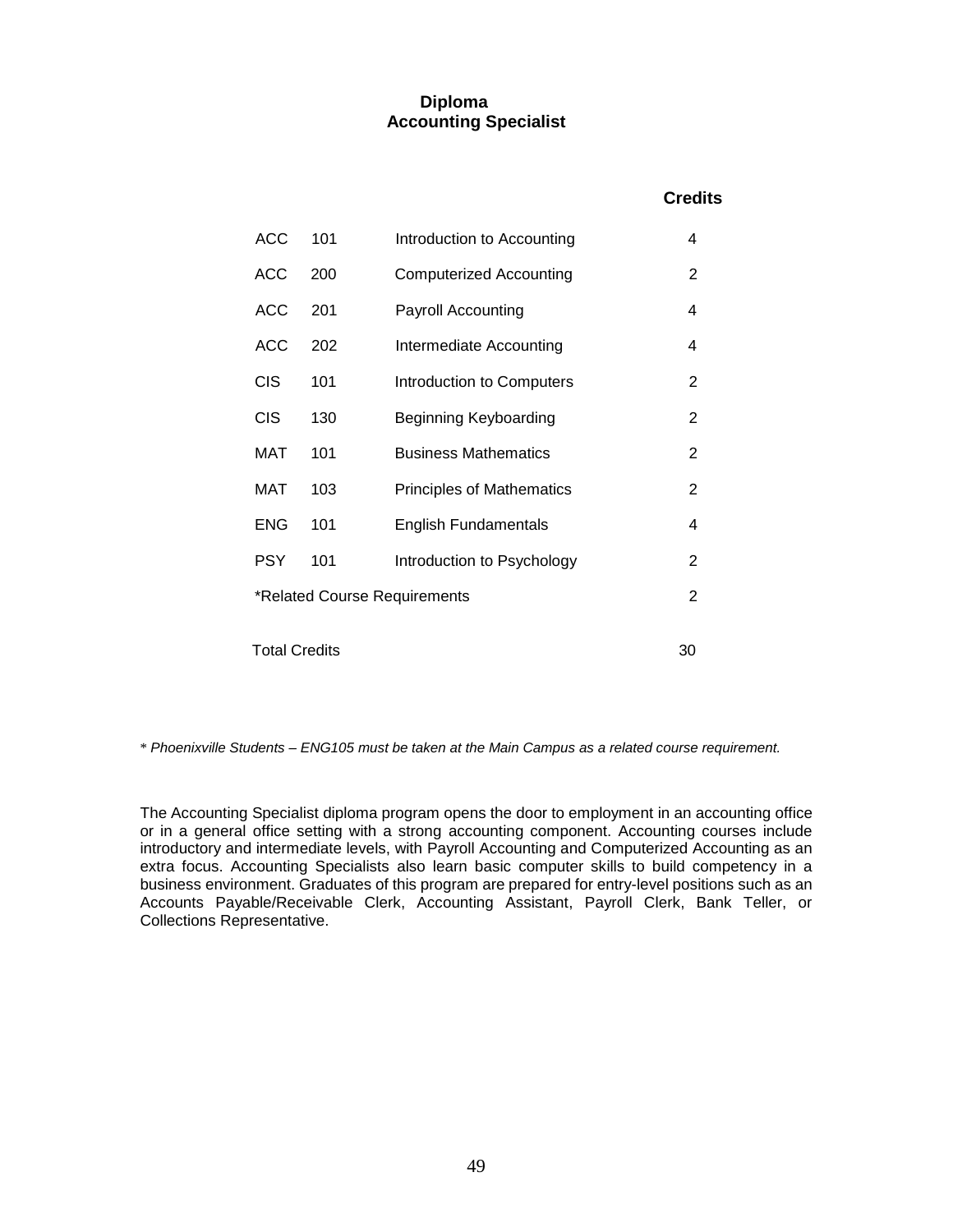# **Diploma Administrative Office Specialist**

# **Credits**

| <b>ACC</b> | 101                               | Introduction to Accounting       | 4              |  |  |
|------------|-----------------------------------|----------------------------------|----------------|--|--|
| <b>BUS</b> | 120                               | <b>Office Procedures</b>         | 2              |  |  |
| <b>CIS</b> | 101                               | Introduction to Computers        | 2              |  |  |
| <b>CIS</b> | 130                               | <b>Beginning Keyboarding</b>     | 2              |  |  |
| <b>CIS</b> | 140                               | Introduction to Word Processing  | 2              |  |  |
| <b>CIS</b> | 150                               | <b>Electronic Spreadsheets</b>   | 2              |  |  |
| <b>CIS</b> | 160                               | Database Management              | 2              |  |  |
| <b>CIS</b> | 170                               | <b>Presentation Graphics</b>     | $\overline{2}$ |  |  |
| <b>CIS</b> | 244                               | <b>Applied Word Processing</b>   | $\overline{2}$ |  |  |
| <b>ENG</b> | 101                               | <b>English Fundamentals</b>      | 4              |  |  |
| <b>ENG</b> | 103                               | <b>Written Communications</b>    | $\overline{2}$ |  |  |
| <b>ENG</b> | 104                               | <b>Speech Communications</b>     | $\overline{2}$ |  |  |
| <b>MAT</b> | 101                               | <b>Business Mathematics</b>      | 2              |  |  |
| <b>MAT</b> | 103                               | <b>Principles of Mathematics</b> | 2              |  |  |
| <b>PSY</b> | 101                               | Introduction to Psychology       | 2              |  |  |
|            | *Related Course Requirements<br>6 |                                  |                |  |  |
|            | <b>Total Credits</b><br>40        |                                  |                |  |  |

\* *Phoenixville Students – ENG105 must be taken at the Main Campus as a related course requirement.*

The Administrative Office Specialist diploma program is geared toward the individual looking for an all-around business education. Coursework in this program gives the student the basic knowledge necessary for entering the business world. It is also a solid program for those employed in an office environment needing skill refreshers or upgrades. Office skills such as keyboarding and office procedures are taught, along with introductory classes in Microsoft Word, Access (database management), Excel (electronic spreadsheets), and the basics of accounting and business communications.

Employers look to their employees for a complement of skills and multi-tasking capabilities. Whether in a one-person office or a support position in a larger corporate setting, graduates of this program are prepared for entry-level positions such as a Data-Entry Associate, Shipping Clerk, Call-Center Coordinator, and Administrative/Mail Room Clerk.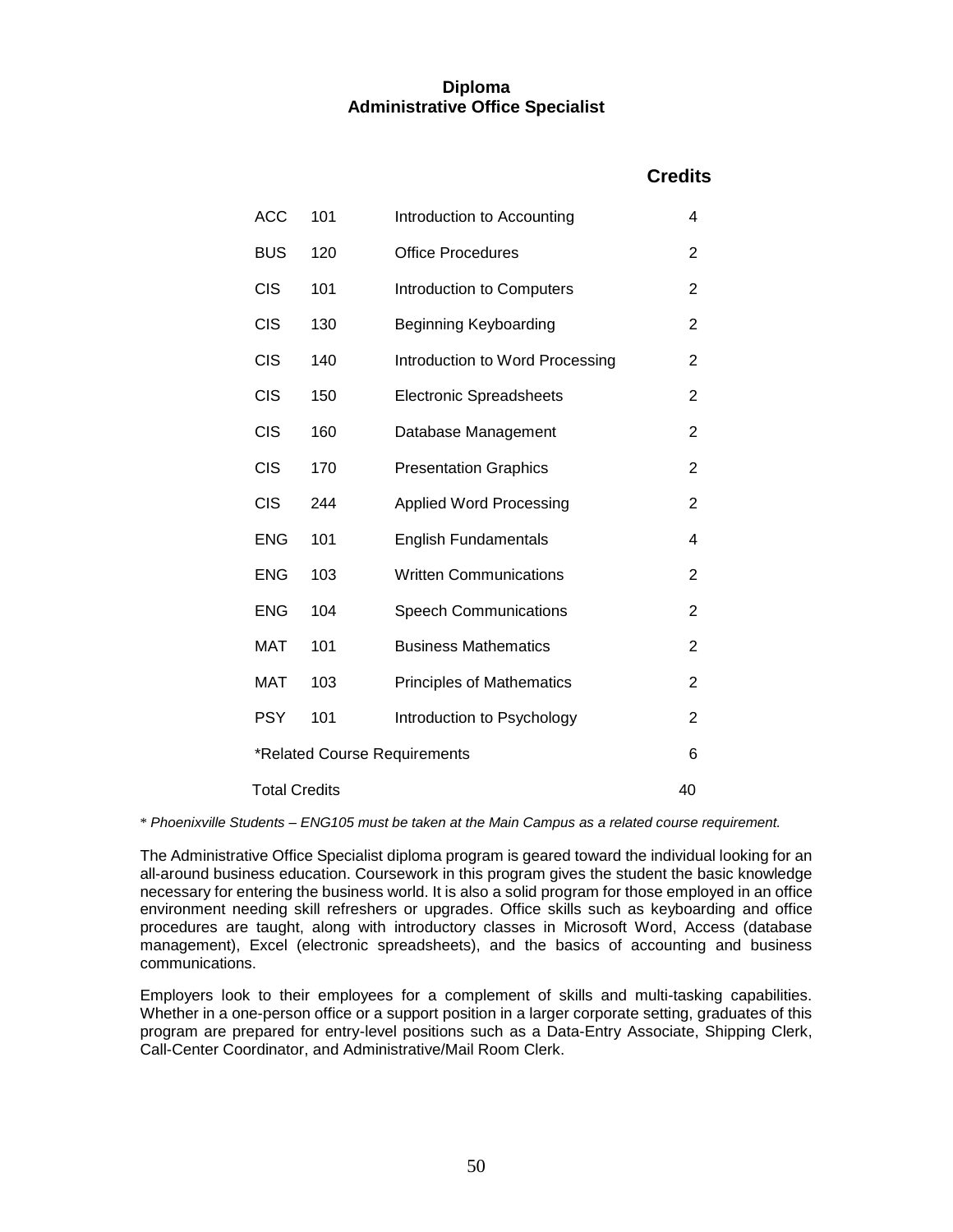# **COMPUTER TECHNOLOGIES DIVISION**

The programs in the Computer Technologies Division are organized as follows:

# **ASSOCIATE IN SPECIALIZED BUSINESS DEGREE PROGRAM**

The Computer Technologies Division ASB degree program are divided into core requirements, general education requirements, division requirements, and courses in the student's area of concentration. These programs require 70 credits for successful completion. The completion time is dependent upon the number of credits a student successfully completes each semester.

# **COMPUTER TECHNOLOGIES - COMPUTER GRAPHICS & DESIGN COMPUTER TECHNOLOGIES - NETWORK ADMINISTRATION COMPUTER TECHNOLOGIES - WEB SECURITY AND ADMINISTRATION COMPUTER TECHNOLOGIES - WEB DESIGN**

### **DIPLOMA PROGRAMS**

**Computer Applications Specialist** This diploma requires 30 credits for successful completion.

### **Computer Graphics Specialist**

This diploma requires 30 credits for successful completion.

# **Technical Support Specialist**

This diploma requires 30 credits for successful completion.

### **Web Design Specialist**

This diploma requires 30 credits for successful completion.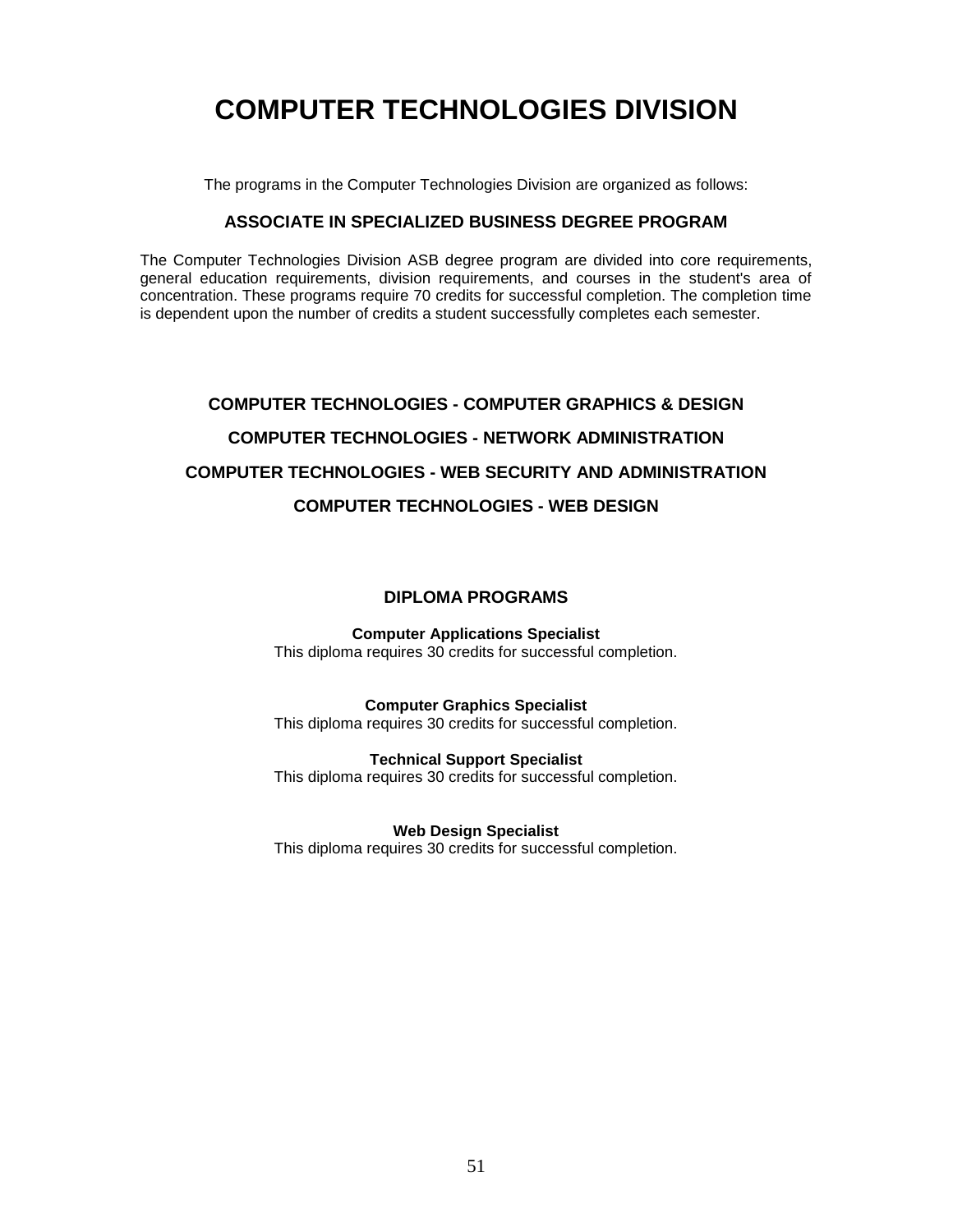# **Associate in Specialized Business ASB degree COMPUTER TECHNOLOGIES Computer Graphics and Design**

|            |     | <b>Core Requirements</b>                                                                            | <b>Credits</b>          |
|------------|-----|-----------------------------------------------------------------------------------------------------|-------------------------|
| ACC        | 101 | Introduction to Accounting                                                                          | 4                       |
| <b>BUS</b> | 111 | <b>Business Law I</b>                                                                               | $\overline{\mathbf{c}}$ |
| <b>BUS</b> | 120 | <b>Office Procedures</b>                                                                            |                         |
| <b>CIS</b> | 101 | Introduction to Computers                                                                           |                         |
| <b>CIS</b> | 130 | <b>Beginning Keyboarding</b>                                                                        |                         |
| <b>CIS</b> | 140 | Introduction to Word Processing                                                                     | 2222                    |
| <b>ENG</b> | 103 | <b>Written Communications</b>                                                                       |                         |
| <b>ENG</b> | 105 | <b>Skills for Academic Success</b><br>(Phoenixville Students - ENG105 must be taken at Main Campus) | $\overline{2}$          |
| <b>MAT</b> | 101 | <b>Business Mathematics</b>                                                                         | 2                       |
|            |     |                                                                                                     |                         |
|            |     | <b>General Education Requirements</b>                                                               |                         |
| <b>ENG</b> | 101 | <b>English Fundamentals</b>                                                                         | 4                       |
| <b>ENG</b> | 104 | <b>Speech Communications</b>                                                                        | $\frac{2}{2}$           |
| MAT        | 103 | <b>Principles of Mathematics</b>                                                                    |                         |
|            |     | <b>Related General Education Requirements</b>                                                       | 8                       |
|            |     | <b>Division Requirements</b>                                                                        |                         |
| <b>CIS</b> | 110 | Introduction to Networking                                                                          |                         |
| <b>CIS</b> | 201 | <b>Systems Management</b>                                                                           | $\frac{2}{2}$           |
|            |     | <b>Concentration Requirements</b>                                                                   |                         |
| <b>BUS</b> | 103 | <b>Marketing Principles</b>                                                                         | $\overline{\mathbf{c}}$ |
| <b>BUS</b> | 107 | <b>Advertising Principles</b>                                                                       |                         |
| <b>BUS</b> | 109 | Design Principles                                                                                   |                         |
| <b>CIS</b> | 170 | <b>Presentation Graphics</b>                                                                        |                         |
| <b>CIS</b> | 180 | Digital Publishing                                                                                  |                         |
| <b>CIS</b> | 181 | Typography                                                                                          |                         |
| <b>CIS</b> | 182 | <b>Computerized Drawing</b>                                                                         |                         |
| <b>CIS</b> | 207 | Multimedia Applications                                                                             |                         |
| <b>CIS</b> | 280 | <b>Advanced Digital Publishing</b>                                                                  |                         |
| <b>CIS</b> | 282 | <b>Advanced Computerized Drawing</b>                                                                | 22222222224             |
| <b>CIS</b> | 283 | Digital Video Editing                                                                               |                         |
| <b>CIS</b> | 285 | Photo Editing and Design                                                                            |                         |
| <b>CIS</b> | 286 | Advanced Photo Editing and Design                                                                   |                         |
|            |     | <b>Related Course Requirements</b>                                                                  |                         |
|            |     |                                                                                                     |                         |

## **Total Credits** 70

The Computer Graphics and Design ASB degree program allow students use their talents to create realistic and abstract works or images. The student will be prepared to create advertising brochures, newspaper advertisements, reports, and newsletters for both internal and external distribution for a variety of business sectors. As a computer graphics major, you will use your computer skills to layout and experiment with designs, formats, and color combinations before the final printing of the work. Students learn basic principles of computer graphic design, along with the most current computer hardware technology and software programs for application in a variety of creative businesses. Students enrolled in this program during the day should be aware that they will be required to attend evening classes for concentration requirements to complete the ASB degree. Graduates of this program are prepared for entry-level positions such as a Creative Assistant, Assistant Art Director, Packaging Designer, Layout Artist, and Production Assistant.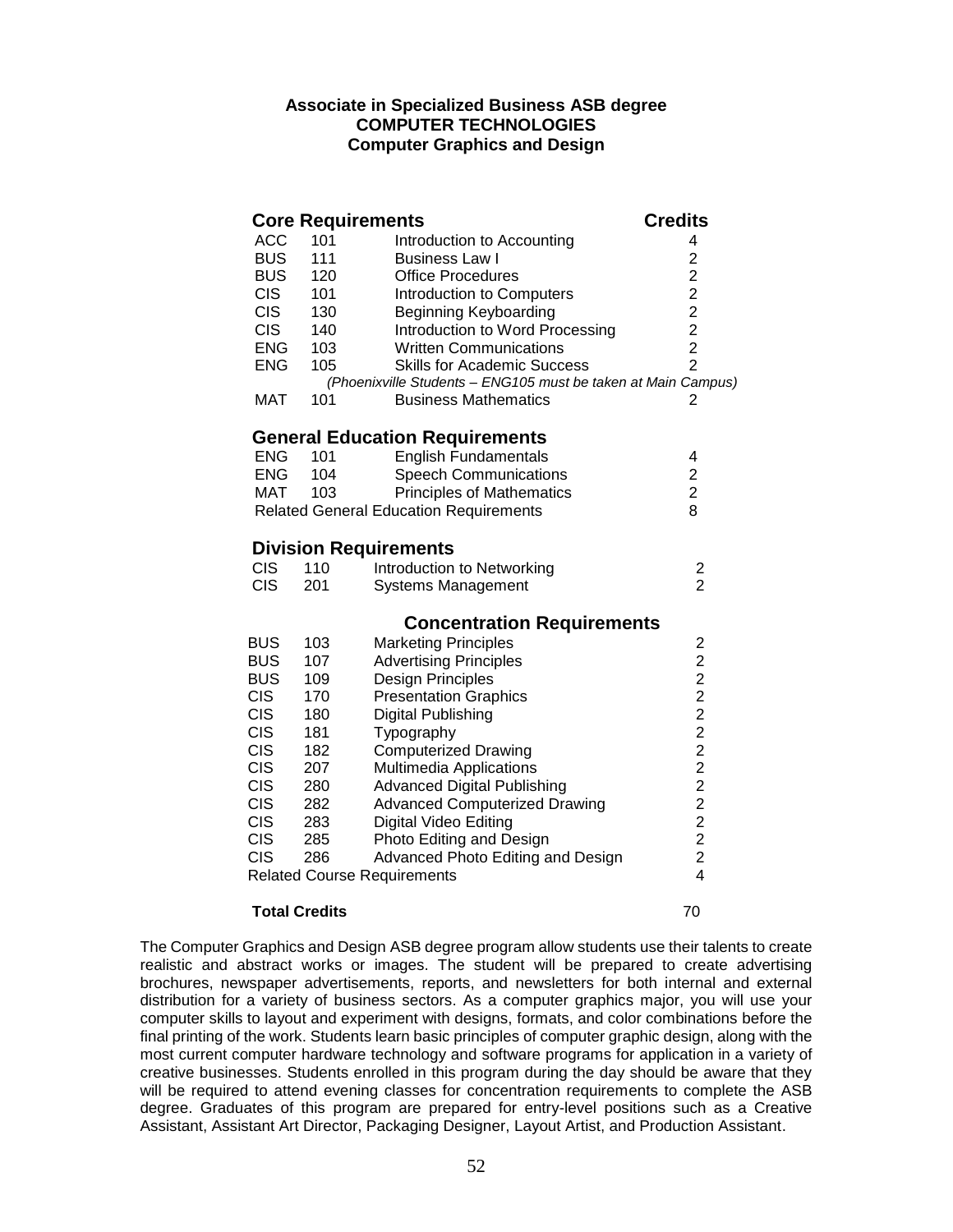## **Associate in Specialized Business ASB degree COMPUTER TECHNOLOGIES Network Administration**

|                  |                      | <b>Core Requirements</b>                                      | <b>Credits</b>          |
|------------------|----------------------|---------------------------------------------------------------|-------------------------|
| ACC              | 101                  | Introduction to Accounting                                    | 4                       |
| <b>BUS</b>       | 111                  | <b>Business Law I</b>                                         | $\overline{2}$          |
| <b>BUS</b>       | 120                  | <b>Office Procedures</b>                                      | $\overline{c}$          |
| <b>CIS</b>       | 101                  | Introduction to Computers                                     |                         |
| <b>CIS</b>       | 130                  | <b>Beginning Keyboarding</b>                                  |                         |
| <b>CIS</b>       | 140                  | Introduction to Word Processing                               |                         |
| <b>ENG</b>       | 103                  | <b>Written Communications</b>                                 | 2222                    |
| <b>ENG</b>       | 105                  | <b>Skills for Academic Success</b>                            |                         |
|                  |                      | (Phoenixville Students - ENG105 must be taken at Main Campus) |                         |
| <b>MAT</b>       | 101                  | <b>Business Mathematics</b>                                   | 2                       |
|                  |                      | <b>General Education Requirements</b>                         |                         |
| ENG              | 101                  | <b>English Fundamentals</b>                                   | 4                       |
| <b>ENG</b>       | 104                  | <b>Speech Communications</b>                                  |                         |
| MAT              | 103                  | <b>Principles of Mathematics</b>                              | $\frac{2}{2}$           |
|                  |                      | <b>Related General Education Requirements</b>                 | 8                       |
|                  |                      | <b>Division Requirements</b>                                  |                         |
| <b>CIS</b>       | 110                  | Introduction to Networking                                    | $\overline{\mathbf{c}}$ |
| <b>CIS</b>       | 201                  | <b>Systems Management</b>                                     | $\overline{2}$          |
|                  |                      | <b>Concentration Requirements</b>                             |                         |
| <b>CIS</b>       | 105                  | <b>Assembling Computer Hardware</b>                           | $\overline{\mathbf{c}}$ |
| <b>CIS</b>       | 160                  | Database Management                                           |                         |
| <b>CIS</b>       | 210                  | <b>Windows Professional</b>                                   | $\frac{2}{4}$           |
| <b>CIS</b>       | 211                  | Windows Server                                                | 4                       |
| <b>CIS</b>       | 213                  | Windows Directory Services                                    | $\overline{\mathbf{4}}$ |
| CIS <sub>.</sub> | 214                  | Network Infrastructures                                       | $\overline{4}$          |
| CIS              | 217                  | <b>Administering Database Servers</b>                         | 4                       |
| <b>CIS</b>       | 220                  | <b>Network Security</b>                                       | $\overline{2}$          |
|                  |                      | <b>Related Course Requirements</b>                            | $\overline{4}$          |
|                  | <b>Total Credits</b> |                                                               | 70                      |

Computers and computer-based technologies change so rapidly that virtually every workplace has a need for highly skilled employees to design and develop their complex computer systems.

Network Administrators use their knowledge and skills to solve complex computer challenges. They develop and implement new computer systems and apply new software to existing systems to maximize computer capabilities. The Network Administration ASB degree program studies business and scientific problems to provide the basic networking tools necessary to design new computer solutions. Students enrolled in this program during the day should be aware that they will be required to attend evening classes for concentration requirements to complete the ASB degree.

Graduates of this program are prepared for entry-level positions such as a Network Administrator/Facilitator, Systems Administrator, Network Specialist, and Information Technology Manager/Specialist.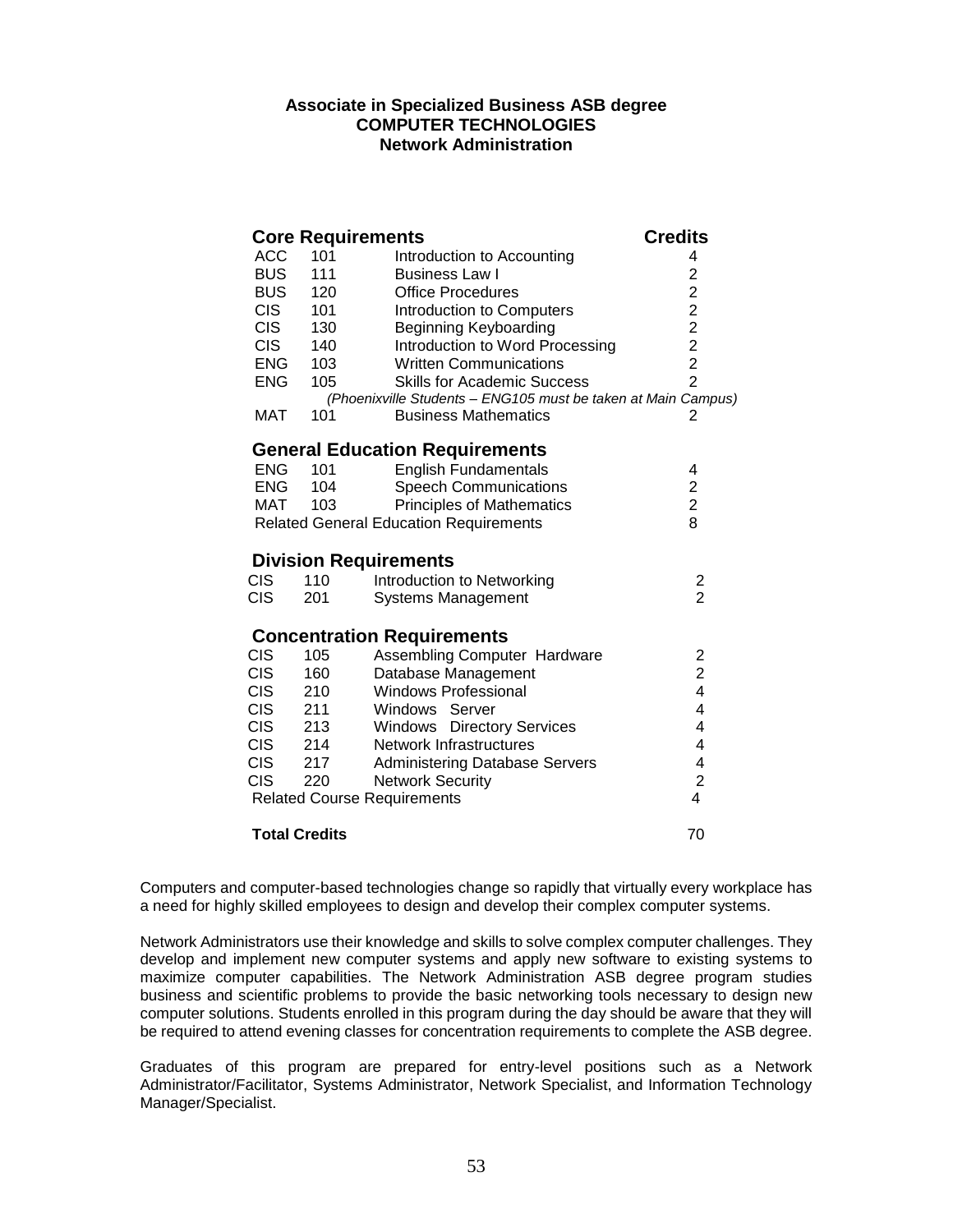## **Associate in Specialized Business ASB degree COMPUTER TECHNOLOGIES Web Design**

|            |     | <b>Core Requirements</b>                                      | <b>Credits</b> |
|------------|-----|---------------------------------------------------------------|----------------|
| <b>ACC</b> | 101 | Introduction to Accounting                                    | 4              |
| <b>BUS</b> | 111 | <b>Business Law I</b>                                         |                |
| <b>BUS</b> | 120 | <b>Office Procedures</b>                                      |                |
| <b>CIS</b> | 101 | Introduction to Computers                                     | 222222         |
| <b>CIS</b> | 130 | <b>Beginning Keyboarding</b>                                  |                |
| <b>CIS</b> | 140 | Introduction to Word Processing                               |                |
| <b>ENG</b> | 103 | <b>Written Communications</b>                                 |                |
| <b>ENG</b> | 105 | <b>Skills for Academic Success</b>                            | $\overline{2}$ |
|            |     | (Phoenixville Students - ENG105 must be taken at Main Campus) |                |
| <b>MAT</b> | 101 | <b>Business Mathematics</b>                                   | 2              |
|            |     | <b>General Education Requirements</b>                         |                |
| <b>ENG</b> | 101 | <b>English Fundamentals</b>                                   | 4              |
| <b>ENG</b> | 104 | <b>Speech Communications</b>                                  | $\overline{c}$ |
| MAT        | 103 | <b>Principles of Mathematics</b>                              | $\overline{2}$ |
|            |     | <b>Related General Education Requirements</b>                 | 8              |
|            |     | <b>Division Requirements</b>                                  |                |
| <b>CIS</b> | 110 | Introduction to Networking                                    | 2              |
| <b>CIS</b> | 201 | <b>Systems Management</b>                                     | $\overline{2}$ |
|            |     | <b>Concentration Requirements</b>                             |                |
| <b>BUS</b> | 107 | <b>Advertising Principles</b>                                 | $\overline{c}$ |
| <b>CIS</b> | 121 | Introduction to Web Development                               | $\overline{c}$ |
| <b>CIS</b> | 122 | Introduction to HTML                                          |                |
| <b>CIS</b> | 123 | <b>Web Animation</b>                                          | $\frac{2}{2}$  |
| <b>CIS</b> | 222 | <b>Advanced HTML</b>                                          |                |
| <b>CIS</b> | 223 | <b>Advanced Web Animation</b>                                 | $222$<br>$22$  |
| <b>CIS</b> | 224 | Web Page Design                                               |                |
| <b>CIS</b> | 227 | Web Server                                                    |                |
| <b>CIS</b> | 228 | <b>Dynamic Web Development</b>                                | $\overline{c}$ |
| <b>CIS</b> | 229 | Advanced Dynamic Web Development                              | 4              |
| <b>CIS</b> | 285 | Photoediting and Design                                       | $\overline{c}$ |
| <b>CIS</b> | 286 | Advanced Photoediting and Design                              | $\overline{c}$ |
|            |     | <b>Related Course Requirements</b>                            | 4              |
|            |     |                                                               |                |

### **Total Credits** 70

Students in the Web Design ASB degree program will be trained to design, build, and maintain pages for publication on the Internet. Students will translate client concepts into concrete examples, publish pages to servers, and act as liaison between their respective organizations and clients. Students will also develop critical communications and creative problem solving skills that will strengthen professional relationships and ensure client goals are reached. Students enrolled in this program during the day should be aware that they will be required to attend evening classes for concentration requirements to complete the ASB degree.

Graduates of this program are prepared for entry-level positions such as a Web (Graphic) Designer, Webmaster, Interactive Designer, Interface Developer and SEO Specialist.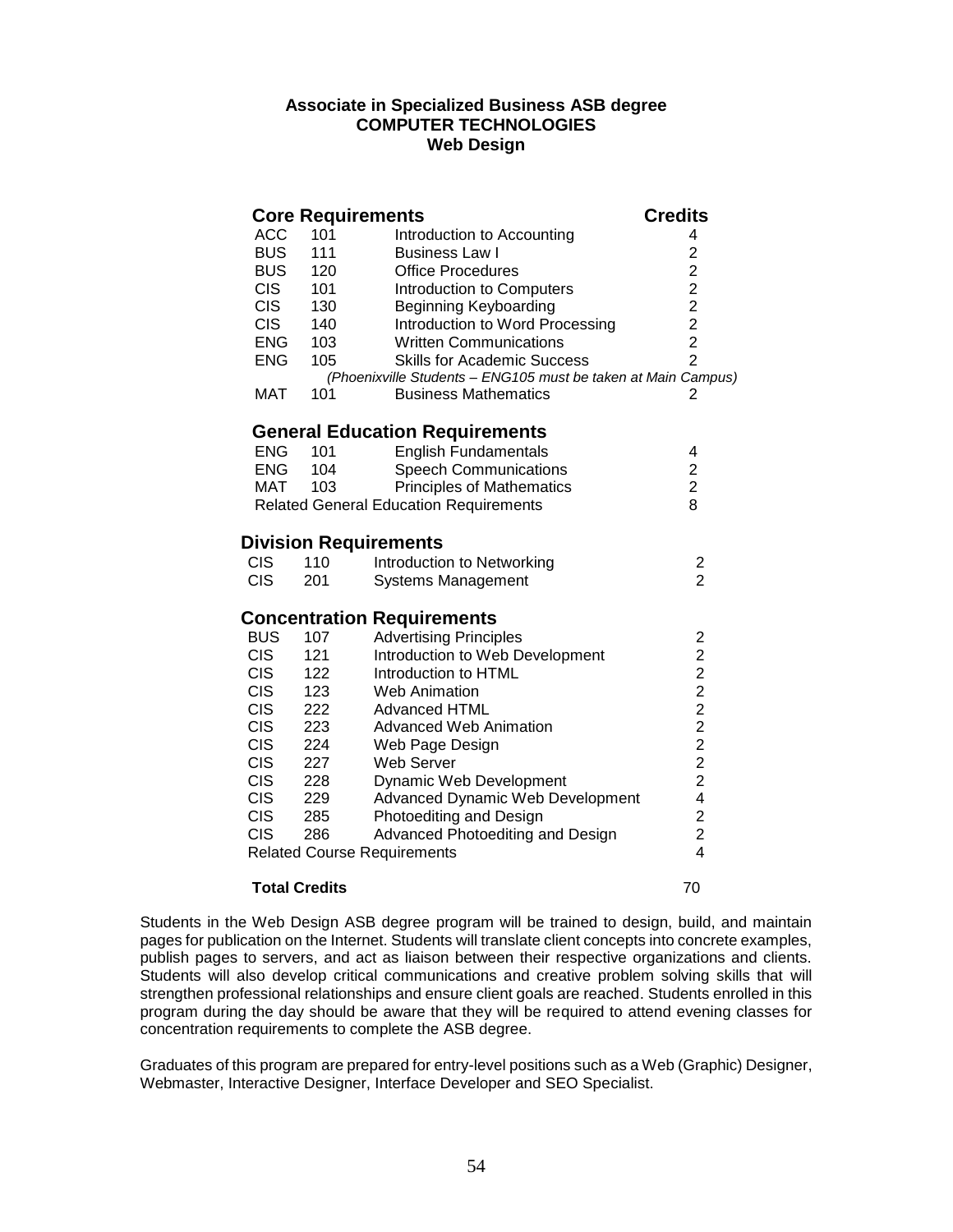# **Associate in Specialized Business ASB degree COMPUTER TECHNOLOGIES Web Security and Administration**

### **Core Requirements**<br>ACC 101 lntroduction to Accounting **Credits** ACC 101 Introduction to Accounting 4 BUS 111 Business Law I 2 BUS 120 Office Procedures 2<br>CIS 101 Introduction to Computers 2 CIS 101 Introduction to Computers CIS 130 Beginning Keyboarding 2 CIS 140 Introduction to Word Processing 2<br>
ENG 103 Written Communications 2 ENG 103 Written Communications 2 ENG 105 Skills for Academic Success 2 *(Phoenixville Students – ENG105 must be taken at Main Campus )* MAT 101 Business Mathematics 2

# **General Education Requirements**

| <b>ENG</b>                                    | 101 | <b>English Fundamentals</b>      | 4 |  |
|-----------------------------------------------|-----|----------------------------------|---|--|
| <b>ENG</b>                                    | 104 | <b>Speech Communications</b>     | 2 |  |
| MAT                                           | 103 | <b>Principles of Mathematics</b> | 2 |  |
| <b>Related General Education Requirements</b> |     |                                  |   |  |

# **Division Requirements**

| <b>CIS</b> | 110 | Introduction to Networking |  |
|------------|-----|----------------------------|--|
| CIS.       | 201 | Systems Management         |  |

## **Concentration Requirements**

| <b>CIS</b> | 121                  | Introduction to Web Development    | 2  |
|------------|----------------------|------------------------------------|----|
| <b>CIS</b> | 122                  | Introduction to HTML               | 2  |
| <b>CIS</b> | 160                  | Database Management                | 2  |
| <b>CIS</b> | 170                  | <b>Presentation Graphics</b>       | 2  |
| <b>CIS</b> | 210                  | <b>Windows Professional</b>        | 4  |
| <b>CIS</b> | 211                  | <b>Windows Server</b>              | 4  |
| <b>CIS</b> | 220                  | <b>Network Security</b>            | 2  |
| <b>CIS</b> | 222                  | <b>Advanced HTML</b>               | 2  |
| <b>CIS</b> | 224                  | Web Page Design                    | 2  |
| <b>CIS</b> | 232                  | Web Security                       | 2  |
| <b>CIS</b> | 285                  | Photo Editing and Design           | 2  |
|            |                      | <b>Related Course Requirements</b> | 4  |
|            | <b>Total Credits</b> |                                    | 70 |

Career opportunities in the Internet field are in high demand for qualified employees. Possessing web administration skills such as web page design, website installation and maintenance, graphics design, and web security procedures will enhance graduates' opportunity to secure a position in the web administration arena. Students enrolled in this program during the day should be aware that they will be required to attend evening classes for concentration requirements to complete the ASB degree. Graduates of this program are prepared for entry-level positions such as a Web Administrator, Web Infrastructure Associate, and Web Developer.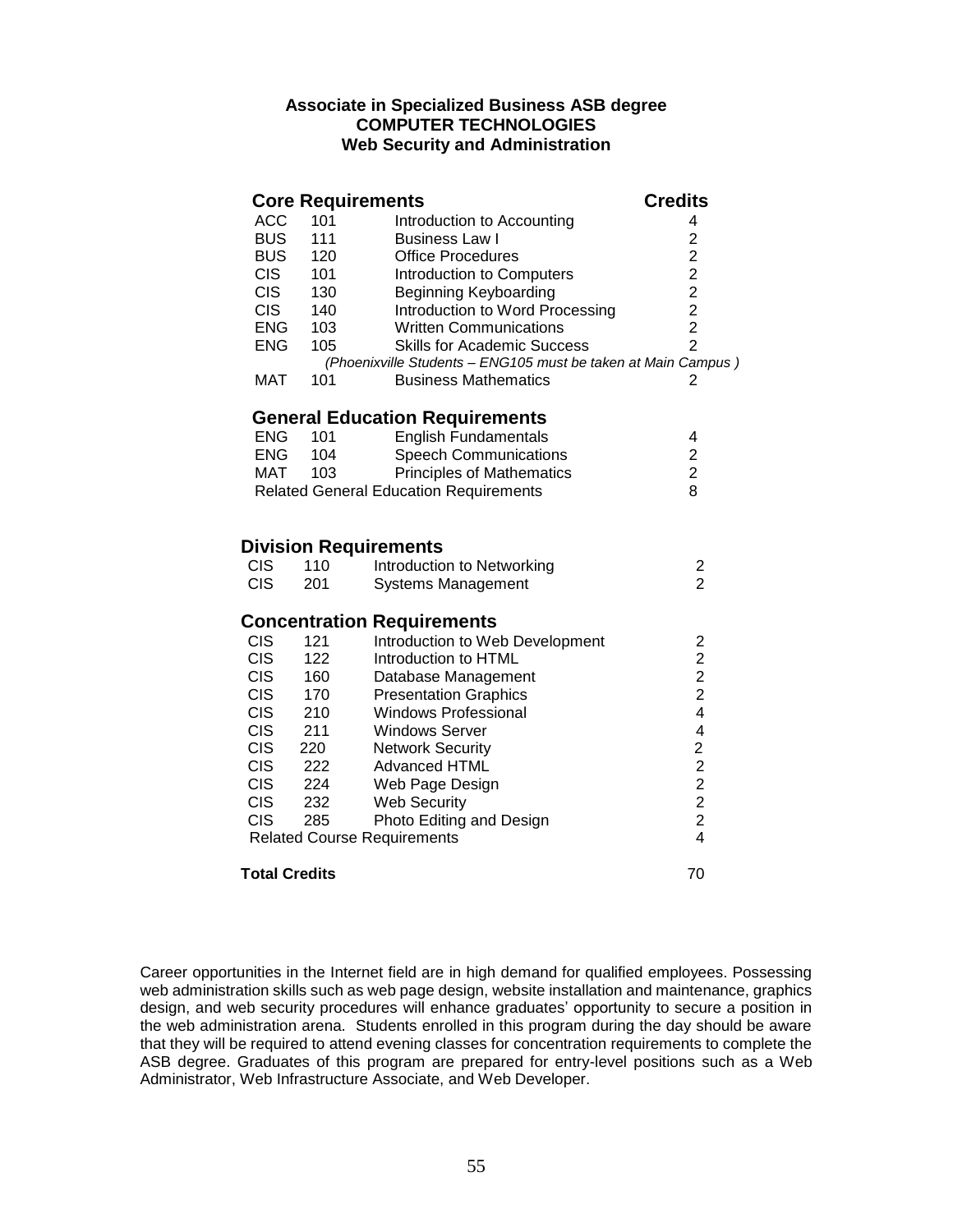# **Diploma Computer Applications Specialist**

# **Credits**

| <b>CIS</b>                        | 101                        | Introduction to Computers        | $\overline{2}$ |  |  |  |
|-----------------------------------|----------------------------|----------------------------------|----------------|--|--|--|
| <b>CIS</b>                        | 130                        | Beginning Keyboarding            | 2              |  |  |  |
| <b>CIS</b>                        | 140                        | Introduction to Word Processing  | 2              |  |  |  |
| <b>CIS</b>                        | 150                        | <b>Electronic Spreadsheets</b>   | 2              |  |  |  |
| <b>CIS</b>                        | 160                        | Database Management              | $\overline{2}$ |  |  |  |
| <b>CIS</b>                        | 170                        | <b>Presentation Graphics</b>     | $\overline{2}$ |  |  |  |
| <b>CIS</b>                        | 180                        | Digital Publishing               | 2              |  |  |  |
| <b>CIS</b>                        | 201                        | <b>Systems Management</b>        | 2              |  |  |  |
| <b>ENG</b>                        | 101                        | <b>English Fundamentals</b>      | 4              |  |  |  |
| MAT                               | 101                        | <b>Business Mathematics</b>      | 2              |  |  |  |
| MAT                               | 103                        | <b>Principles of Mathematics</b> | 2              |  |  |  |
| <b>PSY</b>                        | 101                        | Introduction to Psychology       | 2              |  |  |  |
| 4<br>*Related Course Requirements |                            |                                  |                |  |  |  |
|                                   | <b>Total Credits</b><br>30 |                                  |                |  |  |  |

\**Phoenixville Students – ENG105 must be taken at the Main Campus as a related course requirement.*

The Computer Applications Specialist diploma program offers comprehensive skills for in a multitude of office or business settings. Basic skills in keyboarding, word processing, spreadsheets, database management, digital publishing and computer graphics help students to adapt to any office environment. An additional accounting component prepares the student for compatibility within a single-person office, or larger, work group environment.

Graduates of this program are prepared for entry-level positions such as an Administrative Assistant, Client Service Associate, Presentation Specialist, and Operations Assistant.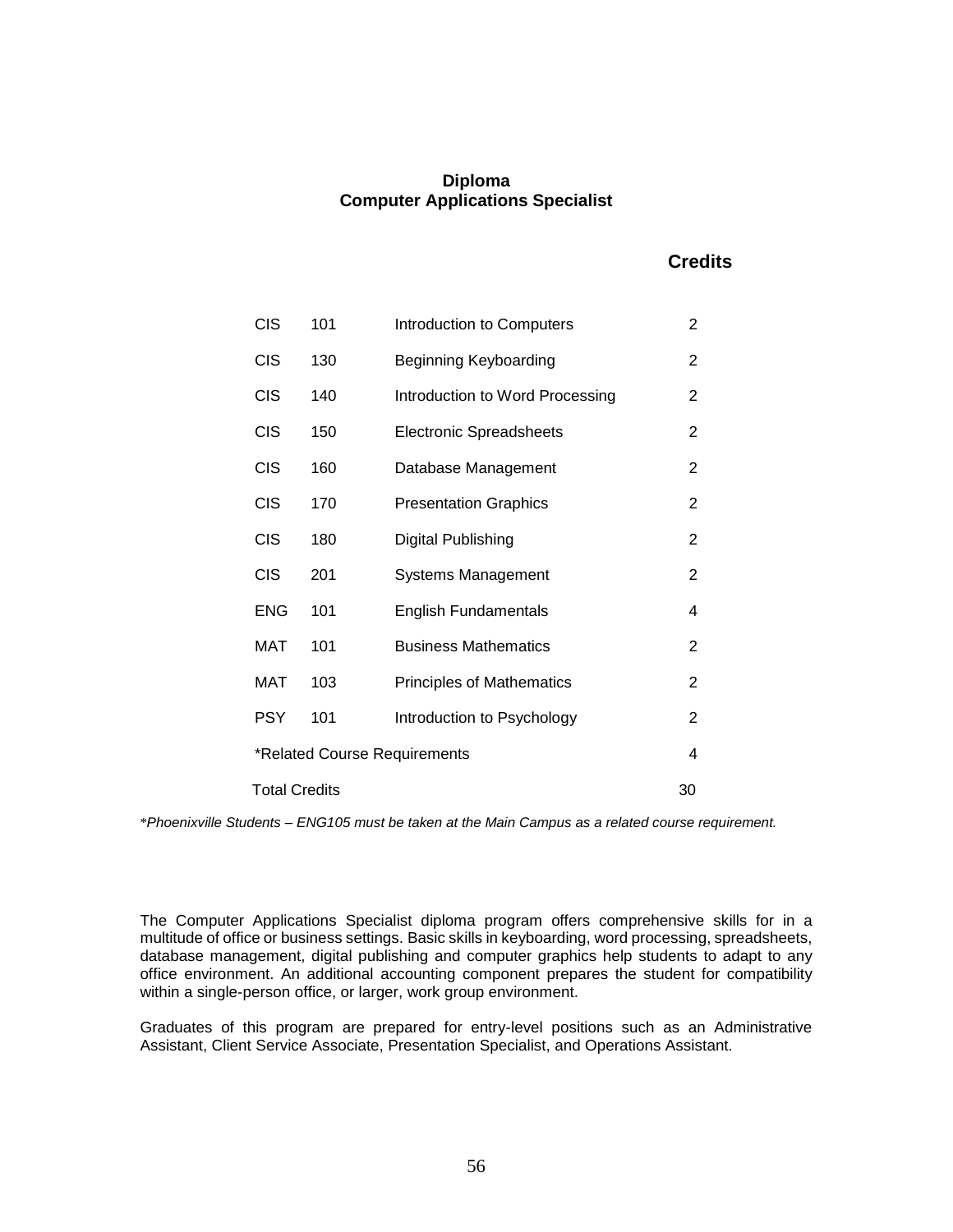# **Diploma Computer Graphics Specialist**

 **Credits**

| <b>BUS</b>                        | 107                        | Advertising                     | $\overline{2}$ |  |  |
|-----------------------------------|----------------------------|---------------------------------|----------------|--|--|
| <b>BUS</b>                        | 109                        | Design Principles               | 2              |  |  |
| <b>CIS</b>                        | 101                        | Introduction to Computers       | $\overline{2}$ |  |  |
| <b>CIS</b>                        | 130                        | Beginning Keyboarding           | 2              |  |  |
| <b>CIS</b>                        | 140                        | Introduction to Word Processing | 2              |  |  |
| <b>CIS</b>                        | 170                        | <b>Presentation Graphics</b>    | $\overline{2}$ |  |  |
| <b>CIS</b>                        | 180                        | Digital Publishing              | 2              |  |  |
| <b>CIS</b>                        | 182                        | <b>Computerized Drawing</b>     | $\overline{2}$ |  |  |
| <b>CIS</b>                        | 285                        | Photo Editing and Design        | $\overline{2}$ |  |  |
| <b>ENG</b>                        | 101                        | <b>English Fundamentals</b>     | 4              |  |  |
| <b>ENG</b>                        | 103                        | <b>Written Communications</b>   | 2              |  |  |
| <b>PSY</b>                        | 101                        | Introduction to Psychology      | $\overline{2}$ |  |  |
| *Related Course Requirements<br>4 |                            |                                 |                |  |  |
|                                   | <b>Total Credits</b><br>30 |                                 |                |  |  |

\**Phoenixville Students – ENG105 must be taken at the Main Campus as a related course requirement.*

The Computer Graphics Specialist diploma program gains comprehensive knowledge of the basic computer graphics applications within a PC environment. Additional curriculum of English, Written Communications, Keyboarding, and Word Processing ensure communication skills are finely honed. Advertising agencies, publishing companies, and general businesses have needs for employees with basic graphics skills, and ability to create a well-designed and well-written product. Students enrolled in this program during the day should be aware that they may be required to attend evening classes for some concentration requirements to complete the diploma. Graduates of this program are prepared for entry-level positions such as Digital Illustrators, Logo Designers, Digital Scanning Technicians, and Digital Printing Prepress Operators.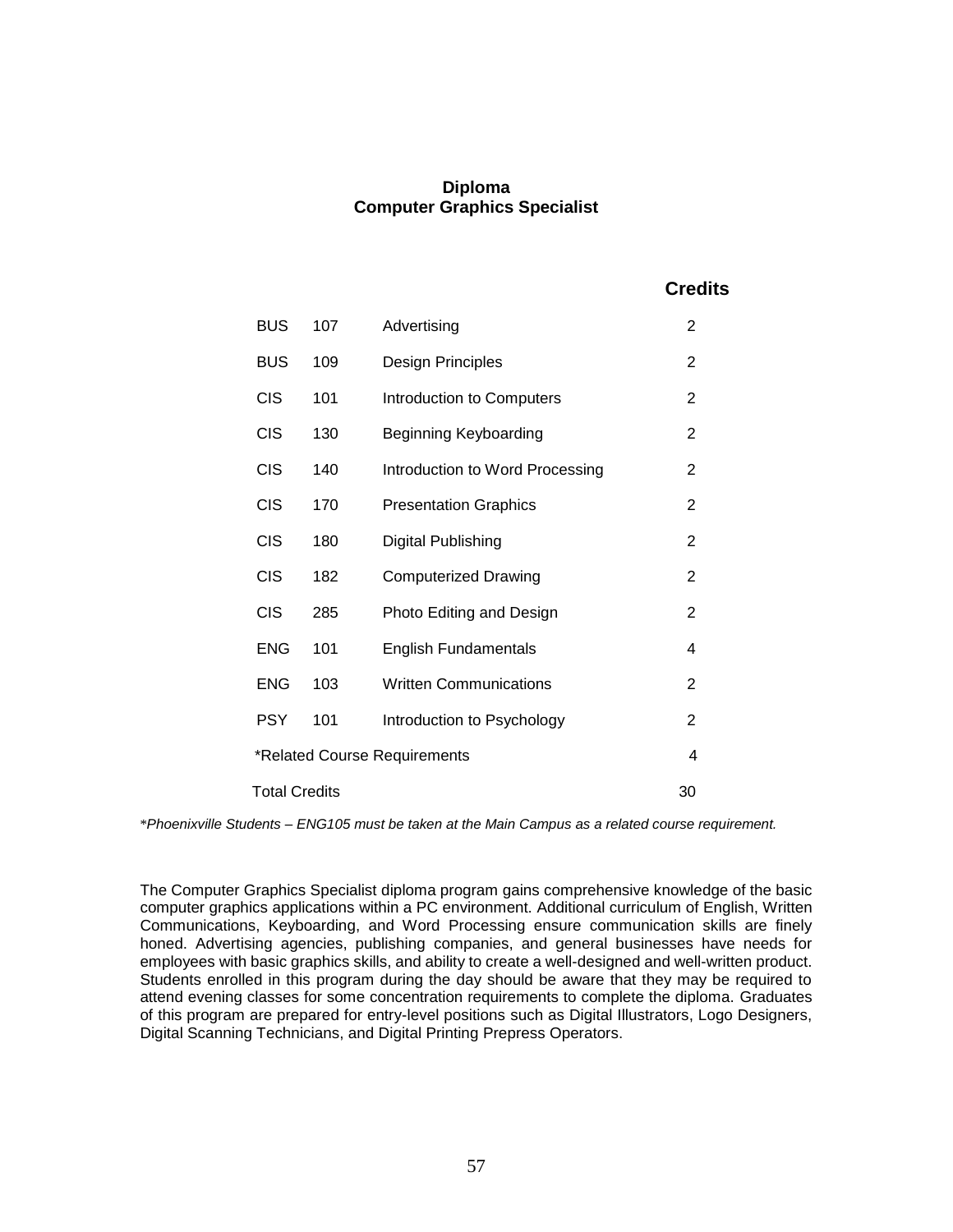# **Diploma Technical Support Specialist**

# **Credits**

| CIS 101              | Introduction to Computers           | $\overline{2}$ |
|----------------------|-------------------------------------|----------------|
| CIS 105              | <b>Assembling Computer Hardware</b> | 2              |
| CIS 110              | Introduction to Networking          | $\overline{2}$ |
| CIS 130              | Beginning Keyboarding               | 2              |
| CIS 201              | <b>Systems Management</b>           | $\overline{2}$ |
| CIS 206              | <b>Advanced Operating Systems</b>   | $\overline{2}$ |
| CIS 210              | <b>Windows Professional</b>         | 4              |
| CIS 211              | <b>Windows Server</b>               | 4              |
| CIS 220              | <b>Network Security</b>             | $\overline{2}$ |
| <b>ENG101</b>        | <b>English Fundamentals</b>         | 4              |
| <b>PSY 101</b>       | Introduction to Psychology          | $\overline{2}$ |
|                      | *Related Course Requirements        | $\overline{2}$ |
| <b>Total Credits</b> |                                     | 30             |

\**Phoenixville Students – ENG105 must be taken at the Main Campus as a related course requirement.*

As computer use expands, so does the need for qualified individuals to install and upgrade computer systems, and troubleshoot hardware and operating system problems. Students of the Technical Support Specialist diploma program will be trained to install, repair, and troubleshoot computer hardware components and systems. Students represent Information Technology (IT) departments and service user concerns and provide solutions for problematic issues. The program addresses the needed skills and understanding of computer hardware and operating systems, components, and interoperability. Students will develop critical problem-solving skills and techniques, and written and verbal communication skills to help meet users' support needs. Students enrolled in this program during the day should be aware that they will be required to attend evening classes for concentration requirements to complete the diploma. Graduates of this program will be prepared for entry-level positions as a Computer Tech Analyst, Customer Service Technician, Help Desk Analyst, Field Support Specialist, PC Technician and Technical Sales Associate.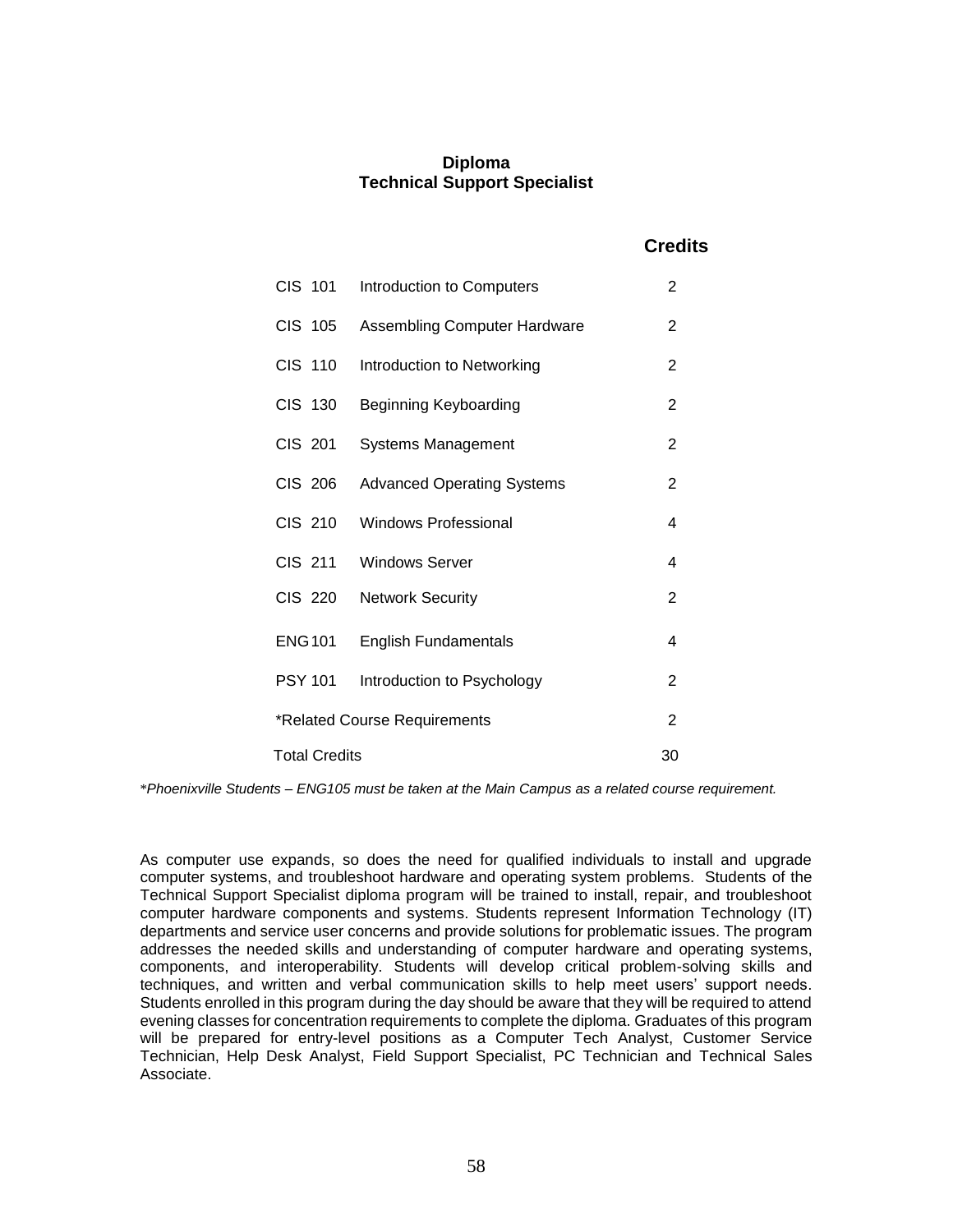# **Diploma Web Design Specialist**

# **Credits**

| <b>BUS 107</b>               | <b>Advertising Principles</b>   | 2              |  |
|------------------------------|---------------------------------|----------------|--|
| CIS 101                      | Introduction to Computers       | 2              |  |
| CIS 121                      | Introduction to Web Development | 2              |  |
| <b>CIS 122</b>               | Introduction to HTML            | 2              |  |
| <b>CIS 123</b>               | <b>Web Animation</b>            | 2              |  |
| <b>CIS 130</b>               | Beginning Keyboarding           | 2              |  |
| <b>CIS 170</b>               | <b>Presentation Graphics</b>    | 2              |  |
| <b>CIS 224</b>               | Web Page Design                 | $\overline{2}$ |  |
| <b>CIS 227</b>               | Web Server                      | $\overline{2}$ |  |
| <b>CIS 228</b>               | Dynamic Web Development         | 2              |  |
| <b>CIS 285</b>               | Photo Editing and Design        | 2              |  |
| <b>ENG101</b>                | <b>English Fundamentals</b>     | 4              |  |
| <b>PSY 101</b>               | Introduction to Psychology      | 2              |  |
| *Related Course Requirements |                                 |                |  |
| <b>Total Credits</b><br>30   |                                 |                |  |

\**Phoenixville Students – ENG105 must be taken at the Main Campus as a related course requirement.*

Employment opportunities for Web Design Specialists are growing rapidly as companies expand their presence on the Internet. By concentrating on design, students will be trained to plan and prepare pages for publication on the World Wide Web. Beginning with a foundation in graphic design, student skills will include familiarity with web editors and the ability to edit in HTML/XHTML, interactive design using both scripting and web animation and basic advertising principles. Students enrolled in this program during the day should be aware that they may be required to attend evening classes for concentration requirements to complete the diploma. Graduates of this program will be prepared for entry-level positions such as a Web Illustrators, Web Designers and Web Support roles.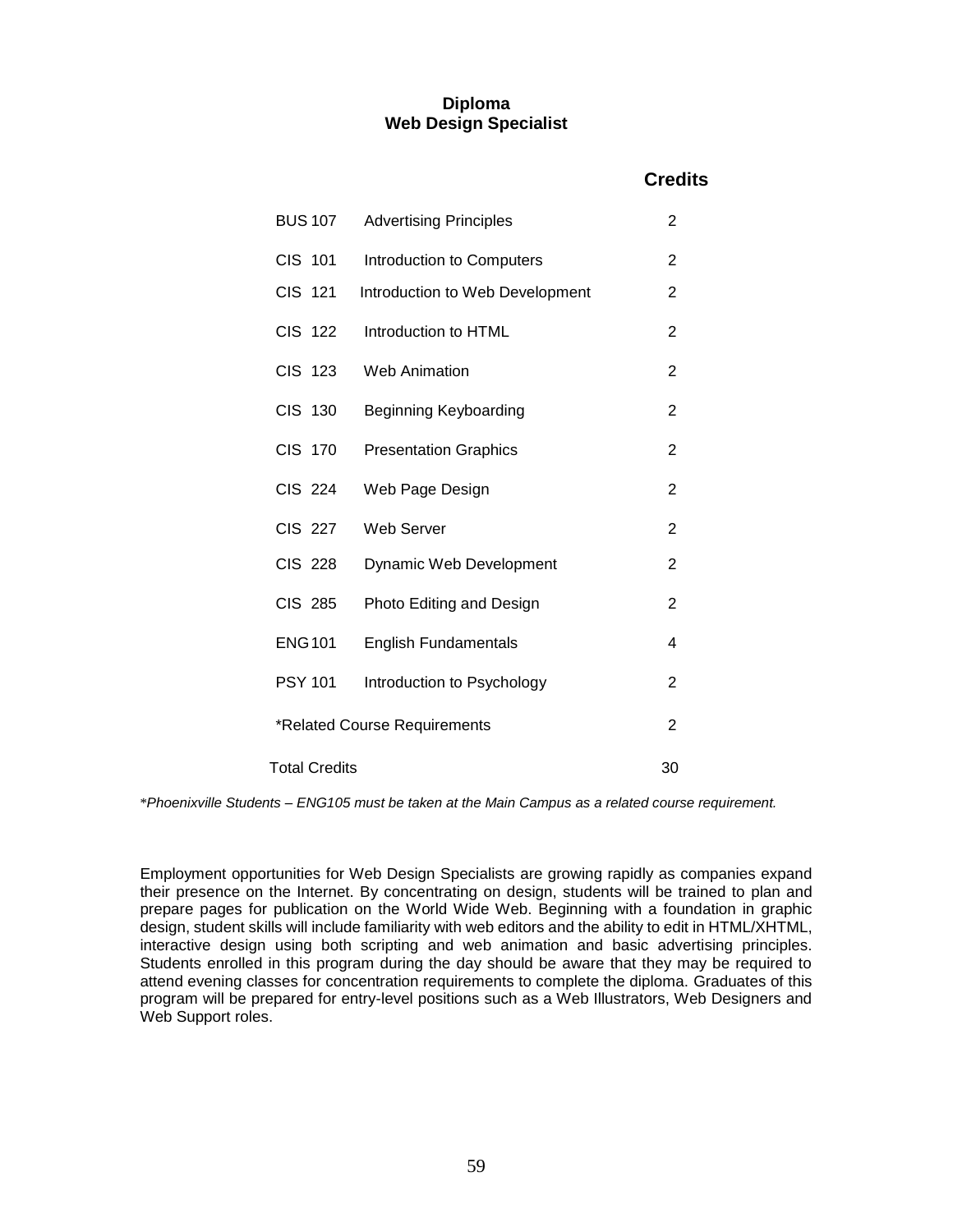# **MASSAGE THERAPY DIVISION**

The program in the Massage Therapy Division is organized as follows:

# **Diploma Program**

MASSAGE THERAPY

This diploma requires 600 clock hours for successful completion

## **Massage Therapy Division**

The Massage Therapy Division Diploma program is a combination of theory and technique, the student is introduced to beginning and intermediate concepts of Massage Therapy and their practical application. This program requires 600 clock hours for successful completion. Students can complete the program in approximately six months attending full time and approximately twelve months attending part time.

# **Additional Requirement for Massage Therapy Diploma students**

Students entering the Massage Therapy Program are required to have their physician sign a form provided by the school stating the student is in good health. In order to gain Licensure as a Massage Therapist, students must undergo a criminal background check. Students who have a prior criminal background may be unable to complete licensing or gain employment in the field.

Completion of MTH200 Clinical Rotations for Massage takes place in the on-site Student Spa. The hours for the Spa are outside of normal class times. Students will need to make themselves available during scheduled Spa times in order to complete this course.

The elective course required to complete the 15 hours of Related Course Requirements is scheduled outside of normal class times, normally on the weekend. There are also periodic field trips throughout the program that may be held outside of regularly scheduled class times.

Please review Massage Therapy Handbook in its entireity for additional requirements and policies regarding Massage Therapy.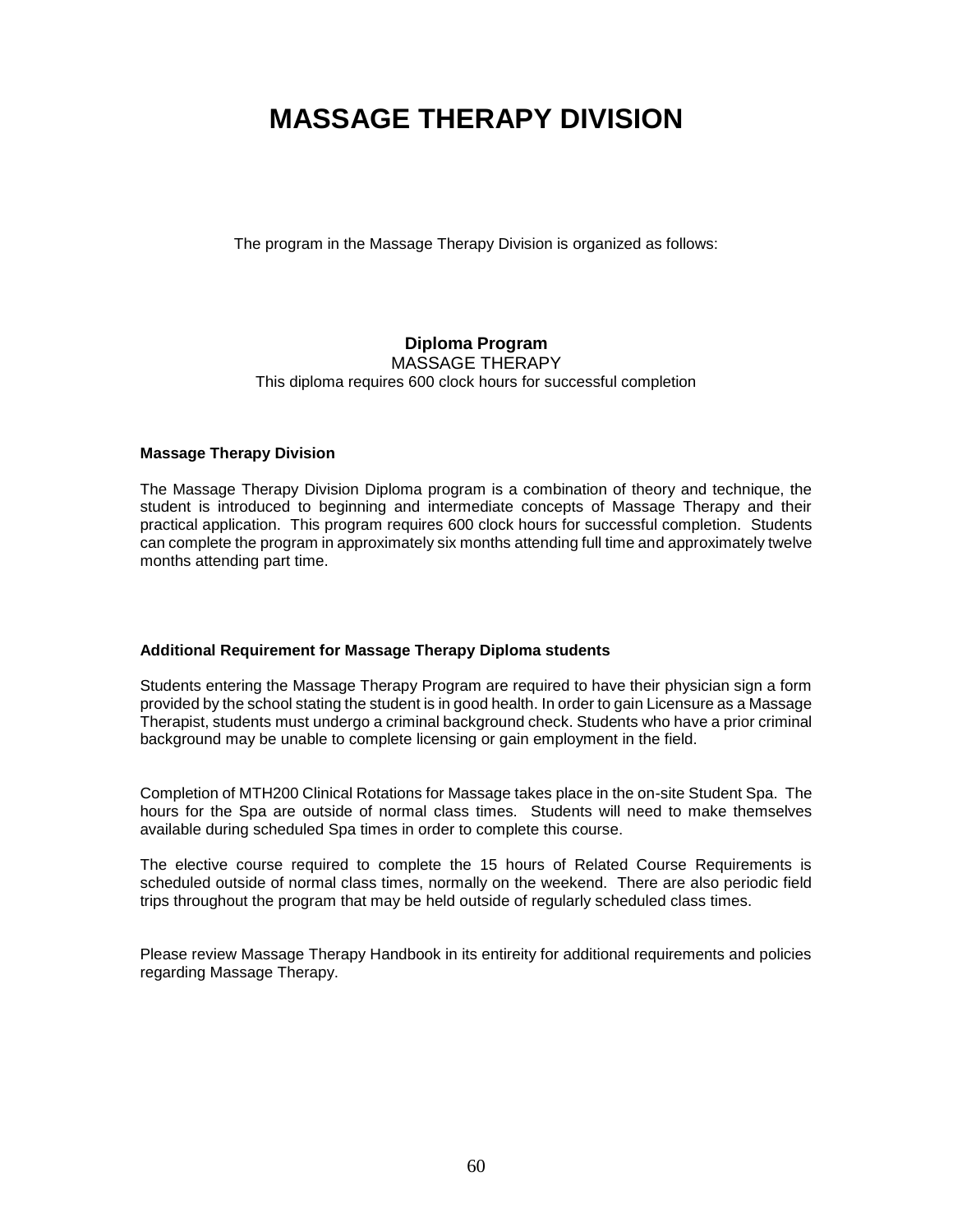# **Massage Therapy**

### **Hours**

| MTH 101                                  |  | Massage Therapy Theory & Technique                             | 103 |  |
|------------------------------------------|--|----------------------------------------------------------------|-----|--|
| MTH 102                                  |  | Supervised Lab                                                 | 50  |  |
| MTH 103                                  |  | Introduction to Small Business Management for Massage          | 20  |  |
| MTH 104                                  |  | Introduction to Basic Aromatherapy                             | 10  |  |
| MTH 105                                  |  | Introduction to Reflexology, Shiatsu, & Eastern Techniques     | 20  |  |
| MTH 106                                  |  | Introduction to Sports Massage, CPR/First Aid, & HIV Awareness | 30  |  |
| MTH 107                                  |  | <b>Corrective Muscle Therapy</b>                               | 94  |  |
| MTH 108                                  |  | Anatomy, Physiology, Kinesiology, & Pathology for Massage      | 188 |  |
| MTH 109                                  |  | Introduction to Massage for Special Populations                | 20  |  |
| MTH 200                                  |  | <b>Clinical Rotations for Massage</b>                          | 50  |  |
| 15<br><b>Related Course Requirements</b> |  |                                                                |     |  |

### Total Hours 600

In Massage Therapy: Theory and Technique, the student is introduced to beginning and intermediate concepts of Massage Therapy and their practical application. Classes consist of theory lecture, demonstration, and paired practice. Occasionally, there may be a guest lecturer. During the supervised practicum section of the course, students will have a chance to both give and receive massages in order to master the techniques taught.

Graduates of this program will be prepared for entry-level Massage positions in healthcare/therapeutic, fitness, hotel service and spa environments.

Lansdale School of Business conforms to the standards set forth by the PA Massage Therapy Licensing Board in Massage Therapy Law (Act) (63 P.S. [§§](http://www.pacode.com/secure/data/049/chapter20/chap20toc.html#§  20.1.#§  20.1.) 627.1-62750) and regulations 49 Pa. Code Chapter 20. (Students must meet the minimum of 600 clock hours of instruction).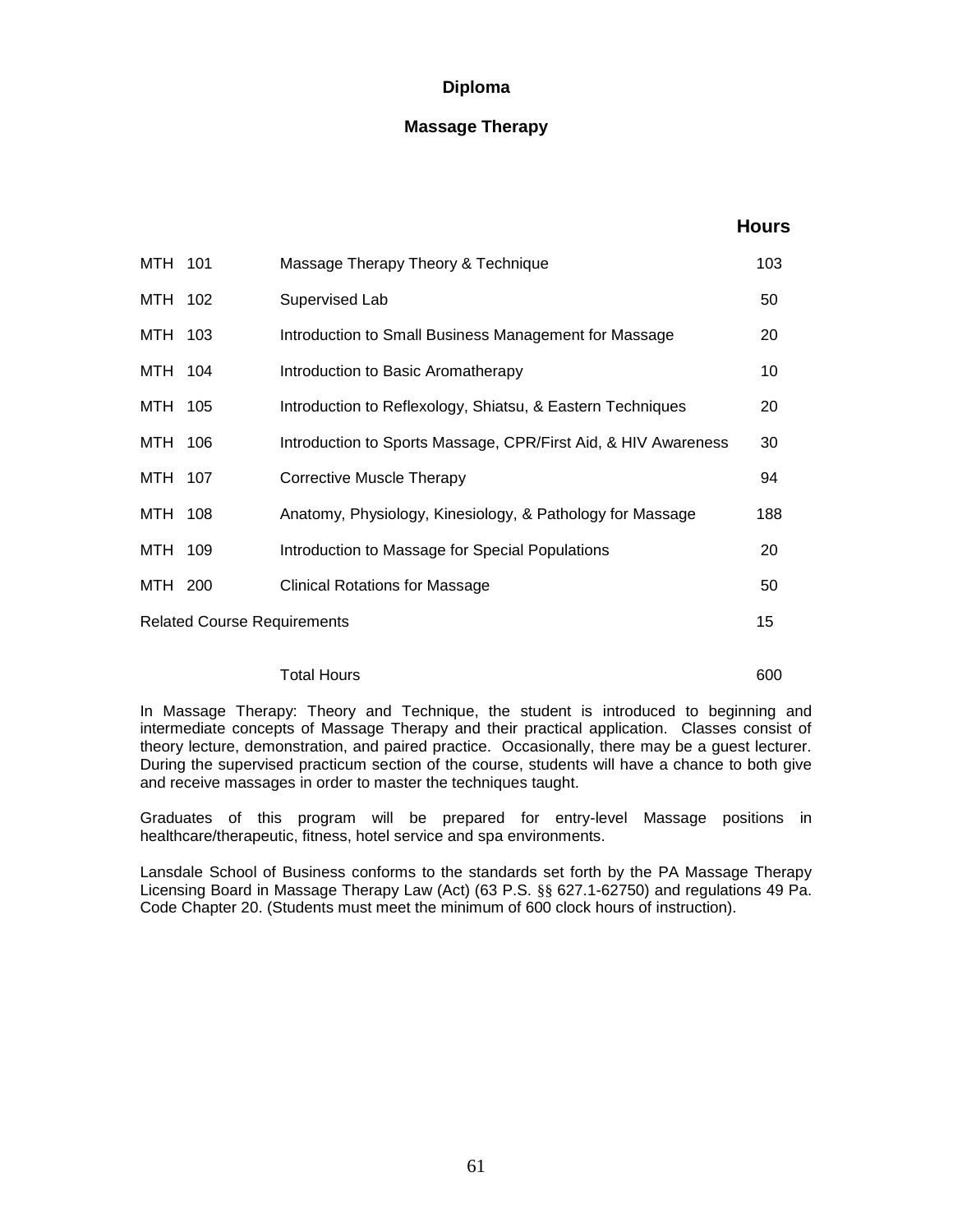# **COURSE NUMBERING SYSTEM**

Every course offered by LSB receives a three-digit letter and three-digit number designation. Courses are assigned the letter designation based on the following list:

- 
- 
- 
- 
- 
- **GEN** General Education Courses **PSY** Psychology Courses
- **ACC** Accounting Courses **MAT** Math Related Courses **BUS** Business Courses **MED** Allied Health Courses **CIS** Computer Courses **MTH** Massage Therapy Courses **ECO** Economics Courses **NUR** Practical Nursing Courses **ENG** English Courses **PLS** Paralegal Studies Courses

Courses are assigned a number designation based on the academic level of the course. Courses in the 100-199 range are more introductory courses and courses in the 200-299 range are usually more advanced classes.

# **COURSE DESCRIPTIONS**

## **ACC 101 INTRODUCTION TO ACCOUNTING 4 Credits**

This course is a study of accounting principles and their applications. Instruction and practice will be based on the use of common accounting forms such as: general journal, general ledger, and financial statements. The accounting cycle will be completed utilizing the trial balance, worksheet, income statement, owner's equity statement, balance sheet, adjusting and closing entries will be studied. Special journals such as the cash receipts journal, cash payments journal, purchases journal, and sales journal will be introduced along with the use of subsidiary ledgers.

# **ACC 200 COMPUTERIZED ACCOUNTING 2 Credits**

The course emphasis will be on giving the student the opportunity to apply previously learned manual accounting concepts and procedures to the computer. Students will learn to maintain the account records of a small business using the popular software program, QuickBooks. *Prerequisite: ACC101*

# **ACC 201 PAYROLL ACCOUNTING 4 Credits**

This course emphasizes the methods of computing wages and salaries, federal v. state wage hour laws, required payroll data, Form W-4 and state withholding forms, journal entries for payroll, and the preparation of governmental reports. This course includes a continuing payroll problem which reinforces the material learned in each chapter. *Prerequisite: ACC101*

# **ACC 202 INTERMEDIATE ACCOUNTING 4 Credits**

This more detailed look at accounting includes a study of receivables, payables, inventory, property, plant equipment, partnerships, corporations, statement analysis; and statement of cash flows and comparative financial statements. *Prerequisite: ACC101*

# **ACC 203 COST ACCOUNTING 4 Credits**

This course gives the student a basic knowledge of cost concepts, cost behavior, and cost accounting techniques to manufacturing, merchandising, and service businesses. Students learn how to determine costs of products and services more accurately; use the knowledge of product and service costs to set selling prices, to bid on contracts, and to analyze the relative profitability of various products and services. *Prerequisite - ACC101*

# **ACC 207 FEDERAL INCOME TAXES 4 Credits**

This course studies the federal income tax laws as they relate to individuals. Major topics include gross income with emphasis on inclusions, exclusions, and deductions, itemized deductions, personal exemptions, filing status, tax credits, capital gains and losses, depreciation, and other applicable topics. *Prerequisite: ACC101*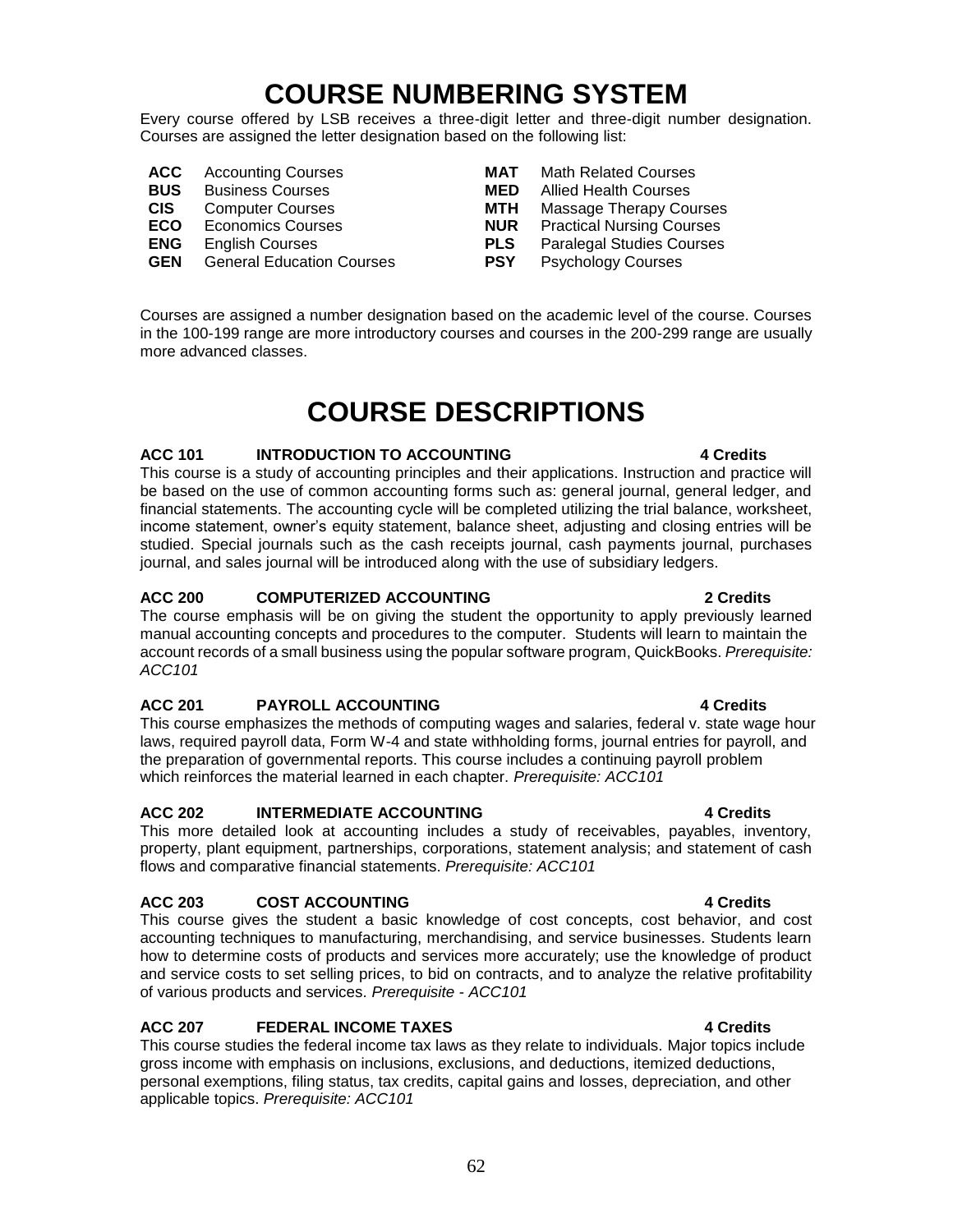# **ACC 222 ADVANCED COMPUTERIZED ACCOUNTING 2 Credits**

This course is a continuation of ACC200 - Computerized Accounting. The student will continue learning computerized accounting for a merchandising business. In addition to accounting concepts, students use a fictitious company and receive hands-on training in the use of QuickBooks within each chapter. *Prerequisite: ACC200*

# **ACC 295 READINGS IN ACCOUNTING/MANAGEMENT 2 Credits**

This course provides for students to explore aspects of Accounting/ Management which have not yet been covered in other courses or which have not been treated in detail. This course is designed to be an independent study project supervised by a faculty member in a student's last semester.Students are required to read and study articles covering Accounting/Management and prepare and submit summary reports covering these readings each week.

# **BUS 103 MARKETING PRINCIPLES 2 Credits**

A study of the principles, methods, and problems of marketing. A general survey is made of the marketing field, including ethics, global issues, and careers in marketing.

# **BUS 105 SALESMANSHIP 2 Credits**

An extensive study of all phases of successful selling, such as approach demonstrations, sales resistance, closing, suggestive selling, deal service selling, etc. Also a study of the practical psychology related to buying motives, etc.

# **BUS 107 ADVERTISING PRINCIPLES 2 Credits**

This course gives the student an introduction to the core principles of advertising. Topics include the various types of advertising, integrated marketing communications, ethics, consumer behavior, the work of advertising agencies, and media selection.

# **BUS 109 DESIGN PRINCIPLES 2 Credits**

This course is an introduction to the basic principles of two-dimensional design as it pertains primarily to advertising materials. Content of the course will include composition techniques and styles, balance, and proportion as well as design elements including color theory, line, shape, value and texture. Hands-on original projects will take up a substantial portion of the allotted class time. Portfolio Required.

# **BUS 111 BUSINESS LAW 2 Credits**

This course covers the types of law and the judicial system, contracts, personal property, business ethics, basic workplace law, an introduction to corporate law.

## **BUS 120 OFFICE PROCEDURES 2 Credits**

This course is designed to help students deal with the changing nature of work in the twenty-first century. Throughout, the text emphasizes technology, the global economy, increased diversity of the workforce (with oral and written communication skills, teamwork skills, critical thinking skills, and adaptability skills being crucial for success), the changing nature of work (with the virtual office a reality), and the changing organizational structures (with downsizing and the greater use of temporary employees).

## **BUS 122 BUSINESS MACHINES 2 Credits**

This course is designed to assist students in acquiring competence with electronic calculators. Students will be assigned to an advisor for attendance and grading purposes; however, normal classroom instruction will not be provided.

# **BUS 141 SMALL BUSINESS MANAGEMENT 2 Credits**

This course is designed to prepare students for the problems encountered in starting or working for a small business. Topics covered include the importance of small business, franchising, and analysis of the problems facing the small business entrepreneur. The student will develop a business plan.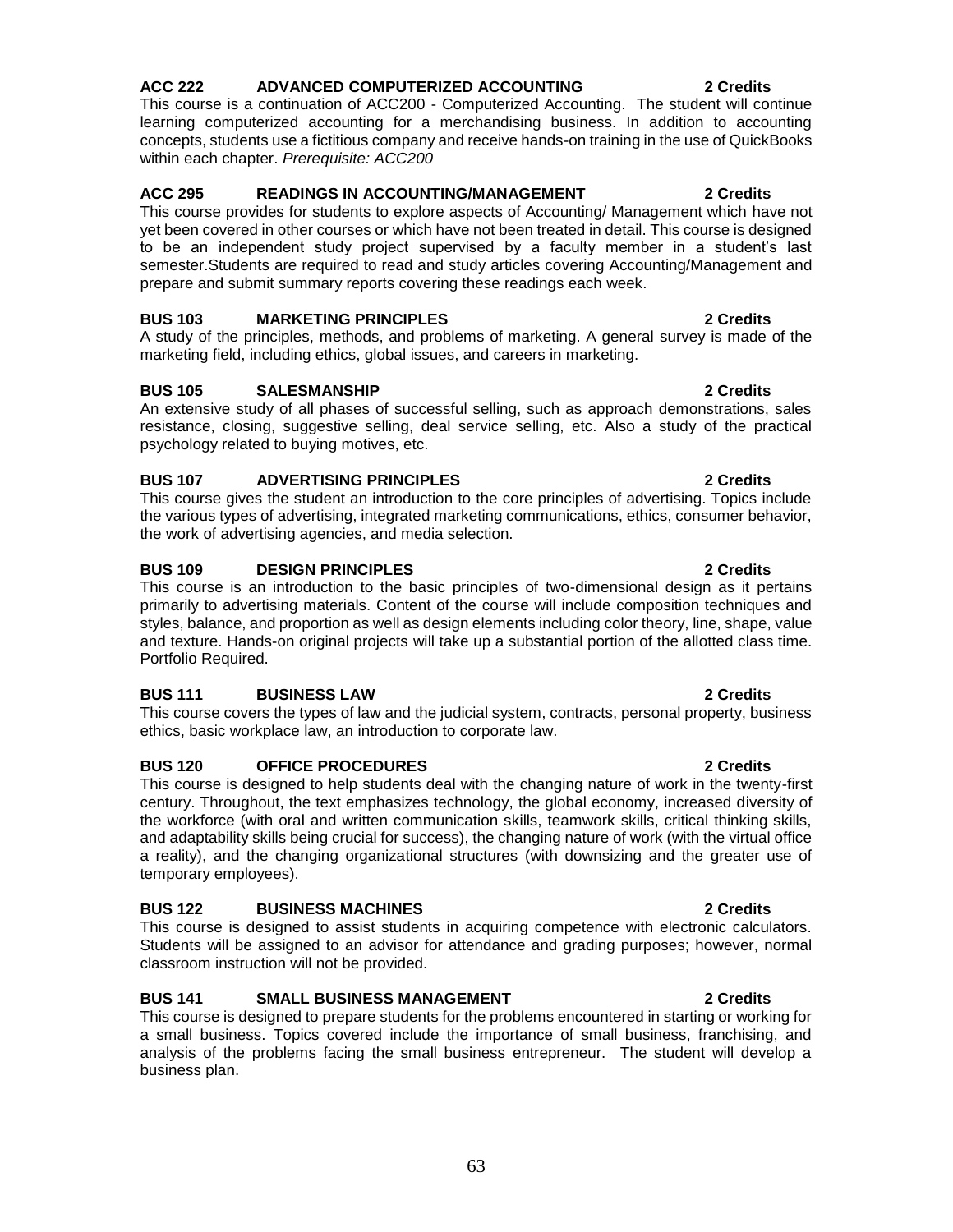# **BUS 204 APPLIED MARKETING MANAGEMENT 2 Credits**

An in-depth examination of concepts introduced in Marketing Principles as they apply to real life situations. Students will analyze cases based on familiar companies and design and complete a marketing plan. *Prerequisite: BUS103*

## **BUS205 SOCIAL MEDIA MARKETING 2 Credits**

Businesses of all types and sizes have recognized the value of social media marketing for its power to reach customers in order to meet diverse strategic objectives that range from building brands to developing customer loyalty. The need for professionals who are attuned to the new and emerging processes for engaging the marketing function in digital spaces is creating a demand for savvy social media marketing professionals.

## **BUS 207 ADVERTISING CAMPAIGNS 2 Credits**

A continuation of the fundamentals of advertising. Topics include creative strategies, creative process, and creative execution, producing ads for print, electronic, and digital media, and reaching the target audience. Students will design and present a comprehensive campaign project. *Prerequisite: BUS107*

## **BUS 210 ORGANIZATIONAL MANAGEMENT 2 Credits**

An overview of the skills required managing business organizations and supervising people effectively. The management concepts of planning, organizing, leading, team building, decisionmaking, and controlling are the focus of the course.

## **BUS 220 HUMAN RESOURCE MANAGEMENT 2 Credits**

This course focuses on the basic personnel/human resource functions including recruiting, selecting, and training employees; performance appraisal methods; compensation and fringe benefits.

### **BUS 295 READINGS IN BUSINESS 2 Credits**

This course encourages students to think critically about the interrelationship between the disciplines within the Business curriculum and topics that the student and faculty member will select. The student will read articles and book selections covering the different aspects of the selected topic as it relates to the disciplines within General Studies and submit critiques/papers each week. This course is designed to be an independent study project supervised by a faculty member.

## **CIS 101 INTRODUCTION TO COMPUTERS 2 Credits**

With no prior computer experience, students will progress through a systematic study of the elements of today's desktop operating systems and most commonly used programs. From basic mouse skills through managing files and folders through using the Microsoft Office programs, students will gain a degree of computer literacy necessary to operate in today's high tech environment

## **CIS 105 ASSEMBLING COMPUTER HARDWARE 2 Credits**

A study of computer hardware. By assembling a computer during the class, the student will learn about the parts of a computer and how they all work together to provide information technology to the user. Beginning with Week 6, the class will begin assembling their own computers, with parts acquired from a local retailer.

# **CIS 110 INTRODUCTION TO NETWORKING 2 Credits**

This course will introduce the student to a networking environment. Through the use of classroom demonstrations and hands-on assignments, the student will be taught the basics of networking including installing, monitoring, administering, and protecting the network.

# **CIS 121 INTRODUCTION TO WEB DEVELOPMENT 2 Credits**

Course serves as the connection between the graphic aspects and scripting aspects of website design and development careers. This serves both as a foundation for all components of web development as well as a course to tie together these components Students will be introduced to principles of how the web works, the skills needed for several career options and introduction to the tools and components of web development including html and script editing, image concepts and editing, page layout and site structure and basic URL principles.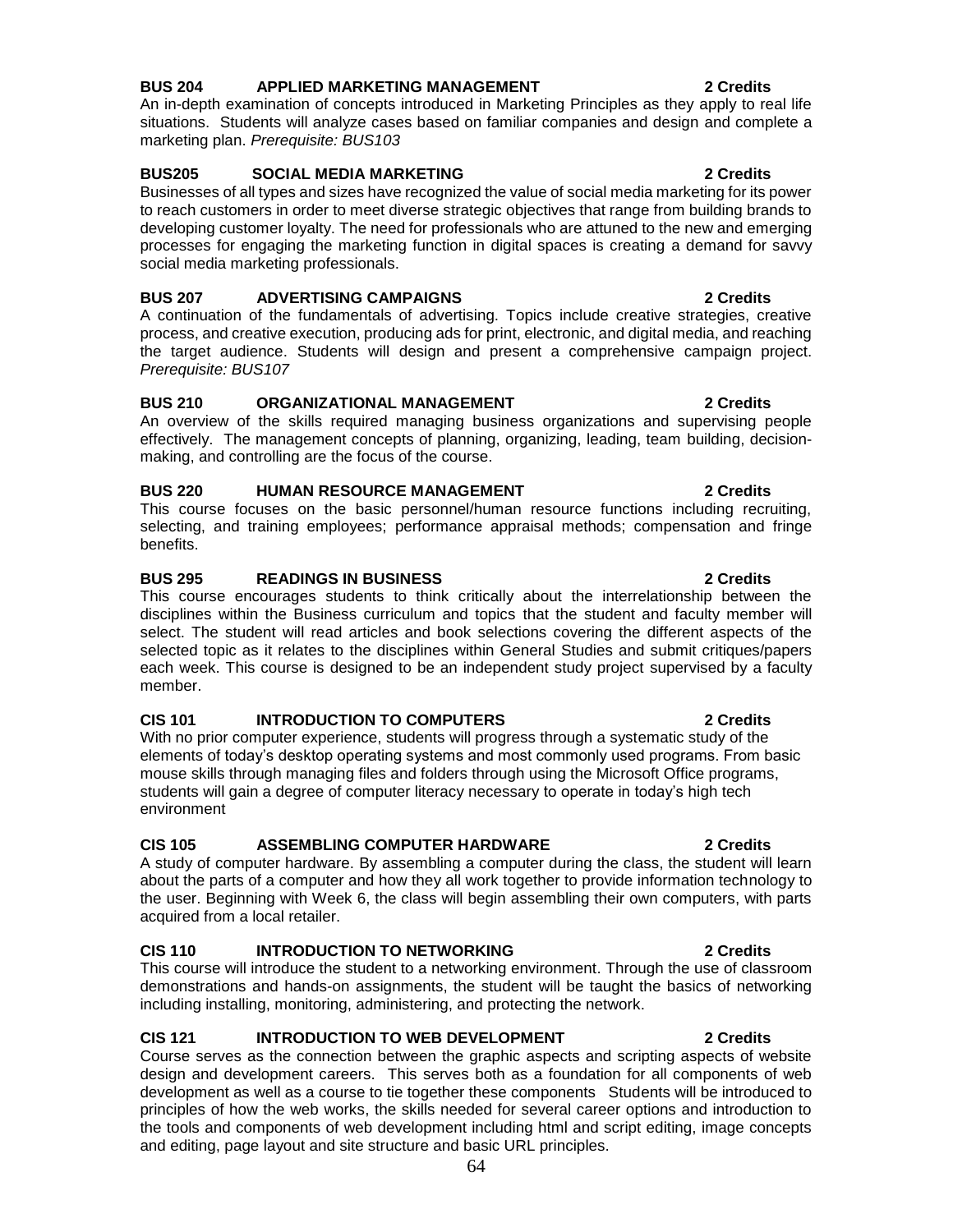# **CIS 122 INTRODUCTION TO HTML 2 Credits**

This course includes an introduction to creating web pages based on principles of good communication and design

## **CIS 123 WEB ANIMATION 2 Credits**

This course includes an introduction to creating visual and interactive web pages using animation. The student will use a vector based web animation program to draw, import, and prepare graphics for web movies.

# **CIS 130 BEGINNING KEYBOARDING 2 Credits**

Course emphasis is to develop touch control of the keyboard (typing while not looking at the keyboard), learn proper typing techniques, and build basic speed and accuracy. Instruction will include basic introductory elements of word processing including screen elements, open, close, create and save a file, navigate in a file, select text, spell check, print preview and print documents. Lessons 1-10 must be completed twice, you must complete the key pad in lesson 20, you must type without looking at your hands, and you must be able to type at least 20/3/3 in order to successfully complete this course.

## **CIS 140 INTRODUCTION TO WORD PROCESSING 2 Credits**

Through extensive hands-on applications, the students will learn how to utilize word-processing skills for use in personal and business applications. They will create various types of tables, memorandums, business letters, emails, and reports. Accuracy, attention to detail, listening skills, note taking and production speed are stressed. *Prerequisite: CIS130*

# **CIS 150 ELECTRONIC SPREADSHEETS 2 Credits**

At the completion of this course, students will be familiar with the most commonly used features of electronic spreadsheets. *Prerequisite: CIS101*

## **CIS 160 DATABASE MANAGEMENT 2 Credits**

The term Database Management (DBM) is used to describe computer software that creates, stores, sorts, and retrieves data for business. This course will teach students to create a data file, make additions or changes, sort the data, query the database, and generate reports from the data. Also create a database. *Prerequisite: CIS101*

## **CIS 170 PRESENTATION GRAPHICS 2 Credits**

Corporations need visual aids for their business presentations at sales meetings, seminars, and conferences. Software is used to create presentations, which can be made into overheads, paper slides, or computer slideshows. *Prerequisite: CIS101*

## **CIS 180 DIGITAL PUBLISHING 2 Credits**

This course is an introduction to digital publishing. The student will learn to create layouts, lines and shapes, text formatting, and page elements. *Prerequisite: CIS101*

## **CIS 181 TYPOGRAPHY 2 Credits**

This course is an introduction to the use of typography as a design element. Content of the course will include the history of type, variations in type style and design, purpose of type as a design element, and the relationships between type and subject matter. Hands-on original projects will take up a substantial portion of the allotted class time.

## **CIS 182 COMPUTERIZED DRAWING 2 Credits**

This course is about learning the fundamentals of digital illustration (electronic design), which is used in the field of graphic arts. Digital illustrations can be the graphics used in page layout software, to create high quality publications, or posted on the Web.

## **CIS 201 SYSTEMS MANAGEMENT 2 Credits**

Advanced operating system commands to manage and protect your computer files are stressed. Some of the topics covered are system configuration, backup and restore, file structures, disk organization, and virus protection. Students will also work with utility programs used to manage files on a computer.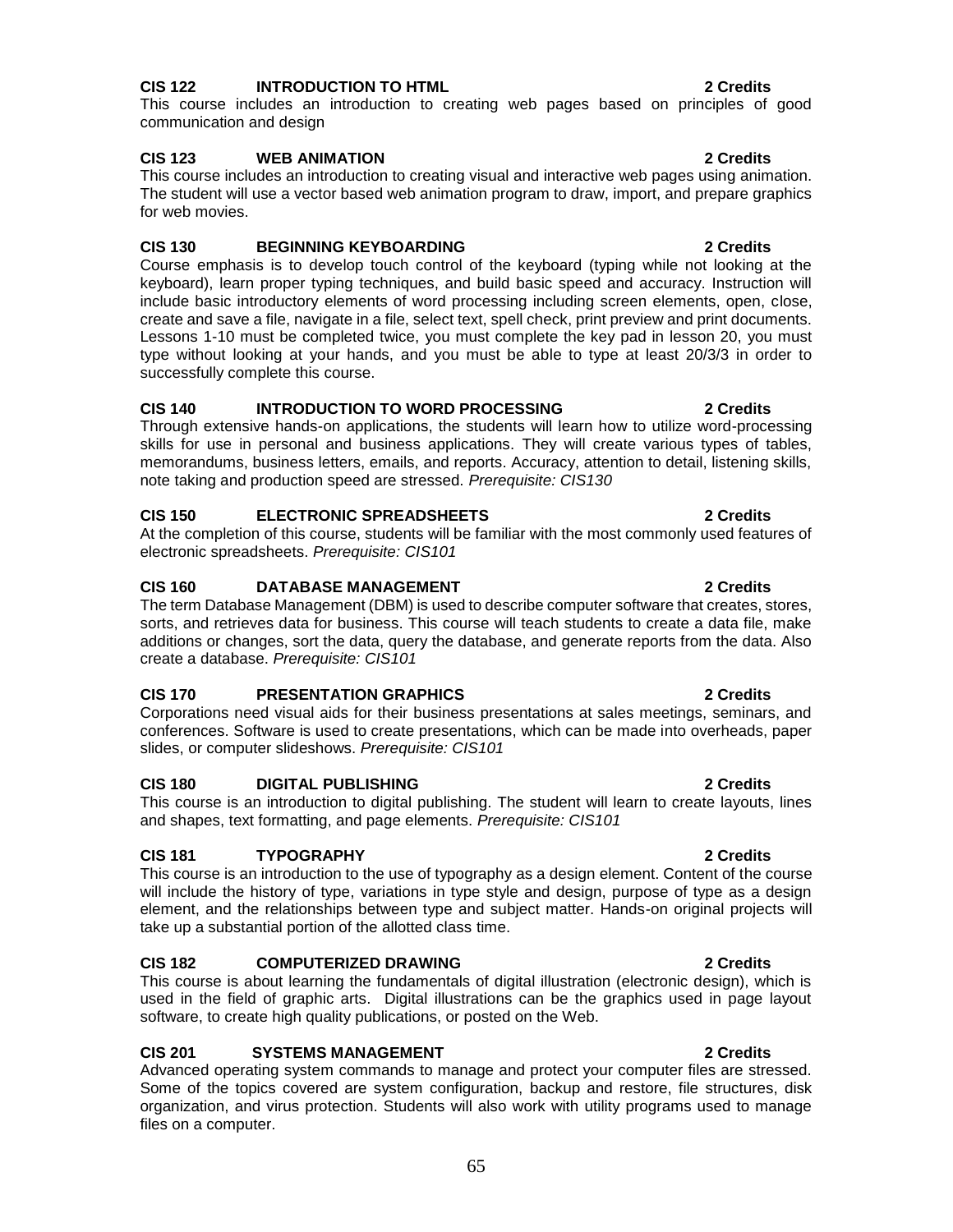# **CIS 206 ADVANCED OPERATING SYSTEMS 2 Credits**

Network Administrators frequently find themselves in mixed environments. This course will focus Linux and how it interacts with Windows. *Prerequisites: CIS105, CIS110*

# **CIS 207 MULTIMEDIA APPLICATIONS 2 Credits**

This course includes an examination of creating and editing sound files, importing and modifying graphics, using text, audio files, and graphics to create multimedia applications.

# **CIS 210 WINDOWS PROFESSIONAL 4 Credits**

A study of networking using Windows Professional; through the use of class demonstrations and assignments, the student will be taught to install, configure, and manage a Windows Professional network. *Prerequisite: CIS105, CIS110*

# **CIS 211 WINDOWS SERVER 4 Credits**

This course is a study of networking using Windows Server. The student will be taught the skills necessary to support, administer, and troubleshoot Windows Server in a network environment. *Prerequisites: CIS105, CIS110*

## **CIS213 WINDOWS DIRECTORY SERVICES 4 Credits**

Through lectures and hands on assignments, the student will learn to install, configure, and troubleshoot the Windows Active Directory components, DNS for Active Directory, and Active Directory security solution. In addition, this course will teach the skills required to manage, monitor, and optimize the desktop environment by using Group Policy. *Prerequisite: CIS211*

# **CIS 214 NETWORK INFRASTRUCTURES 4 Credits**

Through lectures and hands on assignments, the student will learn to install, manage, monitor, configure, and troubleshoot DNS, DHCP, Remote Access, Network Protocols, IP Routing, and WINS in a Windows network infrastructure. In addition, this course will teach the skills required to manage, monitor, and troubleshoot Network Address Translation and Certificate Services. *Prerequisite: CIS211*

## **CIS 217 ADMINISTERING DATABASE SERVERS 4 Credits**

Microsoft SQL Server is a primary choice for many corporate RDBMs. Because of this, it is important to understand how to administer the server on which SQL runs, as well as developing some fundamental understanding of database design. *Prerequisites: CIS105 and CIS110*

## **CIS 220 NETWORK SECURITY 2 Credits**

Through lectures and hands-on assignments, the student will learn to principles for protecting a network from attacks and from malicious software. All aspects of network security will be examined, such as firewalls, anti-virus and other malware protections, as well as securing the network from threats that are both internal and external.

## **CIS 222 ADVANCED HTML 2 Credits**

This course includes an introduction to creating web pages based on principles of good communication and design. *Prerequisite: CIS122*

## **CIS 223 ADVANCED WEB ANIMATION 2 Credits**

This course is a continuation of web animation. Students will create complex visual and interactive web pages using animation. The class builds upon the knowledge gained in the introductory course, adding more complex animations and sound. Students will learn to publish their productions. *Prerequisite: CIS123*

## **CIS 224 WEB PAGE DESIGN 2 Credits**

Once students have learned to create Web pages using HTML, the course focuses on some of the elements of design. Included will be use of color and backgrounds, text, and graphics that inform and communicate concepts and ideas. *Prerequisite: CIS122*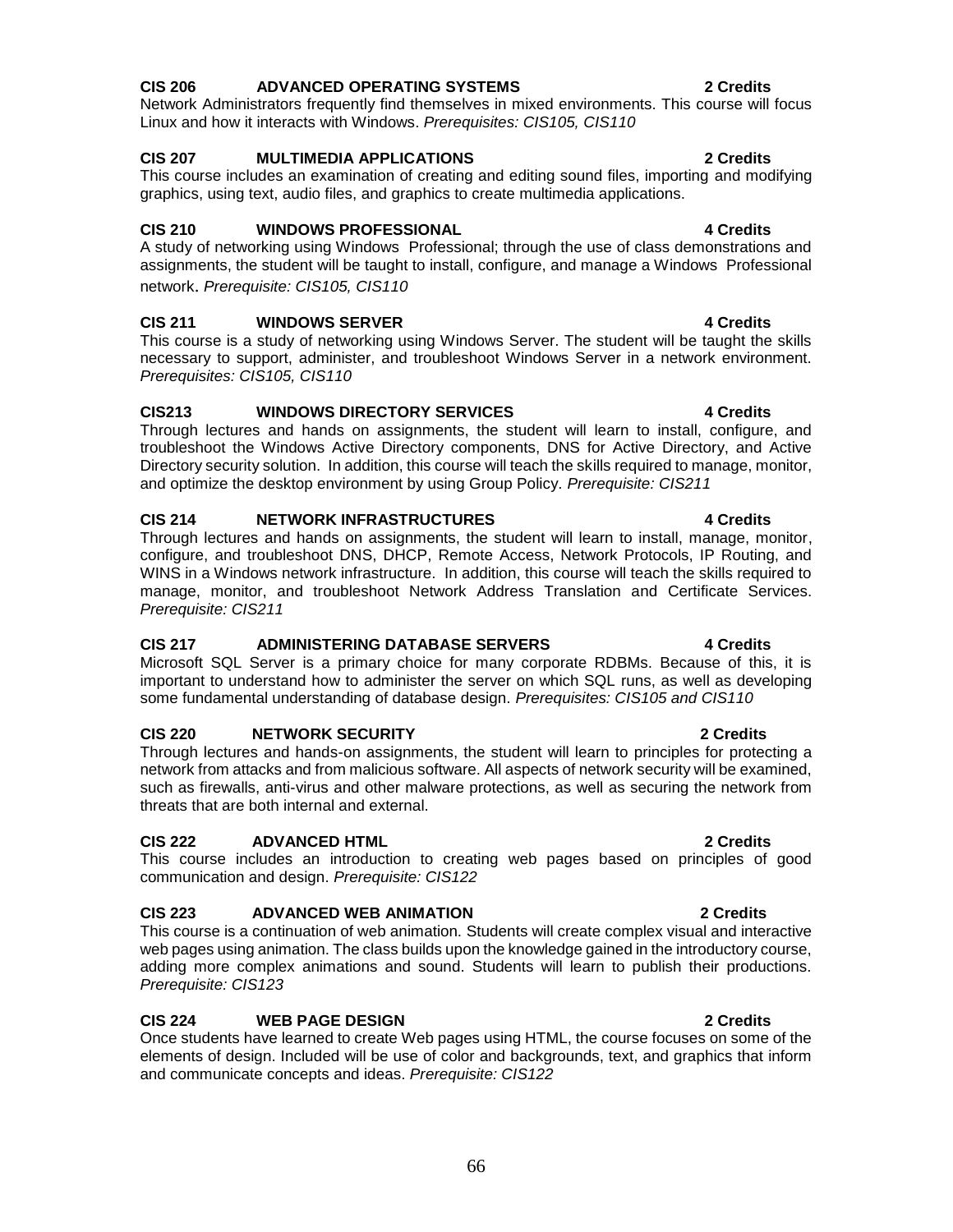# **CIS 227 WEB SERVER 2 Credits**

This course focuses on aspects of browser vs. client server applications including concepts related to data management, email management and web page development from server based tools. Course will focus on PHP for scripting and layout, MySQL Relational Database management and server based tools for creating, maintaining and access control *Prerequisite: CIS 122*

### **CIS 228 DYNAMIC WEB DEVELOPMENT 2 Credits**

This course focuses on scripting tools in the development of reusable website layout and advanced navigation, control options and content management. Students will development web pages using PHP scripting, the MySQL relational database system, and current tools for control of dynamic page content and functionality. *Prerequisite CIS 122*

## **CIS 229 ADVANCED DYNAMIC WEB DEVELOPMENT 4 Credits**

This course focuses on developing a complete, functional and well-designed website using HMTL, CSS, PHP and MySQL. Website emphasis will be on good design principles, reusable and maintainable navigation along with dynamic content management. Part one would be formal classroom studies and part two would build a working user defined website. *Prerequisite CIS 228*

## **CIS 232 WEB SECURITY 2 Credits**

As web use has exploded and web commerce has become a part of business and daily life, so too have those who would use the World Wide Web for illicit purposes. Credit card fraud, identity theft, defacing web sites and phishing attacks are among the threats facing a web site. This course will focus on how to identify and minimize the effects of these attacks.

# **CIS 233 SEARCH ENGINE MARKETING 2 Credits**

This course will focus on paid search marketing including pay per click (PPC) & pay per impression campaigns (PPI). Students will learn the intricacies of text and display ad campaigns. In addition, students will learn about contemporary marketing tactics like Re-Targeting and tracking cookies. They will also learn about customer relationship management (CRM), Inbound Marketing and data capture and management. Finally, students will gain an understanding of budget and ROI (return on investment) analysis. Prerequisite: CIS 101

# **CIS 234 SEARCH ENGINE OPTIMIZATION 2 Credits**

This class will include an overview of the complexities of today's modern search engines with a focus on the value of a business' organic placement. Students will earn an understanding of how the algorithms work and learn tactics to gain and maintain higher rankings on search engines. Further, students will gain expertise in modern Analytic tools and using data to manage and adjust digital marketing plans and campaigns. Prerequisite: CIS 101

## **CIS 240 INTERMEDIATE WORD PROCESSING 2 Credits**

This course will teach, in detail, basic word processing skills. It will discuss such topics as creating documents, selecting and editing text, formatting characters, writing tools, formatting paragraphs, tabs and tabbed columns, moving and copying text, find and replace, margins and print options, page and section breaks, page numbers, headers, and footers, styles and themes, templates and mail merge. *Prerequisite: CIS140*

# **CIS 242 ADVANCED WORD PROCESSING 2 Credits**

This course will teach advanced word processing skills. It will discuss such topics as tables, columns, graphics, text boxes and desktop publishing, smart art and charts, advanced mail merge, fields and forms, macros, footnotes and endnotes, outlines, indexes and tables of contents, and sharing your work and hyperlinks. *Prerequisite: CIS240*

# **CIS 244 APPLIED WORD PROCESSING 2 Credits**

This course will teach, in detail, basic to advanced word processing skills. It will discuss such topics as creating documents, selecting and editing text, formatting characters, writing tools, formatting paragraphs, tabs and tabbed columns, page and section breaks, page numbers, headers, and footers, tables, columns, mail merge, and fields and forms.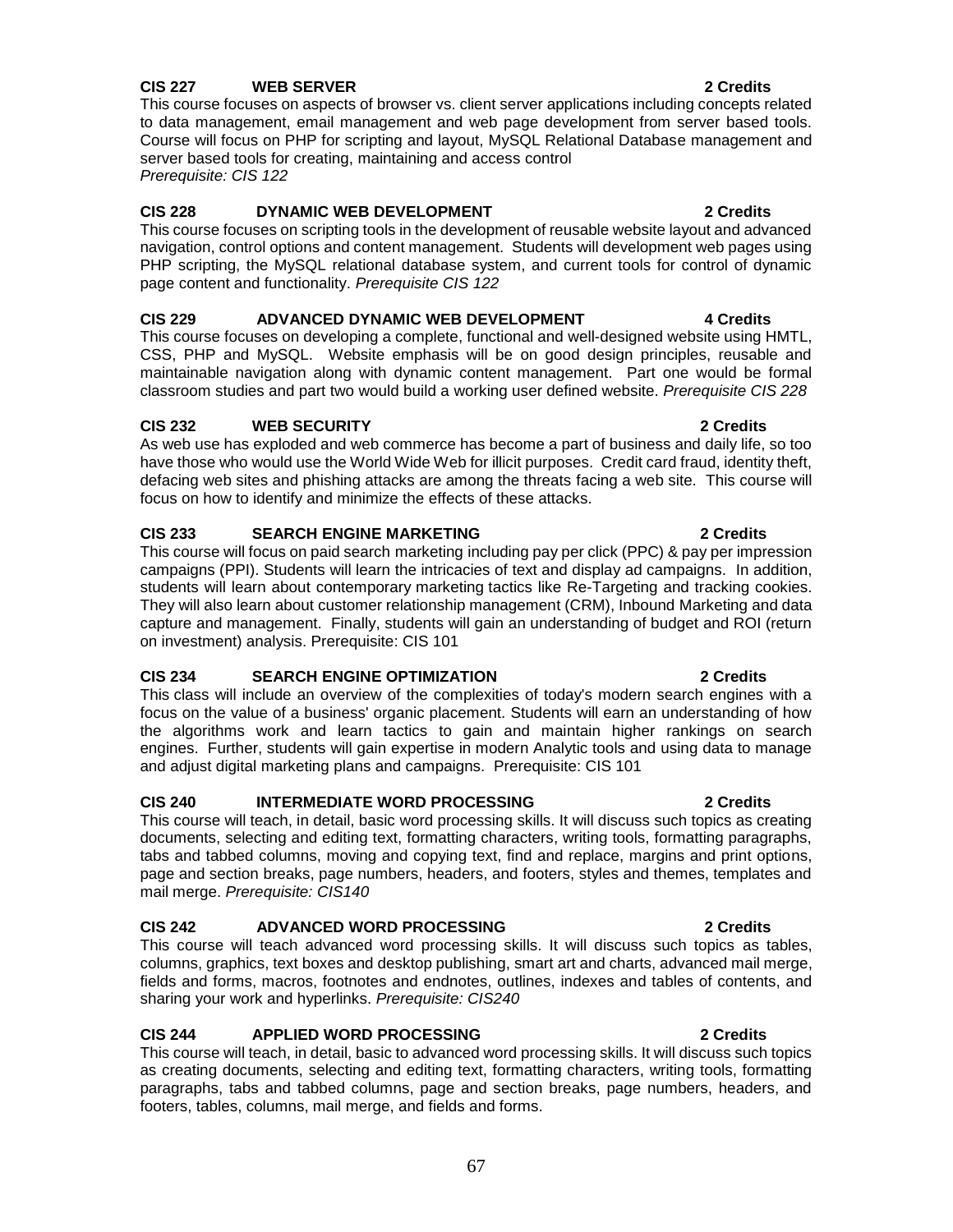# **CIS 250 ADVANCED ELECTRONIC SPREADSHEETS 2 Credits**

This course will introduce the student to the more sophisticated and powerful areas of electronic worksheets. We will explore ways to increase productivity while using spreadsheets. Students will use analysis, linking, and workgroup features. Included also will be the use of data and list features of spreadsheets. *Prerequisite: CIS150*

# **CIS 260 ADVANCED DATABASE MANAGEMENT 2 Credits**

This course is a continuation of CIS 160—Database Management. After having learned the basics of table, query and report creation, students will begin to build relationships between tables (the "relationships" of relational databases) based on unique and non-unique relationships. They will learn the basics of building a graphical user interface for users, and learn techniques for automating tasks within the databases. *Prerequisite: CIS160.*

# **CIS 280 ADVANCED DIGITAL PUBLISHING 2 Credits**

This course is a continuation of the introductory course in digital publishing. The student will learn advanced topics including workflow, layouts, advanced styles and complex text elements. Portfolio required. *Prerequisite: CIS180*

## **CIS 282 ADVANCED COMPUTERIZED DRAWING 2 Credits**

This course is a continuation of the introductory Computerized Drawing class and covers the more advanced elements of digital illustration (electronic design), which is used in the field of graphic arts. Digital illustrations can be graphics used in page layout software to create high quality publications or can be used as Web page illustrations. Portfolio required. *Prerequisite: CIS182*

## **CIS 283 DIGITAL VIDEO EDITING 2 Credits**

This course is the study of video editing software. The software allows students to combine and edit source materials, or clips, to create movies. Students will learn to use file formats that integrate video, audio, and animation, allowing digitized movies to be played on a personal computer. *Prerequisite: CIS101*

## **CIS 285 PHOTO EDITING & DESIGN 2 Credits**

This course is an introduction to the elements of photo editing. One aspect of the course is learning image editing—the process of making changes to existing digital images. Another aspect is learning painting—using brushes and color palettes to create, or modify, digital images. *Prerequisite: CIS101*

## **CIS 286 ADVANCED PHOTO EDITING & DESIGN 2 Credits**

This course is a continuation of the introductory course, Photo Editing CIS 285, and covers the more advanced elements of photo editing. Portfolio Required. *Prerequisite: CIS285*

## **CIS 295 READINGS IN COMPUTERS 2 Credits**

This course allows for students to explore aspects of the computer field and see the wealth of technology articles available. This course is designed to be an independent study project supervised by a faculty member. Students are required to read and study articles covering computers and prepare and submit summary reports covering these readings each week. An evaluation by the student is submitted in the final week.

## **\*ECO 200 ECONOMICS 2 Credits**

This is a study of how the entire economic system works. The course is centered on an examination of gross national product and examines fiscal and monetary policy, the budget, and banking. It shows the roles each plays in stabilizing the economy.

## **\*ENG 101 ENGLISH FUNDAMENTALS 4 Credits**

A thorough study of the use of style in order to improve the student's ability to communicate effectively. Emphasis is placed on understanding the structure of language and developing writing skills. Various sources provide the basis of instruction, including excerpts from literature and philosophy.

**\*** Courses denoted with an asterisk indicate general education courses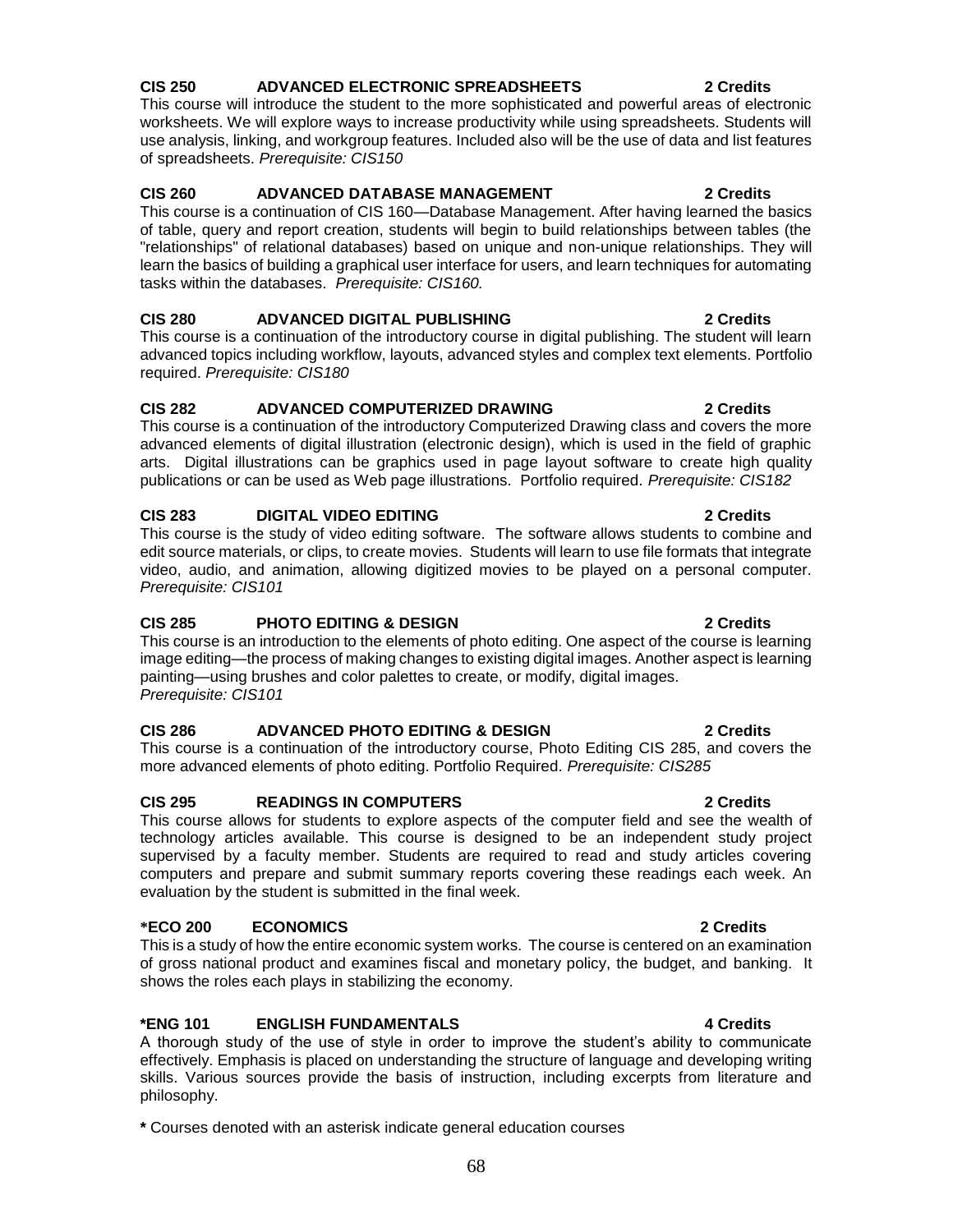# **ENG 103 WRITTEN COMMUNICATIONS 2 Credits**

Students will learn and practice the process of planning, drafting, revising, and editing to produce more effective written communications. Employing psychology, style, and strategies appropriate for the writer's purpose and audience will be emphasized. Students will also learn to create effective resumes. *Prerequisite: ENG101*

## **\*ENG 104 SPEECH COMMUNICATIONS 2 Credits**

This course is aimed at improving confidence and developing skills in speaking and listening through study, preparation, and presentation of several types of speaking assignments.

# **ENG 105 SKILLS FOR ACADEMIC SUCCESS 2 Credits**

This course is designed to prepare students for success in their academic, professional, and personal endeavors Students will acquire skills essential to life-long learning and achievement in the workplace. Course content emphasizes: critical thinking and information literacy; oral and written communication; memory, reading, and note taking skills; study and test-taking skills; goal setting; and time and stress management.

# **\*GEN 110 WORLD GEOGRAPHY 2 Credits**

This course provides opportunity for the student to acquire a better understanding of international relations in the world in which we live and do business. Political, geographical, cultural, demographic, and environmental elements will be explored.

## **\*GEN 120 INTRODUCTION TO SOCIOLOGY 2 Credits**

This course is designed as an introduction to sociology focusing on the theories and methods, and basic sociologic concepts. The student will study social institutions that shape and influence the behavior of the individual and groups in society with emphasis on examining contemporary social problems. The basic purpose of the course is to help students examine their place in society.

### **\*GEN 130 ETHICS 2 Credits**

Students will get a thorough introduction of the concepts, theories, and reasoning of morality and ethics in this course. Topics that will be covered in lecture and discussion will be the following: what morality is, moral reasons and explanations, moral theories, integrity, respect for persons, justice, compassion, responsibility, and individual dealings with ethical issues.

### **\*GEN 140 HEALTH AND WELLNESS 2 Credits**

Health and wellness is a general education course designed to expand the student's knowledge of health issues including a definition of health, nutrition, fitness, chronic diseases, environmental issues and health care in this country. Students will have the opportunity to examine their own attitudes toward health issues and perhaps come up with a plan to modify and improve their own health.

## **\*GEN 150 SMALL GROUP COMMUNICATION 2 Credits**

The purpose of this course is to enable the student to become a better communicator and a more productive and effective member of a group by acquiring skills to enhance group interaction. The focus will be on group development and dynamics, group roles, decision-making, leadership, power, diversity, and conflict management including practice with learning situations and problemsolving situations.

## **\*GEN 210 CONTEMPORARY ISSUES 2 Credits**

A study of the important political, economic, and social issues of contemporary society. The social institutions that shape and influence the behavior of the individual and groups in society are studied with emphasis on examining contemporary social problems. The purpose of the course is to help students examine their role in society.

**\*** Courses denoted with an asterisk indicate general education courses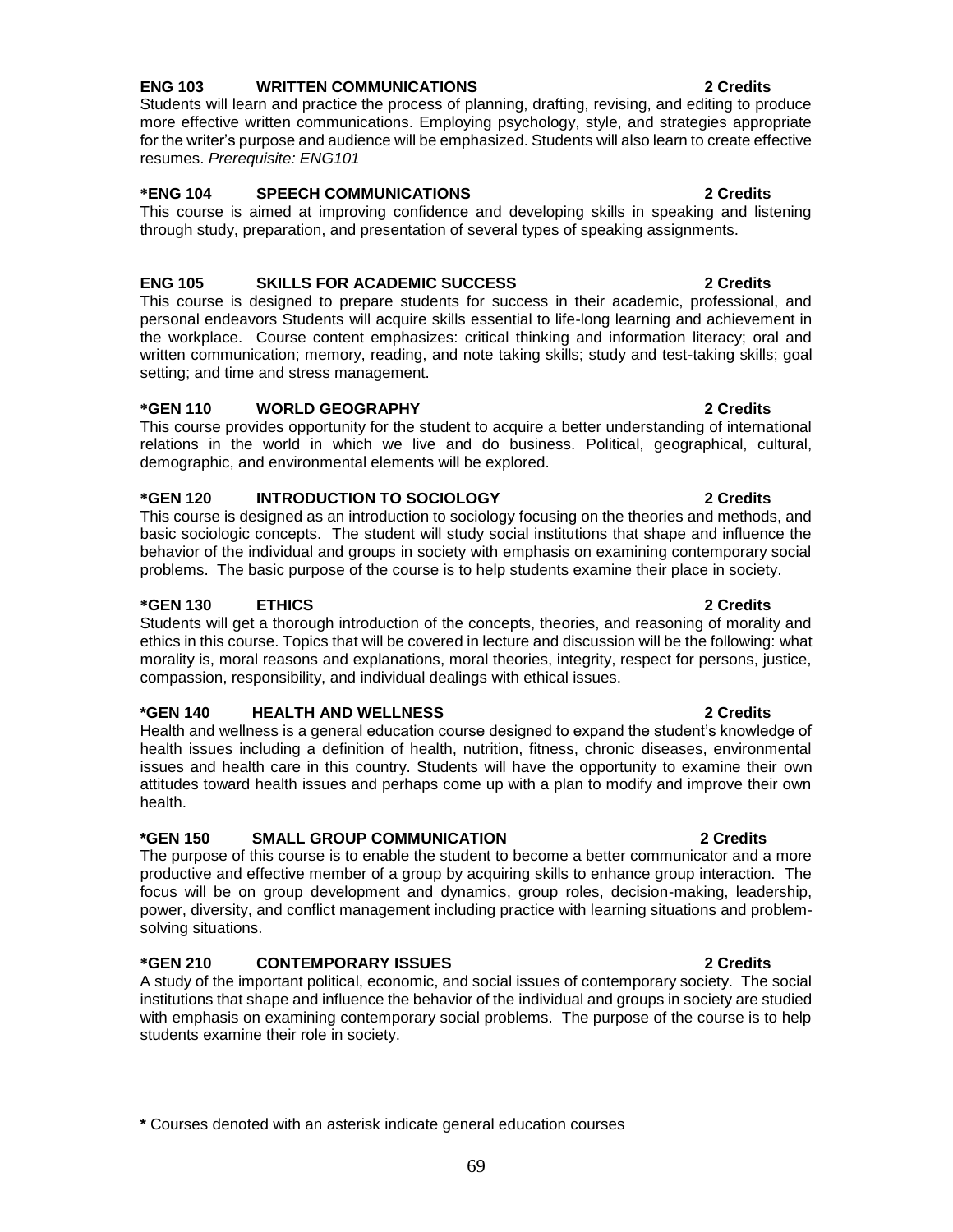# **\*GEN 230 AMERICAN GOVERNMENT 2 Credits**

Students will gain a more complete understanding of the basic organization and functions of the national, state, and local governments through a series of assigned readings and lectures. Emphasis will be placed on learning basic concepts and ideas concerning the Constitution, the interrelationship between the three branches of government: Executive, Legislative and Judicial, the electoral process, the role of government in the lives of ordinary people, and the roles of political parties, interest groups, public opinion, and the mass media in government.

## **\*GEN 295 READINGS IN GENERAL STUDIES 2 Credits**

This course encourages students to think critically about the interrelationship between the disciplines within General Studies and topics that the student and faculty member will select. The student will read articles and book selections covering the different aspects of the selected topic as it relates to the disciplines within General Studies and submit critiques/papers each week. This course is designed to be an independent study project supervised by a faculty member.

# **MAT 101 BUSINESS MATHEMATICS 2 Credits**

This course reinforces basic mathematics. Topics include operations with whole numbers, fractions, mixed numbers, decimals and percents as they apply to business activities.

# **MAT 102 PERSONAL FINANCE 2 Credits**

This course is designed to enable students to effectively manage their personal and family financial assets. It will include establishing financial goals, budgeting, saving and investing, acquiring and using credit wisely, determining insurance needs, planning for retirement, and making wise spending decisions.

# **\*MAT 103 PRINCIPLES OF MATHEMATICS 2 Credits**

This course will give students an understanding and application of mathematical concepts. Topics include, measurement using the metric system, reading of statistical information, signed numbers, and solving basic algebraic equations.

# **MED 103 FUNDAMENTALS OF HEALTH CARE 2 Credits**

This course will address the concepts that are common to all health care students in many different health careers. Discussions will center on understanding the basic information needed to succeed in the fast-paced world of medicine. Course topics include discussions related to health care delivery systems, the health care of patients through the life-span, interpersonal skills and human relations, and taking care of oneself in a stress-related occupation. A brief history of medicine will also be included. Certification in first aid and cardiopulmonary resuscitation (CPR) will be included.

# **MED 105 ADMINISTRATIVE MEDICAL OFFICE 2 Credits**

Administrative medical office is a lecture course designed to furnish the student with the general administrative skills needed to work in a health care setting. The skills acquired will allow the student to learn front desk operations and provide them with an overview of the medicine profession as a service oriented business. Included topics are professionalism, medical ethics and law, patient reception, telephone techniques, appointment scheduling, medical records, and an overview of medical office management.

## **MED 110 MEDICAL TERMINOLOGY 4 Credits**

This course familiarizes the student with the language of medicine. An introduction to medical terms begins by learning the definitions of common prefixes, root words, and suffixes. The students learn to decipher medical words by identifying the parts of the medical words and their meanings. Medical terminology is studied by learning each of the eleven body systems. Basic anatomy, word building definitions, spelling, and pronunciation will be included for each body system studied. A research project will be completed in this course.

### **\*** Courses denoted with an asterisk indicate general education courses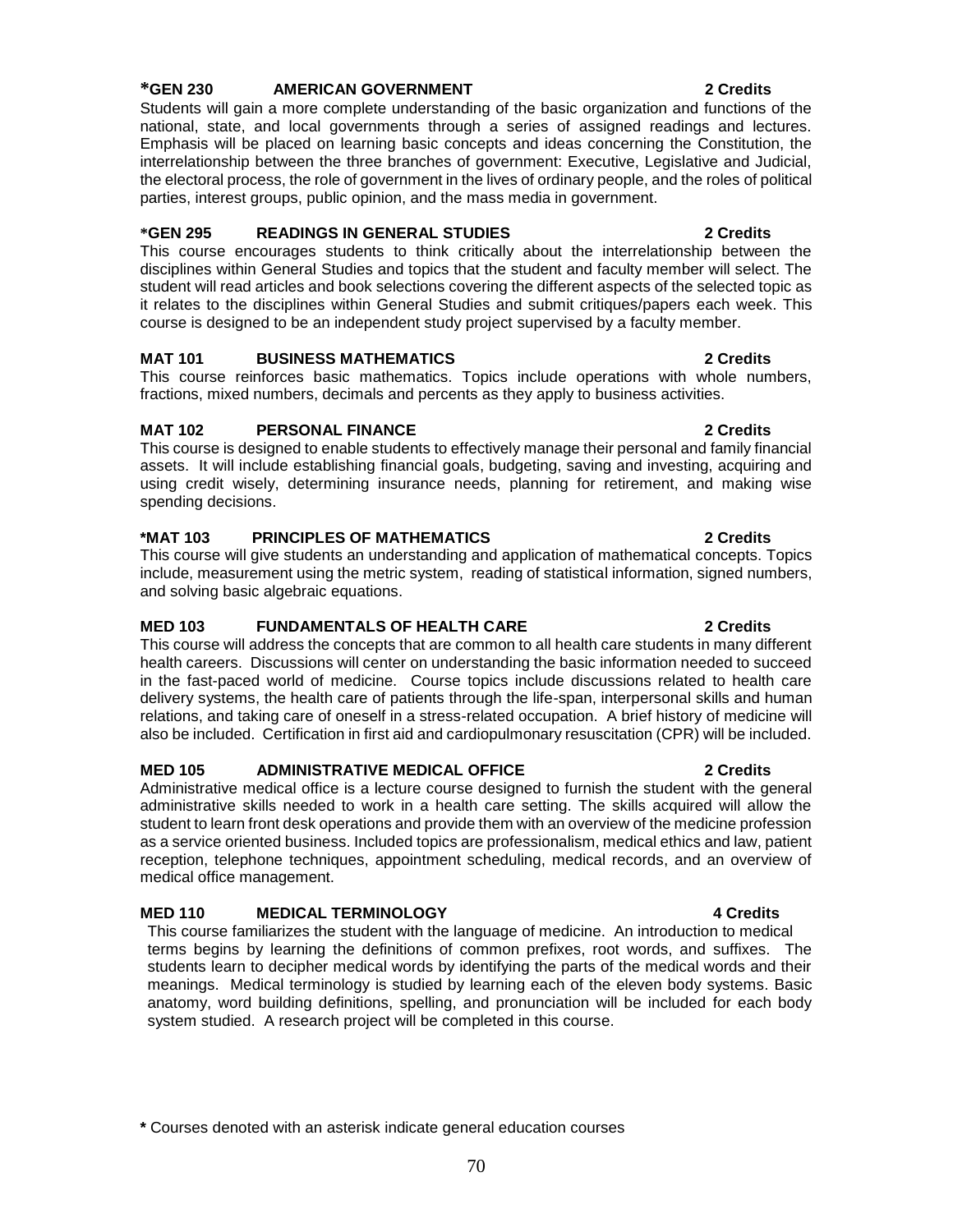# **MED 121 ANATOMY AND PHYSIOLOGY I 4 Credits**

Anatomy and physiology is a course that explores normal structure and function of the body. Included is the study of chemistry as it relates to the body, the cell, body tissues, the integumentary system, the musculoskeletal system, nervous, the senses, and the endocrine system. Common diseases, diagnostic techniques and current treatments will be discussed in each system studied.

# **MED 122 ANATOMY AND PHYSIOLOGY II 4 Credits**

Anatomy and physiology II is a course that continues the study of the structure and function of the various systems of the body. The heart, circulatory, and respiratory systems are studied as well as the digestive, urinary system, reproductive systems, pregnancy, growth and development. Common diseases, diagnostic techniques and current treatments are discussed in each system studied. *Prerequisite: MED121*

# **MED 130 BEGINNING CLINICAL PROCEDURES 2 Credits**

Beginning clinical skills is a lecture/laboratory course designed to give the student the theory and practice needed to master the basic clinical procedures performed in the medical office. The student will be given instruction in the infectious disease process, infection control, hand washing, and OSHA guidelines. Medical history taking, vital signs, and the routine physical exam will be discussed. Skills to be demonstrated include use of aseptic technique, vital signs, and assisting with routine physical exam. A brief discussion of the basics of prescriptions, pharmaceutical abbreviations, and medication instructions are included. *If students clinical skills are not at mastery level according to course requirements they will not be eligible for a passing grade and will have to re-take the entire course.*

# **MED 205 PHARMACOLOGY 4 Credits**

Pharmacology is a lecture/laboratory course designed to furnish the student with both theory and practical applications of the use of medications in the medical office. Classification of drugs, drug sources, drug legislation, and the most common drugs prescribed in a medical office will be discussed. The metric, apothecary, and household systems of measurement will be learned. Prescriptions, abbreviations, and calculating the correct drug dosage for both pediatric and adult patients will be learned. Medication administration is taught and will include injection techniques. Immunizations will be discussed in detail. Emphasis will be placed on legal implications and safety. *If students' clinical skills are not at mastery level according to course requirement they will not be eligible for a passing grade and will have to re-take the entire course. Prerequisite: MED110, MED130*

# **MED 206 MEDICAL INSURANCE and BILLING 2 Credits**

This course presents information in the area of third party reimbursement of physician services. Medical Billing and submission of the medical insurance claim form are covered. Billing and statement preparation in the medical setting, health insurance coverage, and insurance claim processes, as well as the ethical and legal issues of claims processing are covered. *Prerequisite MED110*

# **MED 207 MEDICAL TRANSCRIPTION 2 Credits**

Using actual physician dictation, students will transcribe various medical reports in different specialties including chart notes, discharge summaries, consultations, and histories and physicals. Emphasis will be placed on understanding medical terms in the context of the reports to accurately transcribe physician dictations. Proofreading exercises, abbreviations, and medical sound-alike words will be reviewed for each chapter studied. *Prerequisites: MED110, CIS130*

# **MED 208 COMPUTERIZED MEDICAL OFFICE 2 Credits**

Computerized medical office introduces the student to the use of computers in the medical office using actual medical office computer software. Using the software, student will work with patient files and perform various office activities including recording patient information, entering transactions, scheduling appointments, using insurance claim management, and printing reports. Simulations then give the students experience in realistic office tasks by providing an overview of the types of tasks they might do on a daily basis. *Prerequisites: MED110, MED206 or taking concurrently.*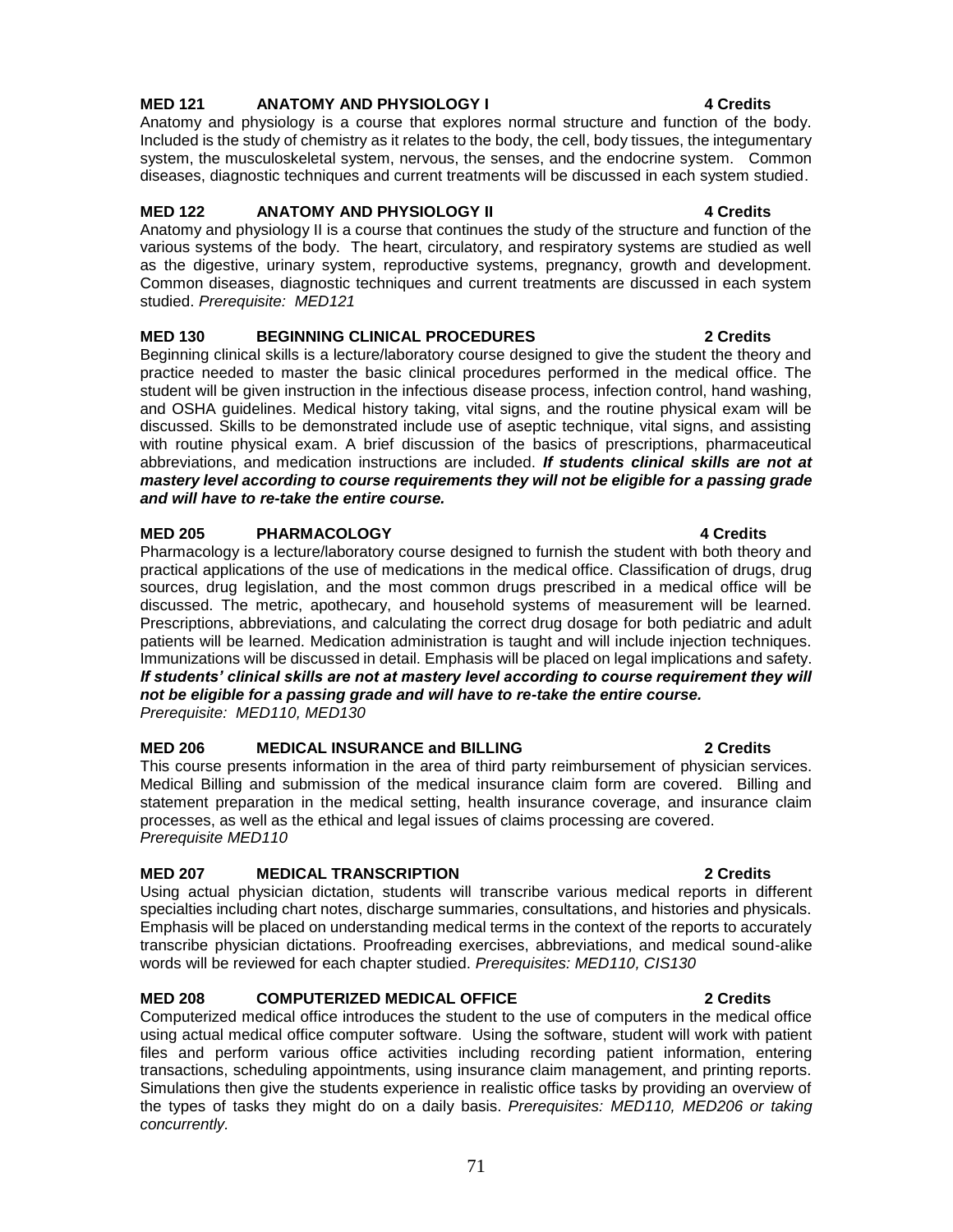# **MED 220 LABORATORY PROCEDURES 4 Credits**

Laboratory Procedures is a lecture/laboratory course in which students are introduced to the theory and clinical aspects of work in a physician's laboratory. The course includes essential skills needed for working in the clinical laboratory and including phlebotomy and finger stick blood collection. Specimen collection and laboratory testing performed includes urinalysis, hematology, clinical chemistry, microbiology, and serology. Safety, OSHA standards and quality assurance are stressed. *If students clinical skills are not at mastery level according to course requirements and instructor they will not be eligible for a passing grade and will have to re-take the entire course. Prerequisites: MED110, MED121, MED122, MED130, MED205*

### **MED 230 ADVANCED CLINICAL PROCEDURES 2 Credits**

This is a lecture/laboratory course in which students are introduced to the advanced clinical skills that could be performed in a medical office. This course covers the theory and practicum associated with such topics as sterile technique, minor surgery setup, dressing changes, and sterilization of equipment. Various medical specialty exams including pediatrics and obstetrics and gynecology will be discussed as well as electrocardiograms and physical therapy. Students will be able to practice many of these procedures safely in the classroom setting. *If students clinical skills are not at mastery level according to course requirements they will not be eligible for a passing grade and will have to re-take the entire course.*

*Prerequisites: MED110, MED121, MED122, MED130*

# **MED 250 INTRODUCTION TO MEDICAL CODING 2 Credits**

This course gives an overview of medicine as a business and gives detailed information in diagnostic coding using ICD-9 and ICD-10 codes. The student learns how to depict cases and how to code various diagnoses needed to complete insurance forms for payment. *Prerequisite: MED110, MED 206* or taking concurrently

**MED 251 INTERMEDIATE MEDICAL CODING 2 Credits** A continuation of the introductory class, this course provides more coding and billing skills. A review of the ICD-9 and ICD-10 manuals will be used as resources to interpret guidelines for appropriate diagnostic codes as well as mock patient case studies. Introduction to the CPT, modifiers, evaluation and management procedural rules and coding systems. *Prerequisite: MED250.*

# **MED 252 ADVANCED MEDICAL CODING 2 Credits**

The focus of this course is to analyze the procedural rules for the CPT, modifiers, evaluation and management coding systems to code patient services and diagnoses using mock patient case studies. Students will apply objectives learned from previous courses to synthesize information. *Prerequisite: MED251.*

# **MED 253 SIMULATIONS IN MEDICAL CODING 2 Credits**

This course focuses on the evaluation of coding principles learned in previous coding courses. In this course, the student codes source documents that he or she can expect to encounter on the job. The student will analyze and synthesize source documents and apply ICD-9/ICD-10, CPT, and HCPCS codes based on documentation. *Prerequisite- MED 252* 

# **MED 258 ADVANCED COMPUTERIZED MEDICAL OFFICE 2 Credits**

Advanced computerized medical office reinforces computer utilization in the medical office. Using the software the student will work with patient files and perform various office activities including recording patient information, entering transactions, scheduling appointments, using insurance claim management, and printing reports. Simulations then give the students experience in realistic office tasks by providing an overview of the types of tasks they might do on a daily basis. Prerequisite: MED 208.

# **MED 290 MEDICAL ASSISTANT EXTERNSHIP 2 Credits**

This is an independent study course (100 hours) designed to give the student entry-level competencies as a Medical Assistant. Students will perform both administrative and clinical competencies in a selected physician's office or health care facility. The student is supervised and evaluated by experienced medical staff. *Prerequisites: A "C" (2.0) or better in all medical courses*.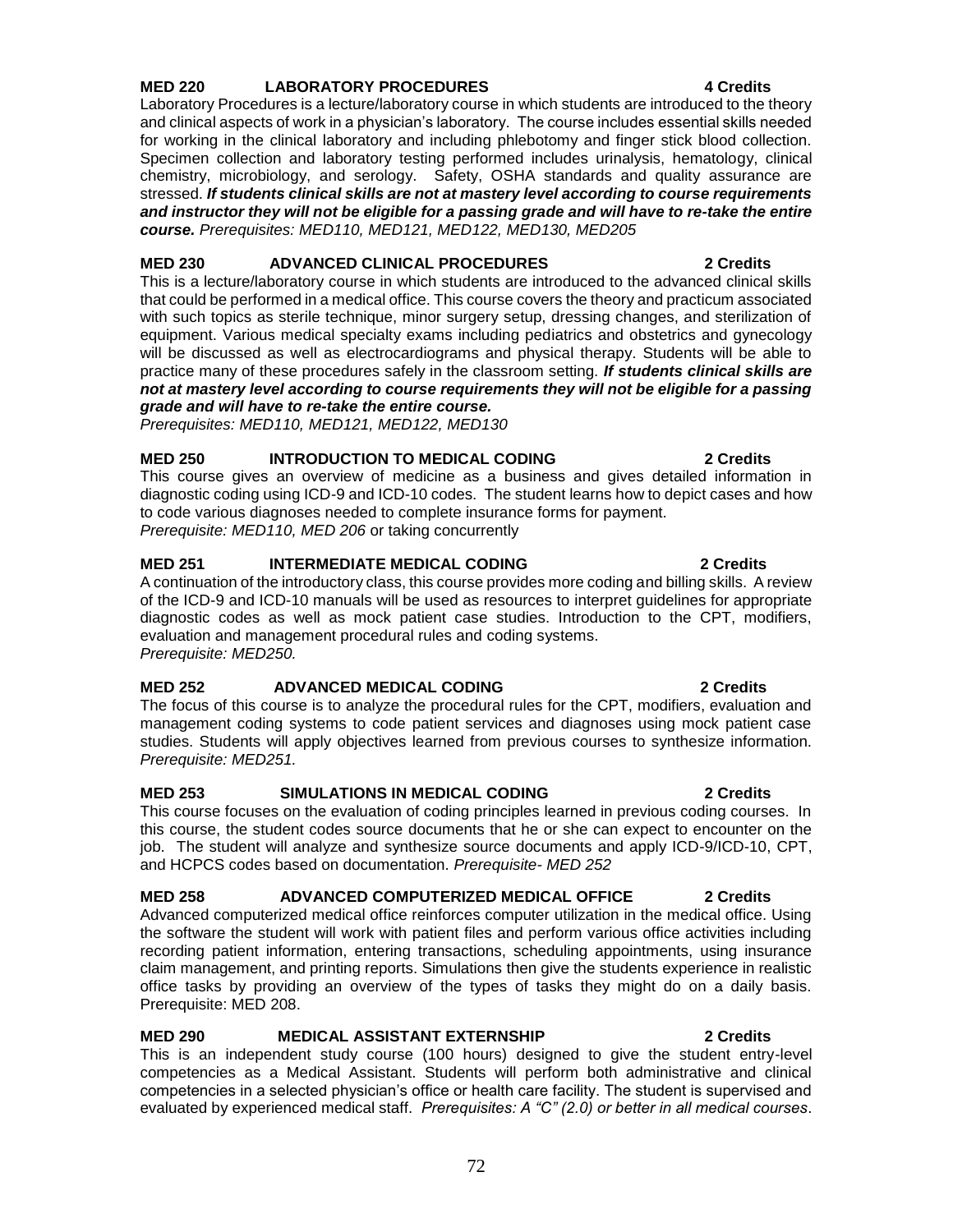### **MED 295 READINGS IN ALLIED HEALTH 2 Credits**

This is an independent study course which allows students to explore aspects of medicine and health care in more detail. Students are required to read and study articles concerning seven different topics in health care and submit summary reports and a critical analysis for each topic researched. An evaluation by the student is submitted in the final week. The course may be scheduled during the student's last semester and is supervised by an allied health instructor.

### **MTH 101 MASSAGE THERAPY THEORY AND TECHNIQUE 103 Hours**

The student is introduced to beginning and intermediate concepts in Massage Therapy and their practical application as well as indications and contraindications for massage. Students will have a chance to both give and receive massage in order to master the techniques taught.

This class meets the PA requirements for licensure for the minimum of 250 hours in massage therapy and bodywork assessment; portions of this class contribute to the requirement of 25 hours of business, ethics and law; and meeting the requirements of a minimum of 150 hours in related courses appropriate to massage therapy.

### **MTH 102 SUPERVISED LAB 50 Hours**

Students are given the opportunity to practice techniques they have learned in Massage Therapy: Theory and Technique class. Emphasis is placed strictly on practice and students should expect to both give and receive massage during this class.

This class meets the PA requirements for licensure for the minimum of 250 hours in massage therapy and bodywork assessment; and meeting the requirements of a minimum of 150 hours in related courses appropriate to massage therapy.

### **MTH 103 INTRODUCTION TO SMALL BUSINESS MANAGEMENT FOR MASSAGE 20 Hours**

Students are introduced to the basics of small business management and identify the necessary steps in establishing a Massage Therapy Practice and résumé development.

This class meets the PA requirements for licensure for the minimum of 25 hours in business, ethics and law.

### **MTH 104 INTRODUCTION TO BASIC AROMATHERAPY 10 Hours**

In Basic Aromatherapy, students will explore the properties of ten basic essential oils and their application during aromatherapy treatment.

This class meets the PA requirements for licensure for the of a minimum of 150 hours in related courses appropriate to massage therapy.

### **MTH 105 INTRODUCTION TO REFLEXOLOGY, SHIATSU & EASTERN TECHNIQUES 20 Hours**

Students explore foot anatomy, zone therapy, and the concept of reflex points and to the concepts and application or Oriental Massage Techniques that utilize the Eastern philosophies of Yin/Yang and the Five Elements.

This class meets the PA requirements for licensure for the minimum of 150 hours in related courses appropriate to massage therapy.

### **MTH 106 INTRODUCTION TO SPORTS MASSAGE, CPR/FIRST AID & HIV AWARENESS 30 Hours**

Students will learn sports massage techniques which will enhance an athlete's performance, prevent trauma, and promote recovery time. In First Aid & CPR/HIV Training awareness provides an overview of emergency treatment of injuries and/or sudden illness in a variety of situations.

This class meets the PA requirements for licensure for the minimum of 250 hours in massage therapy and bodywork assessment; and meeting the requirements of a minimum of 150 hours in related courses appropriate to massage therapy; and meeting the requirements of 175 hours of instruction in anatomy and physiology, kinesiology and pathology, including training in the human immunodeficiency virus and related risks.

### **MTH 107 CORRECTIVE MUSCLE THERAPY TECHNIQUES 94 Hours**

The student is introduced to more advanced concepts in corrective muscle therapy techniques. Classes consist of theory lecture, demonstration, and paired practice.

This class meets the PA requirements for licensure for the minimum of 250 hours in massage therapy and bodywork assessment; and meeting the requirements of a minimum of 150 hours in related courses appropriate to massage therapy. Prerequisites minimum grade of a C (73% or better) in MTH101.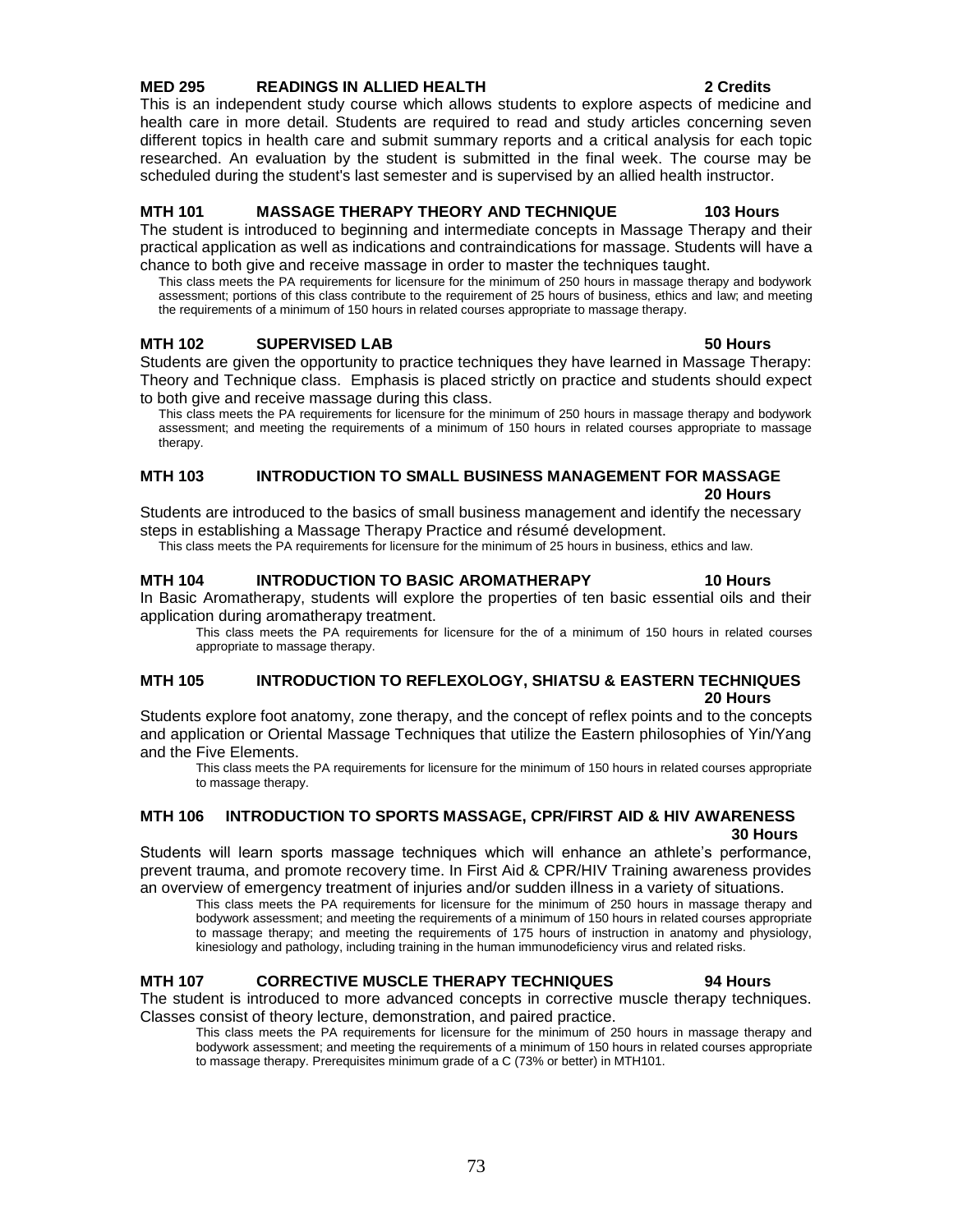# **MTH 108 ANATOMY, PHYSIOLOGY, KINESIOLOGY& PATHOLOGY FOR MASSAGE**

**188 Hours**

Students are given a thorough and comprehensive study of all of the body systems including the origins and insertions and actions of muscles in the body.

This class meets the PA requirements for licensure for the minimum of 175 hours of anatomy, physiology, kinesiology and pathology, including training in the human immunodeficiency virus and related risks.

# **MTH 109 INTRODUCTION TO MASSAGE FOR SPECIAL POPULATIONS**

# **20 Hours**

In Massage for Special Populations, the student is introduced to intermediate concepts in Massage Therapy and their practical application.

This class meets the PA requirements for licensure for the minimum of 250 hours in massage therapy and bodywork assessment; and meeting the requirements of a minimum of 150 hours in related courses appropriate to massage therapy.

# **MTH 110 INTRODUCTION TO REIKI & HEALING ENERGY TECHNIQUES**

### **15 Hours**

Students learn the ancient Japanese healing system of Reiki and are given the attunements that allow them to become a 1<sup>st</sup> degree level Reiki Practitioner. This course is completed outside of normal class times.

This class meets the PA requirements for licensure for the minimum of 150 hours in related courses appropriate to massage therapy.

### **MTH 111 INTRODUCTION TO MYOFASCIAL RELEASE & CRANIOSACRAL THERAPY 15 Hours**

Students receive an introduction to work with the craniosacral system and the human connective tissue system also known as the myofascial system. This course is completed outside of normal class times.

This class meets the PA requirements for licensure for the minimum of 150 hours in related courses appropriate to massage therapy.

### **MTH 200 CLINICAL ROTATIONS FOR MASSAGE 50 Hours**

Clinical Rotations are completed in the Student Spa during the final months of the student's massage training. The student is observed during a portion of their massage and assessed for technique, body mechanics, professionalism, and accuracy in charting of clients. This course is completed outside of normal class times and students must make themselves available during regular Spa hours.

This class meets the PA requirements for licensure for the minimum of 250 hours in massage therapy and bodywork assessment; and meeting the requirements of a minimum of 150 hours in related courses appropriateto massage therapy.

### **NUR 111 HUMAN ANATOMY & PHYSIOLOGY 96 Hours**

Anatomy and Physiology is designed so the student can learn important concepts about humananatomy and physiology in preparation for their nursing course work and build further knowledge and skills in order to render quality patient care. Thiscourse is and essential foundation. There are no prerequisites for thecourse.

### **NUR 112 FUNDAMENTALS OF NURSING 120 Hours**

The Fundamentals of Nursing I course presents introductory concepts for the practical nurse. The course emphasizes instruction on the basic nursing skills. It includes infection control techniques, and lab and work place safety. The nursing process, patient assessment, documentation, and vital signs, wound care and mobility concepts are taught. Concepts of caring, client-centered care, teamwork and collaboration, evidence-based nursing practice, quality improvement and safety are introduced. Discussions will also include cultural/racial differences in disease predisposition, therapeutic communication, loss, grief and dying. Nursing skills are developed in the nursing skills laboratory and applied clinical settings during Clinical Applications I.

### **NUR 113 MEDICAL TERMINOLOGY 36 Hours**

Basic Medical Terminology is designed to introduce students to medical abbreviations and the basic structure of medical words, including prefixes, suffixes, word roots, combining forms, singulars and plurals. Emphasis is on spelling, definitions and pronunciation of diagnostic, therapeutic and symptomatic terminology of all body systems, as well as medical and surgical terminology. The student will gain the tools upon which to build a broader vocabulary within the discipline by learning the basics of medical terminology, its foundations and its structure.

### 74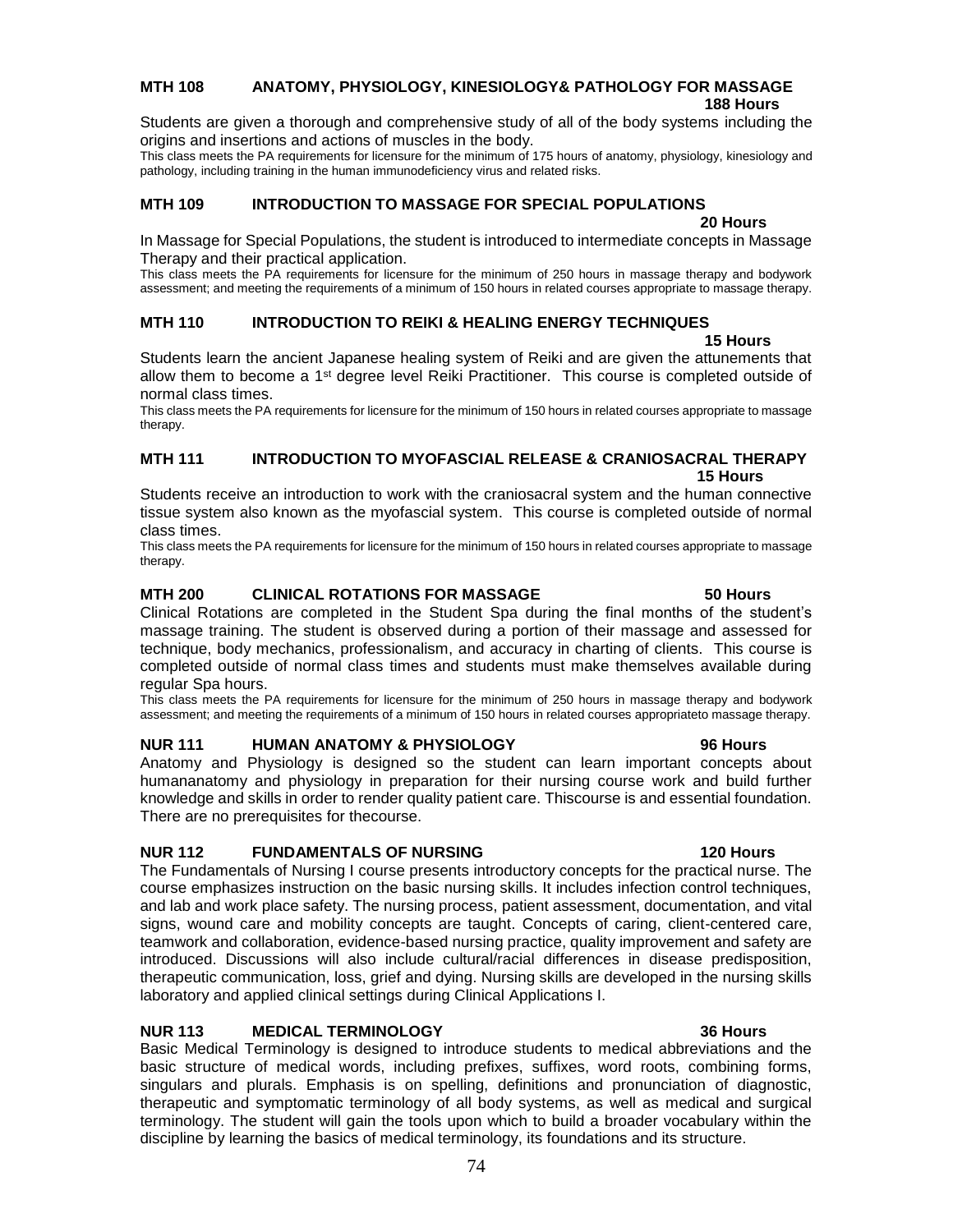# 75

# **NUR 114 PROFESSIONAL CONCEPTS 36 Hours**

This course is designed to take the student –to- professional, strengthening the student's knowledge and skills that will assistance in the transition from the student role to that of a licensed practical nurse. The student is expected to demonstrate ability to apply the concepts of critical thinking, communication and promotion of safety with groups of patients in the clinical setting. The clinical experience provides the opportunity for students to apply concepts of leadership while under the supervision of an RN instructor. Lecture, case studies, and seminar format presentations will focus on the essential competencies for the graduate nurse as defined by the Lansdale School of Business' Practical Nursing Program. Independent & review of NCLEX style test questions will prepare the student for the exit exam and State Board exam.

### **NUR 115 CLINICAL APPLICATION I 75 Hours**

This course provides the student with the opportunity to develop basic assessment skills using a systems approach. Relevant anatomy and physiology will be reviewed in relation to health assessment. Students will perform physical examination techniques, health histories, clinical assessment tools, utilized health promotion skills, and provide documentation on patient care. Emphasis is placed on the recognition of the normal and abnormal findings related to the most common diseases across the lifespan. Additionally, the physical examination practice component will focus on the adult population.

# **NUR 121 FUNDAMENTALS OF NURSING II 48 Hours**

Fundamental of Nursing II continues to build on Fundamental of Nursing I, allowing the students to further learn the components of nursing and the application of techniques and procedures to provide competent and safe patients care. Topics include basic changes in fluid & electrolytes, gastrointestinal & respiratory system; promoting urinary and bowel elimination; pain management; wound care & the elderly patient and care of the surgical patient undergoing rehabilitation. Basic math and beginning calculations will be introduced. Hands-on demonstration, practice, and validation of skills are conducted in the nursing lab and in the clinical setting.

### **NUR 122 GERIATRICS NURSING 30 Hours**

This course is designed to provide the Practical Nursing Student with nursing principles relevant to the care of the geriatric patient. The nursing roles of provider of care and member within the discipline of nursing are emphasized as they apply to gerontological nursing. The Registered Nurse uses the nursing process as a guide for implementing nursing care and evaluating human response to actual or potential health problems of the geriatric population. Included is development of a knowledge base in the areas of physiological, psychosocial, and emotional changes which occur with the aging process. Integrated throughout the course are concepts relating to illness prevalent in the geriatric population as well as therapeutic regimens. There will be emphasis on both classroom and clinical experiences with focus on the management and delivery of health care to the geriatric population in long term care.

### **NUR 123 PHARMACOLOGY 78 Hours**

This course focuses on the practical nurse's role in medication administration to persons across the lifespan. Students are introduced to basic concepts of drug classifications, and nursing implications for medications prescribed to affect various body functions. Vitamins, minerals, and herbs will be discussed in relation to interactions with prescribed medications. Concepts of health care economics and cultural awareness are threaded through the course. Using the nursing process to develop critical thinking skills and safe patient care practices is encouraged. Safe administration and documentation of oral and g-tube, topical and parenteral medications will be presented in the laboratory. Math dosages and calculations practice and evaluations will be included.

### **NUR 124 IV THERAPY 30 Hours**

This course is directed toward establishing acceptable standards to delineate the beginning skills and knowledge needed to administer and manage IV therapy in both the pediatric, adult and geriatric patients. Basic Guidelines include: legal aspects of IV system, fluid & electrolyte balance, procedure for venipuncture, prevention & assessment of complications, principles of pharmacology as related to IV therapy, peripheral and central line therapy and demonstration & practice of required skills. Math dosages and calculations practice and evaluations will be included.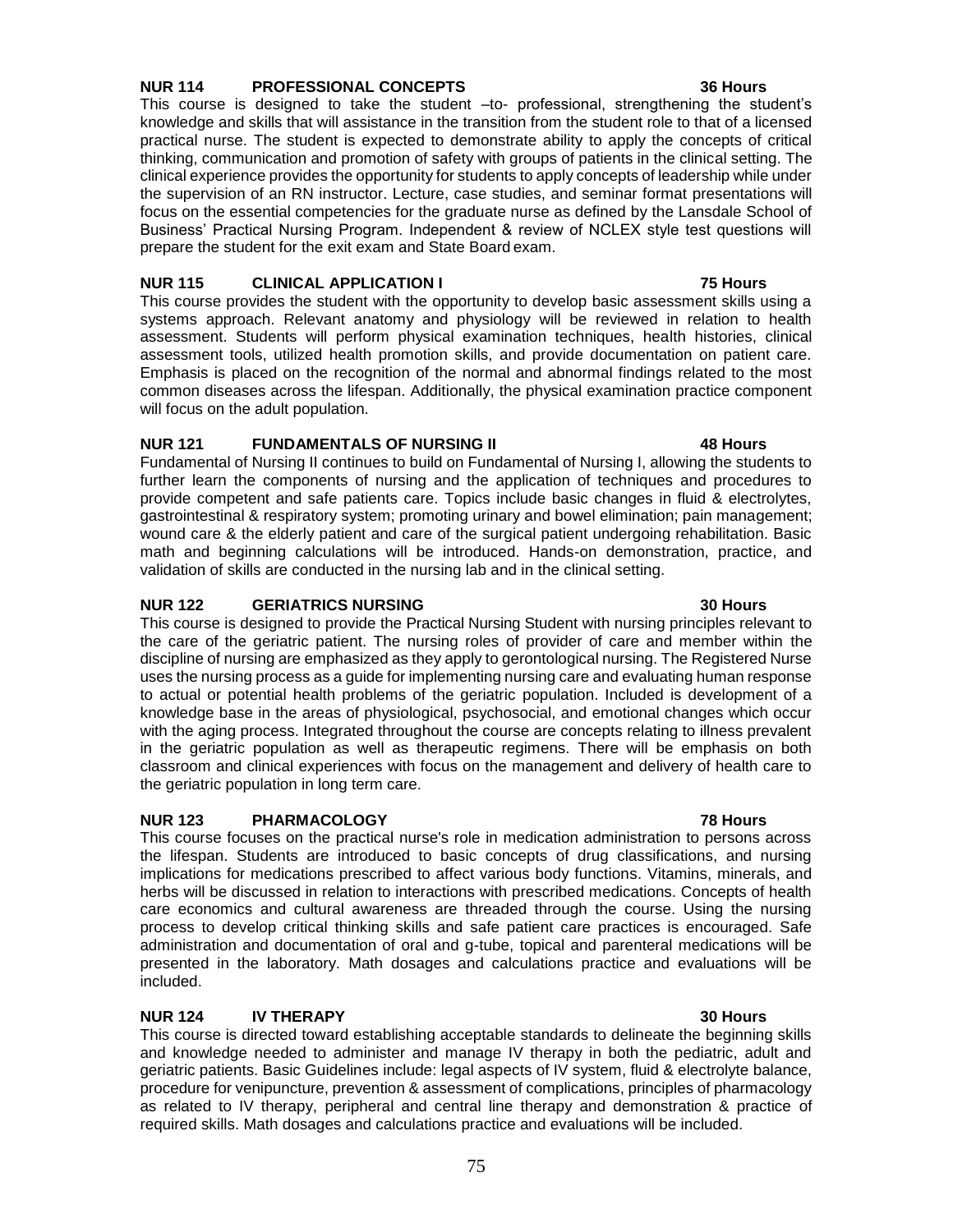# **NUR 125 CLINICAL APPLICATION II 180 Hours**

Clinical Applications II builds on previously developed learning outcomes from term one. In conjunction with theory from Fundamentals of Nursing II, Geriatrics Nursing, Pharmacology and IV Therapy, students will develop assessment techniques focusing on the care of the adult client with predictable outcomes. Emphasis will be placed on utilization of the nursing process and demonstration of critical thinking. The lab and clinical setting will be used for students to develop specific psychomotor skills and to practice nursing skills, develop nursing care plans, demonstrate effective documentation and communication skills.

### **NUR 131 ADULT NURSING I 120 Hours\**

Adult Nursing Care I builds on the foundations taught in Fundamentals of Nursing I & II, and Human Anatomy & Physiology. It is a continuation of competent nursing care with an emphasis on care of individuals with selected medical-surgical conditions. Specific health conditions of the lymphatic, reproductive, musculoskeletal, neurological, integumentary systems, mental health, cancer and the terminally ill will be examined. Preventive, rehabilitative and therapeutic aspects of these conditions are studied as well as the physical, mental, emotional, cultural and spiritual needs of adults and children experiencing these conditions. The student is also, introduced to the nursing concepts essential to meet the needs of clients with various medical-surgical conditions and to explore the pathology and treatment modalities used with an emphasis on pharmacology. The content will progress from simple to complex utilizing the nursing process providing nursing care in various health care facilities (long-term, memory care & rehabilitation).

# **NUR 132 MATERNAL NEWBORN NURSING 48 Hours**

Maternal Newborn Nursing provides an integrative approach care of the client and their family in the healthcare setting. Emphasis will focus on the obstetrical client. Principles of pathophysiology, nutrition and pharmacology are applied. The concepts of critical thinking, communication, and promotion of safety and self-care will be threaded throughout. Math dosages and calculations practice and evaluations will be included.

### **NUR 133 PEDIATRIC NURSING 48 Hours**

This course provides an integrative approach to the care of children. Emphasis is placed on normal growth and development, and common pediatric disorders. Principles of pathophysiology, nutrition and pharmacology are applied. Community experiences are planned to reinforce principles of growth and development. Pediatric math dosages and calculations practice and evaluations will be included.

### **NUR 135 CLINICAL APPLICATION III 150 Hours**

This is a Specialized in Maternal-Newborn, Pediatric & Mental Health Clinical experience where the student will continue to utilize the nursing process, while caring for patients with both short and long-term nursing needs. During the Maternal-Newborn and Pediatric clinical experiences the student will care for multiple patients. This clinical experience will include a pediatric day care for disable children where students will have hands-on experience. And, simulation experience for maternal/child care. The emphasis will be on prioritization, decision-making, time management and critical thinking appropriate to the LPN's scope of practice. The Practical Nursing student will assist the patient and significant others during the normal expected stages of growth and development from conception through advanced old age in the clinical environment. The Practical nurse student will reduce the patient's potential for developing complications or health problems related to treatments, procedures or existing conditions and provide the pediatric patient care related to prevention and early detection of health problems.

The Practical Nursing student will provide nursing care of the expected mother and delivery of the infant in a simulation setting.

The Practical Nursing student will reduce the patient's potential for developing complications or health problems related to treatments, procedures or existing conditions of pregnancy and childbirth and learn how the nurse provides the mother and newborn patient care during labor, delivery and post-partum in a simulation setting.

The PN student will participate in recognizing and providing care for patients with maladaptive behavior and assist with behavior management of the patient with acute and/or chronic mental illness.

This experience is to ensure that learner can deliver their client care in a consistent, safe, effective manner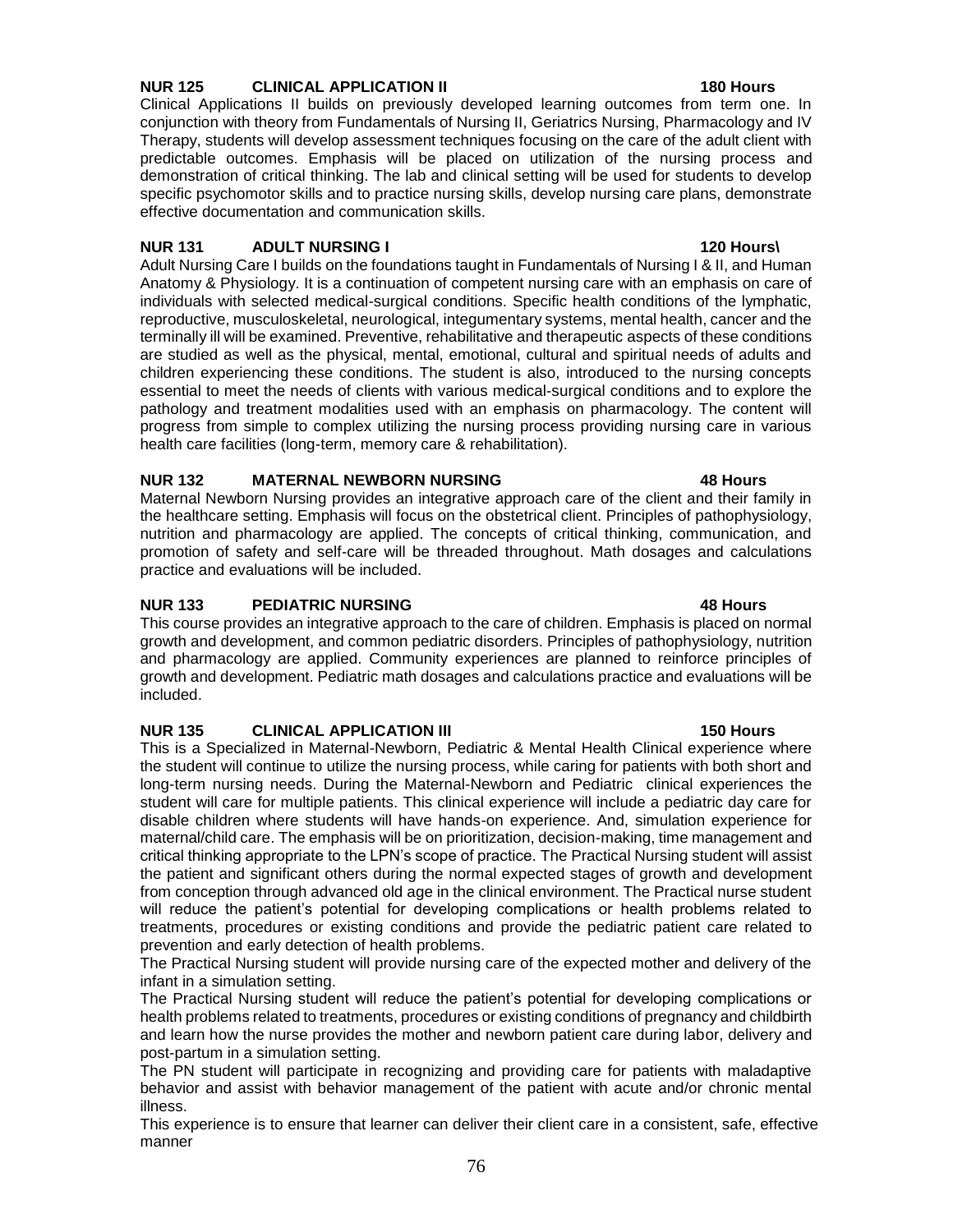# 77

# **NUR 141 ADULT NURSING II 90 Hours**

This course builds on the concepts of Adult Nursing Care I introduced in NUR 131. The topics of body defenses, control, mobility, coordination and regulation, digestion and elimination, reproductive and sexual disorders, physical and mental integrity, special areas, and integration of body systems are discussed, as well as the effects of aging on body systems. Students are expected to plan client care including: identifying of risk factors, nutritional assessment, and patient teaching.

# **NUR 145 CLINICAL APPLICATION IV 315 Hours**

Clinical Applications IV is a capstone course that focuses on continued supervised chronically ill clinical experience in a skilled nursing facility with both long-term, rehabilitation and hospice care settings. Under the supervision of a currently licensed Pennsylvania registered nurse students will demonstrate the following roles, provider of care, coordinator of care, and member of the discipline of nursing while caring for stable, noncomplex clients. Client needs are stressed and the integrated processes of clinical problem solving, caring, communication, documentation and teaching/learning is incorporated into the care giving demonstrated by the student. A leadership is incorporated and emphasized in this clinical course experience as well. Math dosages and calculations practice and evaluations will be included.

# **PLS 120 LEGAL RESEARCH 2 Credits**

This course provides students with a working knowledge of the books available in a law library. Students will develop skills in locating case and reference citations. The use of restatements, legal encyclopedias, law journals, law reviews, treaties, and related items will be discussed.

# **PLS 140 LEGAL WRITING 2 Credits**

Students in this course will be introduced to the basics of legal writing. Writing memoranda, briefs, legal correspondence, and various procedural documents will be covered. *Prerequisite: PLS120*

# **PLS 160 CIVIL PROCEDURE & LITIGATION 2 Credits**

This course introduces the student to the process of civil litigation. The paralegal's role in preparing complaints, motions, and interrogatories is reviewed. The actual trial phase and post trial procedures will be covered, as will alternative dispute resolution.

# **PLS 180 BANKRUPTCY LAW 2 Credits**

This course acquaints the student with bankruptcy laws and procedures from both the creditor and debtor's point of view. It includes the responsibilities of third parties and the U.S. Bankruptcy Act. History, documentation, jurisdiction and proceeding are also discussed.

# **PLS 210 WILLS, ESTATES, AND TRUSTS 2 Credits**

Emphasis will be placed on the various aspects of estate planning and administration. The settlement of an estate is covered chronologically from the decedent's death to the final accounting and distribution of the assets of the estate.

# **PLS 230 DOMESTIC RELATIONS/FAMILY LAW 2 Credits**

The focus of this course is the legal aspects of marriage, divorce, separation, annulment, child custody and support, adoption, and division of property. Emphasis will be placed on substantive family law as well as Pennsylvania legal procedure in this area of law.

# **PLS 250 TORT LAW 2 Credits**

This course deals with civil wrongs and the remedies for those wrongs. Students read and discuss issues on such matters as intentional torts, negligence, defamation, product liability, and damages, and examine the development of the common law. Modern efforts to reform tort law, including "nofault" legislation and "caps" on monetary awards are also addressed.

# **PLS 260 COMMERCIAL AND EMPLOYMENT LAW 2 Credits**

This course covers employment and labor law, and commercial law which shall include some basic banking law. The Uniform Commercial Code and how its purpose is to simplify, clarify, and modernize the law governing commercial transactions will also be covered. Prerequisite: BUS111.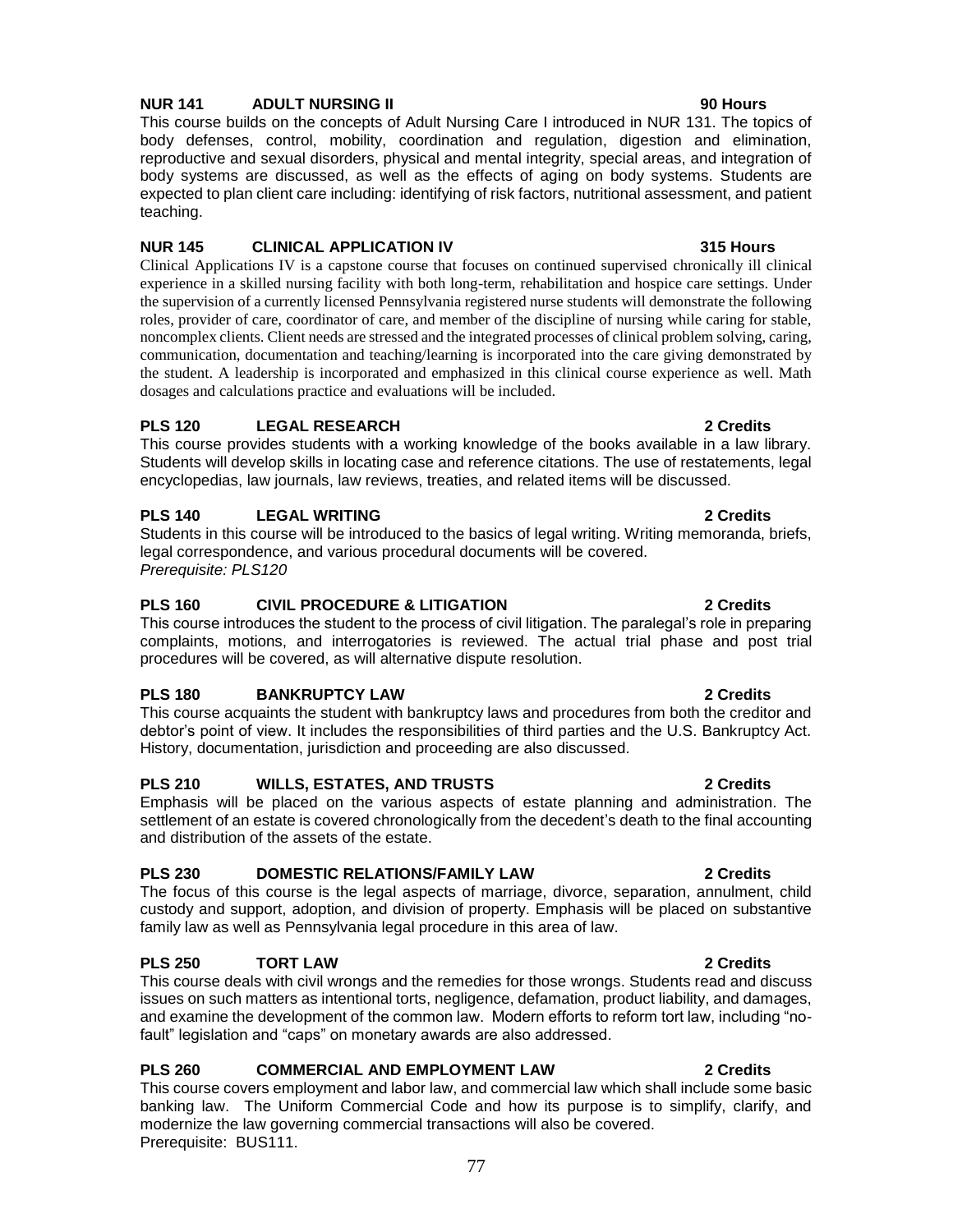# **PLS 270 REAL ESTATE LAW 2 Credits**

This course is the study of law as it relates to the acquisition and possession of real property. The preparation of sales agreements, options, and deeds will be covered. Additional topics include title searches, mortgages, surveys, settlements, and closings.

### **PLS 290 CRIMINAL LAW 2 Credits**

This course will provide students with an introduction to the criminal justice system. The course will examine laws and procedures for processing persons accused of a crime. Students will study the elements of a crime, the defenses to a crime, and the Constitutional issues surrounding guilt and innocence.

### **PLS 295 READINGS IN PARALEGAL STUDIES 2 Credits**

This course provides for students to explore aspects of the Paralegal field which have not yet been covered in other courses or which have not been treated in detail. This course is designed to be an independent study project supervised by a faculty member. Students are required to read and study articles covering Paralegals and prepare and submit summary reports covering these readings each week. An evaluation by the student is submitted in the final week.

# **\*PSY 101 INTRODUCTION TO PSYCHOLOGY 2 Credits**

This course, designed as an introductory psychology course, consists of such topics as learning theory, memory and intelligence, attitudes, motivation, personality, developmental theory and therapy.

# **\*PSY 201 ORGANIZATIONAL PSYCHOLOGY 2 Credits**

Human relations in organizations are the focus of this course, directed at helping students to understand themselves and how they influence the behavior of others. Interpersonal communications, differences in values and attitudes, coping with change and stress, and conflict management are among the topics studied

**\*** Courses denoted with an asterisk indicate general education courses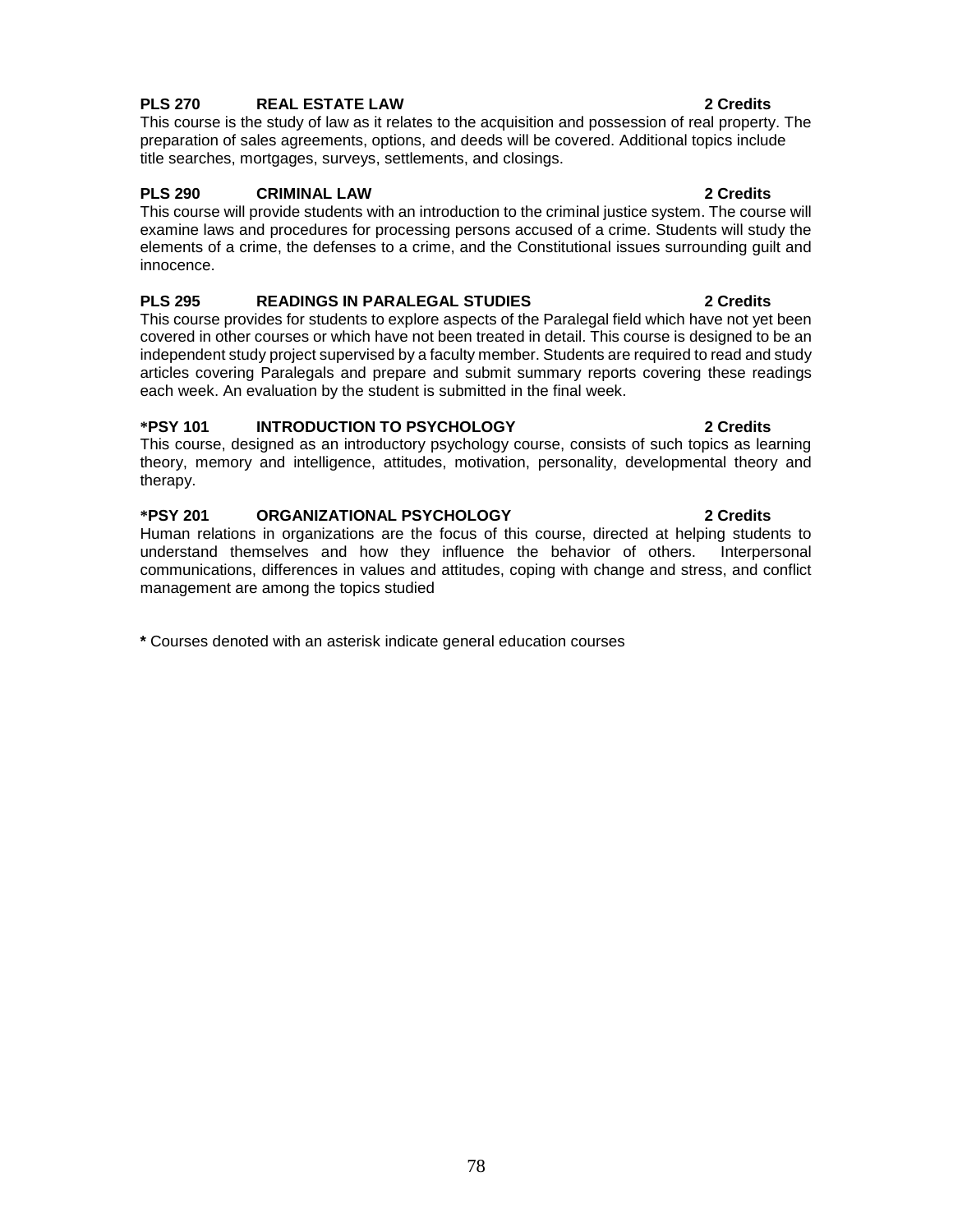# **Administration**

# **DIRECTORY**

### **Ownership and Officers**

Lansdale School of Business is a wholly-owned subsidiary of the North Penn Business and Technical Institute, Inc. The Officers of the corporation are as follows:

# **Administration**

| mkeller@LSB.edu   |
|-------------------|
|                   |
| mjohnson @LSB.edu |

### **Admissions**

| mjohnson @LSB.edu |
|-------------------|
|                   |
| aapter@LSB.edu    |
|                   |
| ffazio@LSB.edu    |

### **Academics**

| kgeria@LSB.edu      |
|---------------------|
|                     |
| qquldin @LSB.edu    |
|                     |
| bsantangelo@LSB.edu |
|                     |
|                     |
| dsouza@LSB.edu      |
|                     |
| tknapp@LSB.edu      |
|                     |
| kcinelli@LSB.edu    |
|                     |

### **Student Resource Services**

| ipyndinski @LSB.edu |
|---------------------|
|                     |
| iwheeler@LSB.edu    |
|                     |
| kgeria @LSB.edu     |

### **Support Services**

| lpyndinski@LSB.edu |
|--------------------|
|                    |
| kmcdaniel@LSB.edu  |
|                    |
| mdinenno@LSB.edu   |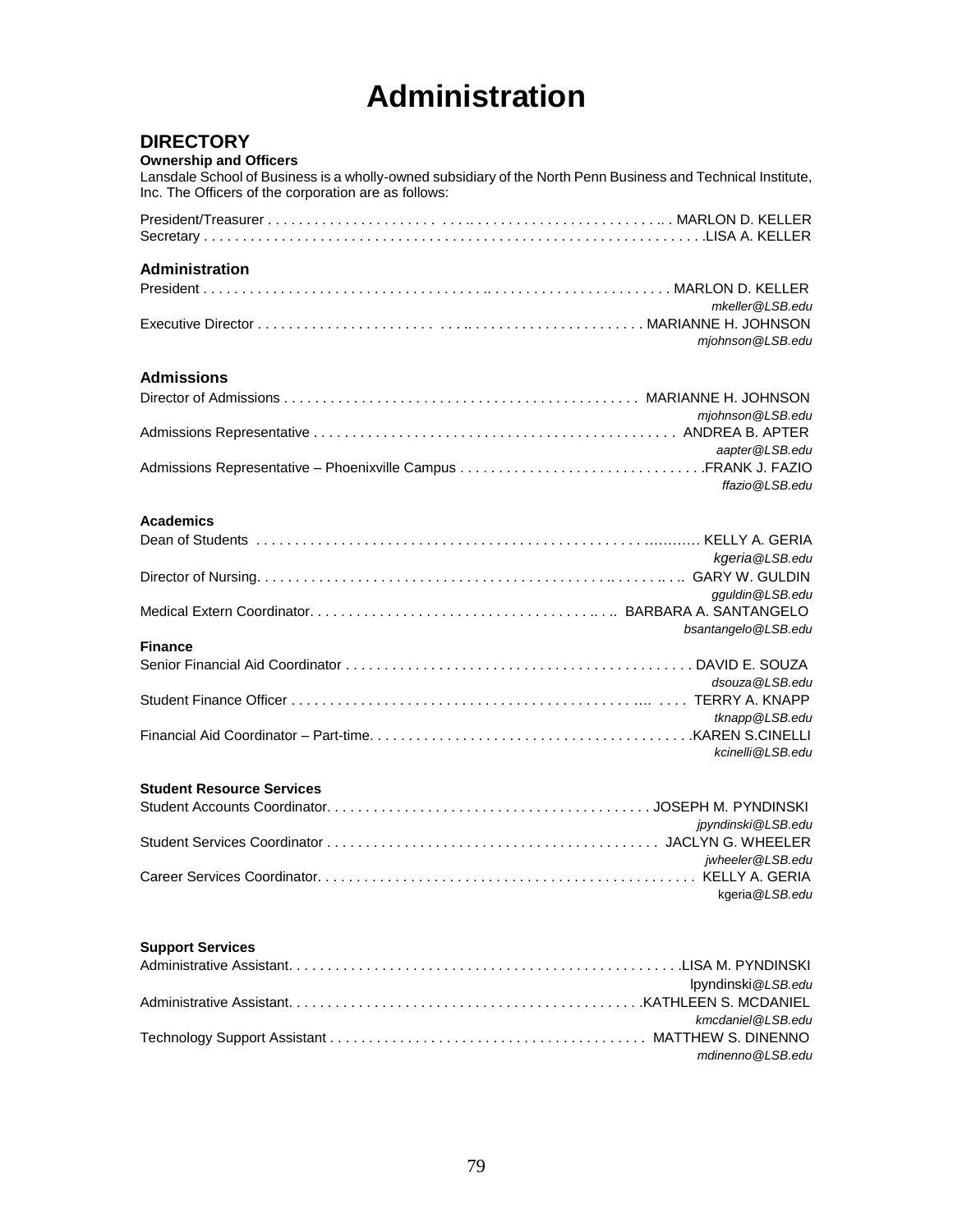| <b>FACULTY</b>                              |                                             |
|---------------------------------------------|---------------------------------------------|
| <b>KEVIN R. BOCCELLA</b><br><b>Business</b> | B.S. St. Joseph's University                |
| <b>VINCENT J. CIRILLI</b>                   | <b>B.A. West Chester University</b>         |
| General Education, Paralegal                | M.S. Villanova University                   |
| <b>KELLY ANN CURTO</b>                      | <b>B.S.N Kutztown University</b>            |
| <b>Practical Nursing</b>                    | M.S.N. Moravian College                     |
|                                             | R.N. Saint Luke's School of Nursing         |
| <b>MATTHEW G. DREESE</b>                    | <b>B.S. Lock Haven University</b>           |
| <b>Allied Health</b>                        | M.S. East Stroudsburg University            |
| <b>LUANNE GRALA</b>                         | A.D.N. Alvernia University                  |
| <b>Practical Nursing</b>                    |                                             |
| <b>ANGELA GRAY</b>                          | A.A.S Delaware County Community College     |
| <b>Practical Nursing</b>                    | <b>B.S.N. Drevel University</b>             |
|                                             | M.S.N. Drexel University                    |
|                                             | R.N. James Martin School of Nursing         |
| <b>GARY W. GUILDIN</b>                      | <b>B.S.N. Penn State University</b>         |
| <b>Practical Nursing</b>                    | M.S.N. Villanova University                 |
|                                             | <b>M.ED Temple University</b>               |
|                                             | <b>Registered Nurse</b>                     |
| <b>CHRISTIN HARTMAN</b>                     | L.M.T Pennsylvania School of Muscle Therapy |
| Massage Therapy                             |                                             |
| <b>BONNI JILL KARPO</b>                     | B.S.N. Thomas Jefferson University          |
| <b>Practical Nursing</b>                    | M.S.N. Gwynedd Mercy College                |
| <b>REGINA KEES</b>                          | <b>B.S.N Gwynedd Mercy College</b>          |
| <b>Practical Nursing</b>                    |                                             |
|                                             |                                             |
| <b>HEATHER L MANNERS</b>                    | B.F.A. Arcadia University                   |
| <b>Computer Technologies</b>                |                                             |
| <b>NATHAN L MILLER</b>                      | A.S.B. Lansdale School of Business          |
| <b>Computer Technologies</b>                | <b>B.B.A. Strayer University</b>            |
| <b>JILL FAITH NEAL</b>                      | A.S.B. Lansdale School of Business          |
| <b>Business, General Education</b>          | <b>B.B.A.</b> Strayer University            |
|                                             | M.F.A. Rosemont College                     |
| <b>SARAH PATRONE</b>                        | A.A.S<br>Montgomery<br>County<br>Community  |
| <b>Practical Nursing</b>                    | College                                     |
|                                             | B.S.N Chamberlain College of Nursing        |
| H. RAYMOND RITTERSBACH, III                 | B.S. St. Joseph's University                |
| <b>Accounting, Business</b>                 | M.B.A. St. Joseph's University              |
| KATHLEEN A. RUGGIERI                        | <b>B.S. Trenton State College</b>           |
| <b>Business, Computer Technologies</b>      |                                             |
|                                             |                                             |
|                                             |                                             |
|                                             |                                             |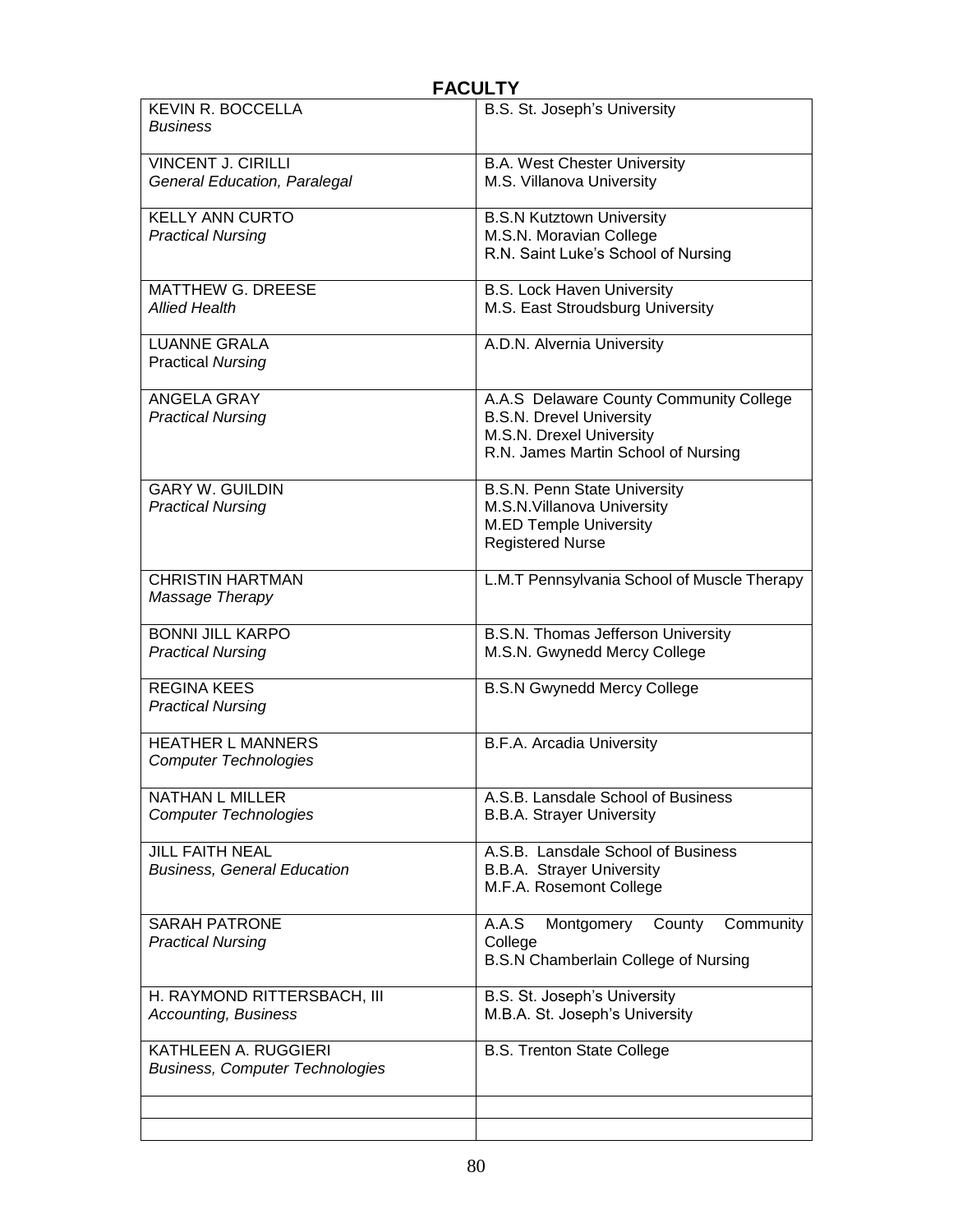| BARBARA SANTANGELO                                                                         | <b>B.S. Philadelphia University</b>                                                                                                                       |
|--------------------------------------------------------------------------------------------|-----------------------------------------------------------------------------------------------------------------------------------------------------------|
| <b>Allied Health</b>                                                                       | M.Ed. Northern Arizona University                                                                                                                         |
| LORI ANN Spiezio<br><b>Practical Nursing</b>                                               | A.S. Manor College<br>L.P.N. Reading Area Community College<br>A.S.N. Excelsior College<br><b>B.S.N. Capella University</b><br>M.S.N. Capealla University |
| MARYELLEN STEVENBACH<br>Allied Health, Practical Nursing                                   | B.S. Gwynedd-Mercy College<br>A.S. Eastern University<br><b>Registered Nurse</b>                                                                          |
| DIONNETTE STONE RIEGLER<br><b>Practical Nursing</b>                                        | B.S.N. University of Virginia<br>M.S.N. American Sentinel University<br><b>Registered Nurse</b>                                                           |
| THOMAS SZELAGOWSKI<br>Massage Theray                                                       | L.M.T Lansdale School of Business                                                                                                                         |
| <b>SHARON YOCUM</b><br><b>Business, General Education,</b><br><b>Computer Technologies</b> | <b>B.S. Shippensburg University</b><br>M. ED. Penn State University                                                                                       |